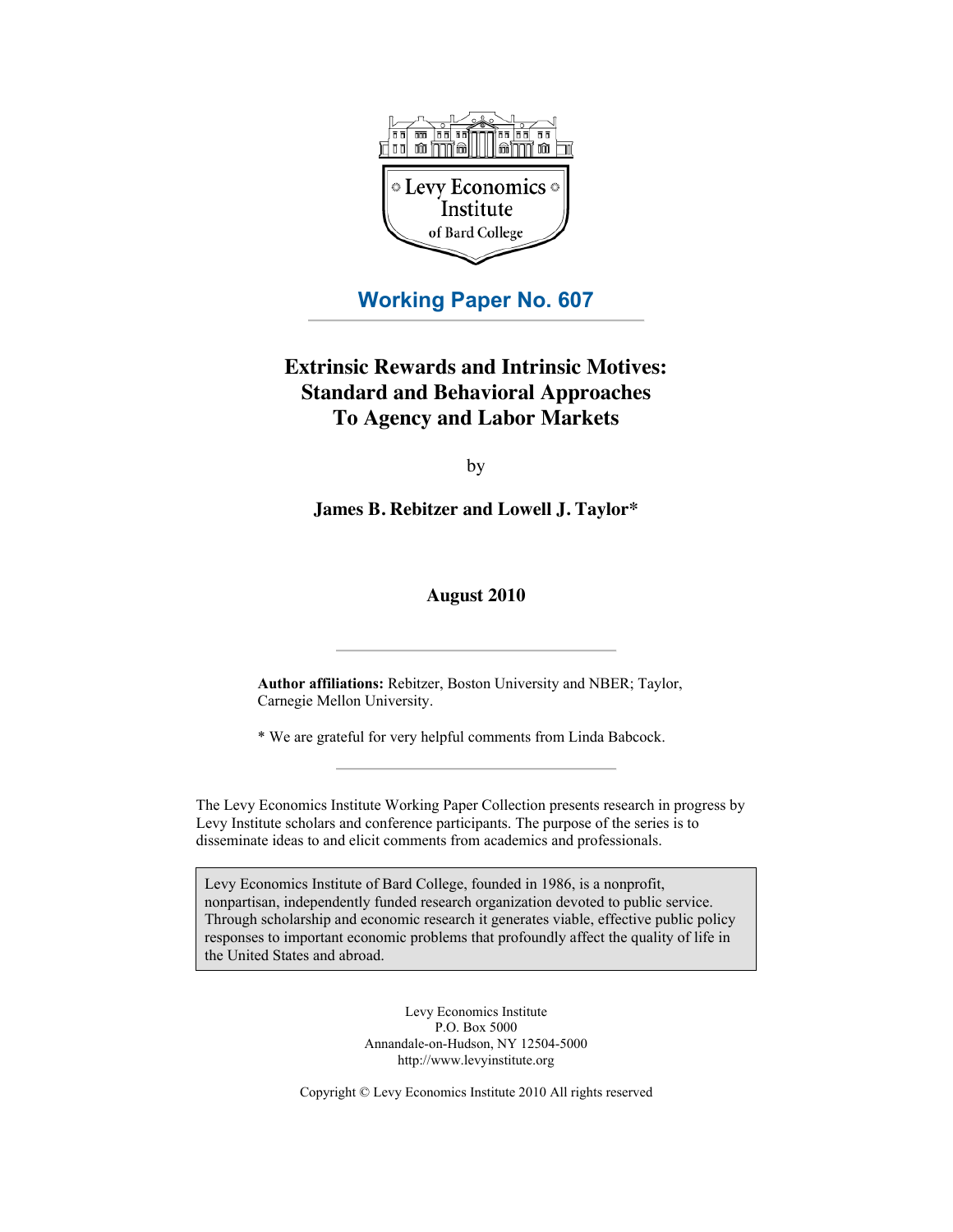# **ABSTRACT**

Employers structure pay and employment relationships to mitigate agency problems. A large literature in economics documents how the resolution of these problems shapes personnel policies and labor markets. For the most part, the study of agency in employment relationships relies on highly stylized assumptions regarding human motivation, e.g., that employees seek to earn as much money as possible with minimal effort. In this essay, we explore the consequences of introducing behavioral complexity and realism into models of agency within organizations. Specifically, we assess the insights gained by allowing employees to be guided by such motivations as the desire to compare favorably to others, the aspiration to contribute to intrinsically worthwhile goals, and the inclination to reciprocate generosity or exact retribution for perceived wrongs. More provocatively, from the standpoint of standard economics, we also consider the possibility that people are driven, in ways that may be opaque even to themselves, by the desire to earn social esteem or to shape and reinforce identity.

**Keywords:** Agency; Motivation; Employment Relationships; Behavioral Economics

**JEL Classifications:** D2; J0; M5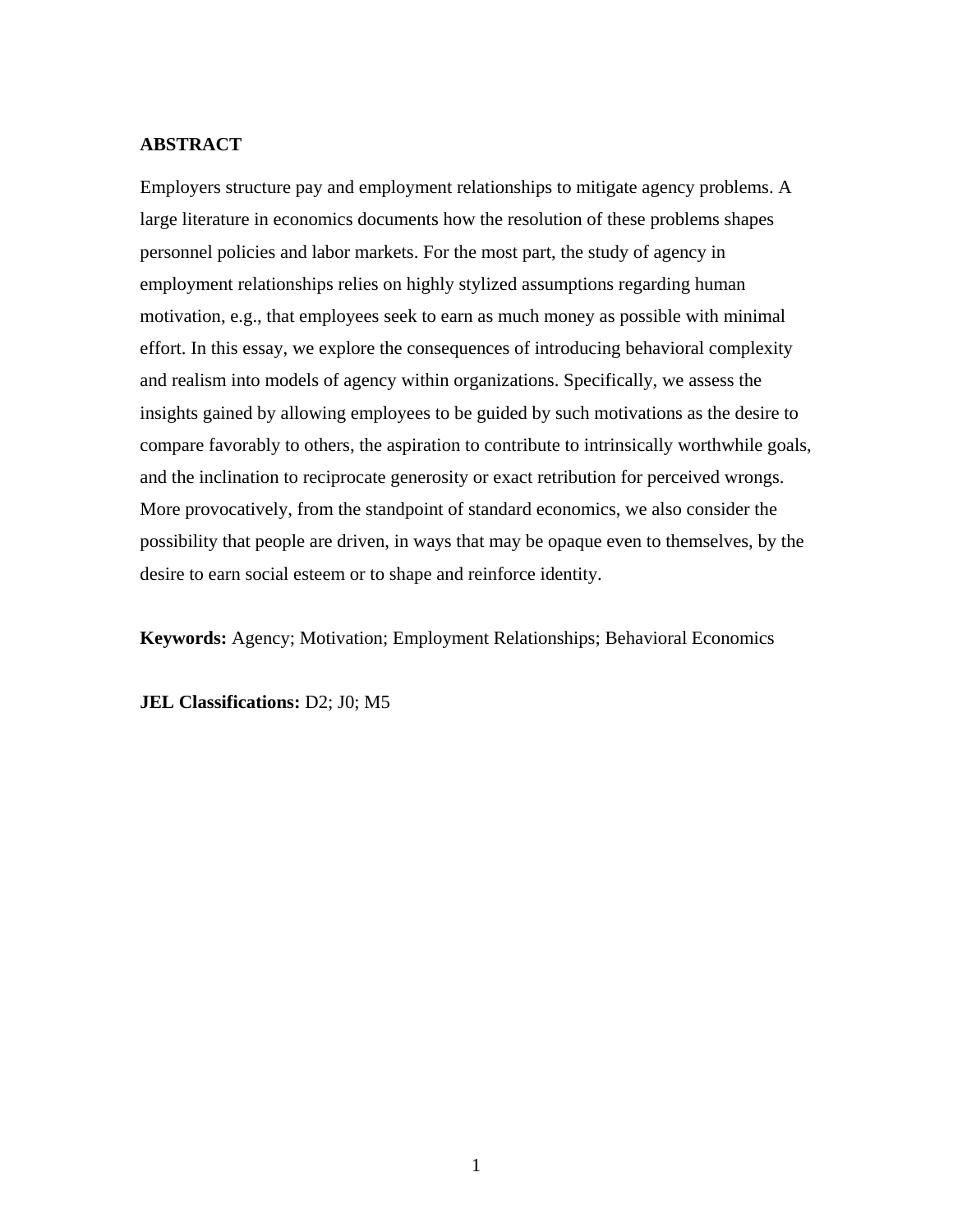# 1. INTRODUCTION

Many of the most widely-discussed and contentious issues facing the U.S. economy concern the use of incentives to solve agency problems. Consider, for example, the problem of reforming the financial system following the recent collapse of financial markets. Explanations for the crash, as well as proposed strategies for effective reform, pivot around the adequacy of high powered financial incentives for ensuring that CEOs, rating agencies, financial advisors and brokers act in the interests of their constituents. Similarly, widely discussed proposals for improving health care quality and reducing costs involve "pay for performance" programs that reward the provision of "cost effective" health care. A growing literature in the economics of education is also exploring the efficacy of rewarding teachers for enhancing student performance.

In these debates, advocates argue that high powered incentives are necessary to get important work done efficiently. Thus, even the very large bonuses to top executives and elite financial engineers are "worth it" in the sense that expected gains from improved performance easily exceed the amount paid out. Critics counter that advocates for high powered incentive systems misunderstand human motivation. High powered incentives are unnecessary because appropriately motivated, selected and socialized agents will perform as well or better when stakes are lower. From this perspective incentives are inefficient because they generate unnecessary and potentially costly inequality within work groups or peer groups and because they needlessly divert agents' attention away from valuable aspects of their jobs that are hard to monitor and reward. In extreme cases, powerful incentives can cause agents to engage in malfeasance. Even more provocatively, some critics argue that the provision of extrinsic incentives undermine agents' intrinsic motives and, in this way, worsen the incentive problem they are designed to solve.

Although advocates and critics may not be aware of it, the public controversies about incentive pay are essentially disputes about the appropriate specification of a workhorse economic model: the principal agent model. In its basic form, this model supports the idea that extrinsic rewards can be an efficient means of motivating agents. The claims of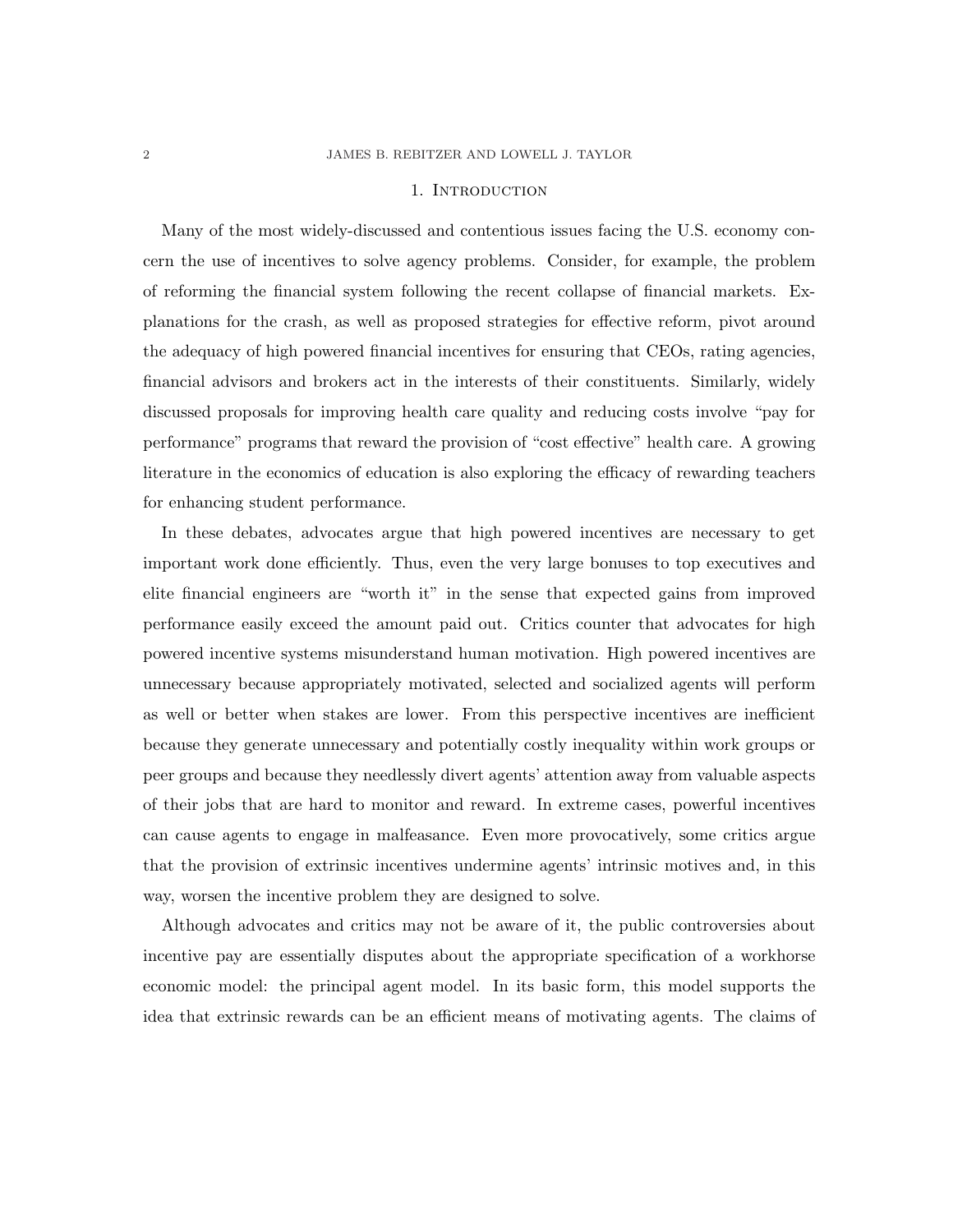the critics are supported, however, when more realistic—and ad hoc—behavioral assumptions are introduced. Close examination of principal agent models reveals, furthermore, that debates about agency have implications far beyond issues of optimal incentive design. Indeed, the strategies firms adopt to resolve agency problems can have profound effects on labor markets broadly, affecting gender and racial inequality, labor market segmentation and unemployment.

In this chapter we review and analyze the principal agent model from a behavioral perspective. Although the literature is vast, our task is made simpler by the fact that conventional and behavioral principal agent models share a similar structure. In the simplest conventional models an agent is assumed to have utility that is increasing in earnings and decreasing in the provision of effort. Given this utility function, the principal can assess how the agent will react to a given reward structure, and can often link rewards to performance in a way that induces agents to supply efficient levels of effort—even if agents are entirely self-interested and even if measures of performance are noisy and imperfect. Behavioral models employ the same structure, but modify the agent's utility function to include additional psychological factors.

To complicate matters, in applications it is not sufficient to study an isolated agent responding to the policies of an isolated principal. Agents typically work as part of larger groups within organizations and society more broadly, and this can have important implications for the design of reward structures, especially when people have other-regarding preferences, care about inequality, or belong to groups with established norms of appropriate behavior. The policies adopted by firms may also have unexpected effects on labor market outcomes (e.g., can affect unemployment rates) and these outcomes may, in turn, alter the optimal policies of individual firms.

A second complication for conventional principal agent models is that pay structures often perform "double duty," e.g., they must resolve both a motivation problem and some other problem. For instance, principals (firms) might adopt compensation and employment practices that signal the principal's ability to make good on promises to agents. Conversely, employment practices might be designed so as to allow agents to signal some hidden characteristic about themselves, as in "rat race" models in which which individuals provide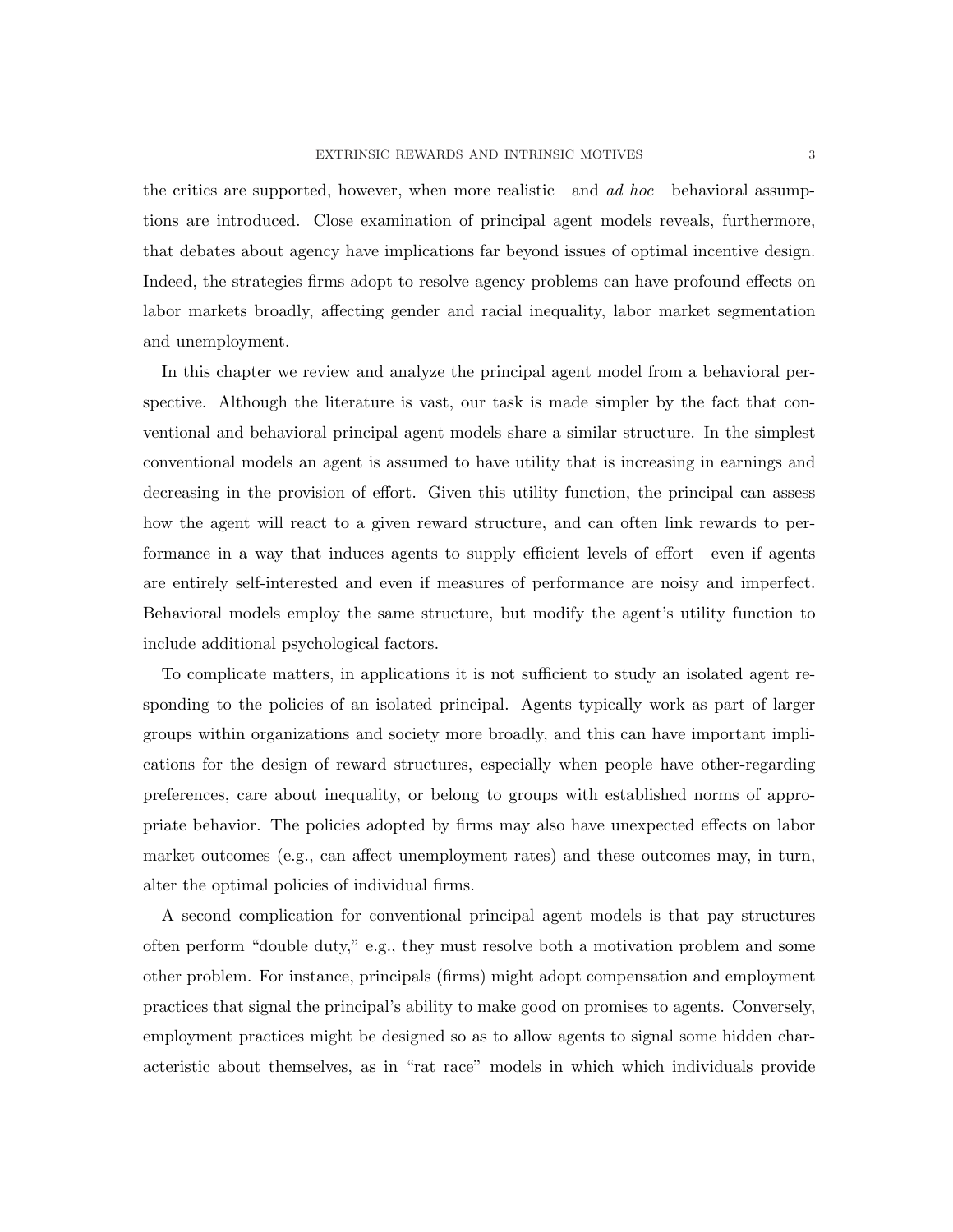"excessive" work hours as a means of signalling an otherwise unobserved personal inclination to work hard. Pay structure also performs "double duty" when workers must attend to multiple tasks. In these situations, rewards for high performance along one dimension draw effort and attention away from other valuable dimensions of performance. In turn, principals must be careful in the assignment of multiple tasks, and might also want to tilt toward lower-powered incentives.

Just as in conventional principal agent theory, "double duty" incentives play an important role in behavioral principal agent models. For instance, in behavioral models pay structures not only elicit effort, but also influence employee perceptions of the legitimacy of the reward structure. Indeed, from a behavioral perspective, a key task of management is to persuade employees of the legitimacy of tasks and rewards and so to help socialize them into the mutually reinforcing expectations of the group.

Personnel policies also do "double duty" if, as is commonly assumed in behavioral models, agents have intrinsic motivation. For example, when agents differ in their intrinsic alignment with an organization's mission, firms with especially evocative missions may design their pay structures so as to attract workers who identify with that mission. Signaling variants of "double duty" incentives are also prevalent in behavioral models of motivation. For example, firms might use compensation policies to signal workers about the likely motivations of coworkers, which can matter for workers who are inclined to conform to workplace norms. Signalling might be used also if the firm has hidden knowledge about a worker's suitability for a task. More provocatively, principals who are sensitive to psychological motivations might set up compensation policies to exploit the possibility that agents send signals to themselves, as a means of nurturing a sense of identity.

Our discussion proceeds as follows. In Section 2 we present a standard principal agent model. We begin with the simplest case—a single isolated agent working for an isolated principal. We then consider the complications that arise when we place this relationship into the context of a firm or a labor market. As we build our model in this section and throughout the paper, we refer to relevant empirical applications from experiments and from field data.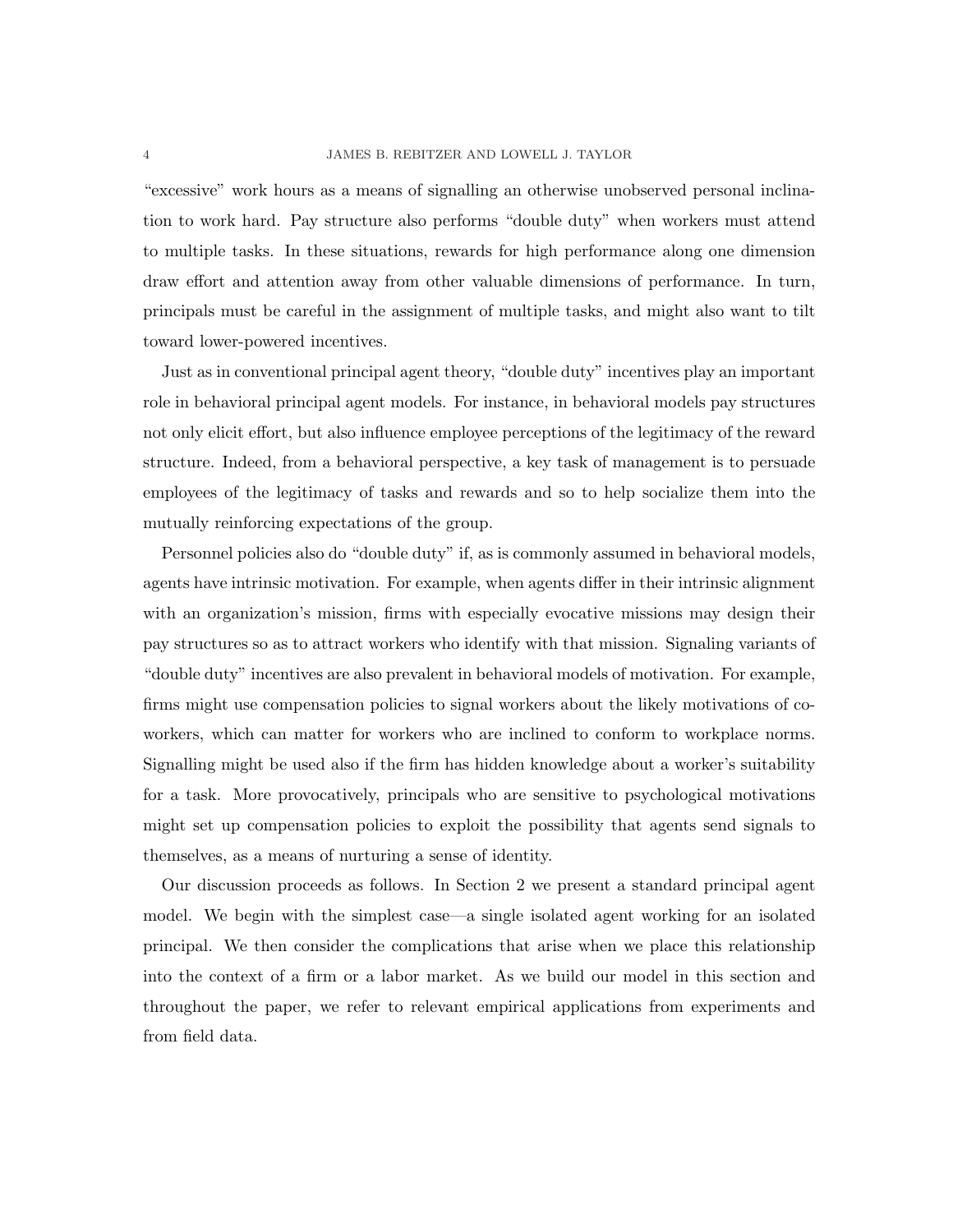In Section 3 we introduce the problem of extrinsic rewards with "double duty" incentives. We discuss three applications: wages as a signal of firm fitness, rat races, and multi-tasking. In each case, the presence of double duty incentives greatly alters the market outcomes and employment relationships.

In Section 4, we introduce behavioral features to our agency model. To keep the discussion manageable, we focus on four issues: inequality aversion, the desire to reciprocate, behavioral norms, and identity/self-image. Many of the interesting applications in this section focus on professional settings and touch on professional norms.

Section 5 considers behavioral issues in the context of double duty incentives. The most interesting question we approach here is whether extrinsic rewards might "crowd out" valuable intrinsic motivation.

We conclude the paper by highlighting what we see as promising areas for future research.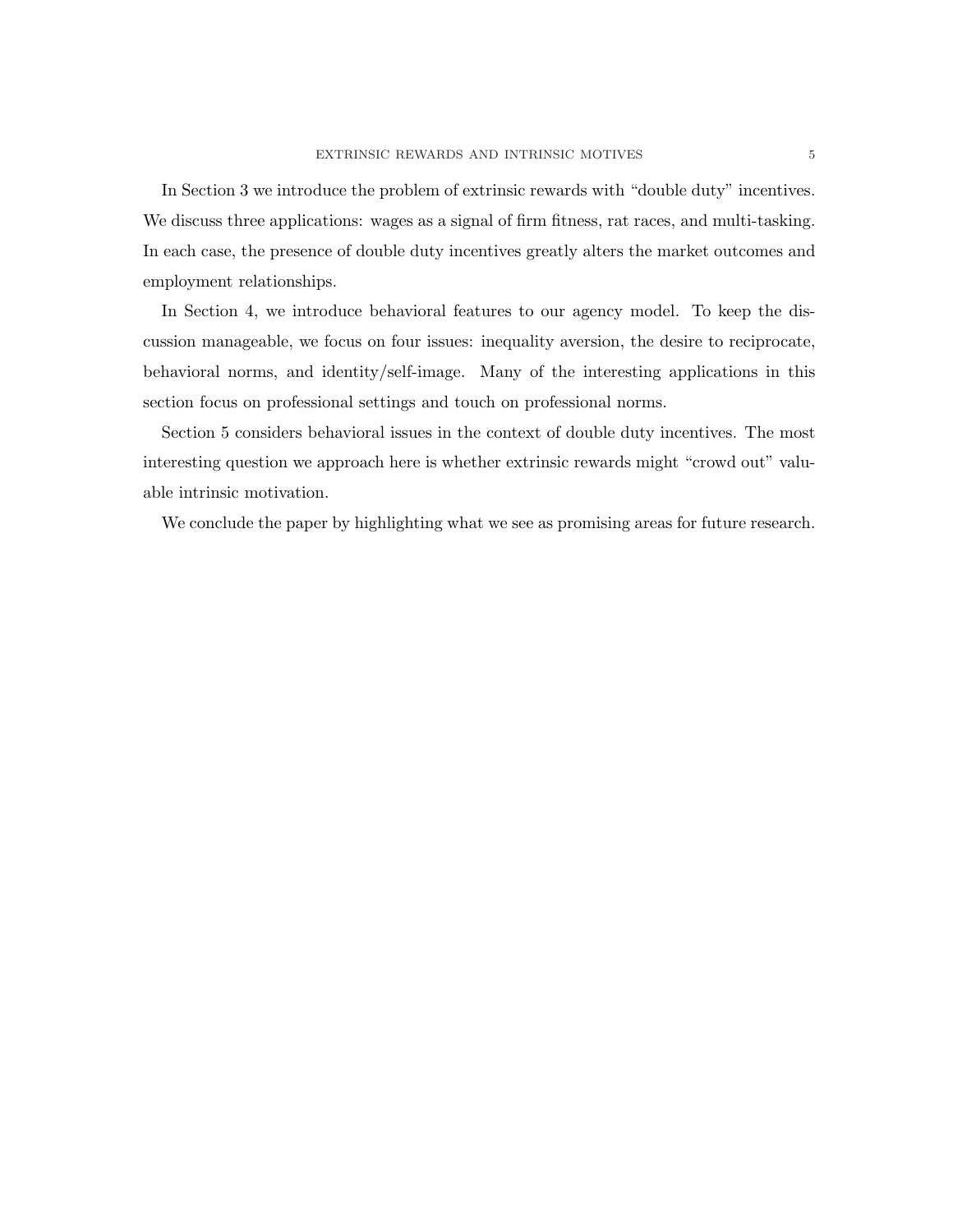### 2. Agency and Extrinsic Rewards

# 2.1. A Simple Agency Problem

There are a great many interactions in the labor market that can be fruitfully examined as a principal agent problem—an interaction in which the principal uses a reward structure to motivate an agent to pursue some desired action. As a baseline example, consider a principal who seeks to maximize profit, which depends on the "effort" of an agent and the compensation given to that agent, as specified by

$$
(1) \t\t g(e) - w.
$$

In (1),  $g(e)$  is the value produced for the principal as a consequence of an agent's effort e (which can be represented as a non-negative scalar) and  $w$  is compensation given to the agent. We assume that that  $g'(e) > 0$  and  $g''(e) < 0$  exist and are continuous. As for the agent, we assume simply that utility is  $w - e$ . Thus e is the money metric disutility of taking the action that benefits the principal. What makes this problem interesting is that the principal cannot directly observe effort.

Although information asymmetry is essential to our story, to set basic ideas, we ask initially what the solution would be if the principal could observe the agent's effort, and write a contract specifying effort and wage. The firm would then simply maximize (1), subject to the agent's *participation constraint*, which specifies that the utility resulting from the agreed-upon wage and effort must equal or exceed the utility available to the agent elsewhere, i.e.,  $w - e \geq v$ . The principal finds it most profitable to operate with this latter constraint binding, so it immediately follows that the solution to this constrained maximization problem entails

$$
(2) \t\t g'(e^*) = 1.
$$

This outcome is efficient: the marginal value of additional effort equals the marginal cost to the worker of supplying the effort. This agreed-upon effort level is the same as if the agent worked for herself. The resulting wage is  $w^* = v + e^*$ .

When, instead, the principal does not observe the agent's effort level, the principal must find an incentive mechanism to induce the desired effort level. One possibility is that pay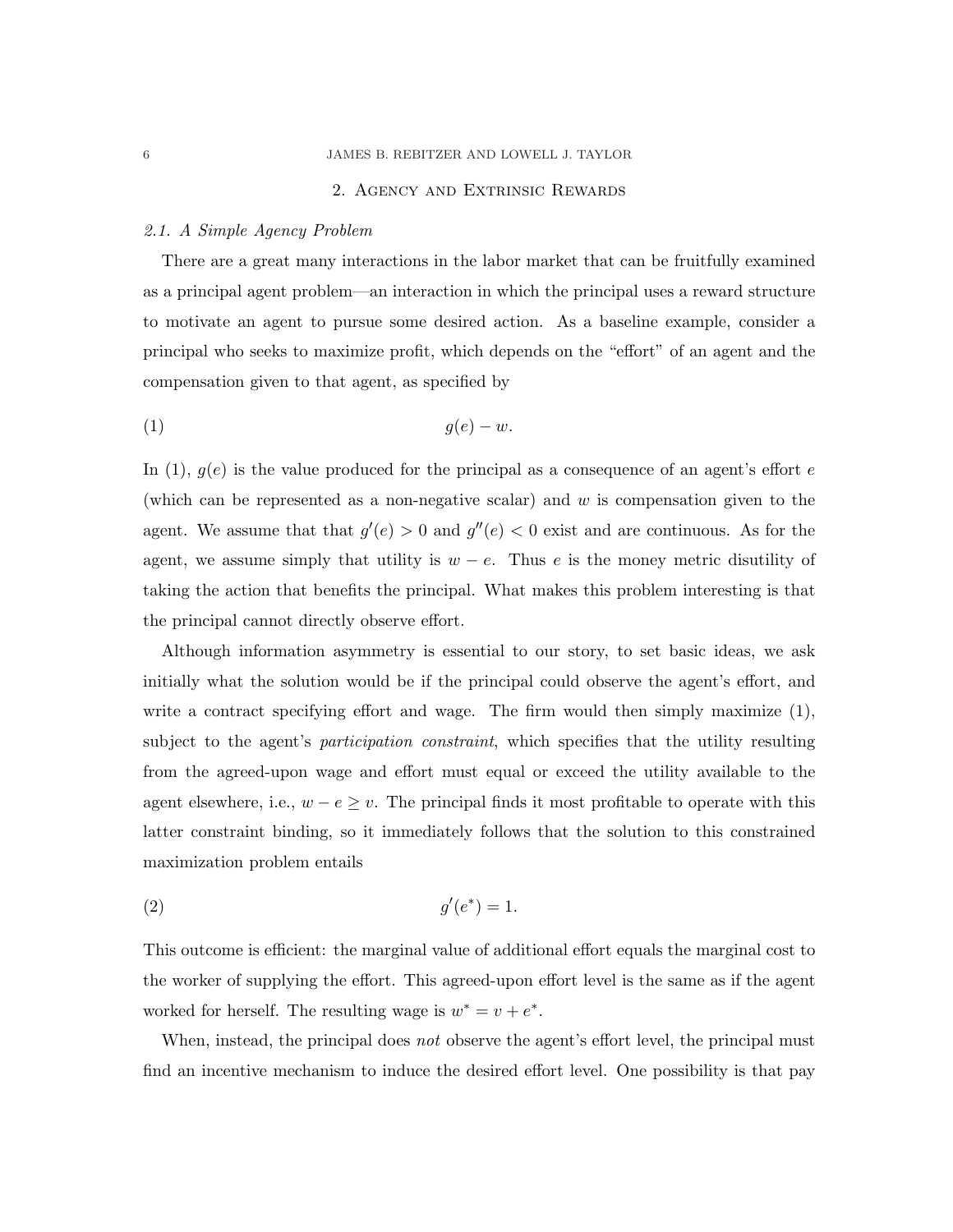can be conditioned on the value of output  $g(e)$ . In some instances, though, neither output nor effort are readily observable. We consider such a case. We suppose, instead, that the principal has a noisy signal of effort,

$$
(3) \t\t x = e + \epsilon,
$$

where  $\epsilon$  is drawn from a differentiable, symmetric, single-peaked density f (with corresponding cumulative density  $F$ ). There are variety of possible interpretations consistent with this set-up. For example, x might be some objective measure of performance, and  $\epsilon$  is simply luck. Alternatively, we might interpret  $x$  as a principal's impression or opinion of how well a worker is performing, so x is unobservable by outside parties. The  $\epsilon$  term in this latter case captures miscommunication and misinterpretation of effort.

We start with the case in which the realized value of x is common knowledge, adopting the assumption that the principal can be trusted to honor commitments in which compensation  $w$  is conditioned on  $x$ . In this case, there are many incentive schemes that will do. To set the stage for results to come, we work through a particularly simple scheme: we assume that the principal commits to a policy of paying wage  $w_0$  if the observed performance x falls below some cut-off  $\bar{x}$ , and paying  $w_1 > w_0$  if x is above that cut-off.<sup>1</sup>

To be clear, we have the following timing in mind: (i) The principal announces the policy (including  $\bar{x}$ ), and posts  $w_0$  and  $w_1$ . (ii) The agent decides whether to accept the job, and if she does, takes hidden action e. (iii) Nature plays x. (iv) Given x, the firm pays the agreed-upon wage.

We can easily solve for the optimal wage policy,  $(w_0^*, w_1^*)$ . Conceptually, the first step is to account for the agent's *best response* to the wage policy. At effort level  $e$ , the probability of earning  $w_0$  is  $F(\bar{x} - e)$  and the probability of earning  $w_1$  is  $1 - F(\bar{x} - e)$ . So the agent wants to maximize

(4) 
$$
w_0 F(\bar{x} - e) + w_1 [1 - F(\bar{x} - e)] - e,
$$

<sup>&</sup>lt;sup>1</sup>For the moment we take the cut-off as given, but as will become apparent, in this particular model it is important that the chosen cut-off be lower than the hoped-for level of performance,  $e^*$ .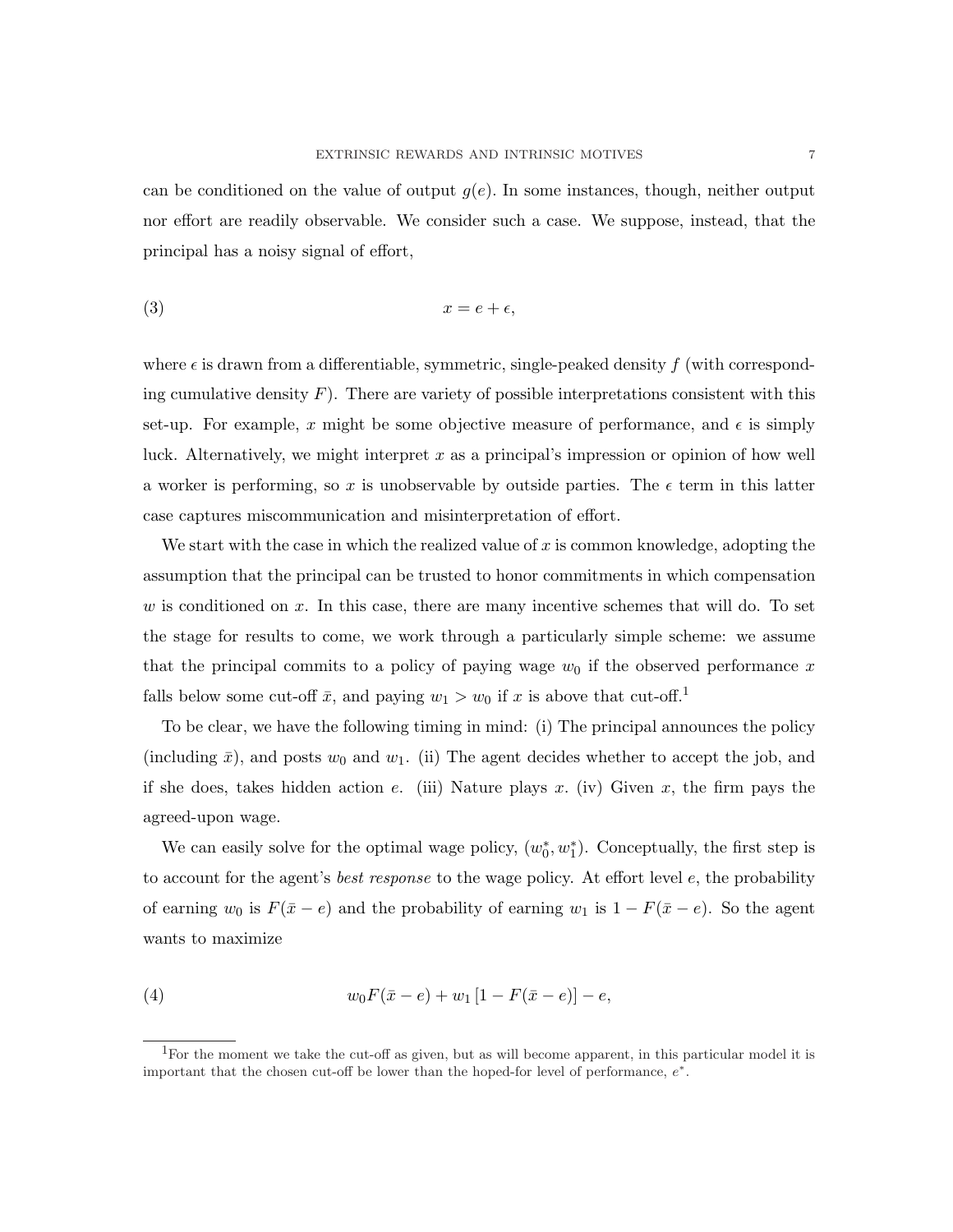which leads to the best response,  $\hat{e}$ , that solves

(5) 
$$
(w_1 - w_0)f(\bar{x} - \hat{e}) - 1 = 0.
$$

From this last expression, we notice that the best response is a function of the difference between the higher wage and the lower wage, say  $b \equiv w_1 - w_0$  (b is the "bonus" that accompanies the high-performance outcome).<sup>2</sup> Thus we can write  $\hat{e}(b)$ , noting, for future reference that

(6) 
$$
\hat{e}'(b) = f(\bar{x} - \hat{e})/[bf'(\bar{x} - \hat{e})] > 0
$$

(under the assumption that the second order condition holds). This makes sense; higherpowered incentives elicit greater effort.

Next, the principal must account for a participation constraint. The agent accepts the job only if the expected wage equals or exceeds the agent's opportunity cost:

(7) 
$$
w_0 F(\bar{x} - e) + w_1 [1 - F(\bar{x} - e)] \ge v + \hat{e}(b).
$$

The principal's problem then turns out to be straightforward. Expected profit is output minus the expected wage, and given that the participation constraint binds, this is just

(8) 
$$
g(\hat{e}(b)) - [v + \hat{e}(b)].
$$

The first order condition to the principal's profit maximization problem is

(9) 
$$
[g'(\hat{e}(b^*)) - 1]\hat{e}'(b^*) = 0.
$$

Above, we noted that  $\hat{e}'(b) > 0$  for any best response, so the elicited effort level,  $e^* \equiv \hat{e}(b^*),$ described by (9) solves

$$
(10) \qquad \qquad g'(e^*) = 1.
$$

The solution thus entails the efficient level of effort, as in (2). The principal pins down  $b^*$  using (5), which can be read as giving  $b^*$  as an implicit function of  $e^*$ . Finally, given  $b^*$  and  $e^*$ , the firm sets the base wage  $w_0^*$  to be as low as possible, while still meeting the participation constraint (7).

<sup>&</sup>lt;sup>2</sup>The second order condition is  $-bf'(\bar{x}-\hat{e}) < 0$ , which is satisfied if  $\hat{e}$  exceeds the cut-off  $\bar{x}$ . Hence our observation in the previous footnote that  $\bar{x}$  must be below the hoped-for level of effort.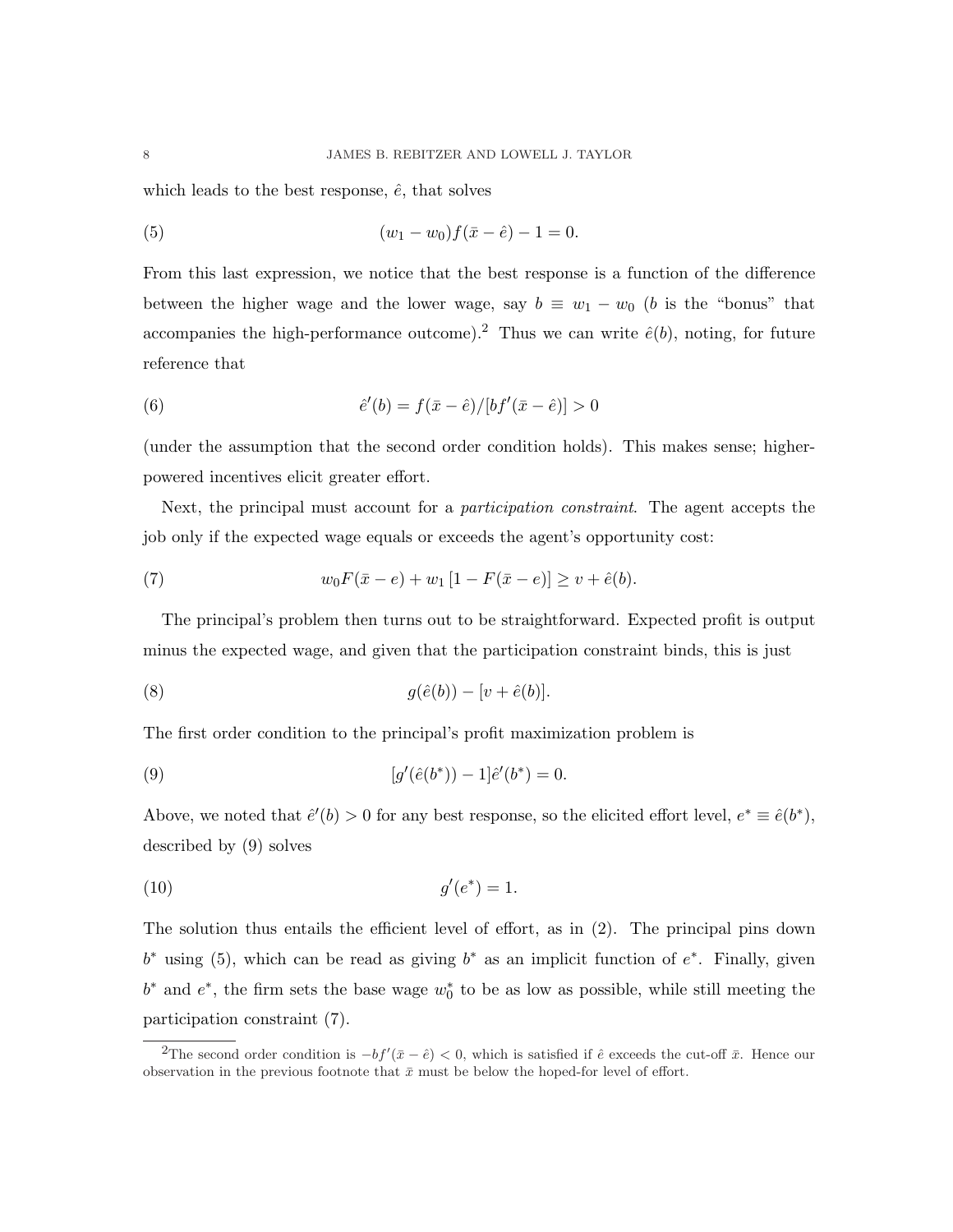We have obviously chosen to work out an extremely simple case as our prototypical principal-agent model.<sup>3</sup> As simple as the model is, it is nevertheless sufficient to make the point that a solution to the agency problem entails a strategy of conditioning pay on observed productivity. This reward structure can elicit efficient effort levels even when agents are entirely self-interested and when performance measures are noisy and imperfect. 2.2. Agency Matters

In this section we demonstrate the value of thinking carefully about agency in the context of three labor market applications: (i) CEO compensation, a case in which there is a single agent, (ii) personnel policies in a firm, which involves a single principal seeking to motivate multiple agents, and (iii) unemployment and labor market segmentation that can arise in labor markets in which multiple principals compete for agents, and in which the motivation problem is addressed by the threat of dismissal. In each of these three cases, solutions to the principal agent problem are seen to have important social consequences. In each case also, empirical evidence indicates that anomalies exist that point to the importance of behavioral aspects that are not included in the standard principal agent set-up.

#### 2.2.1. CEO Compensation

In advanced economies with modern financial systems, top executives of publicly traded corporations and large financial firms play a central role in the allocation of productive resources. Thus the reward structure under which these executives operate is of considerable economic interest. The rapid increase in the pay of CEOs since the early 1980s is also one of the most striking labor market developments of the past 25 years. These pay increases have contributed in an important way to growing income inequality (Levy and Temin, 2007) and they have also been the target of intense public controversy. The rise in CEO compensation is inextricably linked to agency issues because most of the changes in pay are the result of increasing grants of stocks and stock options. For example, Hall and Liebman (1998) report the median elasticity of CEO compensation with respect to firm stock market performance more than tripled between 1980 and 1994, largely because of the rapid rise in stock based compensation. Bebchuck and Grinstein (2005) document a continuing rapid growth in equity-based compensation for CEOs and top five executives through 2003.

 $3$ Natural alternative conceptions would allow for risk aversion, as in the Holmström's (1979) classic paper.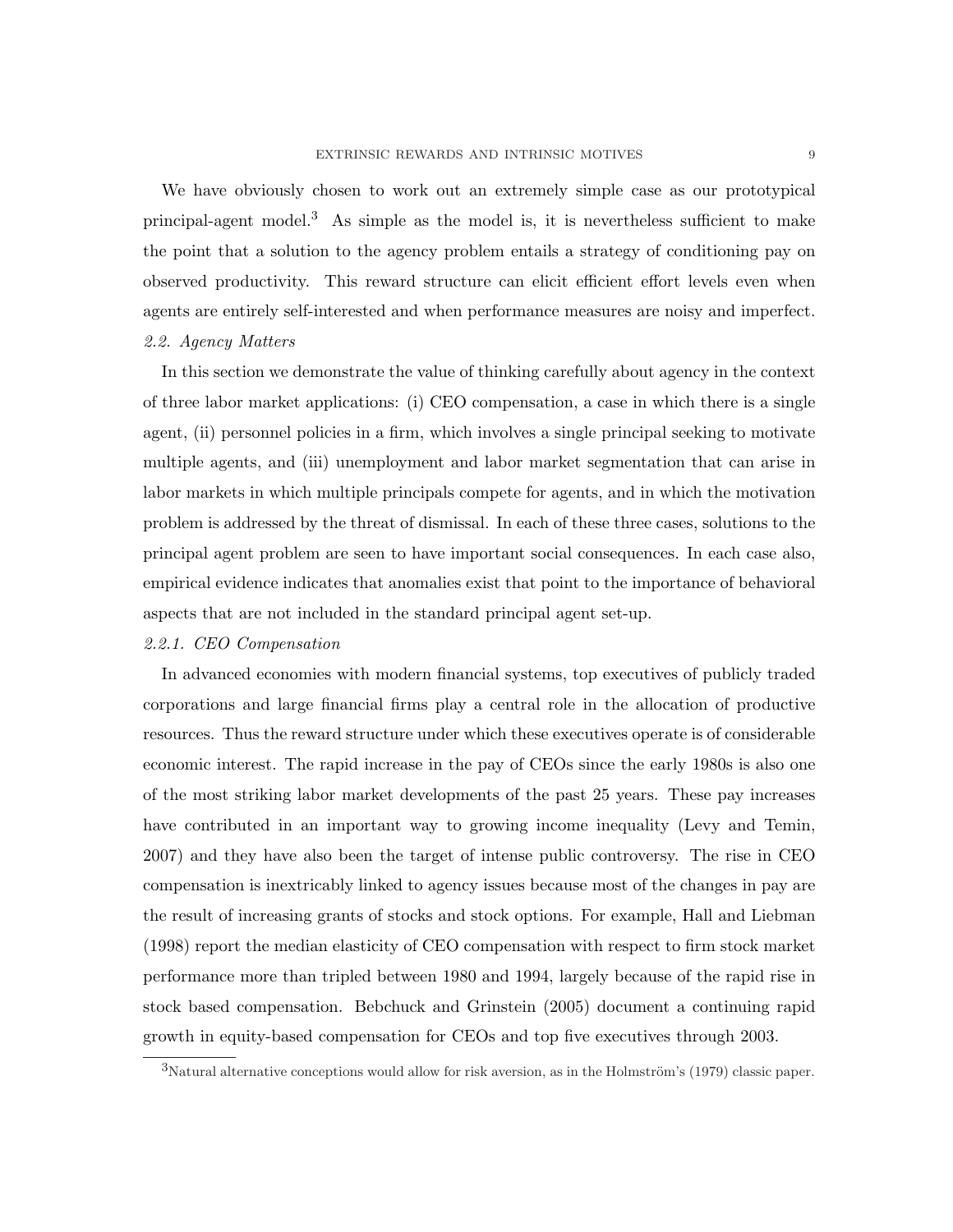One of the great appeals of the principal agent model is that it tells us what efficient CEO reward structures ought to look like. A central prediction of the model is that the efficient reward structure for CEOs and other top executives should have higher levels of expected pay and higher incentive intensity than for other employees. As a simple formal example, suppose that the value to a firm of a particular agent's effort is  $g(e) = \theta h(e)$ , where  $h(e)$  is a concave function increasing in e, and  $\theta$  is a positive constant that differs across individuals within an organization, depending on the importance of that individual's job to the organization's profitability. CEOs and top executives will typically have the highest values of  $\theta$ . At the efficient level of effort,  $\theta h'(e^*) = 1$  and  $\theta h''(e^*) < 0$  (assuming that the second order condition holds), so  $\frac{de^*}{d\theta} = \frac{-h'(e^*)}{\theta h''(e^*)}$  $\frac{-\hbar'(e^*)}{\theta \hbar''(e^*)} > 0$ . Thus effort expectations are highest for CEOs and top executives and, because the agent's "best response" effort is increasing in the size of the bonus,  $b$  will also be highest for them. The size of the bonus,  $b$ , is likely to be very large, particularly in an environment in which it is difficult to assess the CEO's absolute performance.

One way of expressing the agency model presented above is that compensation should be set so that any agent becomes (at the margin and in expected value) the *residual claimant* with respect to her contributions to the firm; her own personal fortune rises or falls as a consequence of the value of the actions she undertakes on behalf of her firm,  $g(e)$ . Now in our set-up above, the firm conditions compensation on an imperfect measure of e, under an assumption about the infeasibility of measuring  $g(e)$  itself for a typical employee. But in the case of the CEO, her actions might be so consequential to the firm that her contribution essentially represents firm profit itself. If so, perhaps the ideal contract would make her, roughly, the residual claimant to the entire corporation. To make that happen, one would want to tie CEO compensation tightly to firm profitability (i.e., stock values) and then give the CEO unlimited latitude with regard to actions she takes on behalf of the firm.

At first blush, incentives for CEOs appear to match well the predictions of the bare bones principal agent model. Top executives earn multi-million dollar salaries and the bulk of their compensation comes in the form of pay linked to stock-based performance measures, as one would expect if stock markets are efficient evaluators of firm value. Indeed, empirical analysis by Gayle and Miller (2009) indicates that the pattern of rising CEO pay and the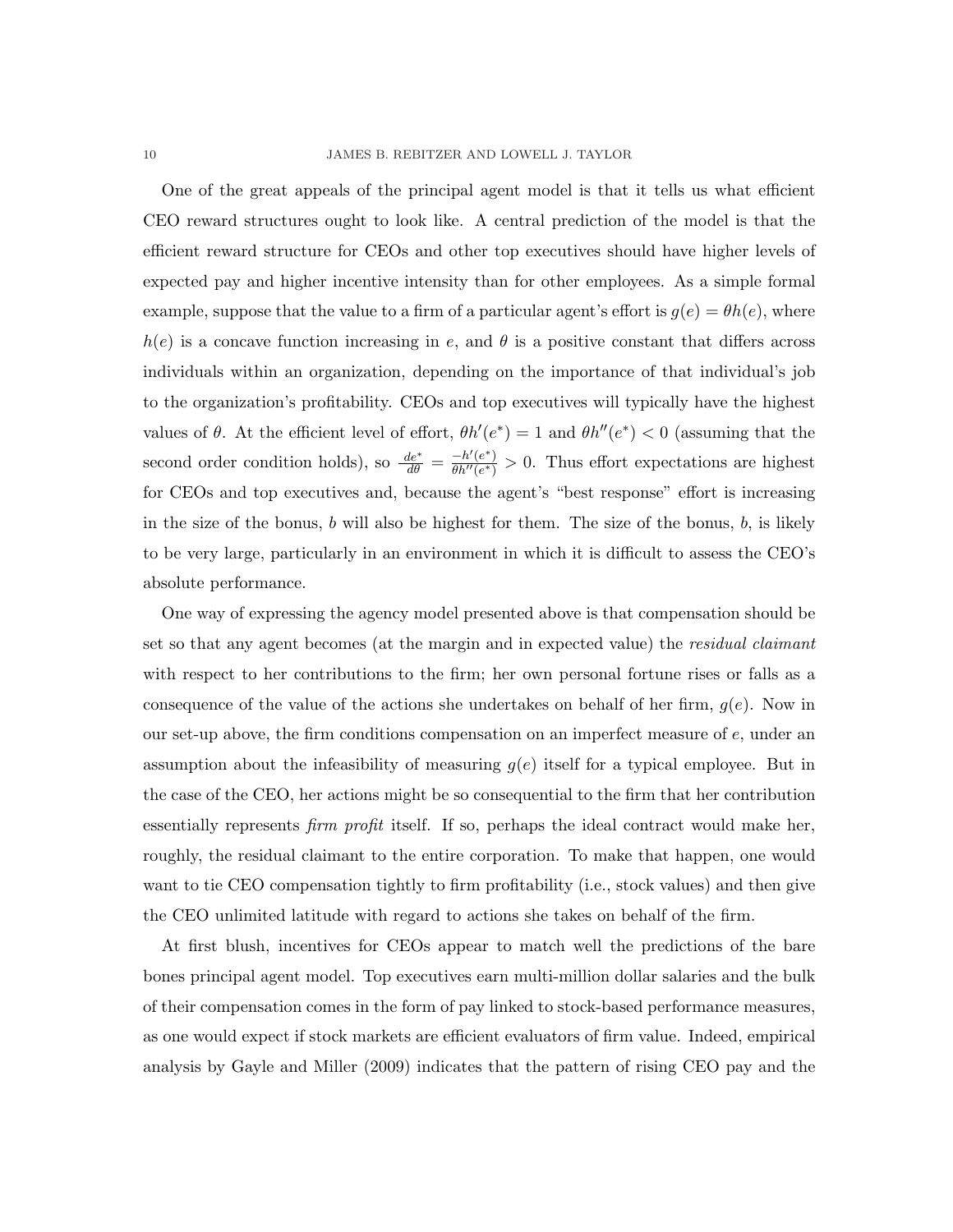rising incentive intensity of this pay over a sixty year period can be explained largely by parameters emphasized in the principal agent model: increasing losses to the firm from CEOs pursuing their own goals rather than value maximization, and the deteriorating value of stock performance as a signal of CEO effort. The former is the result largely of the increasing size of firms.

While it is clear that CEOs ought to function under higher-powered incentives than other employees, it is not clear if compensation boards are setting incentives properly. In their seminal article, "Performance Pay and Top-Management Incentives," Jensen and Murphy (1990) estimate that during the period 1969 through 1983, CEO wealth increased by only \$3.25 in response to a \$1000 increase in firm value. This number would seem to offer a *prima* facia case for CEOs having inadequate incentives to increase shareholder value. Hall and Liebman (1998) present empirical evidence that in fact there is a substantially tighter link between CEO compensation and firm value, particularly when they examine more recent periods (1980-1994).<sup>4</sup>

Still, in large corporations CEOs are far from being residual claimants. As Hall and Liebman (1998) suggest, this might pose little problem for the proper alignment of some CEO actions but create large problems for others. For example, a CEO who receives \$1 in compensation per \$100 value created for a firm might be sufficiently motivated to make smart, carefully-reasoned decisions about resource allocation to proposed projects. But this same CEO gets an effective 99% discount on a multi-million jet purchased by the firm for his own use.

This latter point is easily illustrated with a slight modification to our baseline principal agent model. Suppose, now, that firm profit is

$$
(11) \t\t g(e) - w_S - w_N,
$$

where now  $w<sub>S</sub>$  is the CEO's salary and  $w<sub>N</sub>$  is the non-salary cost that results from the CEO's actions that increase the CEO's welfare at the expense of the firm (e.g., expenditures on a

<sup>&</sup>lt;sup>4</sup>In particular, they estimate that during the period 1980–1994 a typical CEO whose actions caused the firm to move from the 30th percentile of annual returns to the 70th percentile enjoyed an increase in annual compensation of 1 to 4 million dollars (1994 dollars), mostly through the increased value of the CEO's stocks and stock options. For stellar performance the increase in CEO wealth was estimated to be much higher.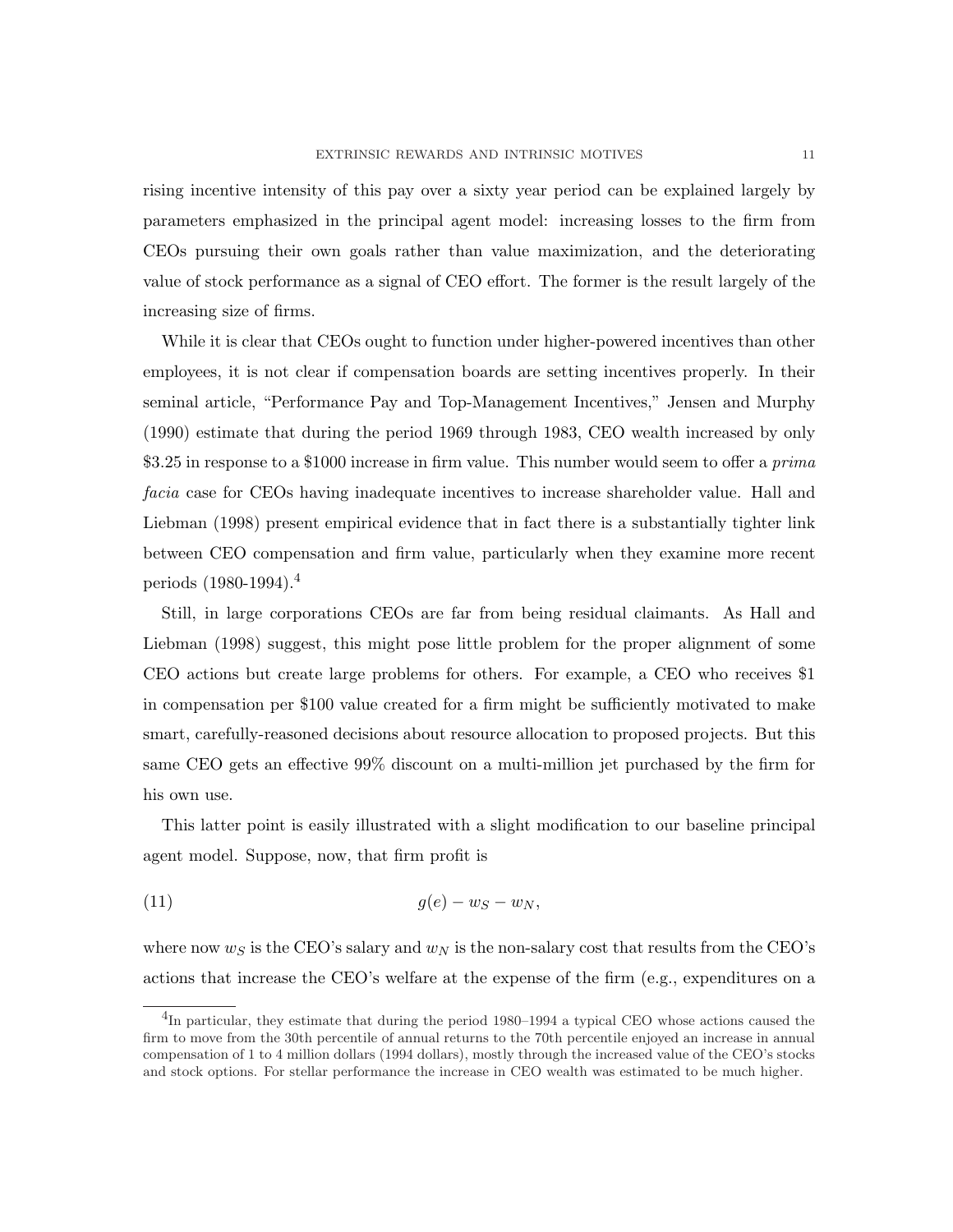jet for CEO use). We now let the CEO's utility be  $w_S + u(w_N) - e$ , where  $u(w_N)$  is the money metric value to the CEO of non-salary expenditures—a function that is obviously increasing in  $w_N$ . We also expect  $u'(0) > 1$  and  $u''(w_N) < 0$ .<sup>5</sup> If the firm could observe and direct e and  $w_N$ , it would choose  $e^*$  and  $w_N^*$  so that

(12) 
$$
g'(e^*) = 1
$$
 and  $u'(w_N^*) = 1$ .

Suppose instead the firm sets the variable component of the CEO's compensation equal to the share s of the firm's profit, i.e.,  $s[g(e) - w_N]$ . The best response here will entail the CEO choosing

(13) 
$$
g'(e^{**}) = 1/s
$$
 and  $u'(w_N^{**}) = s$ .

Comparison of  $(12)$  and  $(13)$  demonstrates the problem: If  $s < 1$ , we have too little CEO effort on behalf of the firm and too much squandering of resources on the CEO.

How should the corporation's compensation board respond? One argument is that s must be driven ever closer to 1, even if this entails a substantial direct surplus transfer to the CEO. An alternative might entail the judicious combination of monitoring and more-narrowly directed incentives—a process that would likely play on the hope that hard-to-observe excessive levels of  $w_N$  by the CEO would be limited by shame or a sense of obligation to shareholders. This latter strategy can only be studied in a set-up that takes such behavioral aspects into account.

In any event, it is infeasible for firms to set up pay structures in which CEOs literally become residual claimants. The issue at hand is readily visible in our baseline principal agent model. As we note above, if it is optimal to induce a CEO to exert a very high level of effort on behalf of the firm, it is necessary also to have a very high bonus. With a binding participation constraint, this means that the contract will specify negative base pay. If this is infeasible, i.e., if the CEO cannot be compelled to pay the firm when performance is poor, it will be necessary to modify the contract to take account of the CEO's limited liability.

A simple solution to compensation with limited liability might look like this: each year the CEO is offered high pay and is rewarded further by having her contract renewed for the

<sup>&</sup>lt;sup>5</sup>Concavity is natural here. The assumption  $u'(0) > 1$  simply allows for the fact that *some* expenditures on CEO wellbeing are efficient.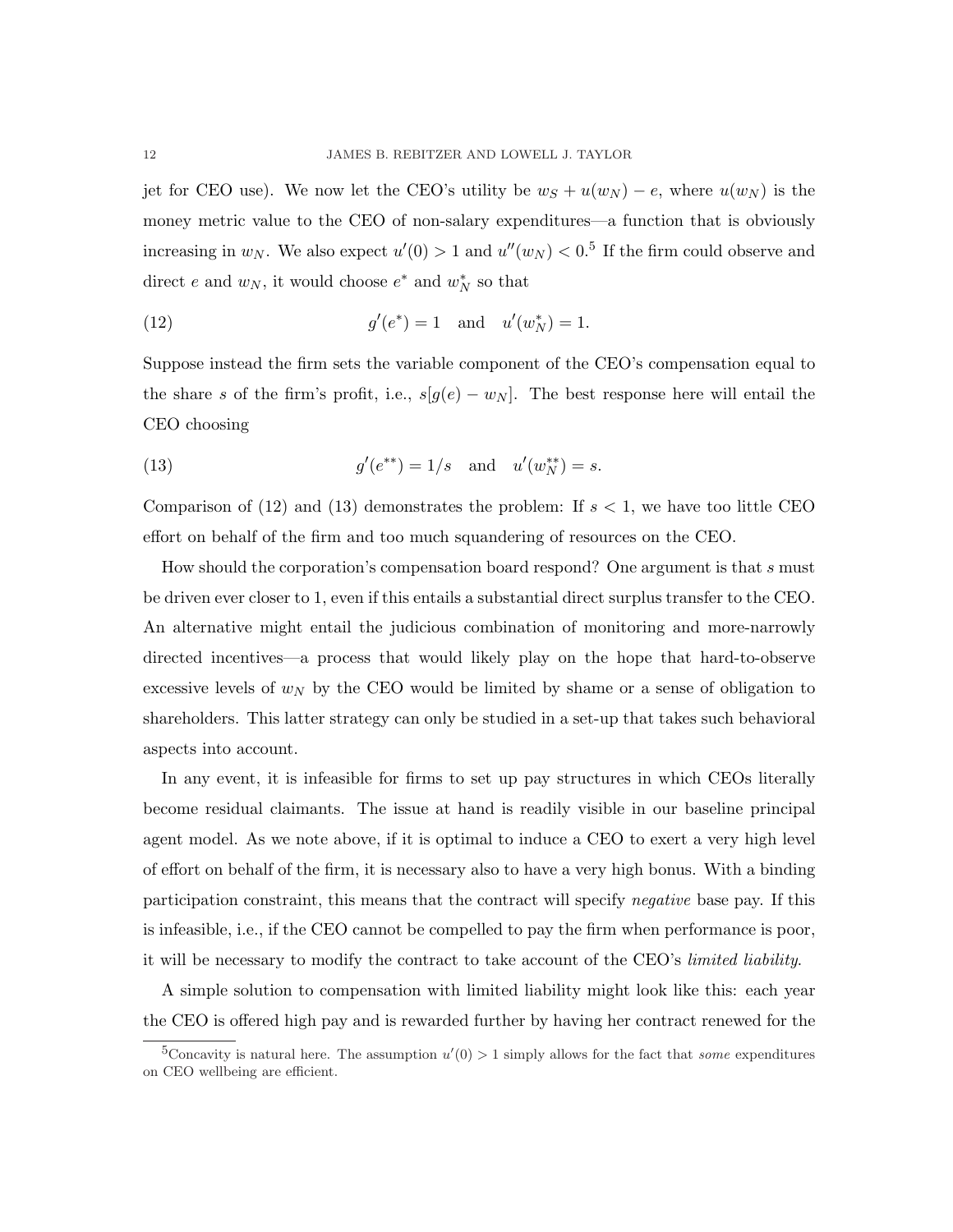following year if she has a high observed performance level, but she is dismissed if observed performance is insufficiently high. We characterize this solution in detail in Section 2.2.3 below. Two key results that emerge in that analysis are germane here. First, the solution entails a surplus transfer from the firm to the CEO; the necessity of having a high-powered incentive leads to an especially high salary for the CEO when there is limited liability. Second, the more precise the principal is in assessing performance, the lower will be this surplus transfer.<sup>6</sup>

Our baseline principal agent model therefore predicts that profit-maximizing principals will, whenever possible, seek to reward performance and not luck.<sup>7</sup> There is persuasive evidence that, to the contrary, at least some CEOs are rewarded for observable luck. In particular, Bertrand and Mullainathan (2001) show that because of the way many firms tie CEO compensation to stock market performance, "CEO pay in fact responds as much to a lucky dollar as to a general dollar." For example, increases in the world price of oil causes stock price increases in the oil industry. In the baseline principal agent model, such "luck" should have no impact on CEO pay, but in reality some CEOs are observed to reap handsome rewards simply because of such luck.

The use of high-intensity incentives through the use of stock options—a common way of tying compensation and firm outcomes—can create additional problems. If options are very far under water, their value as incentives degrades to near zero—obviously an undesirable state of affairs.<sup>8</sup> Conversely, when stock prices are just below the stock price, the payoff to even small increases in the stock price are huge, and this can create irresistible temptations to game the compensation system. Heron and Lie (2009), for example, estimate that 13.6% of all option grants to top executives during the period 1996-2005 were backdated or otherwise manipulated.

 $6W$ e prove this latter result formally in Section 2.2.3 for the important case in which there is an ongoing (multiple period) relationship between the principal (firm) and agent (CEO).

 $^7$ Notice that this result holds even though we assume that agents are risk neutral. The result is reinforced, of course, if the agent is risk averse.

 ${}^{8}$ Hall and Knox (2004) estimate that at the height of the bull market in 1999, roughly a third of executive options were under water. Companies often respond to this non-linearity in stock option returns by increasing option grants following stock price declines.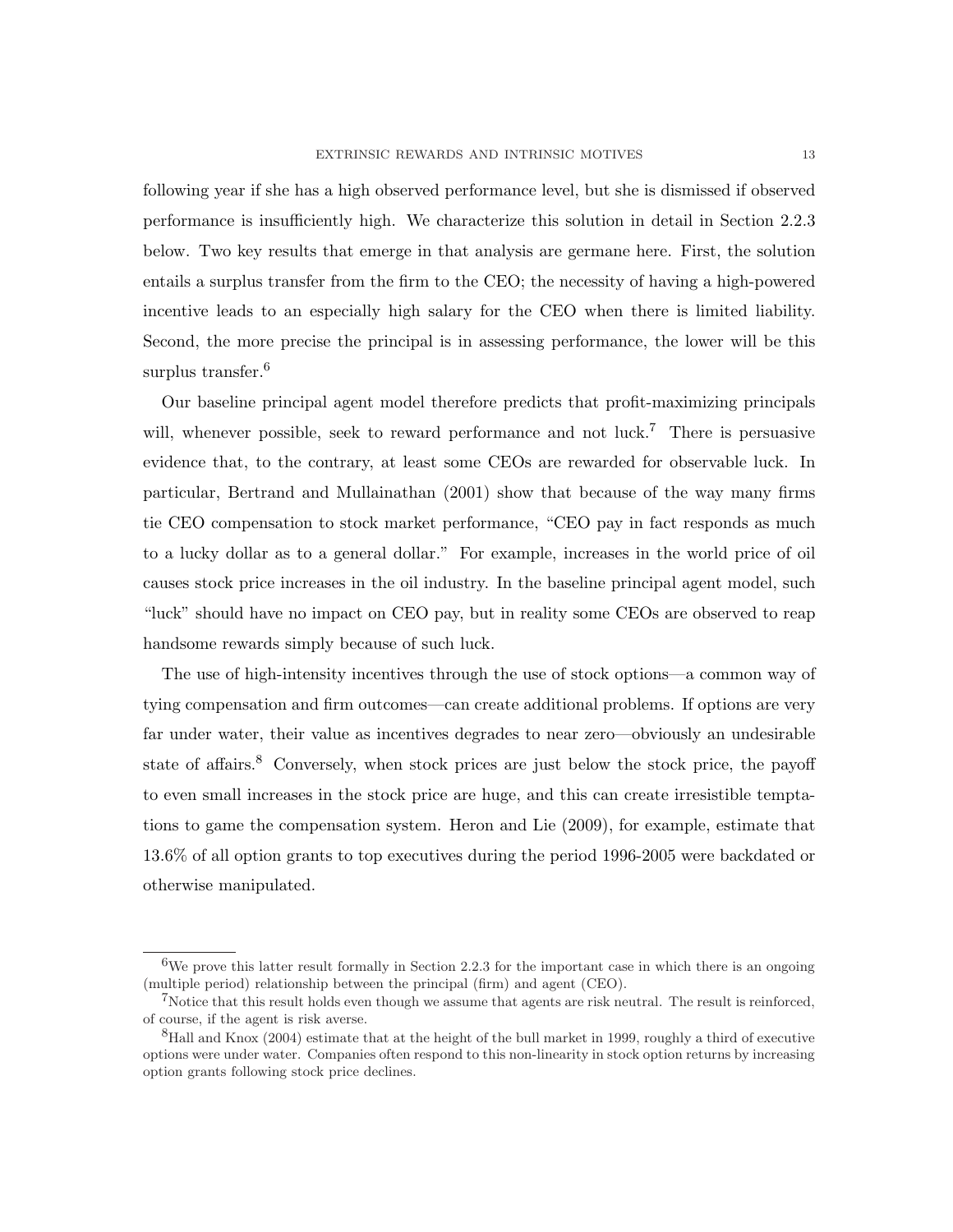It is especially surprising that the use of stock options is a part of compensation even for many corporate employees below the top executive level. Hall and Murphy (2003) report that in S&P 500 corporations, roughly 90% of the outstanding options are granted to employees below the top five executives. This pattern is very hard to reconcile with principal agent models because the efforts of individual employees below the top five executives, it would seem, can have little direct influence on the price at which their company's stock trades. In this case, a stock-based compensation of any sort is likely to have little effect on effort levels. The use of stock-based compensation for lower-level employees is even harder to understand if agents are risk averse. Here again, the simple principal agent model appears to be inadequate for explaining compensation practices, perhaps because of the omission of important behavioral aspects.

# 2.2.2. Personnel Policies

There have been a great many applications of the principal-agent model for the purpose of understanding compensation policies within firms more broadly. As a simple example, consider a profit-maximizing employer whose  $n$  workers produce output according to a production function,  $Y = G(e^1, e^2, \dots, e^n)$  per period, where  $e^i$  is worker *i*'s effort. As above, output is increasing in effort:  $\partial G/\partial e^i > 0$ .

We continue to assume also that in a given period a worker chooses  $e$  and receives utility  $w - e$ , and that the firm cannot condition compensation on Y (or, in any event chooses not to). Importantly, for this application, we also assume that workers do not base their effort decisions on the effort or compensation of other workers.<sup>9</sup> Then we can treat the firm's agency problem with a given worker in terms of the function  $g(e^i)$ , which is the value of product that results from production  $G(e^i, e^{(-i)})$ , where  $e^{(-i)}$  denotes effort levels of workers other than *i*. We assume that  $g'(e^i)$  and  $g''(e^i)$  are continuous, and that  $g''(e^i) < 0$ .

In setting up our baseline agency model in Section 2.1 we ignored an issue that is generally germane in the workplace: The indicator of performance, x in our model, is typically observed only by the manager and by workers within a firm, and thus cannot readily be used as the basis for forming contracts that can be enforced, say, by an outside court.

<sup>&</sup>lt;sup>9</sup>This last assumption follows naturally enough, given the utility function we have specified. In our discussion of behavioral models in Section 4, we allow for the possibility that workers do care directly about the effort or compensation of other workers.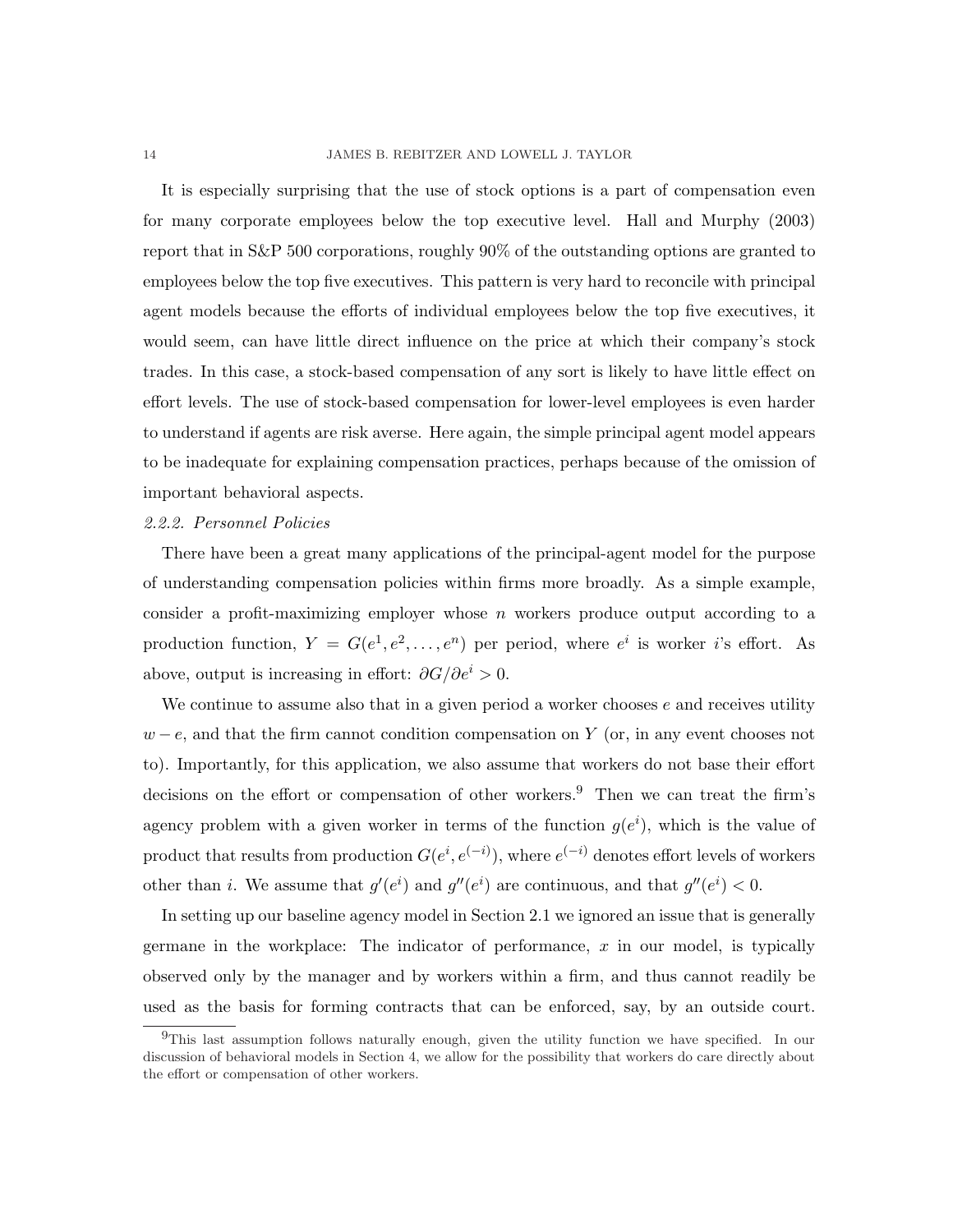Workers who understand that they will have no recourse if a manager violates the implicit agreement—"pay a bonus for high observed effort"—will logically decline to accept the proposed agreement. How might a firm proceed in this case? One possibility is to set up a competition among it's  $n$  workers. Suppose, for example, that the firm cannot directly condition pay on x, but can commit to an evaluation process at the end of the period in which (i) workers are ordered on the basis of observed performance, and then (ii) the fraction  $P$  who are lowest-performing are paid  $w_0$ , while the remaining high-performing workers are paid  $w_1 > w_0$ . The key idea here is that while individual performance is not well observed, everyone can observe the agreed-upon reward structure and see if the firm is meeting that obligation.

We can easily find a Bayesian equilibrium the which all workers supply the same level of effort in response to the competition. Suppose that worker  $i$  believes that all other workers are going to play  $\tilde{e}^{(-i)}$ . Now what is her best response? The worker first uses her knowledge of P to accurately assess the cut-off value of observed performance, say  $\tilde{x}$ , which separates low- and high-performance assessments. That is, she takes note of the value  $\tilde{x}$  that solves  $F(\tilde{x} - \tilde{e}^{(-i)}) = P$ . Given that value  $\tilde{x}$ , her optimal choice is to set effort level  $e^i$  so as to maximize

(14) 
$$
w_0 F(\tilde{x} - e^i) + w_1 [1 - F(\tilde{x} - e^i)] - e,
$$

which leads to a best response given by

(15) 
$$
(w_1 - w_0)f(\tilde{x} - \hat{e}^i) - 1 = 0.
$$

But this is exactly the worker best response we solved in our baseline example (compare (5) and (15)). Given this insight, it is easy to verify that the firm has a workable plan here: The firm starts by setting the "tournament prizes,"  $(w_0, w_1)$ , to be  $(w_0^*, w_1^*)$ , as derived in our baseline example in Section 2.1. Then it chooses the fraction  $P^*$  so that  $P^*w_0^* + (1 - P^*)w_1^*$ just satisfies the participation constraint  $(5)$ . If worker i believes other workers are choosing effort level  $\tilde{e}^{(-i)} = e^*$ , she responds by also choosing  $e^*$ . All workers behave the same in equilibrium.<sup>10</sup>

 $10$ It is important here that the manager actually follows through on the promise to award the higher wage to workers who have the highest realized values of  $x$ . This might be sensible, especially if realized values of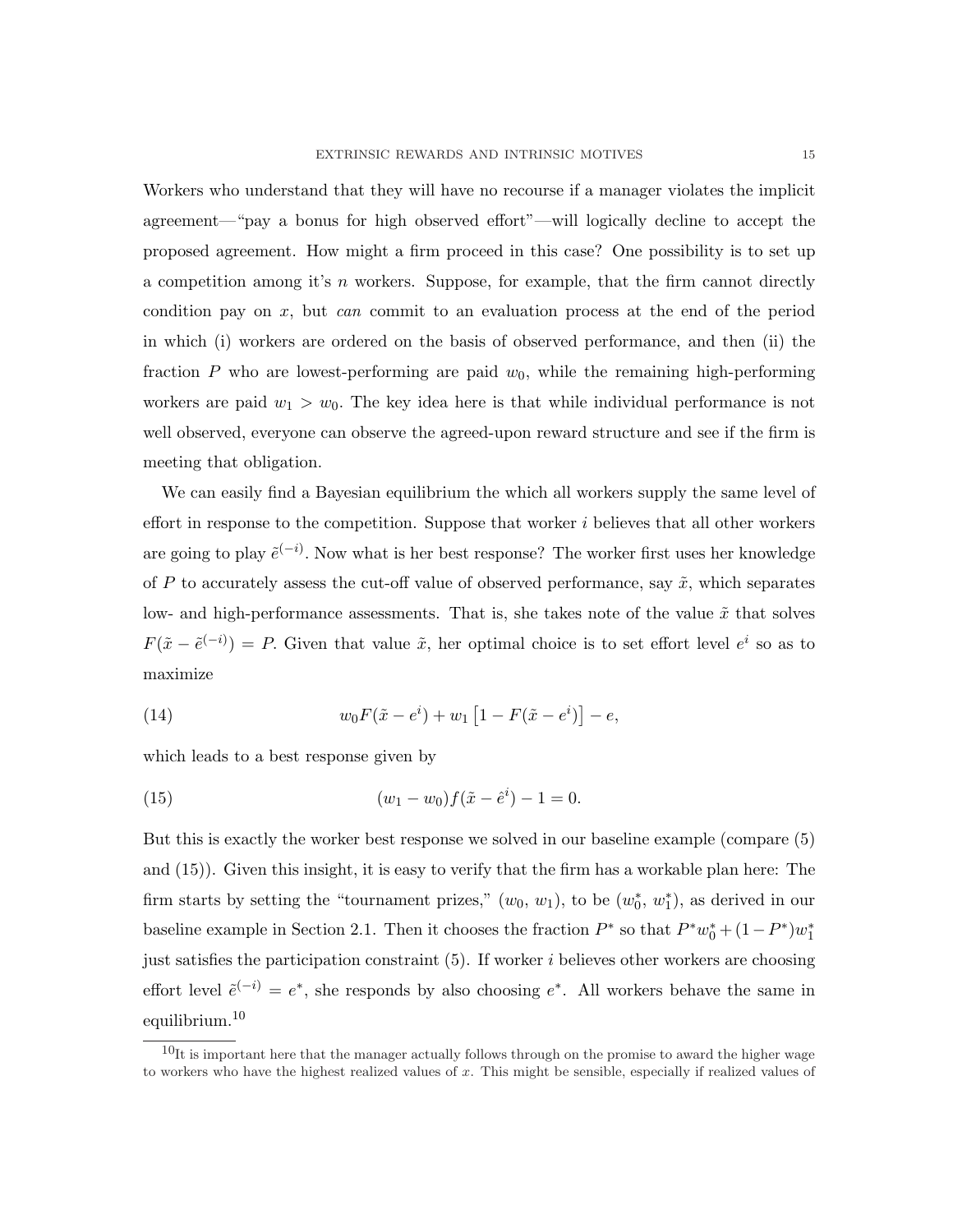#### 16 JAMES B. REBITZER AND LOWELL J. TAYLOR

The logic outlined in the preceding paragraph is the starting point of Malcomson's (1984) well-known paper on hierarchy and internal labor markets. He suggests that the "tournament prize" idea can be fruitful for thinking about the internal organization of the workplace. He works with a two-period model. In the first period of one's career, within a firm, each worker receives the same wage.<sup>11</sup> Then in the second period, the fraction  $(1 - P)$  of workers who have been most successful as junior employees are promoted to high-paying jobs, while the fraction  $P$  who have been less successful are retained in low-paying jobs (at a wage that is high enough to keep them from moving to other firms). The tournament provides an extrinsic reward designed to elicit optimal effort from young workers.<sup>12</sup>

As Malcomson (1984) notes, the simple tournament model we have just outlined is consistent with some commonly observed features of organizations, e.g., that wage structures in organizations are often "hierarchical," with workers falling into distinct pay grades, that often workers in high-paid positions are promoted from within, that wages typically rise with seniority (perhaps by more than productivity), and that the variance of wages increases with seniority. Indeed, one of the major contributions of agency theory to labor economics is it's ability to help explain the origin of firm wage policies and hence clarify the contribution that personnel practices make to shaping the wage structure.<sup>13</sup>

As was true in its application to CEO compensation, the first-order predictions of the agency model receive considerable empirical support, but there are anomalies that suggest the model may not offer an altogether satisfactory guide to understanding the internal structure of organizations.

To begin, it is important to recognize that extrinsic incentives do matter within organizations, often in exactly the way predicted by simple models of agency: Lazear (2000) found an increase in effort when a glass installer went from fixed pay to pay-for-performance.

<sup>13</sup>There are now a number of insightful overviews of the topic, including Lazear (1998), Prendergast (1999), Malcomson (1999), Gibbons (1998), and Oyer and Schaefer's chapter in this Handbook.

 $x$  are reasonably well known by people within the firm. After all, why wouldn't the manager want to reward to workers who have the highest performance outcomes? Having said that, if there is "favoritism" based on other criteria, the proposed incentive plan falls apart.

 $11$ This wage solves a two-period participation constraint. The first period wage is low, possibly negative.  $12$ In Malcomson's (1984) set-up, the agency problem is left unresolved for older workers. The point is that young workers can be motivated by the promise of future prizes (promotions, raises, etc.). Such incentives are less likely to be effective for workers nearing retirement. This is quite typical in agency-based models of "internal labor markets," and it doesn't substantially alter the basic insights generated in these models.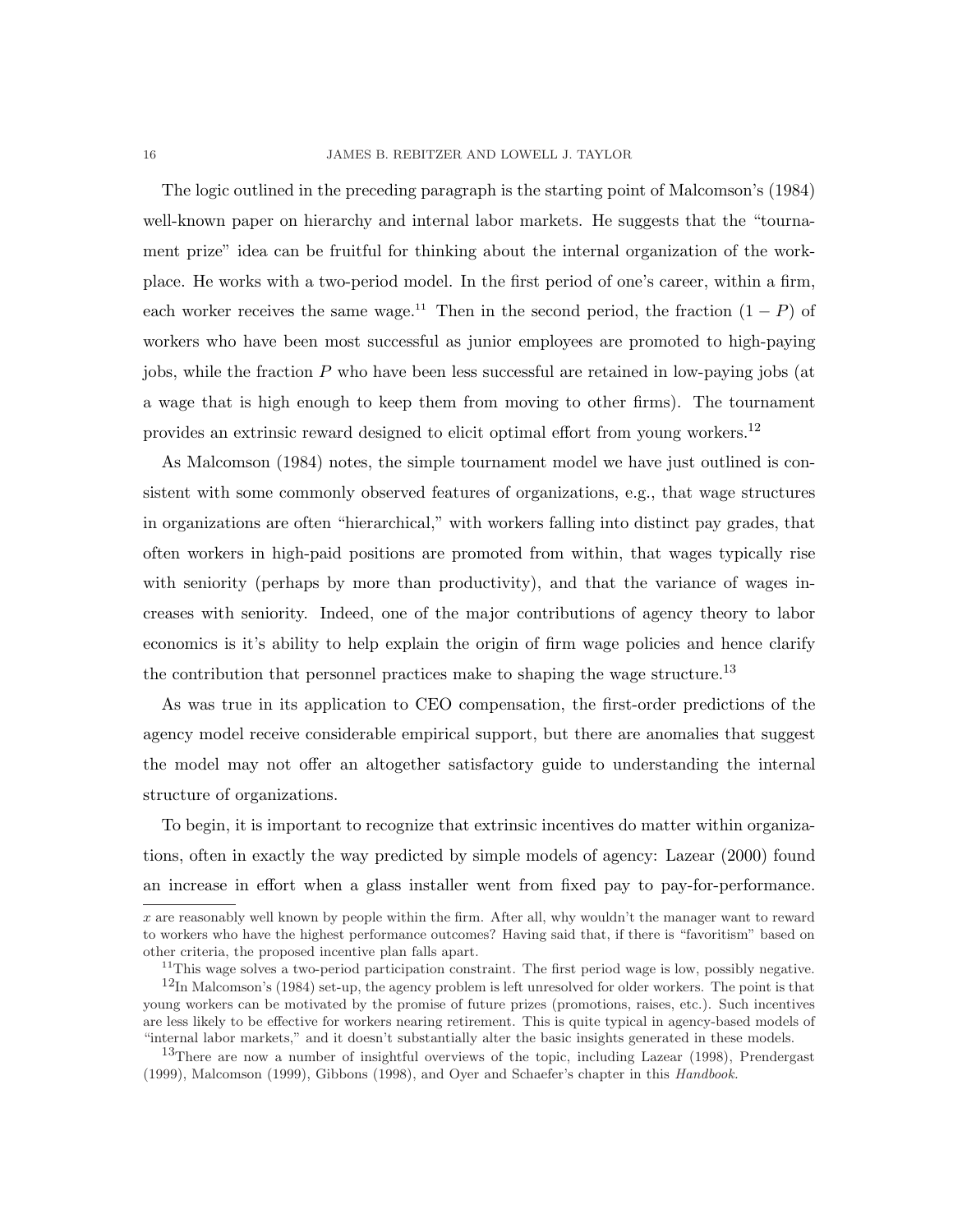Kahn and Sherer (1990) document the effectiveness of an evaluation-and-bonus program at a manufacturing firm. Jacob (2005) shows that high-stakes testing in the Chicago Public Schools does alter teacher behavior—intensifying effort in improving student's test-specific skills, while substituting away from low-stakes subjects like science and social studies. Important work by Theodore Groves and John McMillan and their co-authors shows that strengthened incentives led to substantial productivity increases in Chinese industry and agriculture.<sup>14</sup> And, of course, there are many other examples in the literature.

Principal agent models also require that firms are choosing pay policies in an optimal way. It is hard to find direct evidence that pay policies are chosen in this way. Indeed, much of the literature showing that "incentives work" does so by exploiting the measured consequences of poorly designed incentives. That is, they clearly demonstrate that organizations—at least in some cases—do not choose incentives optimally. This is clear, for example, in Oyer's (1998) work, which calls attention to the fact that salespeople seem to intensify effort at the end of the fiscal year if by doing so they can surpass performance thresholds and earn a bonus. At the organizational level, Courty and Marschke (2004) similarly demonstrate that a large government organization strategically reported performance outcomes to increase earned rewards, and did so at the expense of productive activities. In work with Martin Gaynor (Gaynor, Rebitzer and Taylor, 2004), we document the effects of an HMO's incentive contract designed to limit expenditures by physicians, but our identification strategy relies on the observation that a key feature of the incentive contract was implemented haphazardly. An even more extreme example is Jacob and Levitt's (2003) demonstration that public school teachers responded to a shift toward higher-powered incentives by cheating, e.g., by altering questions on standardized tests taken by students.

Some of the ancillary predictions of principal agent models also lack empirical support. In the two period model we present above, compensation in period 1 ought to move inversely to expected compensation in period 2—a result that follows directly from a two-period participation constraint. In an earlier paper studying law firms (Rebitzer and Taylor, 1995a) we tested this hypothesis. We find, contrary to the predictions of our principal agent model, that large law firms with extremely high second period compensation (in the form

 $14$ See, e.g., McMillan, et al. (1989), Groves, et al. (1994), and Groves, et al. (1995).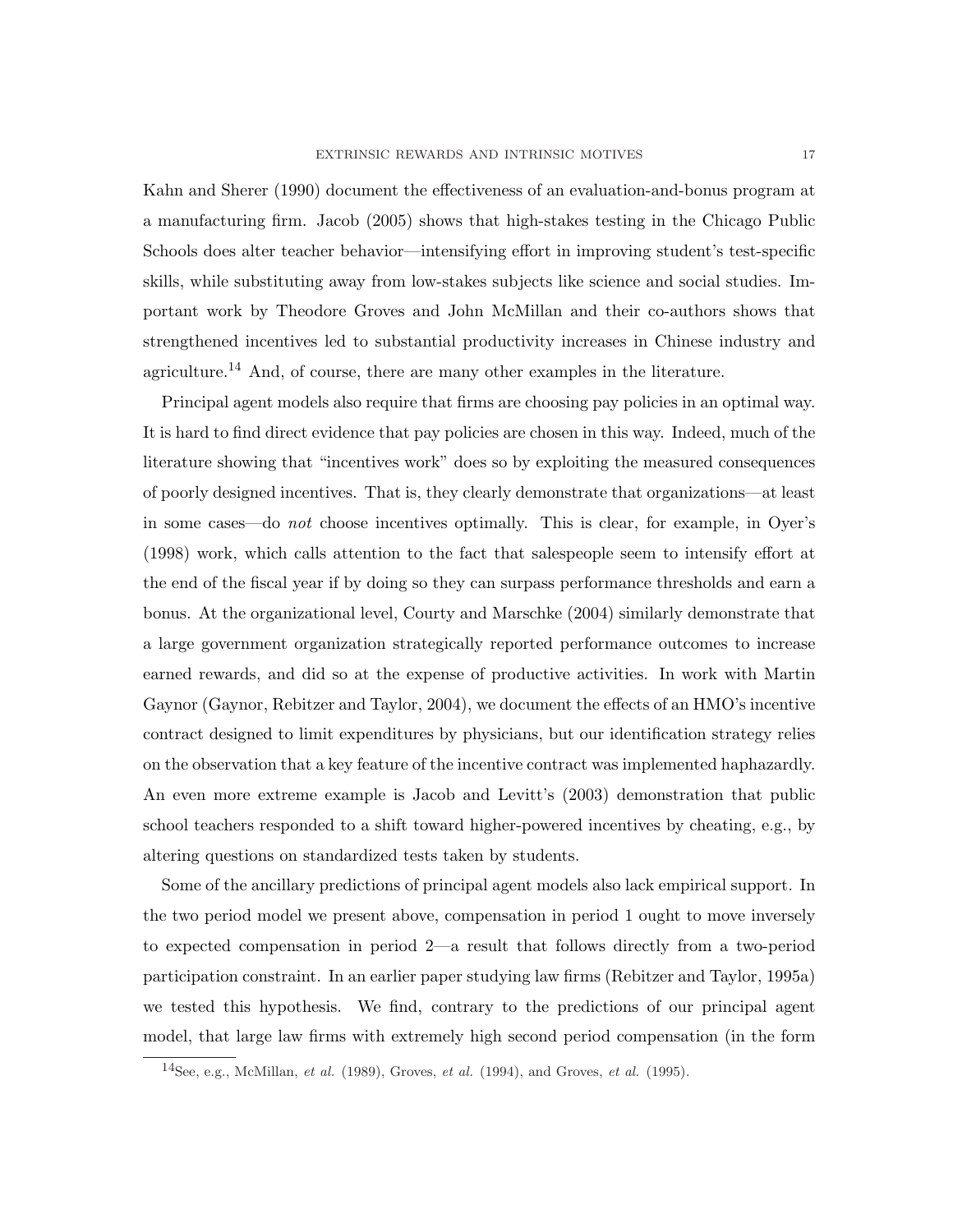of the high income of partnership) also pay their starting associates high salaries relative to smaller firms. This would seem to indicate that successful law firms use some form of "rent sharing"—a strategy that emerges when we add such behavioral features as "inequality aversion" (in Section 4.1).

A particularly jarring feature of the minimalist agency model of personnel practices is the "irrelevance of ex post inequality." The compensation structure emerging from our model might indeed be termed "pay for luck" rather than "pay for performance." The principal and agent(s) know that the equilibrium effort level is  $e^*$ . Even so, it is important that pay be based on the measure of observed performance so as to provide the crucial extrinsic incentives. This feature—that rewards or punishments are based on an observed outcome, not on the actual behavior (even though those behaviors can be deduced)—is very common in game-theoretic approaches, including much of the work presented below. Anybody who has spoken with managers (or chaired an academic department) knows that people don't respond well when they are paid less than co-workers for what appears to be arbitrary, capricious or random reasons. This observation has been widely examined in the behavioral literature on agency, and we will discuss it's implications in Section 4. 2.2.3. Involuntary Unemployment and Market Segmentation

In 1984, Shapiro and Stiglitz set out an influential "efficiency wage" model that illustrates an important feature of agency models: the actions an individual firm takes to resolve an agency problem can give rise to important social costs when adopted throughout the market. In the case of efficiency wage models, the social costs are those arising from involuntary unemployment and labor market segmentation.<sup>15</sup> The set-up we present here is a recasting of the Shapiro and Stiglitz model taken from Ritter and Taylor (forthcoming).

We consider a market in which there are a large number of identical profit-maximizing employers, each of which faces the agency problem we outlined above. Each firm in the model is assumed to behave as outlined in Section 2.1: the idea is to pay well for "good outcomes" while penalizing workers for "bad outcomes" to the maximum extent possible. Limited liability is invoked through the assumption that the only penalty that the firm can implement is to dismiss a poorly performing worker. The motivation problem is resolved by

<sup>15</sup>Similar points were also made in the important work of Bowles (1985).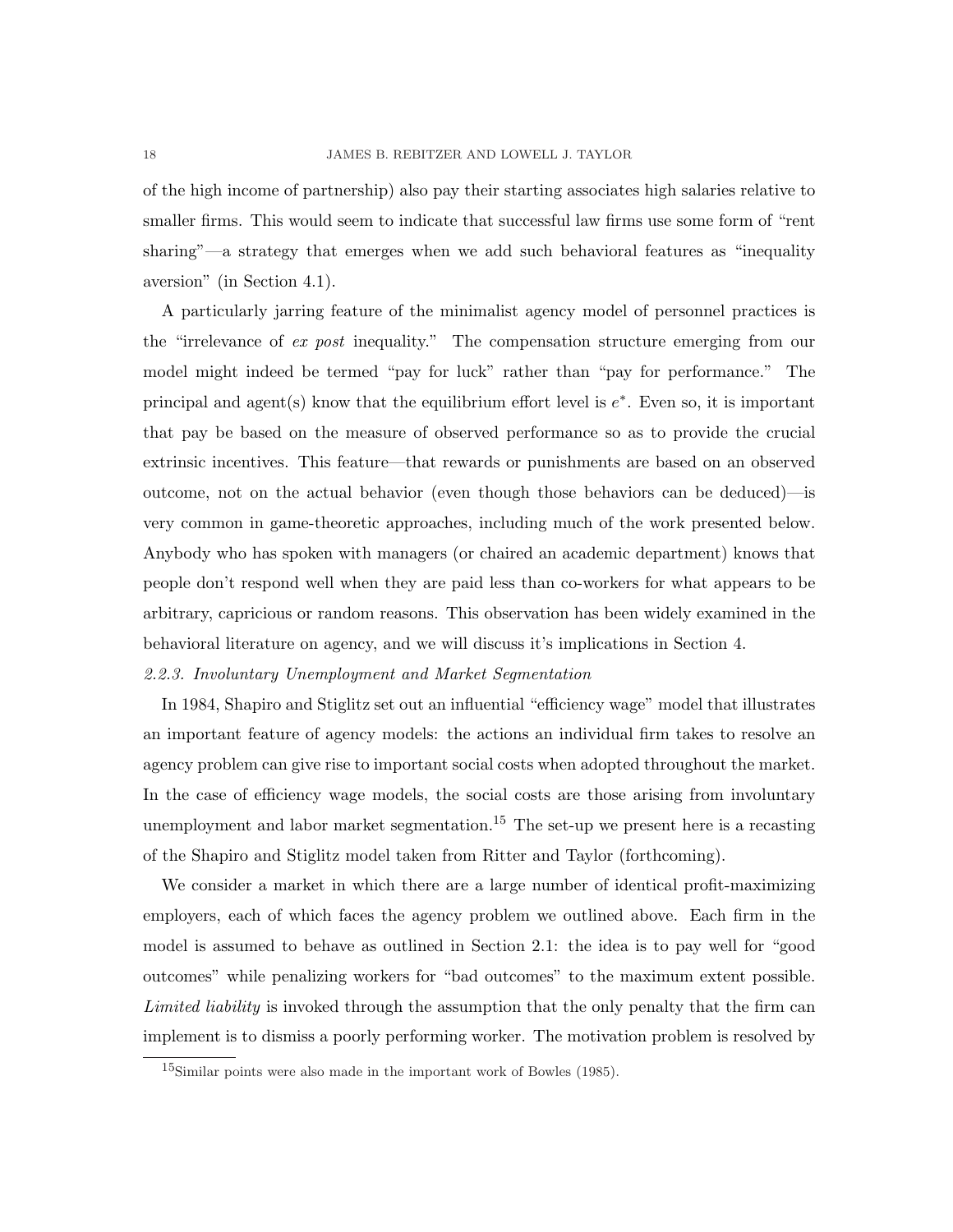employers making jobs sufficiently valuable that workers will provide effort so as to prevent dismissal.

To capture the idea that jobs have value, it is necessary to set the model up in a multiperiod framework. The agency model outlined in Section 2.1 is thus assumed to pertain for each period indefinitely and workers are assumed to live indefinitely with a discount rate  $\rho^{16}$ 

#### The Basic Set-Up

Employees are paid  $w$  for one unit of labor per period. In each period a worker chooses  $e$ , and this produces utility  $w - e$ . In this model, the alternative to employment is unemployment, which results in utility  $v = 0$  in the period. The present value of being unemployed is  $V^u$  (which is not 0 because there is some prospect of being hired in the future). Hiring and termination are costless to the firm.

The model is a game between the firm and a worker with the following order of play in each round: (1) The firm offers a wage  $w$ . (2) The worker chooses effort level  $e$ . (3) Nature plays x using the distribution  $f(.)$ . (4) The firm pays w. (5) The firm decides whether to retain the worker or end the game. We focus on the perfect Bayesian equilibrium in which the worker is retained if and only if x exceeds an endogenous threshold  $\bar{x}$ . We assume that  $\bar{x}$  is common knowledge. (Workers can infer  $\bar{x}$  by observing the frequency of terminations.)

The solution method mimics the steps we took in the simpler model above. In particular, we first find the worker's best response. Then we see how the firm will chose it's personnel policies  $(\bar{x}$  and w) in light of the worker's best response.

#### The Worker's Best Response

Let  $\hat{e}(w, \bar{x})$  be the worker's best response. To find that best response notice that for a person who chooses  $e$  in the current period, and then reverts to  $\hat{e}$  in all future periods, lifetime utility is given by

(16) 
$$
V(e) = w - e + \frac{[F(\bar{x} - e)V^u + (1 - F(\bar{x} - e))V(\hat{e})]}{1 + \rho}.
$$

 $16$ Valuable long-term employment relationships are central to these models, and thus so are shocks to employment. The model here can be enriched to allow for these exogenous shocks to employment relationships, but for simplicity we omit this feature.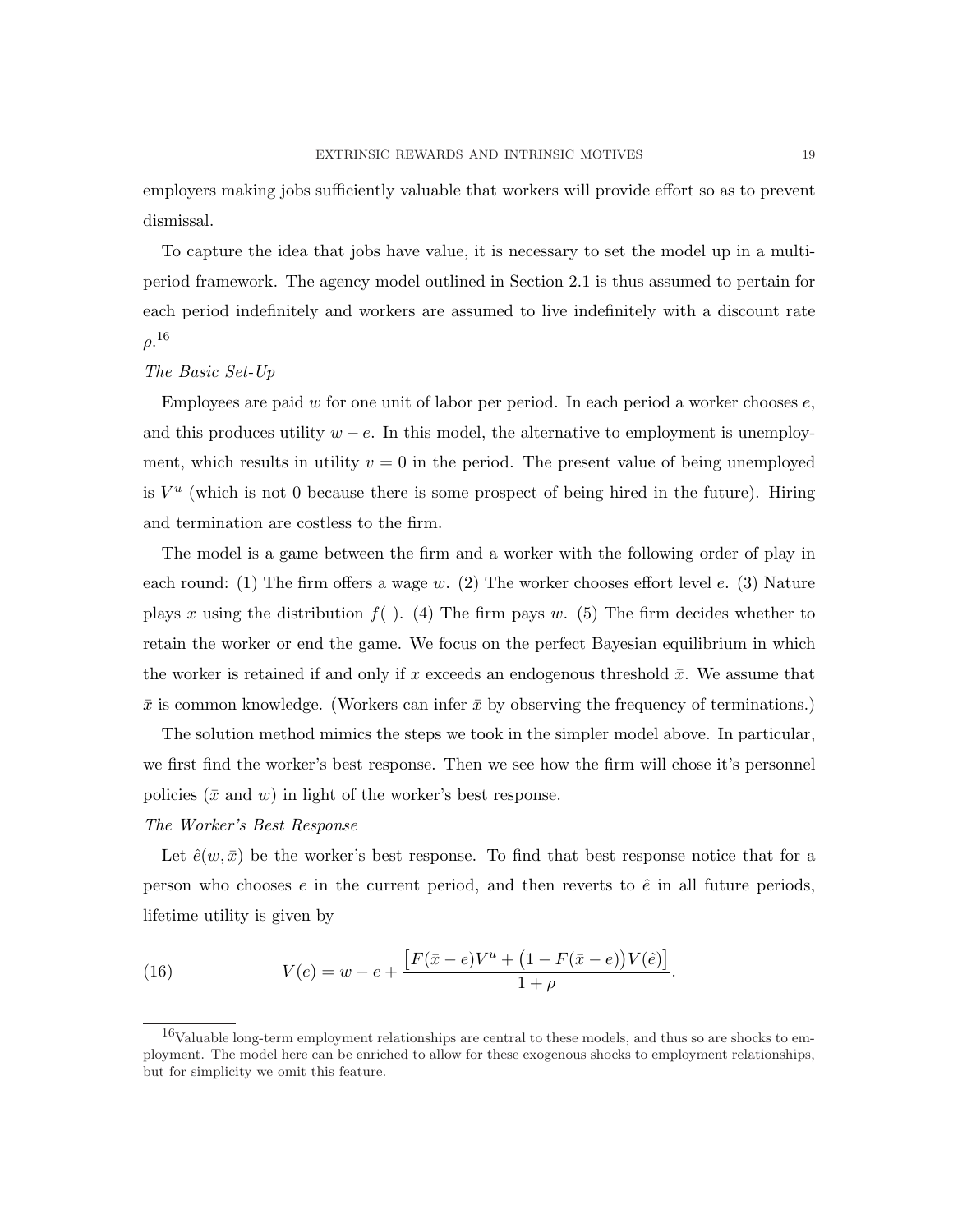The employee maximizes  $V(e)$  by choosing  $\hat{e} > 0$ . For an interior solution, the first order condition is

(17) 
$$
\frac{[V(\hat{e}) - V^u]}{1 + \rho} f(\bar{x} - \hat{e}) - 1 = 0.
$$

As in our baseline agency model, the second order condition holds when  $f'(\bar{x} - e) > 0$ . As we have noted, this incentive elicits effort because the job is valuable:  $[V(\hat{e}) - V^u] > 0$ . As is typical of models that invoke limited liability, the participation constraint does not bind.

Evaluating equation (16) at  $e = \hat{e}$  and solving for  $V(\hat{e})$ , then substituting into the first order condition (17) produces

(18) 
$$
w = \hat{e} + \frac{\rho V^u}{1+\rho} + \frac{\rho + F(\bar{x} - \hat{e})}{f(\bar{x} - \hat{e})}.
$$

This last expression implicitly defines the worker's best response,  $\hat{e}(w, \bar{x})$ .

#### Firm Profit Maximization

Now we can turn to the firm's objective. It seeks to maximize profits, taking into account the worker's best response, i.e., maximizes

$$
g(\hat{e}(w,\bar{x})) - w.
$$

The solution can readily be found using the same steps we followed in solving the agency problem in Section 2.1. In this instance the optimal employment policy again induces the socially optimal performance level regardless of  $f(z)$ :<sup>17</sup>

$$
g'(e^*)=1.
$$

The noise in the environment does, however, affect the distribution of surplus. In particular, Ritter and Taylor (forthcoming) establish the following results: First, when the firm optimally chooses w and  $\bar{x}$ , the resulting probability of retention,  $F(\bar{x}^* - \hat{e}^*)$ , is unaffected by the level of  $\sigma^2$  (the variance of the density  $f(.)$ ).<sup>18</sup> Second, the optimal wage does depend

 $17$ This shows that efficiency wage motivation can lead to socially optimal effort levels, but this need not always be the case. For example, Allgulin and Ellingsen (2002) show that there can be distortions away from the socially optimal effort level when the principal has discretion over investments in monitoring.

<sup>&</sup>lt;sup>18</sup>In fact, the probability of retention is shown to be  $F^* = \frac{\phi(z^*)^2}{\phi'(z^*)} - \rho$ .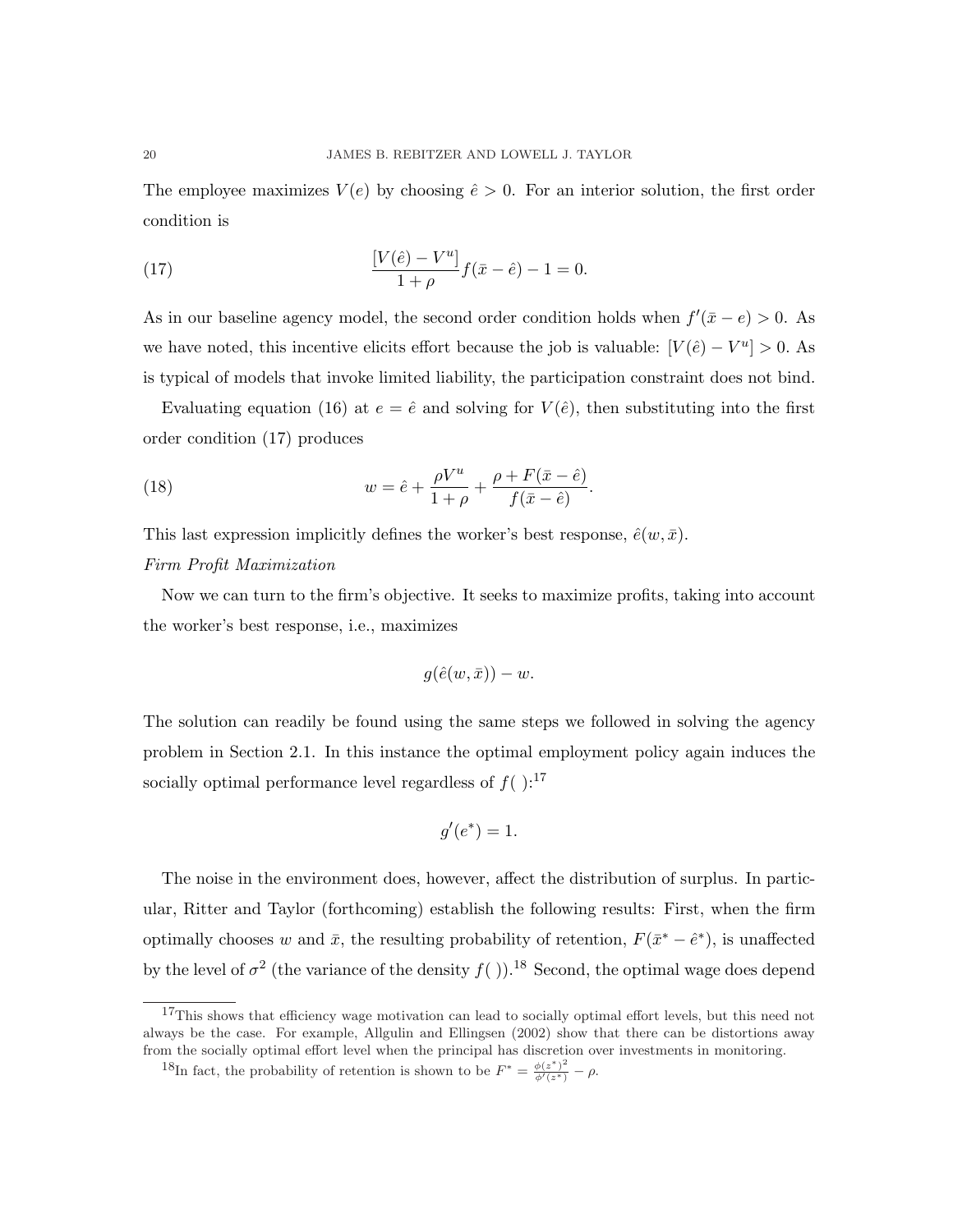on  $\sigma^2$ , as follows:

(19) 
$$
w^* = e^* + \frac{\rho V^u}{1 + \rho} + \frac{\phi(z^*)}{\phi'(z^*)} \sigma,
$$

where z<sup>\*</sup> is a "standardized" random variable,  $z^* = (\bar{x}^* - e^*)/\sigma$ , and  $\phi(.)$  is the "standardized" p.d.f.," i.e., the p.d.f. of  $\frac{\epsilon}{\sigma}$ . The more intractable the agency problem—the greater the value of  $\sigma$ —the higher is the wage required to achieve efficient effort and so the greater the surplus accruing to the worker.

# Equilibrium Unemployment

The equilibrium of the model we have just outlined generates unemployment.

Let  $V^*$  be the present value of lifetime utility of an employed individual who works at the optimal effort level. Recall that  $V^u$  is the expected lifetime utility for an individual who is unemployed. This utility level depends, clearly, on the probability of job acquisition. Let that rate be  $a^{19}$ . Given that current-period utility of an unemployment person is zero, the expected lifetime utility of an unemployed individual is

(20) 
$$
V^{u} = 0 + \frac{[aV^{*} + (1-a)V^{u}]}{1+\rho},
$$

so in turn we can use (17) and (20) to solve for  $V^u$  and substitute into equation (19), giving

(21) 
$$
w = e^* + \frac{1}{\phi(z^*)} \left( a + \frac{\phi(z^*)^2}{\phi'(z^*)} \right) \sigma.
$$

Equation (21) gives the locus of potential equilibrium values of  $w$  and  $a$ .

Now job loss among the employed occurs with probability  $F^* \equiv F(\bar{x}^*, e^*)$ , while job finding among the unemployed occurs with probability  $a$ . So if  $u$  is the steady state unemployment rate, we must have  $(1 - u)F^* = ua$ . Solving for a and substituting into (21), and substituting also for  $F^*$  using footnote 18, gives

(22) 
$$
w = e^* + \frac{1}{\phi(z^*)} \left( \rho + \frac{F^*}{u} \right) \sigma.
$$

This expression shows potential equilibrium wage and unemployment levels for the labor market.

<sup>&</sup>lt;sup>19</sup>Note that the rate  $a$  is a known constant to any individual, but of course is endogenous to the economy as a whole. We solve for the equilibrium rate a shortly.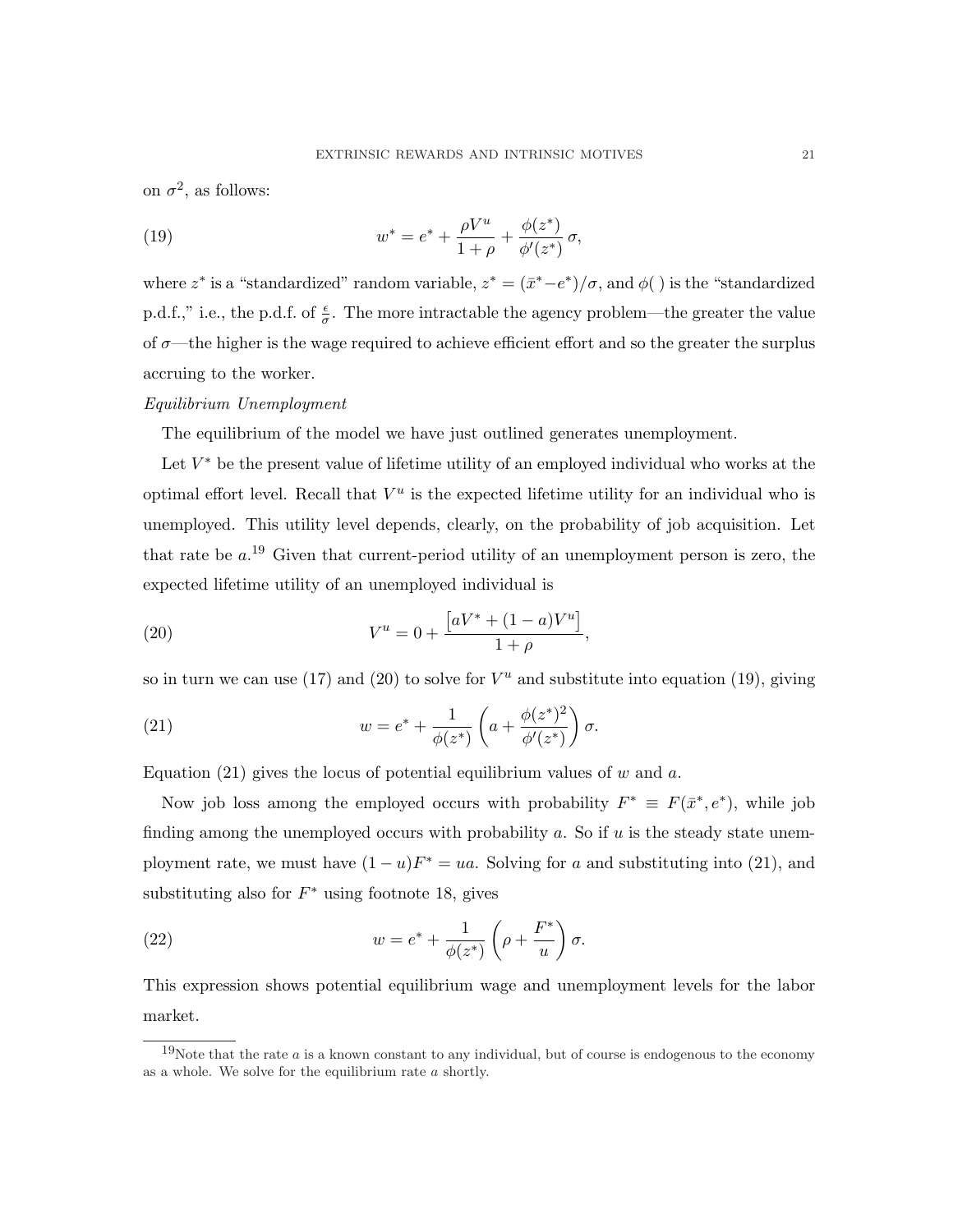Figure 1 shows the market equilibrium when long-run labor demand is perfectly elastic, at  $w^E$ . (More general formulations are easily handled.) Equilibrium unemployment,  $u^E$ , solves

(23) 
$$
w^{E} = e^* + \frac{1}{\phi(z^*)} \left( \rho + \frac{F^*}{u^E} \right) \sigma.
$$

Clearly  $u^E > 0$ . Also, inspection of (23) shows that an increase in  $\sigma$  increases unemployment. This outcome is intuitive. The weaker the link between the dismissal threat and employee behaviors, the stronger are the incentives required to elicit the desired effort level. In equilibrium, heightened incentives require higher unemployment.

This model of equilibrium unemployment—the Shapiro-Stiglitz model—has emerged as a workhorse for the analysis of macro-labor issues. It has proved to be useful also for evaluating policies like unemployment benefits, the public interest in regulating firms' layoff decisions (i.e., just-cause dismissal requirements, as discussed in Levine, 1991), and the potential of minimum wage policy to actually increase employment (Rebitzer and Taylor, 1995c). Having said this, economists are divided on the extent to which efficiency wages are an important source of equilibrium unemployment. Other forces, like labor market frictions, matter as well in determining equilibrium unemployment rates.<sup>20</sup> Efficiency wages are clearly not the whole story.

#### Labor Market Segmentation

Although we have focused on unemployment, the lost output from unemployment may not capture the full social costs of efficiency wage personnel policies. After all, if there are some jobs in the labor market where agency issues are of little importance, workers should generally be able to find jobs there. From an efficiency perspective, finding work in these "secondary jobs" is similar to unemployment in that individuals in the secondary labor market would prefer higher-productivity "primary jobs," but the equilibrium supply of qualified workers for these jobs exceeds the demand.

<sup>20</sup>Hornstein, Krusell, and Violante (2007) offer a review and discussion of models of unemployment resulting from search frictions. Search models produce both unemployment and wage dispersion, but search frictions sufficient to account for equilibrium unemployment imply far less wage inequality than is actually observed.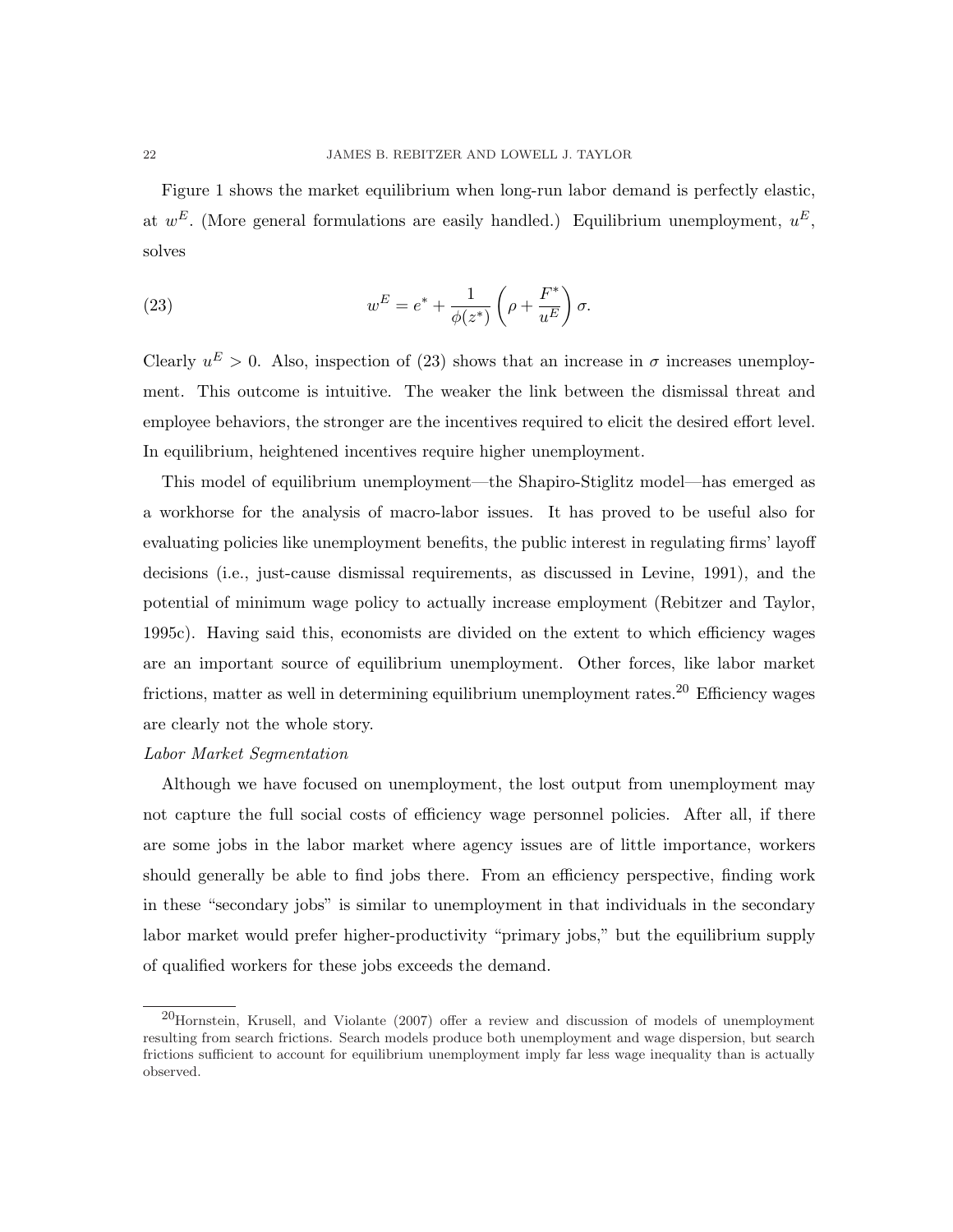Labor market segmentation emerges if we enrich our efficiency wage model by allowing the difficulty of agency problems to vary across firms. Recall from (21), that in the Ritter-Taylor version of the Shapiro-Stiglitz model firms choose to pay

$$
(24) \t\t\t w = A + B\sigma,
$$

where A and B are positive constants that are independent of  $\sigma$ . Firms that have low values of  $\sigma$ , i.e., who have production processes with accurate measures of worker effort, can pay wages that are relatively low. On the other hand, firms will choose to set wages high when effort is hard monitor or, equivalently, when they face high values of  $\sigma$ .

This latter observation was emphasized in Bulow and Summers' (1986) paper on "dual labor markets." In their conception, firms with severe agency problems pay high wages and are said to belong in the primary sector. The strategy of paying high wages is effective because workers are motivated by the prospect of retaining valuable jobs. Thus we also expect to observe low levels of voluntary exit from such firms and efforts on the part of firms to retain workers even in a down-turn. In contrast to the primary sector, firms that have modest agency problems can pay wages that are close to the market-clearing level. These secondary sector firms will be less concerned about worker turnover. In an extension of this argument (Rebitzer and Taylor, 1991) we show that firms which employ efficiency wages as a motivating device will also be led to hoard labor, i.e., employ labor above the value-of-marginal-product curve. By taking actions to ensure future employment—perhaps by hiring contingent workers to absorb demand shocks—firms can reduce the wage needed to provide optimal motivation to workers.

The most widely examined empirical prediction of efficiency wage models of labor market segmentation is that there will be cross-firm and cross-industry wage variation resulting from firm characteristics, rather than worker characteristics. There is considerable evidence for industry and firm wage effects (including well-known work by Krueger and Summers, 1988, on industry effects, and Brown and Medoff, 1989, on firm size effects) but it is often unclear how much this is due to factors emphasized in efficiency wage models (such as monitoring difficulties) or other market imperfections such as those emerging from search frictions (e.g., Burdett and Mortensen, 1998).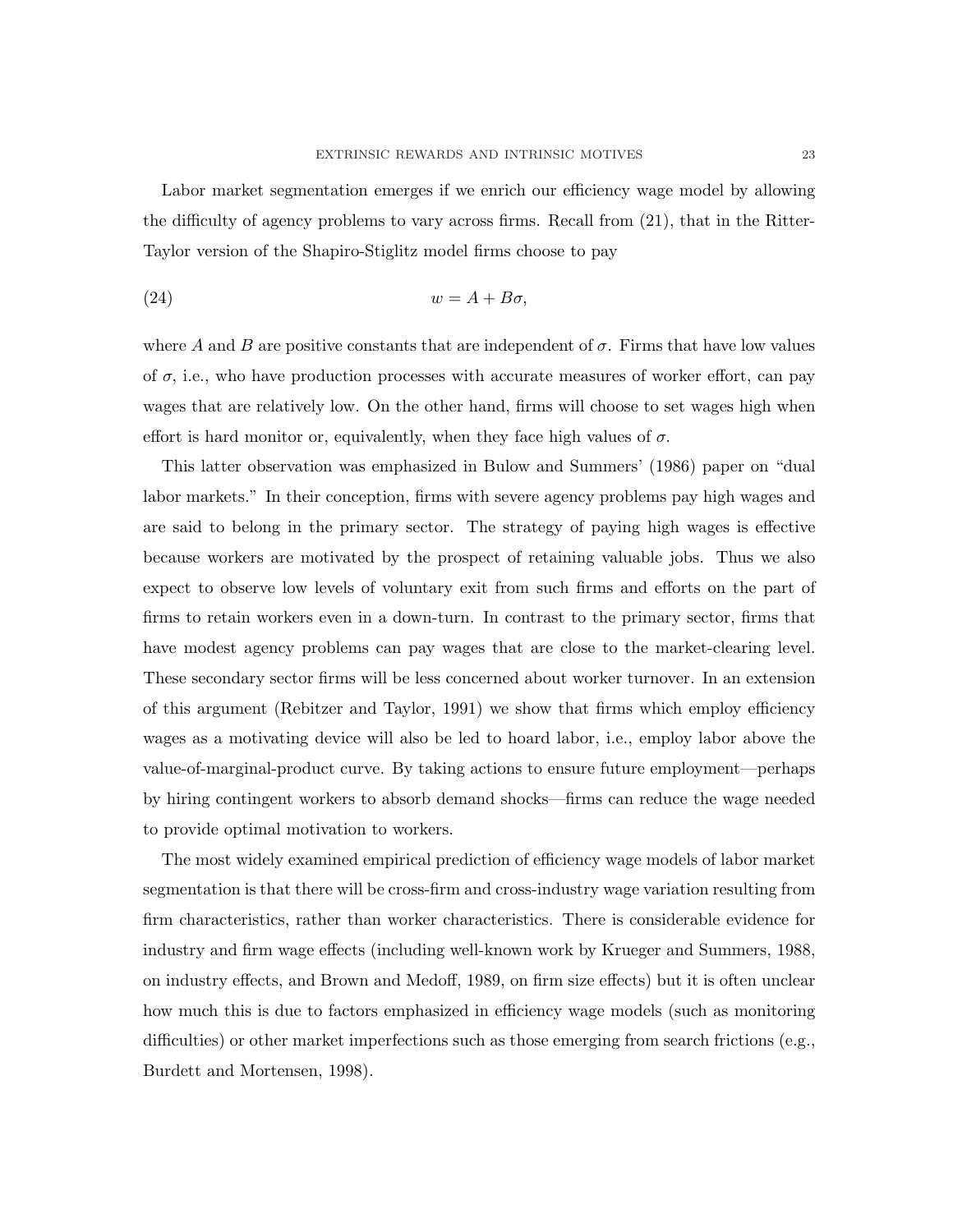#### 24 JAMES B. REBITZER AND LOWELL J. TAYLOR

One potentially helpful approach entails the study of specific firms and industries, with an eye toward the central predictions of the model. Thus, Cappelli and Chauvin (1991) examined worker performance across plants within the same firm, examining the extent to which workers seem to choose performance on the basis of the value of their job relative to other opportunities in their local labor market. They find evidence that is generally supportive of the efficiency wage set-up. Similarly, in work with Daniel Nagin and Seth Sanders (Nagin, Rebitzer, Sanders, and Taylor, 2002), we evaluated a field experiment in which a firm manipulated monitoring rates across several work sites. Consistent with the effort-regulation model set up above, there was substantially more malfeasance in locations with low monitoring levels.

At the broadest level, the efficiency wage literature points to important social costs that emerge as a result of the strategies individual firms use to resolve agency problems. If firms indeed rely on the the fear of job loss to motivate employees, labor markets can be expected to waste human capital on a large scale through involuntary unemployment and labor market segmentation. If, however, other motivators can be mobilized to resolve agency problems, the situation may not be so grim. The costs of agency problems might be further reduced if schools can socialize children to be especially responsive to these alternative motivators. Indeed, some have speculated that such socialization may be the source of much of the social and private returns to investments in human capital. We take up some of these alternative motivators in Section 4 below. Before turning to these, however, we must first introduce another conceptual building block that is important for our story—incentives that are intended to work along more than one dimension.

#### 3. Extrinsic Rewards and Dual-Purpose Incentives

In real-world applications, compensation policies are often asked to do "double duty." A well known and intuitive example of this is Lazear's (2000) study of compensation practices at Safelite, a windshield installation company. As might be expected from the basic principal agent model, the introduction of an explicit piece rate system induced many workers to perform at a higher intensity level. In addition, the piece rate system had a *selection* effect: workers who disliked having to choose between lower compensation and a faster pace of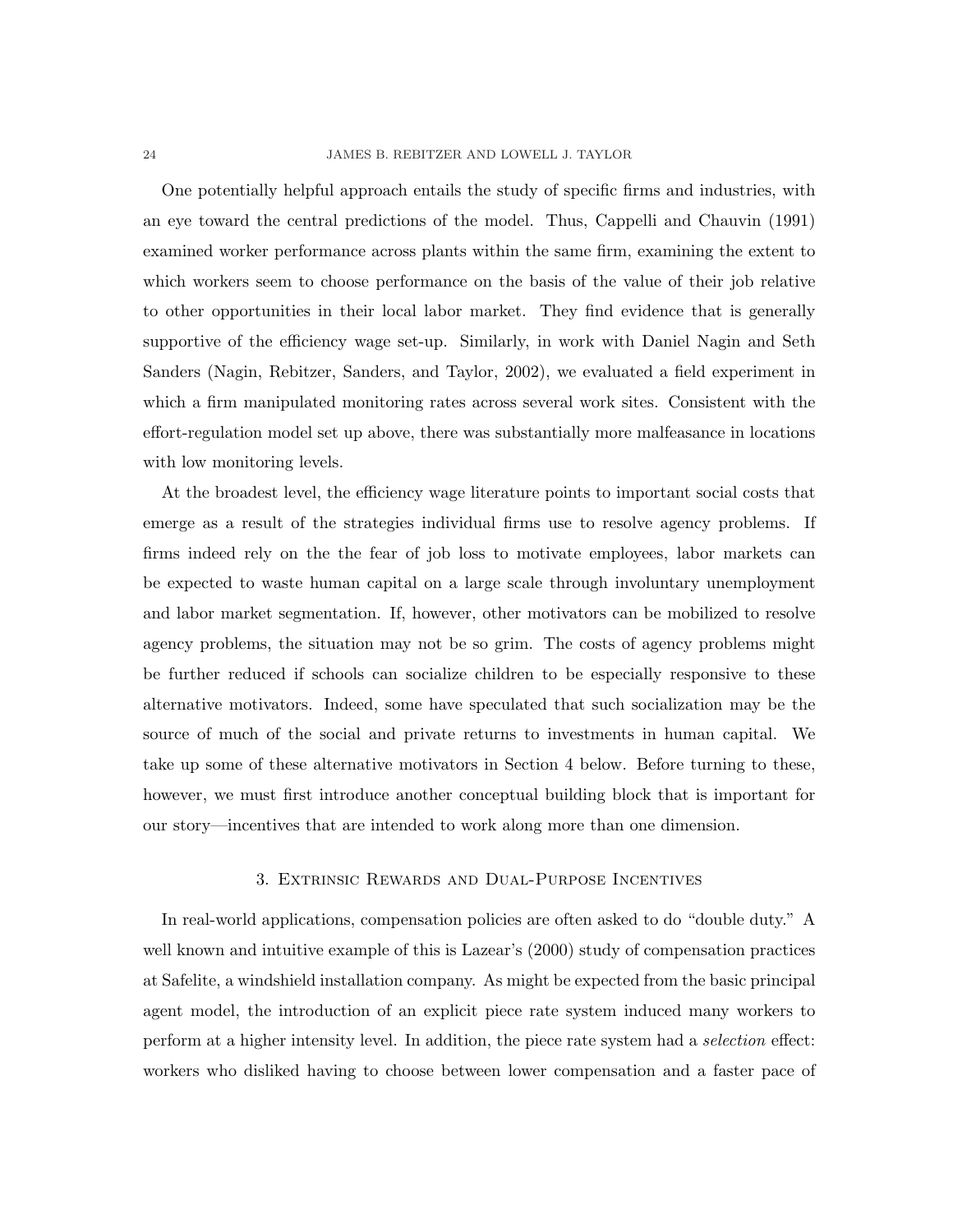work left the firm while, at the same time, the firm was able to attract workers drawn to the income-effort tradeoffs inherent in the piece rate system. In this case, incentive pay was serving a dual role: motivating and attracting employees.

At Safelite, the selection reinforced the effect of incentives on work effort. In many cases, however, there is a tension between the multiple effects of incentive pay, and thus employers must make compromises along one dimension in order to accomplish an objective along a second dimension. In the following three sub-sections we give examples of this phenomena and illustrate how the introduction of double duty incentives helps address well known anomalies. The discussion in this section also sets up of the discussion of behavioral models that follow. The special problems posed by dual purpose extrinsic incentives can be either ameliorated or sharpened by behavioral factors of the sort discussed in Section 4. In addition, dual purpose incentives play a key role in the models of intrinsic motivation presented in Section 5.

#### 3.1. High Wages as a Signal of Firm Fitness

We begin by discussing a theoretical issue that is well known in the literature on efficiency wages. As we have seen, firms that pay efficiency wages must set wages above the market clearing level to elicit the desired level of effort. Effort can, however, be elicited more cheaply by a deferred compensation policy that causes employees to, in effect, post a performance bond. By judiciously back-loading pay, firms can create powerful work incentives while choosing a wage path whose discounted present value is equal to the market clearing wage. With this option available, why would employers ever select a more costly efficiency wage strategy? The practical relevance of this theoretical puzzle is sharpened by empirical work suggesting that even when very large amounts of deferred compensation were available, as is the case in the promotion from associate to partner in large corporate law firms, firms set wages as if they were pursuing an efficiency wage strategy (Rebitzer and Taylor, 1995a).

Ritter and Taylor (1994) tackled this issue by observing that for both efficiency wages and the performance-bond incentive, the power to shape behavior depends on the likelihood that the firm will honor its future commitments to employees. All else equal, firms will more effectively solve agency problems if employees expect them to be highly reliable in honoring future wage commitments.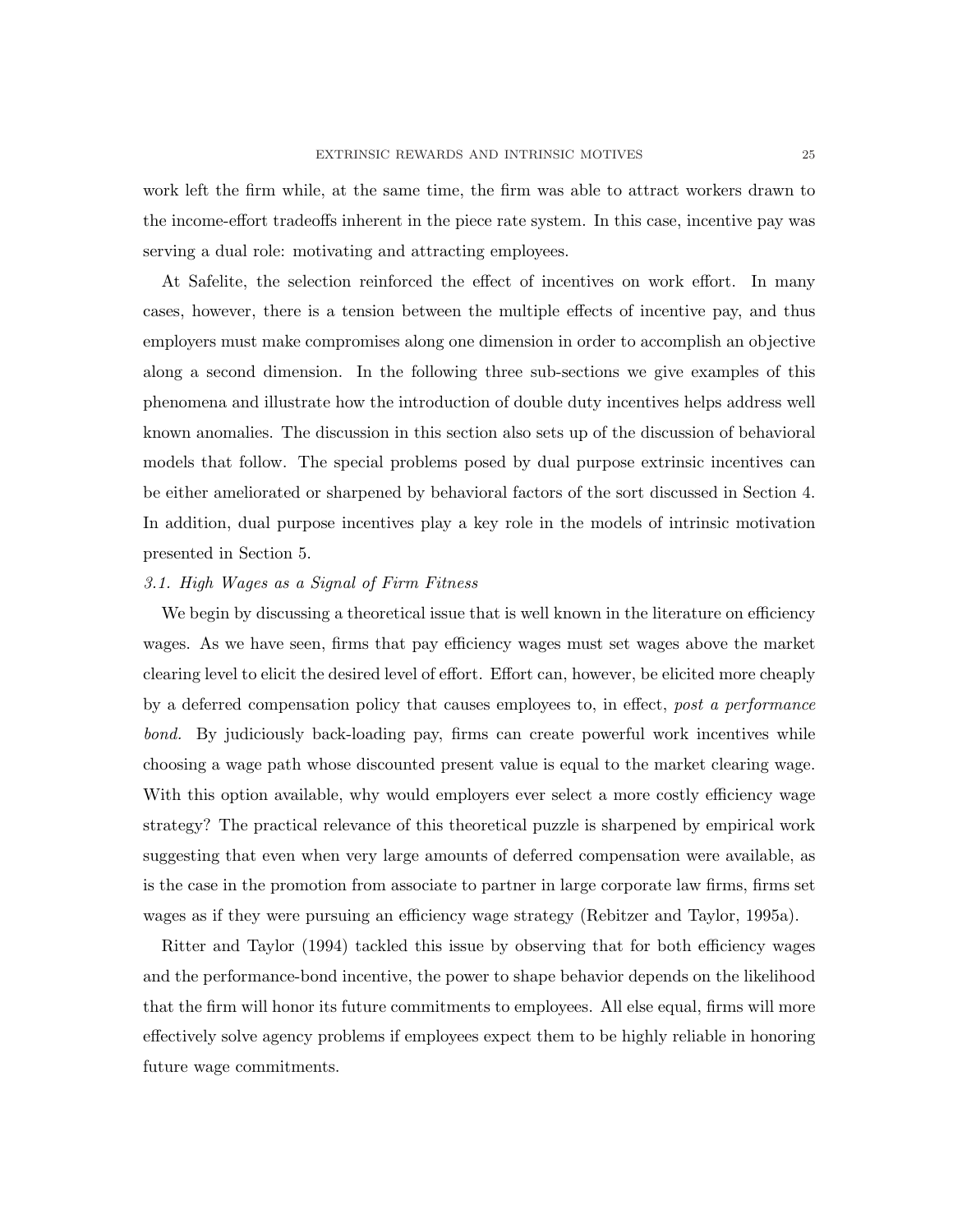#### 26 JAMES B. REBITZER AND LOWELL J. TAYLOR

Ritter and Taylor build upon this insight by positing a market in which there are two types of firms: highly reliable firms (i.e., firms that are unlikely to go bankrupt or otherwise renege on commitments) and less reliable firms (firms that are more likely to become bankrupt or renege). Reliability is known by the firms but not by anyone else, though the distribution of types is common knowledge. Firms would like to resolve their agency problem as cheaply as possible, and are inclined to do so by asking workers to post bonds in the form of deferred compensation. The posted bond is forfeited if the worker is judged to be working at a substandard effort level but is returned, with interest, if the worker's observed performance meets the expected standard.

Under some conditions, all firms pursue the same deferred compensation strategy. In this pooling equilibrium, workers will require a rate of return on their bonds that reflects the aggregate level of riskiness, based on the market-wide probability a firm will fail and be unable to return the bond.<sup>21</sup> This, of course, is a good deal for low-reliability firms—who benefit by paying a below-market interest rate on the bonds that workers have posted—but a bad deal for high-reliability firms. A more interesting possibility is that efficiency wage strategies might emerge for some firms as a *separating equilibrium*. In this equilibrium, a reliable firm that deviates from the bonding strategy—by paying a high wage up front offers a credible signal that it is a highly desirable counterparty for long-term relationships. If the offered wage is sufficiently high, low-reliability firms will find it unprofitable to mimic this strategy, and the equilibrium thus satisfies the "Intuitive Criterion" of Cho and Kreps (1987). Equilibrium efficiency wages arise endogenously, in short, without a recourse to limited liability arguments.<sup>22</sup>

Our primary point here concerns the use of incentives policies to do "double duty." In the separating equilibrium, highly reliable firms use wage policies to solve an agency problem and to signal the fitness of the firm. In order to pursue both objectives, these firm must compromise on their use of deferred compensation and this compromise necessarily

<sup>21</sup>In this model, young workers have concerns about the realization of high earnings at the firm later in their careers. Wages paid to young workers thus depend on the degree to which firms that are judged to be unstable.

 $^{22}$ In the law firm context, the term of art for paying very high wages to summer interns and associates is "paying full freight." Law firms that are able and willing to "pay full freight" signal that the value of their partnership is high, and this in turn allows them to attract the best talent.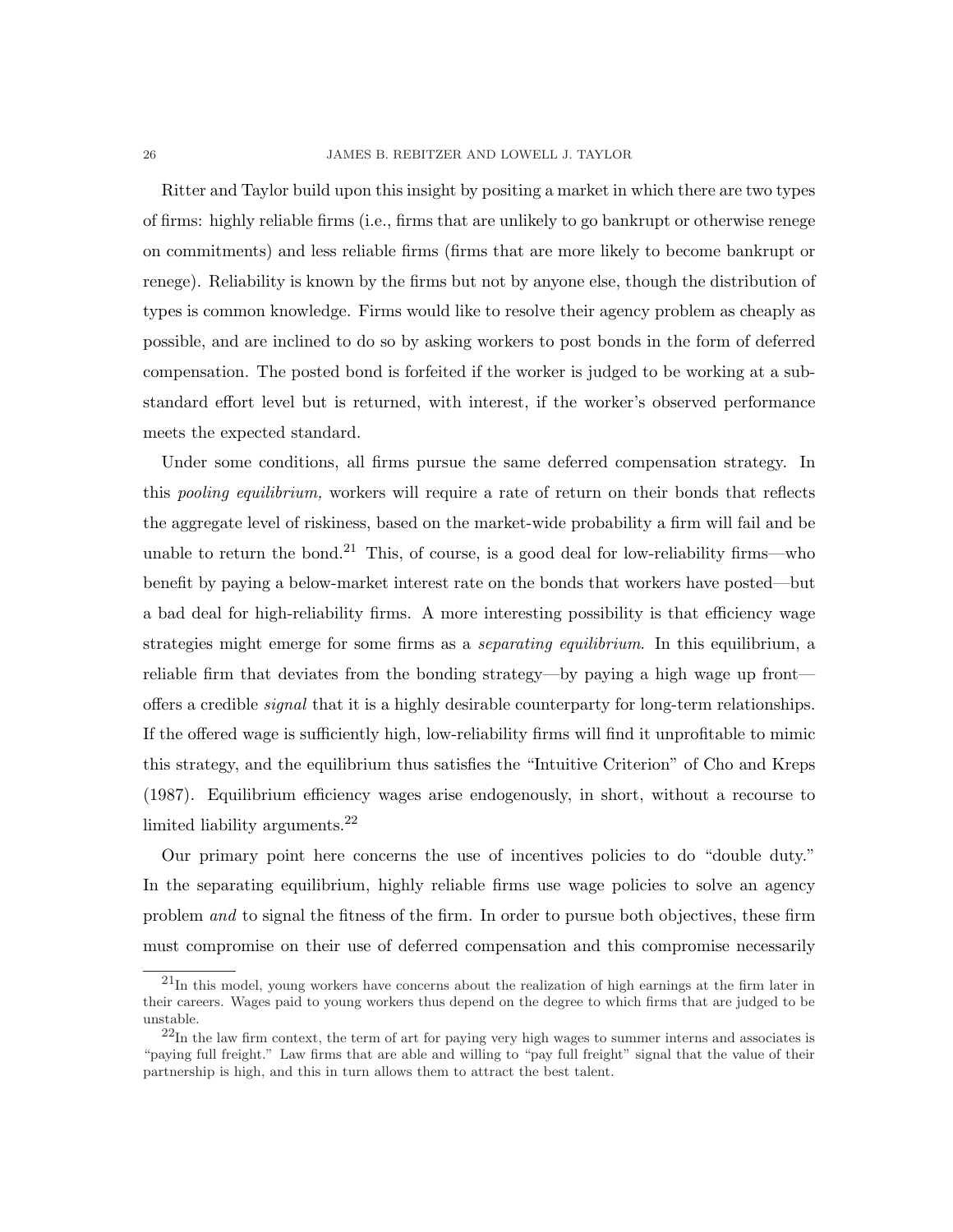introduces distortion. Thus, in the separating equilibrium there is a surplus transfer to workers employed by highly reliable firms and employment in the reliable-firm sector is inefficiently low.

#### 3.2. The Rat Race

Rat race models build on a simple observation: early in their careers many successful professionals appear to be overworking. It is commonplace to find lawyers, consultants, and assistant professors complaining that the hours they work are simply "too much" and that they interfere with forming and raising a family. These strains are increased by the dramatic influx of women into professional occupations because overwork is most intense during prime years for family formation and childbearing. From the point of view of simple models of labor markets, this sort of overwork is anomalous. Firms are in competition for talent, and it would seem that the most successful competitors would be those who best accommodate employee preferences about work conditions—including work hours. In his famous paper on the "rat race," Akerlof (1976) offers a potential resolution to this anomaly based on unobservable worker heterogeneity.

Akerlof's set-up focuses on a production line. At the end of the day, line workers are jointly rewarded on the basis of total output. There are two types of workers—those inclined to work hard and those inclined to work less hard. To employers these workers appear identical, so they all earn the same wage. If both types of workers accept positions on the production line, this is a great deal for low-effort workers (who would earn lower pay than high-effort workers in a perfect-information world) but a bad deal for high-effort workers. This is precisely the situation that might lead firms to adopt rules that will provide higheffort workers the opportunity to credibly signal that they are in fact high-effort workers. Thus, Akerlof's proposed solution is that the firm set the production line at a speed that is uncomfortably fast for high-effort workers but more uncomfortable yet for low-effort workers—so uncomfortable indeed that the low-effort workers will opt out of working for the firm. The rat race thereby serves the useful function of screening out the low-effort workers.

In Akerlof's model, compensation policies are, quite clearly, doing "double duty." Compensation arrangements and work conditions are structured (i) to compensate workers at a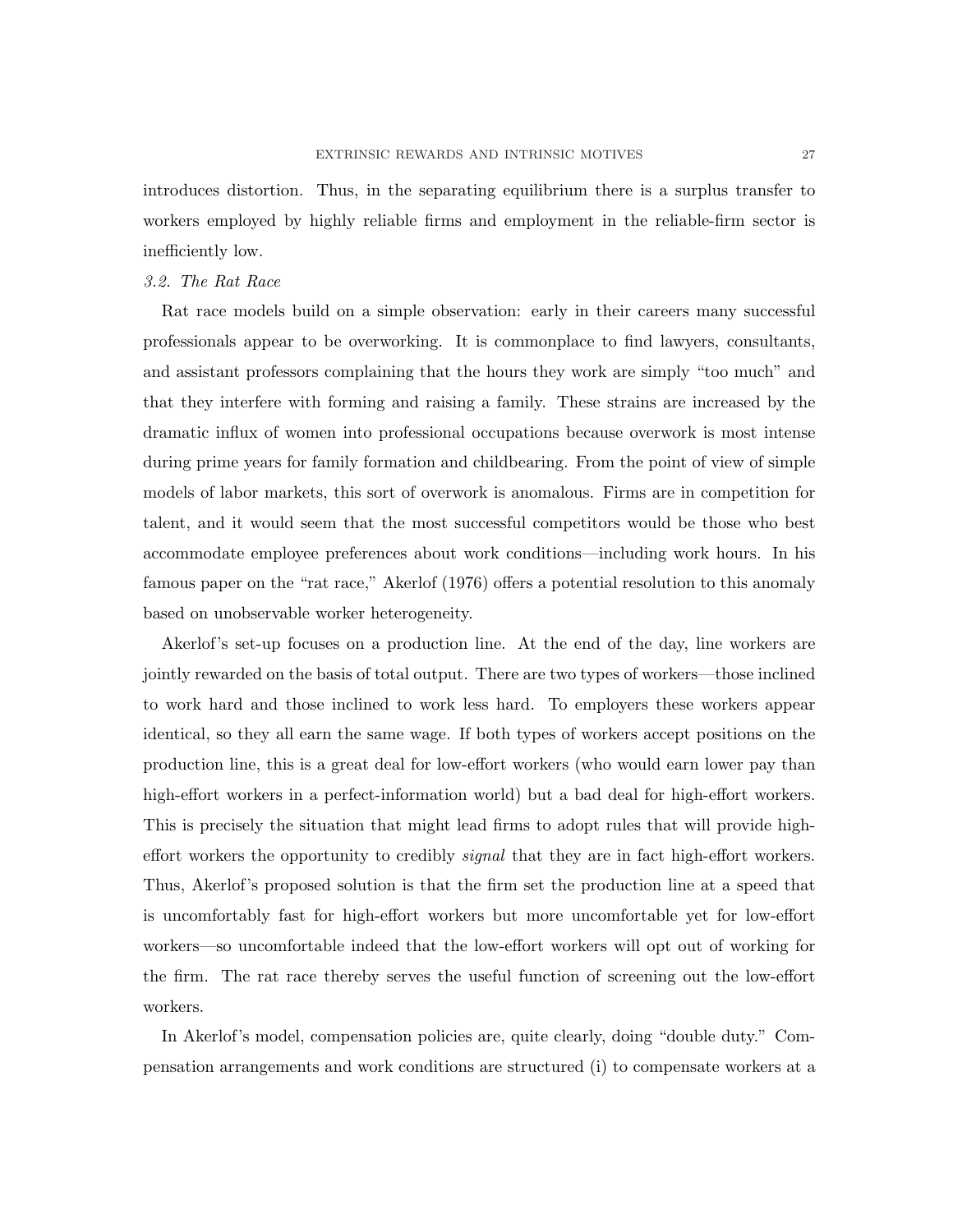level necessary to induce them to accept employment at the firm, and (ii) to create incentives that attract the "right kind" of worker to the firm. The distortion here is that workers are being asking to provide effort that exceeds the first-best level. In a marketplace with many employers, the market can devolve into an equilibrium in which all firms that hire high-effort workers ask those workers to work at uncomfortable effort levels. This "adverse selection" equilibrium occurs because any one firm failing to adopt a rat race would be swamped by low-effort workers. The equilibrium is inefficient, in the sense that all firms would experience increased profitability if they coordinated on a lower-effort work norm.<sup>23</sup>

Akerlof's demonstration of an overwork equilibrium was presented in a self-consciously unrealistic example, but subsequent theoretical and empirical work suggests that it is an important phenomenon in professional labor markets. For instance, in a paper with Renee Landers (Landers, Rebitzer, and Taylor, 1996), we embed Akerlof's idea into a simple tournament-partnership model designed to shed light on work practices in large U.S. law firms. In our two-period model, young lawyers accept salaried positions as "associates" for one period, and if deemed suitable are promoted to be "partners" (equity shareholders) in the subsequent period. Partners share equally in firm surplus. This equal sharing rule gives incumbent partners powerful incentives to promote only highly motivated lawyers into the partnership.

We assume that there are two types of lawyers who are equally productive but have differing preferences over the hours they prefer to work: these are "short-hour" and "longhour" workers. Now in our setting, firms have the incentive to attract workers who will be inclined to work long hours. The reason is that when workers become partners—at which point they share firm surplus—the long-hours individuals will engage in less free riding. As in Akerlof's model, an adverse selection equilibrium emerges. In our case, associates' willingness to put in extended hours over many years serves as a credible signal that they are long-hour individuals.

<sup>23</sup>Intuitively, the over-work equilibrium might persist even when there is a small number of low-effort workers. No one firm can deviate from the equilibrium without suffering harm from adverse selection. But if all firms backed away from overwork requirements, any one firm would get stuck with only a negligible number of low-effort workers. All firms would be better off.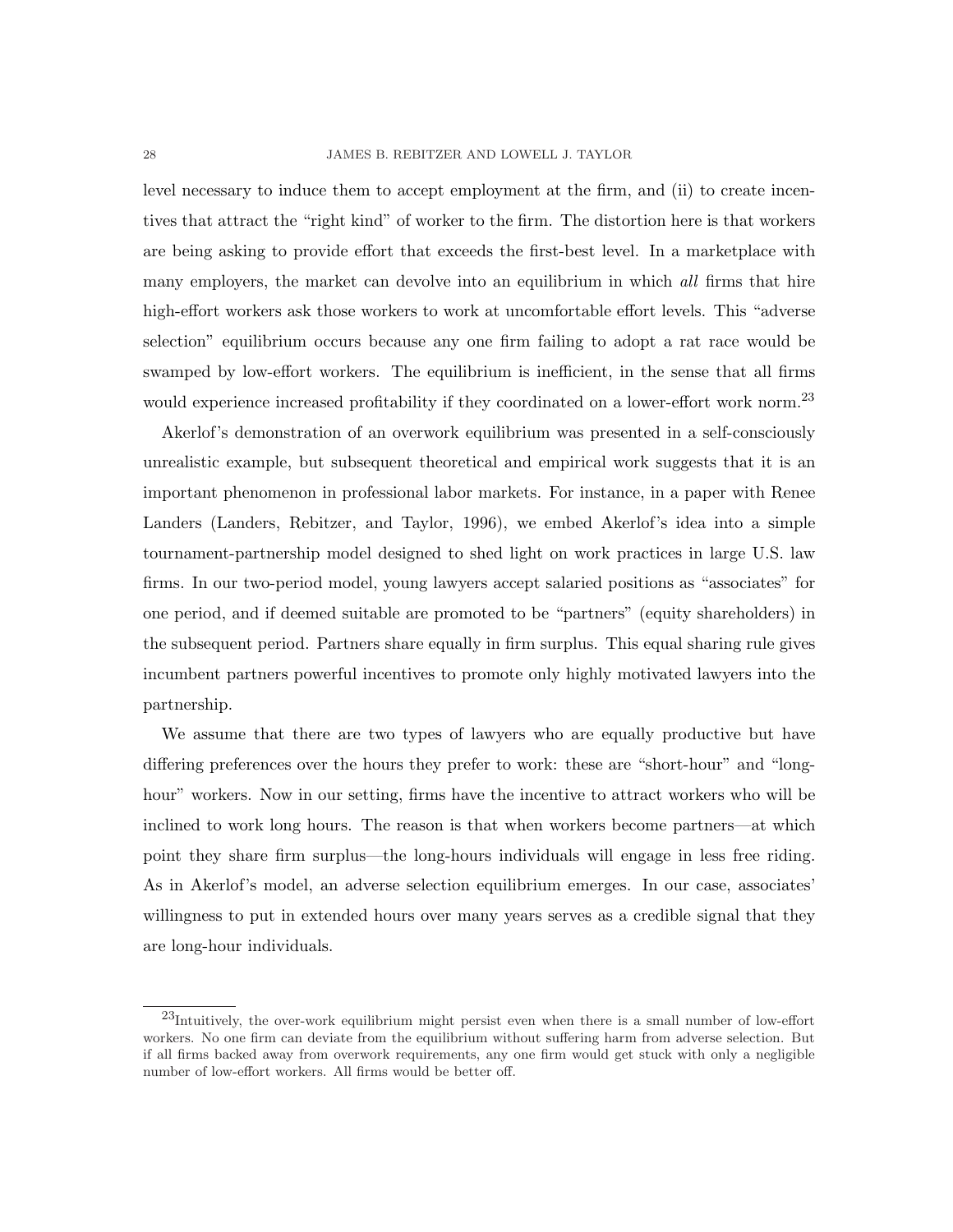Empirical evidence for the relevance of the over-work equilibrium comes from an empirical examination of work hours and work preferences in associates at two large East Coast law firms. In a survey conducted in these firms, we find that most associates express a preference for working shorter hours (with a correspondingly lower salary) but, importantly, their willingness to work shorter hours hinges on the work-hour norms adopted by other associates. In addition, we find that in making promotion decisions, partners use an associate's willingness to work long hours as an indicator of the motivation associates have to excel. These findings would not be expected in a conventional labor market, but are precisely what one would expect if work hours are being used as a signal of one's otherwise-unobservable type.

In our paper (Landers, Rebitzer and Taylor, 1996) we abstract from "career concerns" outside one's own firm, but it is clear that overwork early in one's career might be valuable not only as a signal within a firm but as a means of career advancement elsewhere. Completion of six years as an associate at a law firm known for abusing associates with grueling hours can be a valuable means of demonstrating an important but hard-to-observe trait to other employers in the marketplace.

The key idea that current on-the-job behaviors can affect one's future career, through their impact on reputation, is studied in insightful papers by Holmström (1999) and Gibbons and Waldman (1999). Gicheva (2009) shows how long work hours early in one's career can affect an individual's value in the market later in the career. Gicheva shows, further, that her model helps explain wage growth in a sample of workers who took the Graduate Management Admissions Test (GMAT). Specifically, she shows that among workers who worked above-norm hours when they were young (48 or more hours per week), subsequent wage growth was positively correlated with early career hours worked. The same was not true for those workers who worked fewer than 48 hours; for those workers wage growth was uncorrelated with hours worked.

Signalling can be particularly dysfunctional in situations in which workers can devote effort to more than one task—an issue we take up next—because it can distort effort allocation. An example is given in the work of Acemoglu, Kremer, and Mian (2008). In their model, career concerns can motivate excessive and misguided signaling by primary school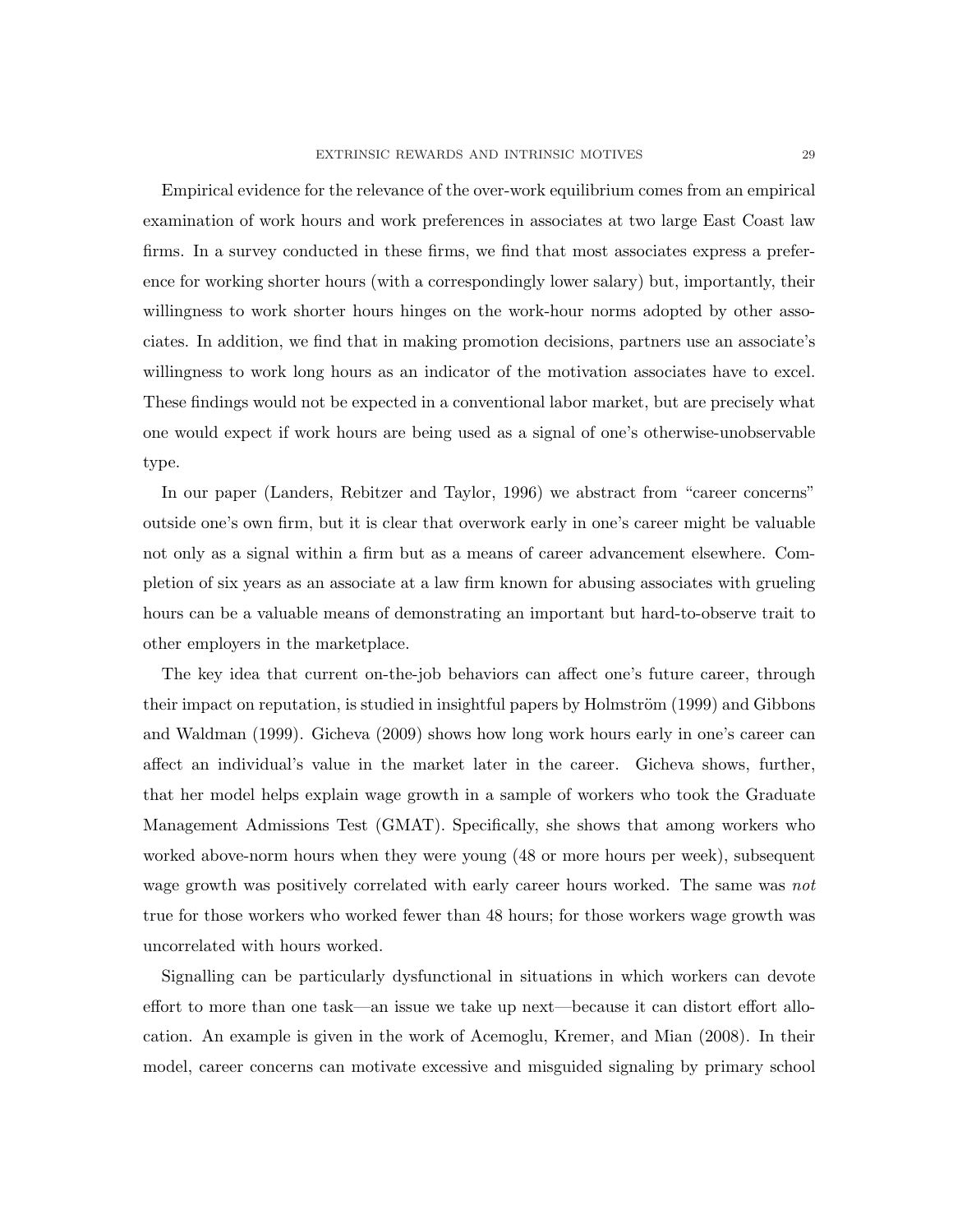teachers—misguided because some effort is devoted to improving the signal (student performance on a proficiency test), without actually improving students' true human capital. An important conclusion in that paper is that the problem of excessive signalling can fundamentally shape the desirability of using markets versus the government for the provision of some services. Specifically, in a competitive market, there will be socially costly distortions as the result of excessive signalling. An advantage of having teachers employed in the public sector is that the government might be able to commit to policies that eliminate excessive signalling.

#### 3.3. Multi-Tasking

Perhaps the most obvious case of dual-purpose incentives occurs when a principal seeks to regulate an agent's behaviors along more than one dimension. We have already encountered examples along these lines in our discussions above. For instance, in our examination of CEO compensation, we noted problems that arise when a compensation board seeks to create incentives for a CEO to exert effort toward increasing shareholder value and limiting wasteful expenditure in the executive suite. Our discussion of tournament incentives suggests a second obvious example: What happens in a tournament when each worker must be motivated to provide effort along his own assigned task and be motivated also to be cooperative with other workers?<sup>24</sup> A third example is Acemoglu, Kremer, and Mian's work, mentioned in the previous paragraph, in which teachers allocate effort that improves student human capital and effort that merely improves a student's test score ("teaching to the test").

Holmström and Milgrom (1991) establish a number of insightful and surprising results in precisely such contexts. The central point of their paper is both simple and profound: when an agent performs multiple tasks, incentives must perform the double duty of inducing appropriately high levels of effort generally and inducing a desirable allocation of an agent's attention across the various tasks inherent in the job.

We can get a feel for their analysis by making a simple extension to our baseline principal agent model. Let us suppose now that the agent can allocate effort along two dimensions,  $e_1 \geq 0$  and  $e_2 \geq 0$ . We suppose also that the agent's utility is now  $w + d(e_1 + e_2)$ , and,

 $^{24}$ A number of papers have taken up this issue, including Lazear (1989).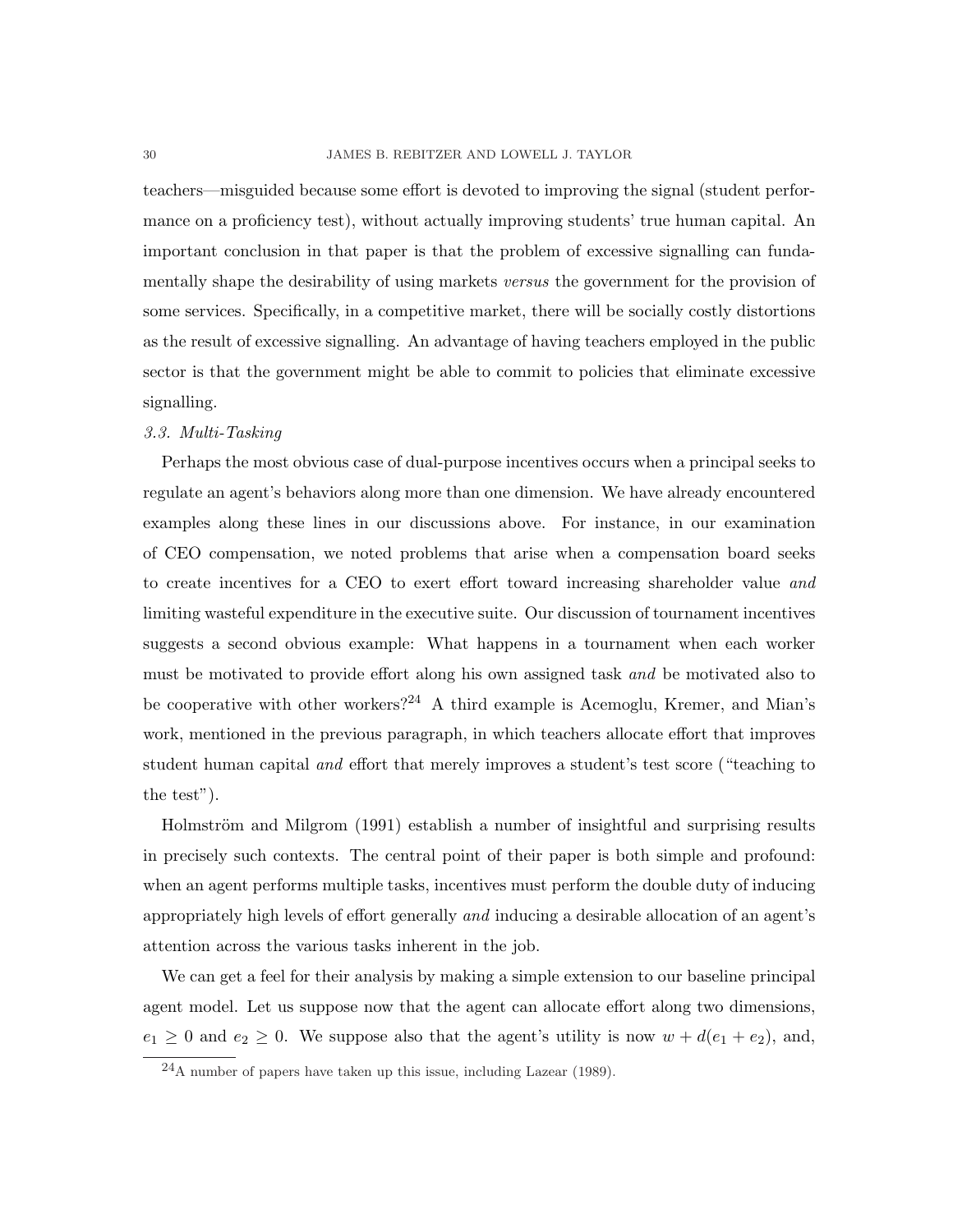following Holmström and Milgrom, we make two key assumption about the function that gives money metric disutility of effort,  $d()$ : (i) it is convex and (ii) it achieves a maximum at a positive level of effort. This last assumption means that in the absence of direct incentives the worker will be happiest when putting forth some effort. The principal's objective continues to be the maximization of value added by the worker, now given by  $g(e_1, e_2) - w.$ 

A principal who has reasonably accurate measures of  $e_1$  and  $e_2$ , say  $x_1$  and  $x_2$ , will be able to construct an incentive scheme in which bonuses reward each dimension of effort appropriately. Matters are more interesting when the principal has good information along one dimension of effort but not the other. To take an extreme example, suppose the firm has a subjective measure  $x_1$ , but no measure at all of  $x_2$ . The firms best strategy then will depend crucially on the nature of the production function,  $g(e_1, e_2)$ . To see how this works, we set  $d(e_1+e_2)$  to be  $-\frac{1}{2}$  $\frac{1}{2}(e_1+e_2-e_B)^2$ , with  $e_B>0$  representing the agent's "bliss" level of effort, and work out the optimal incentives for two different production functions: first, a case in which the two types of effort are perfect substitutes,  $g(e_1, e_2) = a_1e_1 + a_2e_2$ ; second, a case in which they are complements,  $g(e_1, e_2) = e_1e_2$ .

The solution to the first case is easy to characterize. If the firm places any incentive whatsoever on the first type of effort (i.e., a bonus based on  $x_1$ ), the worker's best response will be  $\hat{e}_2 = 0$ , and with this in mind the firm can follow the steps outlined for our baseline one-dimensional principal agent model. It is easy to confirm that the result will be to elicit effort  $e_1^* = a_1 + e_B$ . Intuitively, the firm will prefer this strategy if the value of the first type of effort is high relative to the second type of effort, which is certainly true if  $a_1 \ge a_2$ . On the other hand, if  $a_2$  is sufficiently large, the principal might decide to use no explicit incentive and instead ask (nicely!) that the worker direct all his effort along the second dimension. Given a binding participation constraint,  $w - \frac{1}{2}$  $\frac{1}{2}(e_1 + e_2 - e_B)^2 = v$ , it is easily shown that value added by the worker is

(25) 
$$
g(e_1, e_2) - w = \begin{cases} a_1 e_B + \frac{1}{2} a_1^2 - v & \text{when incentives are placed on } e_1, \text{and} \\ a_2 e_B - v & \text{when agent effort is directed to } e_2. \end{cases}
$$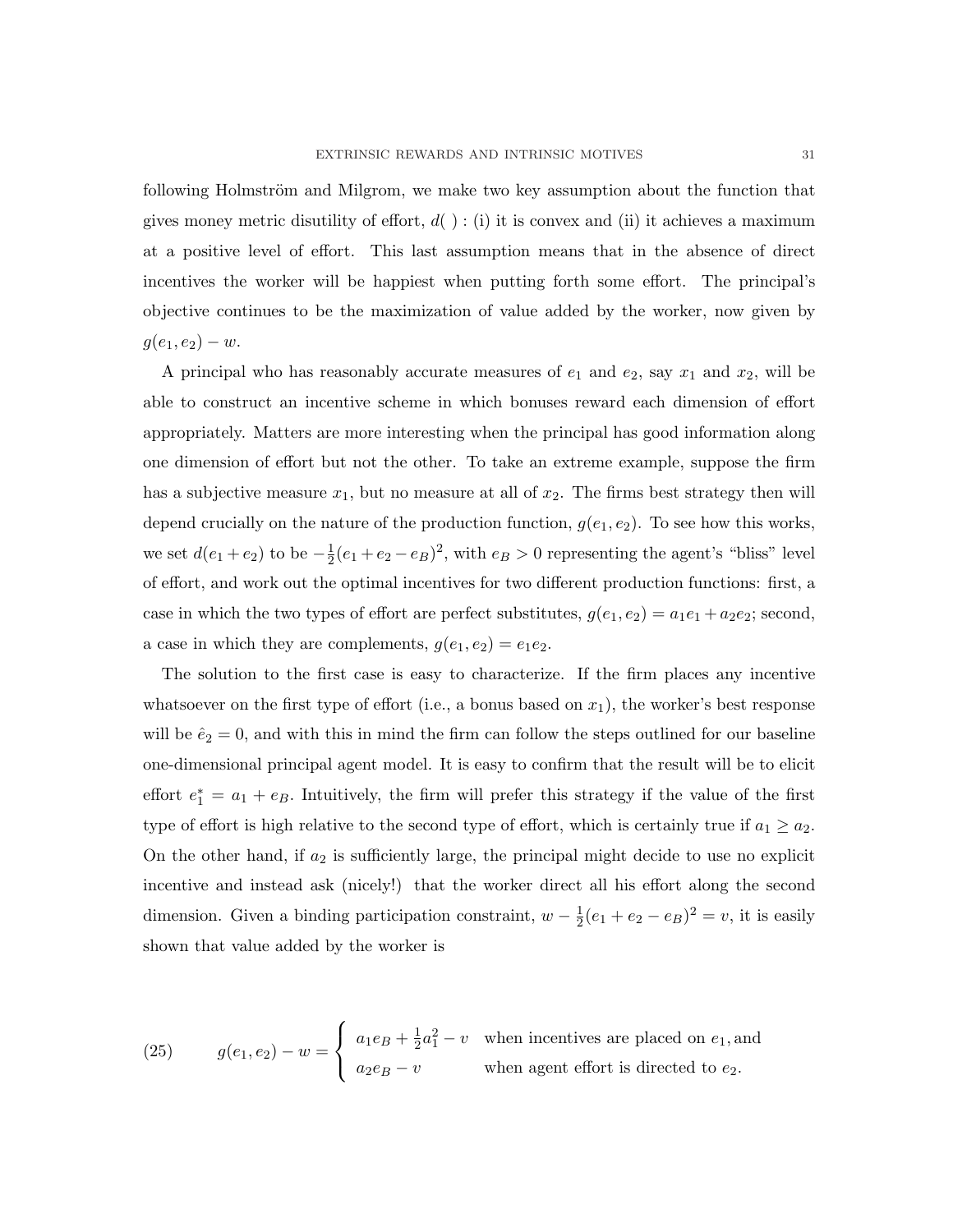As anticipated, if  $a_1$  is sufficiently high relative to  $a_2$ , the firm will simply place incentives on the observable portion of performance. This is efficient when  $a_1 \ge a_2$ , and is second-best optimal even when  $a_1$  is moderately lower than  $a_2$ . However, when  $a_1$  is sufficiently low relative to  $a_2$ , the firm will instead try a "cooperative" strategy. No incentives are used; the worker is simply asked to direct all effort to the second dimension.

The solution to the second case, in which the two types of effort are complements, is also intuitive. When  $g(e_1, e_2) = e_1 e_2$ , the firm clearly must avoid a best response of  $\hat{e}_2 = 0$ , and so will *never* use an explicit incentive along the first effort dimension. In this case the firm instead directs the worker effort to be  $e_1 = e_2 = \frac{e_B}{2}$  and hopes that the worker complies.

Simple as this analysis is, several interesting points emerge:

First, we see that there will be cases in which an employer will choose not to place an incentive on an easily-observed dimension of performance, even when that effort is valuable to the firm. This happens when there is a similarly-valuable second dimension of effort that is sufficiently difficult to observe and incentivize. Such an outcome is particularly likely when multiple tasks are complementary. In such cases the firm is best off using very low-powered incentives, i.e., simply paying a base wage.

Second, as shown by our second example, the principal's optimal incentive plan can result in a second-best outcome that is far from efficient. For instance, when  $g(e_1, e_2) = e_1e_2$ , it is easily confirmed that the efficient level of output is  $e_B^2$ .<sup>25</sup> The firm's low-powered incentive scheme results, instead, in output  $\frac{1}{4}e_B^2$ . If possible the firm would very much like to find a way to make this worker a residual claimant, and indeed would be willing to suffer substantial cost along some other dimension to make this happen. In short, a strong motive exists here to outsource the task at to an independent contractor if this can be made workable.<sup>26</sup>

<sup>&</sup>lt;sup>25</sup>Maximize  $e_1e_2 - w$  subject to  $w - \frac{1}{2}(e_1 + e_2 - e_B)^2 \geq v$ .

<sup>26</sup>From a legal perspective, employees are distinguished from independent contractors by the extent of control and supervision the principal exerts over the actions of the agent. A large literature focuses on the forces that drive firm boundaries, focusing on such issues as the direction of employee activities (e.g., Coase, 1937, and Simon, 1951), and firm ownership of assets (e.g., Williamson, 1985, and Grossman and Hart, 1986). The relationship between these issues, and the agency problem—particularly in the multi-tasking setting—is developed clearly in Holmström and Milgrom (1994).

Many papers examine the relationship between firm boundaries and employment relationships in specific industry setting. See, as examples, Arlen and MacLeod's (2005) analysis of physicians in managed care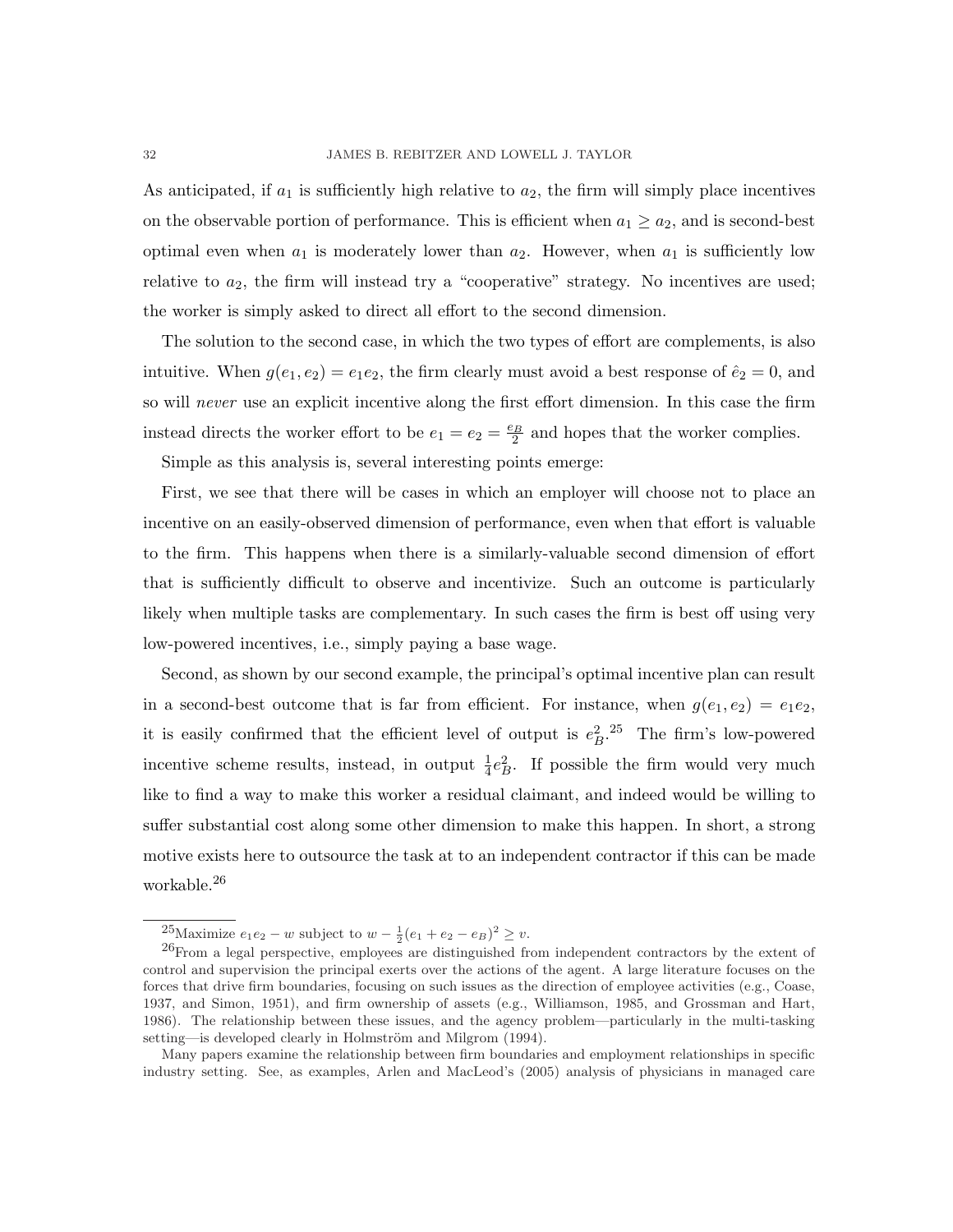Third, when a firm cannot use independent contracting, or for some compelling reason chooses not to, a central goal of the firm often entails structuring activities to improve management's ability to closely monitor and supervise key contributions by employees. Put another way, the issue of multi-tasking can matter a great deal for the organization of firm production.

Finally, and most important for our purposes, the multi-tasking approach developed by Holmström and Milgrom, and illustrated with the simple example above, clearly opens the door for "behavioral factors" to play a central role. For example, in our model, the "bliss" level of effort  $(e_B)$  is taken to be an exogenous constant. This unfortunate abstraction overlooks the many sociological and psychological factors that determine how intrinsically motivated individuals contribute to the success of their firm. These are the sorts of consideration that lead one into the territory of behavioral economics.

#### 4. Behavioral Approaches to Agency and Motivation

In this section of the paper, we expand the psychological and sociological foundations of agency models. Our focus will be on behaviors that seem to us especially relevant to the understanding of agency—"social" or "other regarding" preferences.

Social preferences arise because people are naturally inclined to compare their own payoffs, sacrifices and behaviors to others, and often care about the impact of their actions on others. Economists have long understood that these "other regarding" preferences are important.<sup>27</sup> Recent progress in the behavioral economics literature has greatly deepened this understanding through the development of new theoretical models and novel empirical investigations using both experimental and observational data. As we discuss below, social preferences matter for agency problems because they offer an explanation for the norms and reference points that agents use to assess their pay, work effort and happiness.<sup>28</sup>

organizations, and the research one of us conducted on worker contracts in the petrochemical industry (Rebitzer, 1995).

 $^{27}$ For example, several decades back Gary Becker initiated important strands of inquiry in economics by positing preferences that incorporate such factors as "altruism" (Becker, 1981) or "distaste" for interaction with people of a different race (Becker, 1957).

<sup>28</sup>Assessments based on reference points play an important role in behavioral economics generally, included features germane to labor economics. Kahneman and Tversky's "prospect theory" of decision making under uncertainty argues that individuals are loss averse and that they calculate gains and losses relative to (potentially manipulable) reference points (Rabin and Thaler, 2001). Sometimes reference points are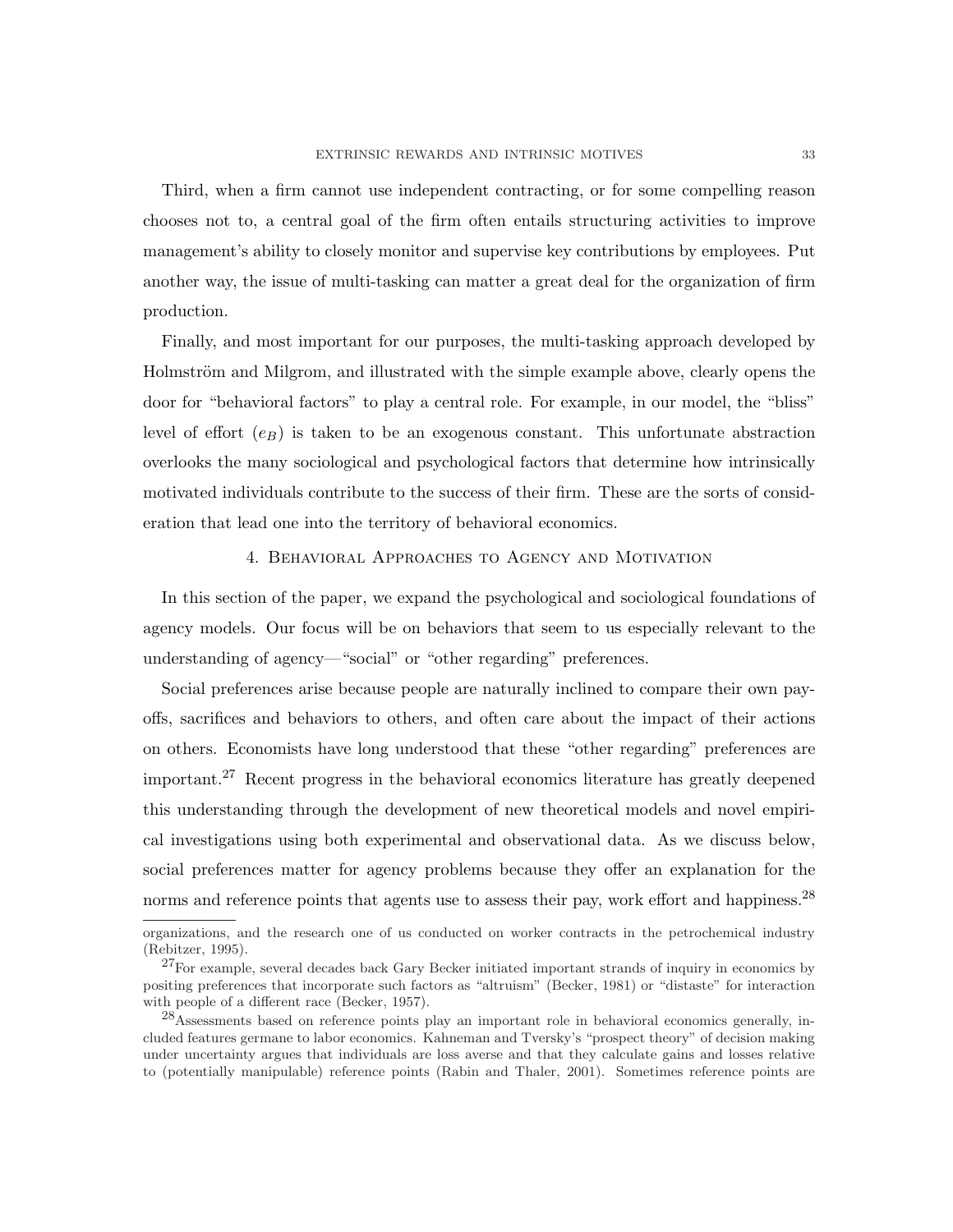An important insight from the behavioral approach is that the role played by these norms and reference points varies depending on whether one is considering the agency problem in isolation or in a competitive setting.

Our discussion of social preferences in agency considers four distinct but related manifestations of other regarding preferences: pay status, effort norms, professional norms and identity. In each of these sections we begin by sketching a model that makes modest modifications to the standard agency models discussed above. We then consider how well the central predictions of the enhanced model are supported by available empirical analysis.<sup>29</sup>

4.1. Pay Status: Financial Incentives and Inequality Aversion Within Firms

People dislike inequality—especially when they have drawn the short straw. Indeed, there is substantial indirect evidence that wellbeing is shaped in large measure by comparisons with others.<sup>30</sup> This idea can matter within organizations because people are likely to compare themselves with others around them in the workplace. In turn this can be an important determinant in shaping firm compensation policies.

The idea that interpersonal comparisons matter to agents can easily be captured by including "asymmetric inequality aversion" into utility functions. Utility is increasing in

 $^{29}$ Camerer and Loewenstein (2004) provide a nice justification for this approach: "Theories in behavioral economics . . . strive for generality—e.g., by adding only one or two parameters to standard models. Particular parameter values then often reduce the behavioral model to the standard one, and the behavioral model can be pitted against the standard model by estimating parameter values. Once parameter values are pinned down, the behavioral model can be applied just as widely as the standard one."

More generally, Camerer and Lowenstein's paper provides an insightful introduction to a broad and rich set of ideas in behavioral economics, including observations about the origins of modern behavioral economics, and suggestions about future directions for the field. DellaVigna (2009) gives a good recent review of behavioral economics, focusing on evidence drawn from the field.

<sup>30</sup>This is the basis, for example, of the well-known "Easterlin paradox"—the paradoxical results that (i) individuals who are low in a nation's income distribution report themselves to be unhappy, (ii) the average level of unhappiness does not much vary across nations with different levels of aggregate income, and (iii) countries do not get much happier as they get richer. While there is evidence to suggest that absolute income matters for happiness (e.g., Stevenson and Wolfers, 2008), it seems clear that one's standing on the economic totem pole matters as well. Frank's (1985) well known book provides an interesting and wide-ranging discussion on the human inclination for social comparison.

determined by the status quo or by inertia (e.g., Thaler and Sunstein, 2008, and Genesove and Mayer, 2001).

We do not discuss labor supply here, but note that reference points can be important in those models as well. Camerer, Babcock, Loewenstein, and Thaler (1997), for instance, argue that the labor supply of taxi drivers seems to entail drivers evaluating their daily income relative to a daily target. (See also Farber, 2005 and 2008, for additional evidence, some of it to the contrary, and DellaVigna, 2009, for a clarifying discussion.) Fehr and Goette (2007) provide evidence for a field experiment suggesting that loss aversion and reference points may be important in determining work intensity.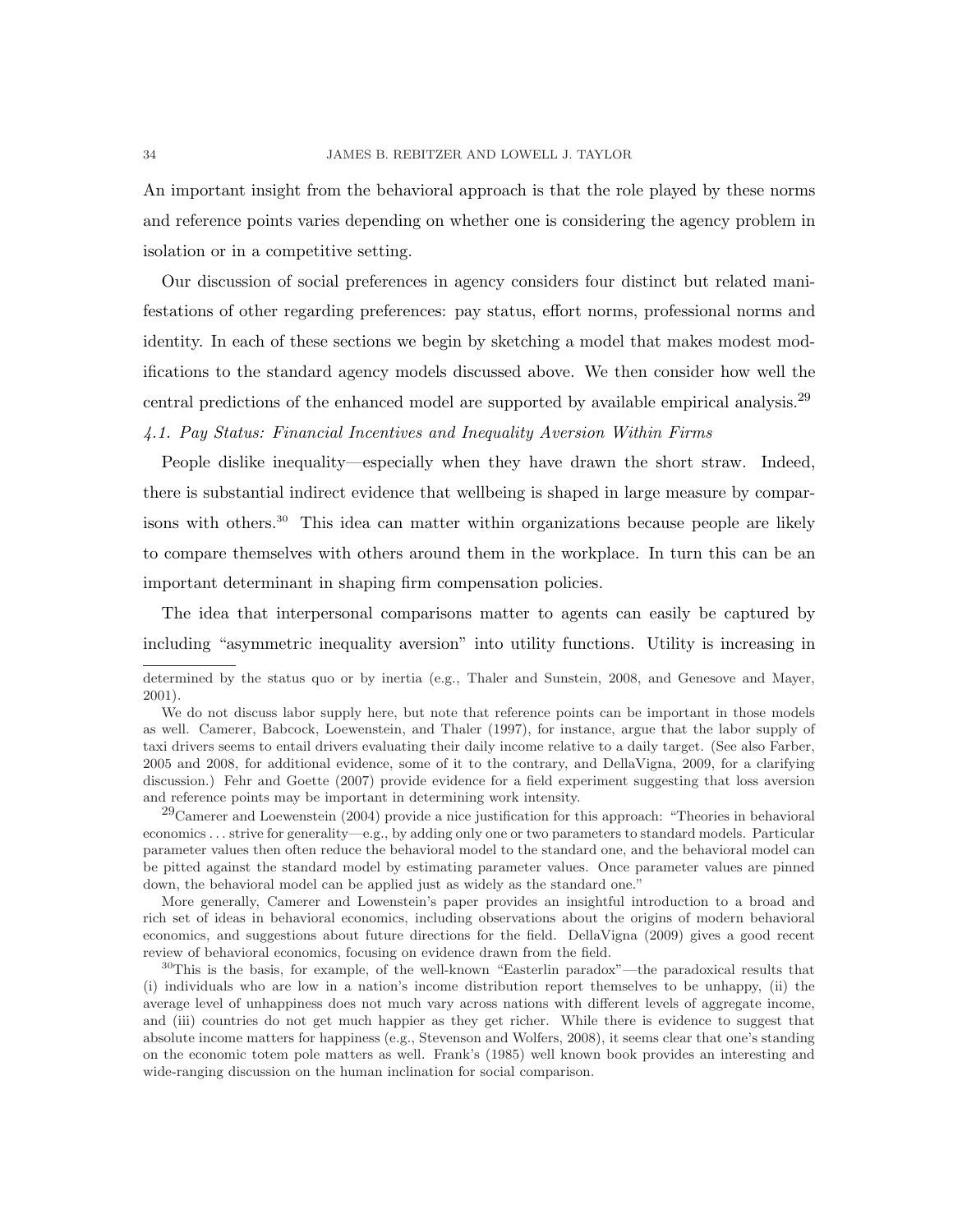one's own income, of course, but decreasing in the income of other relatively-wealthier comparison individuals. The "asymmetry" refers to a presumption that agents suffer more from inequality that is to their material disadvantage than they gain from inequality that is to their material advantage (see, e.g., Fehr and Schmidt, 1999).<sup>31</sup>

As an example of how asymmetric inequality aversion can affect our agency models, recall the tournament model, as set out in Section 2.2.2. In that model, workers had utility given by  $w-e$ , and made a net contribution of  $g(e)-w$ . The firm conditioned pay on an imperfect measure of e: it paid a base wage  $w_0$  to all workers, and in addition gave a bonus b to the fraction  $(1-P)$  of workers who had the highest observed performance. (The "bonus" in this case would typically be a promotion to a higher-paying job.) Given workers' best-response effort choices, we saw that this simple tournament resulting in all workers supplying the efficient effort level, i.e., they choose  $e^* = \hat{e}(b^*)$  that solves  $g'(e^*) = 1$ .

Suppose we take that same model but now introduce asymmetric inequality aversion by letting

(26) utility = 
$$
\begin{cases} w_0 + b - \delta_W b - e & \text{for "winners," and} \\ w_0 - \delta_L b - e & \text{for "lossrs."} \end{cases}
$$

Here,  $\delta_W \geq 0$  reflects the possibility that winners feel empathy for losers, proportional to the inequality generated (but of course people do like to win, so  $\delta_W < 1$ ).  $\delta_L > \delta_W$ reflects the fact that workers who do not win the bonus suffer an even large utility loss due to inequality aversion. Repeating steps outlined in Section 2.2.2, we can show that the principal's solution now has a first-order condition

(27) 
$$
[g'(\hat{e}(b^{**})) - 1]\hat{e}'(b^{**}) = (\delta_L - \delta_W)P > 0,
$$

and, since  $e'(b) > 0$ , we have  $g'(e^{**}) > 1$ , which in turn means that the firm here settles for a second-best effort level,  $e^{**} < e^*$ .

Inequality aversion causes the incentive pay parameter to do the "double duty" of eliciting work effort and determining the extent of expected pay inequality in the firm. As a result,

<sup>&</sup>lt;sup>31</sup>The assertion that utility ins influenced by inequality aversion represents a "stripped down" way of characterizing the behavioral phenomena under study. Our initial treatment makes no distinction about agent attributions concerning the nature of inequality (e.g., what the inequality might say about the principal's intentions or other agents' intentions). We consider more sophisticated approaches below.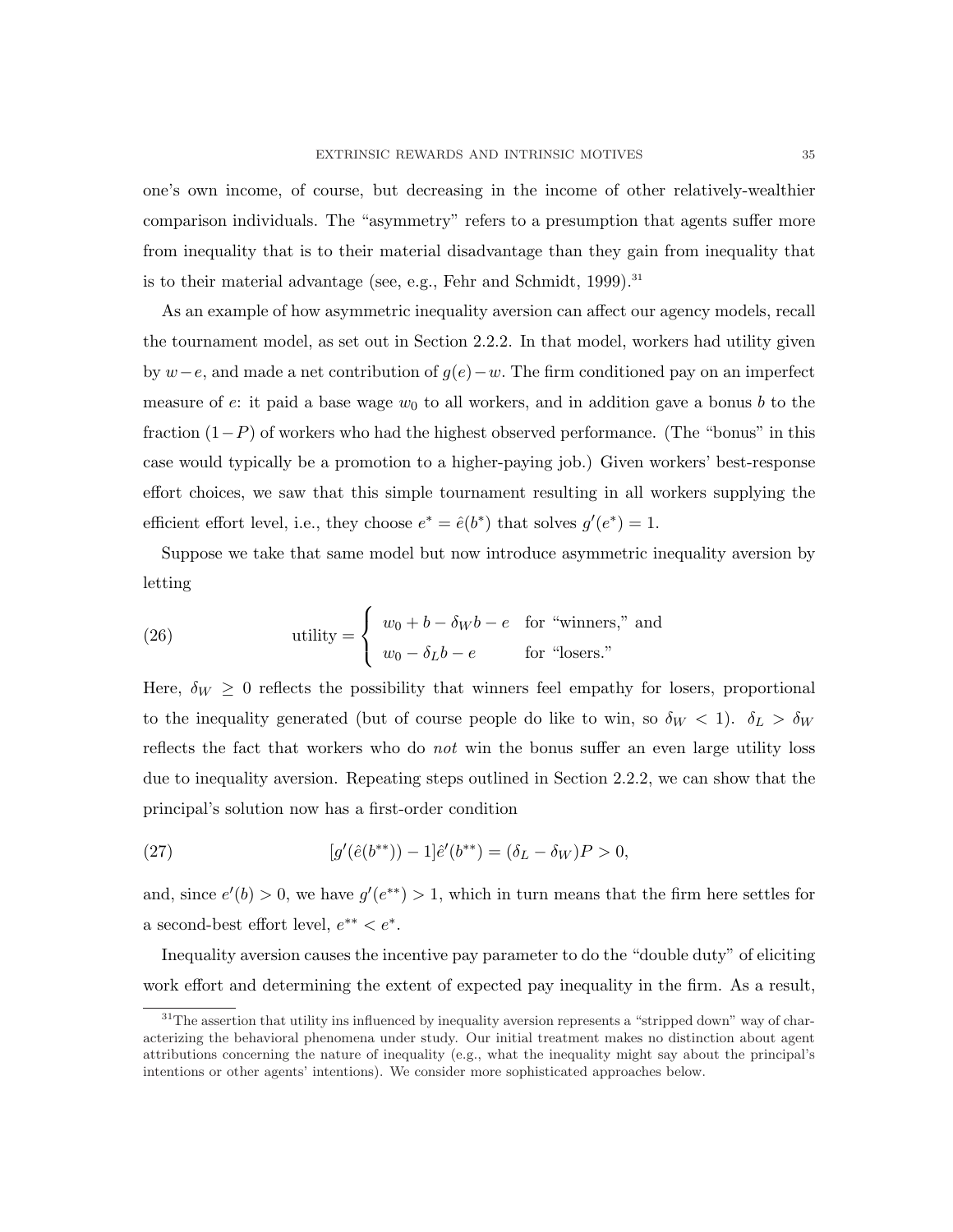the firm must compromise along an important dimension by lowering incentive pay, b, and reducing the effort level elicited from workers. Equation (27) also shows that in this setting the firm will want to be careful how it sets its promotion rate. Here the firm would like (all else equal) to set  $P$  near 0, which would allow effort to approach first-best. Intuitively, the cost to the firm of inequality is lowest when there are relatively few people who are affected by the inequality, i.e., when the promotion rate,  $1 - P$ , is close to 1.

The logic of this model of income comparisons underlies Frank's (1984) seminal article on inequality aversion in labor markets. In his treatment, an employee gains in utility from being high in the firm's pay hierarchy and loses utility from having a low position. Just as in our model, these concerns cause firms to operate with lower-powered incentives. Frank presents evidence drawn from many different types of organizations; he sees, for example, a dampening effect in commissions paid to car salesman and realtors as well as pay compression among college professors.

Encinosa, Gaynor and Rebitzer (2007) present a similar analysis of these issues in the context of incentive pay within medical partnerships. In these professional organizations, physicians determine incentive intensity by choosing how broadly they wish to share the income they generate with others in the practice. For example, groups often choose to share income equally across physicians—in a practice with  $n$  physicians, each physician keeps  $1/n$  of profits—which minimizes inequality. The practice of equal sharing rules has the potential disadvantage, though, of offering the lowest possible level of incentive intensity to partners. The model of inequality aversion set out by Encinosa, et al. shows that the tension between these forces makes sharing rules less attractive in large partnerships than in smaller partnerships—a result supported by the available data. The authors also present evidence consistent the notion that physicians compare effort as well as income. We take up effort comparisons in the next section.

As a second example of the potential impact of inequality aversion in a principal agent setting, consider the multi-tasking model we examined in Section 3.3. Recall that in that model, we assumed an agent's utility is represented by  $w - \frac{1}{2}$  $\frac{1}{2}(e_1 + e_2 - e_B)^2$ , where  $e_B$  is a positive constant, and we assumed further that the principal had a good signal for  $e_1$  but not  $e_2$ . So when the principal's payoff is  $e_1e_2$ , the best the principal can do is pay the agent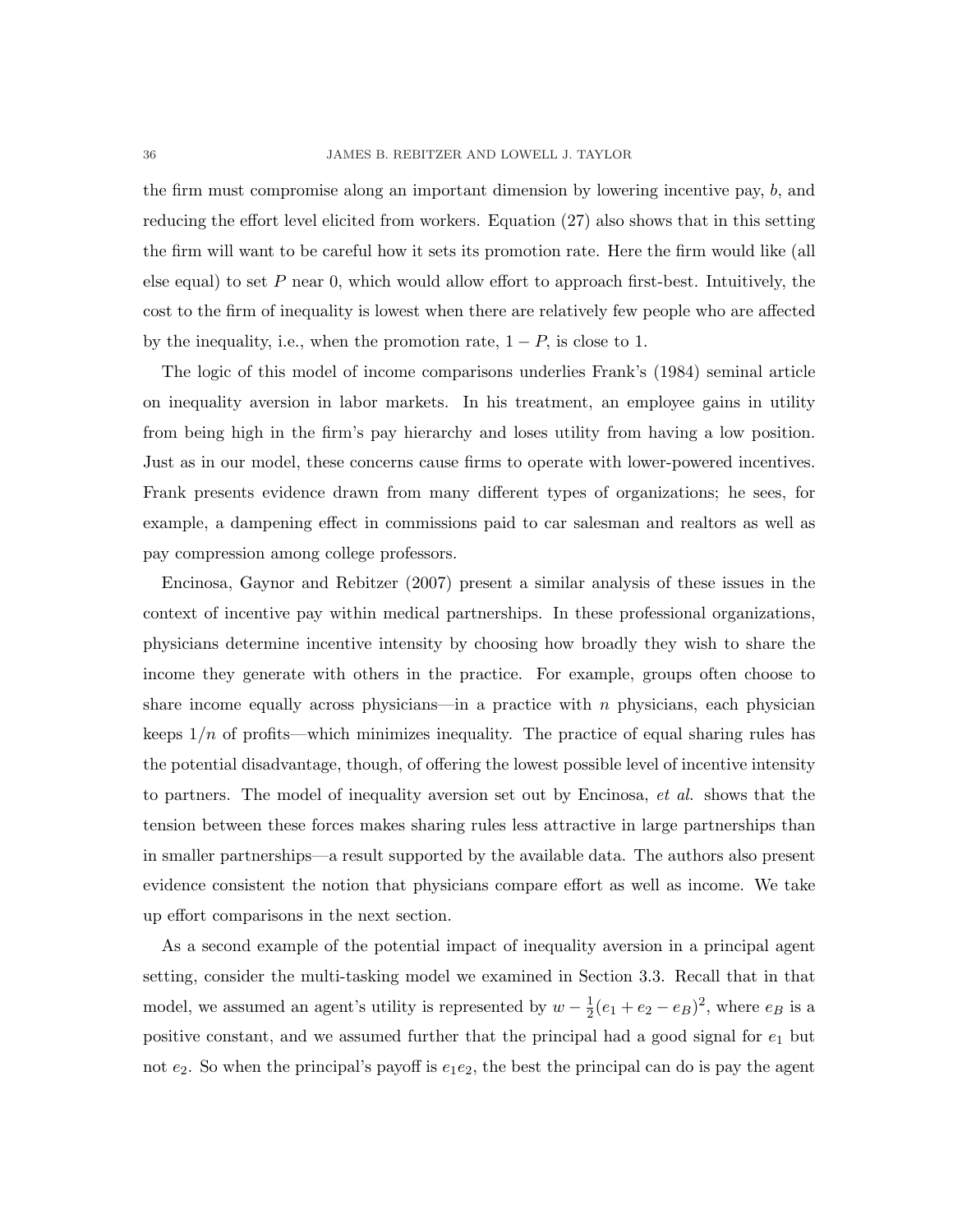a fixed wage w that meets the participation constraint (i.e., so that  $w = v$ ) and then direct the agent to allocate effort so that  $e_1 = e_2 = \frac{e_B}{2}$ . Now suppose that the agent is inequality averse, just as in (26), but that in this case her comparison is the *principal's* income,  $\pi$ . So for the agent, utility is

(28) 
$$
w - \frac{1}{2}(e_1 + e_2 - e_B)^2 - \delta(\pi - w), \text{ if } w < \pi,
$$

where  $\delta > 0$  reflects the extent to which the agent is inequality averse. The important point here is that the agent can always costlessly enforce perfect equality by simply adjusting effort allocation (keeping total effort at  $e_B$ ); she can reduce the principal's profits, while causing no harm to herself. If the principal sets the wage to  $v$ , the agent will adjust effort so that  $\pi$  also equals v. So the principal typically finds it profitable to increase w above the participation constraint, i.e., the principal uses "rent sharing." Reducing wages to the level of the employee's outside option would be self-defeating in this context because it risks that the agent will become disgruntled and take steps to "even the score."

The idea that inequity aversion supports rent sharing has been extensively explored in laboratory and field experiments involving variations on the Ultimatum Game. In this bargaining game a proposer offers to divide a fixed amount of money between himself and a responder. The *responder* can accept or reject this offer. If the offer is accepted, the money is divided according to the offer. If the offer is rejected by the responder, however, neither the responder nor the proposer gets any money. The conventional game theoretic solution to this bargaining problem for selfish players is for the proposer to make an offer in which he keeps all (or nearly all) of the money while the responder accepts any offer.

It turns out, however, that the participants in these games don't behave as entirely selfish players. Proposers routinely make offers close to an equal division of the pie and responders routinely reject low offers. These anomalies can be resolved, of course, by introducing equity concerns into players' utility functions. Inequality averse proposers get less utility than entirely selfish players do by proposing a division of the pie that greatly favors themselves. Conversely, inequality averse responders can credibly threaten to destroy the surplus if highly unequal divisions are proposed. In practice, reasonably egalitarian offers are made and accepted.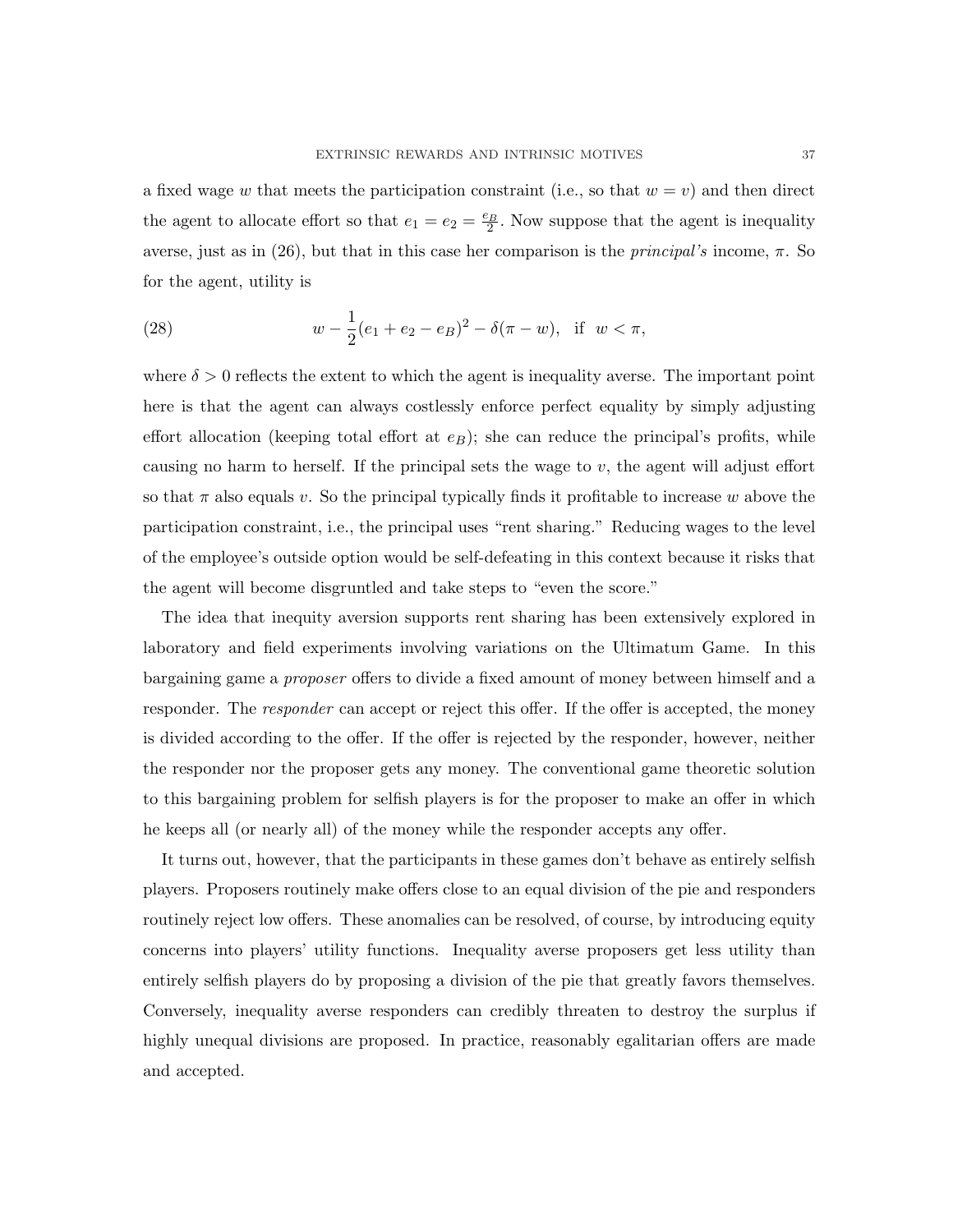#### 38 JAMES B. REBITZER AND LOWELL J. TAYLOR

Most employment relationships exist in the context of labor markets. Thus it is not sufficient to demonstrate that individuals prefer more equitable pay practices. Economists must also establish that these preferences matter for the equilibria that emerge in markets. Fehr and Schmidt (1999) examine this central issue by considering whether the egalitarian rent sharing observed in the Ultimatum Game survives in an environment in which there are many proposers and a single responder who must accept or reject the best offer received. They find that competition between proposers leads to lower levels of egalitarianism. To see the logic, consider a situation in which  $n$  proposers each offered 50 percent to the responder, leaving each proposer with a  $1/n$  chance of having his offer accepted. An individual proposer could clearly do better by simply offering a 51 percent share to the responder, thereby insuring that his offer was selected (the probability increases from  $1/n$  to 1). But all proposers are driven by this same logic, and in the end the responder gets all the surplus. This, of course, is the outcome we would observe if proposers had no inequality aversion.

The irrelevance of inequality aversion stems from the fact that with many competitors, no single player can prevent an inequitable outcome. If no individual action can reduce the inequality of the equilibrium outcome, then inequality aversion cannot be an important determinant of behavior. Fehr and Schmidt conclude that matters are different when individual players have a way to impose a cost on the counterparty to a highly unequal offer (as does the agent in the example we consider with equation (28)). Specifically,

. . . competition renders fairness considerations irrelevant if and only if none of the competing players can punish the monopolist by destroying some of the surplus and enforcing a more equitable outcome. This suggests that fairness plays a smaller role in most markets for goods than in labor markets. This follows from the fact that, in addition to the rejection of low wage offers, workers have some discretion over their work effort. By varying their effort, they can exert a direct impact on the relative material payoff of the employer (Fehr and Schmidt, 1999).

In short, agency problems of the sort depicted in our model above (that allows retaliation motivated by equity concerns), can survive market competition.

The Fehr-Schmidt conjecture has been examined experimentally by Fischbacher, Fong and Fehr  $(2009)$ .<sup>32</sup> They find that increasing proposer competition in the Ultimatum Game,

 $32$ That paper also provides reference to a large relevant experimental literature.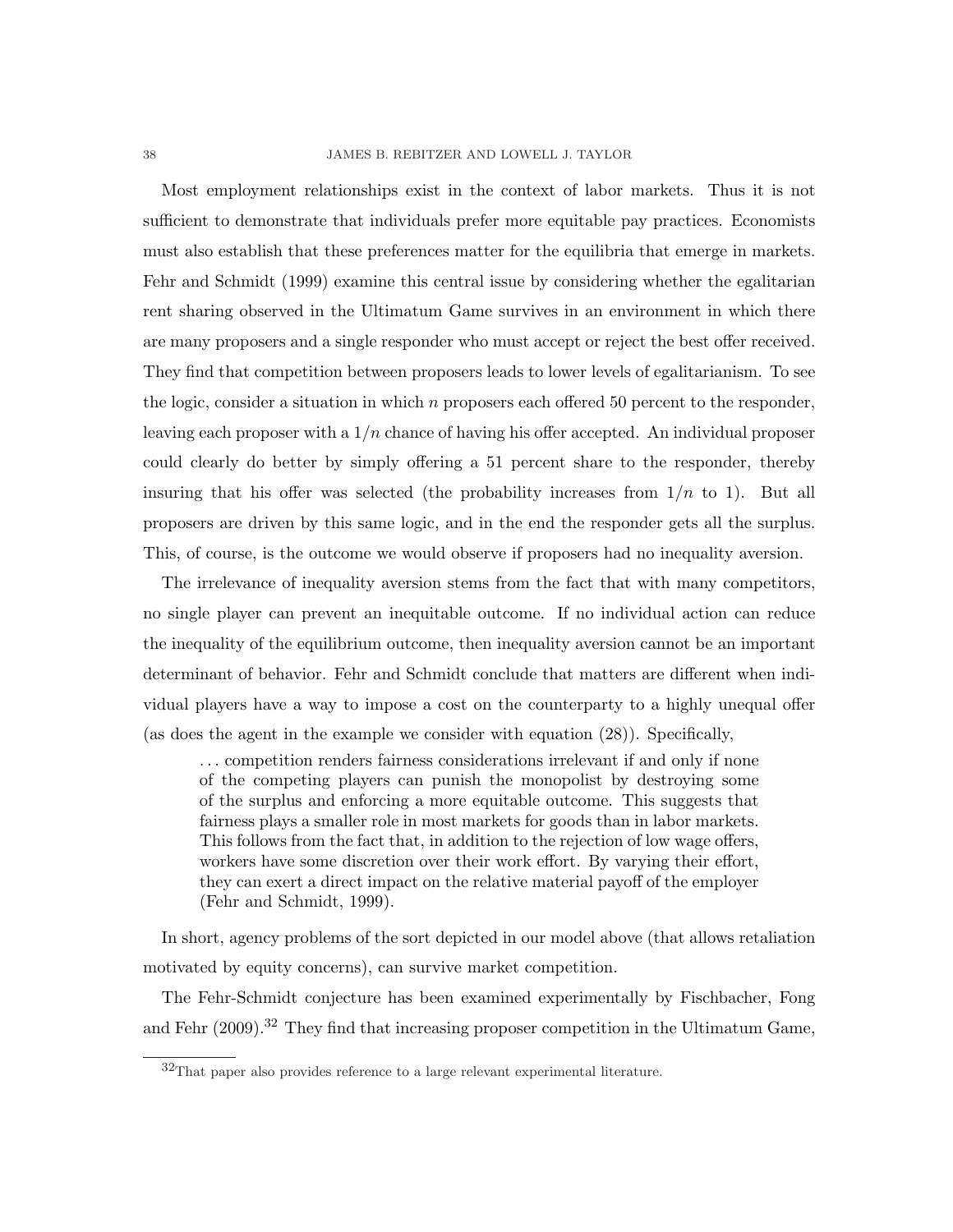by adding extra proposers, causes a large increase in mean accepted offers. Similarly, increasing responder competition causes a reduction in mean accepted offers. Both of these results suggest that competition undercuts the influence of equity norms on bargaining outcomes, although in each case the increase in inequality of outcomes is less than one would predict on the basis of competition alone.

The idea that workers exact retribution upon employers when treated unfairly is supported by Bewley's (1999) extensive qualitative interviews. He found that managers and other labor market participants believe that there is a connection between employee morale and performance. Bewley focuses on the morale effects of cutting wages in recessions: Employers are averse to cutting wages because of the fear of a backlash from employees.

Evidence that the fear of backlash is reasonable emerges from a number of recent studies by Mas and co-authors. In a remarkable study, Mas (2006) finds that when New Jersey police officers loose in final offer arbitration, so that the wage they receive is lower than the requested wage, arrest rates and average sentence lengths decline, while crime reports rise. This evidence is consistent with the idea that workers are less inclined to provide effort when the wage falls below a salient reference wage. Krueger and Mas (2004) report evidence that a long and contentious strike and the hiring of replacement workers in a Bridgestone/Firestone plant contributed to the production of defective tires. Mas (2008) finds Caterpillar plants that underwent contract disputes experienced reduced workmanship and reduced product quality. In this latter study he estimates that the contract dispute was associated with at least \$400 million in lost service flows due to inferior quality.

The papers cited in the previous paragraph study workers in unionized environments. The presence of a union likely facilitates the sort of collective retaliation that punishes employers who take morale lowering actions. The central idea, that perceptions of unfairness can damage effort, is likely to be important outside the union sector. Evidence along these lines appears, for example, in our field experiment with Nagin and Sanders (Nagin, et al., 2002), which manipulated monitoring levels at call centers collecting donations for charitable causes. In that study, conducted in a non-union environment, we had access to a direct measure of malfeasance on the part of individual employees as well as direct measures of individual employee perceptions about the employer. The measure of employee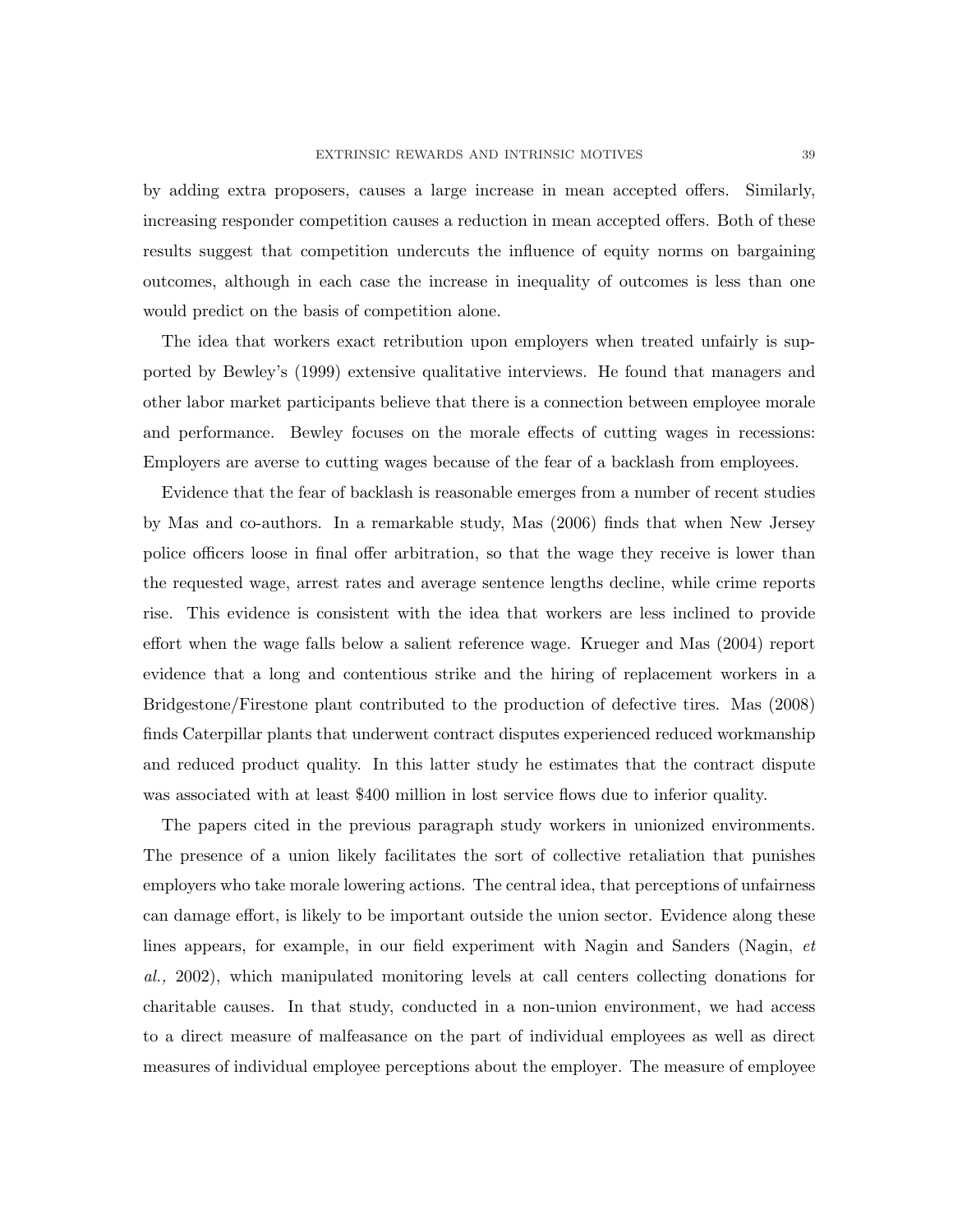malfeasance is the rate at which employees artificially inflated their level of sales in order to earn extra commissions at the expense of the firm. The employer could catch some, but not all, of this activity through costly monitoring of a random sample of calls. When employees worked in centers with very low apparent rates of monitoring, opportunistic behavior increased. However, this increase was observed only for a subset of employees, and, importantly, increased opportunism was most prevalent among among workers who had expressed feelings that the employer treated them unfairly, did not care about them, and provided a bad place to work.<sup>33</sup> Employees who perceived themselves to be unfairly treated struck back at the employer (and added to their own income) when the opportunity to do so arose.

Inequality aversion on the part of employees has a number of interesting ancillary predictions about the way employment relationships are organized. Firms that employ people in both low-wage and high-wage occupations must go to some length to be sure that employees in the low-wage occupation do not include the high-wage occupation in their reference group. Failure to make this separation can lead to pressures to either pay employees in the low-wage occupation too much or employees in the high-wage occupation too little. Indeed, it would not be at all surprising to see firms choosing outsourcing to other firms to avoid just these sorts of invidious comparisons.

Similarly, if employees respond to perceived inequities by retaliating along important, but hard-to-monitor dimensions of work effort and quality, firms that engage in highly unequal pay practices ought to seek out ways to reduce the perceived level of inequality. Secrecy regarding pay is a common human resource practice and it obviously makes invidious pay comparisons more difficult. Some companies, such as Walmart and Lincoln Electric, famously go to great lengths to discourage ostentatious executive perks and the depressing effects on morale they might engender.

For publicly traded corporations the compensation of top executives is a matter of public record. In practice, however, these companies adopt complex and opaque compensation practices that make it difficult to understand exactly how much and in what ways top

<sup>33</sup>These attitude questions were collected in an anonymous survey of employees conducted before the field study began.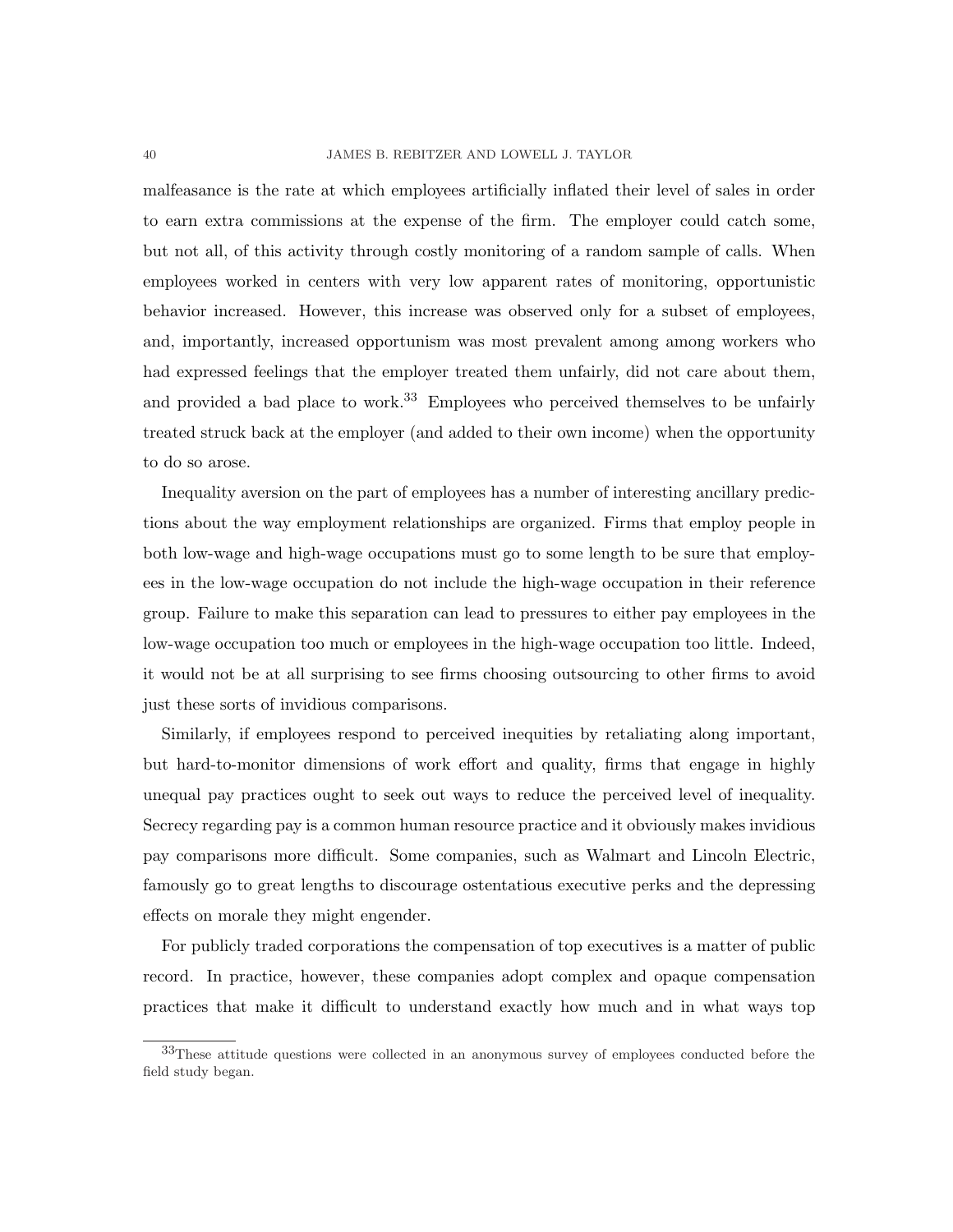executives are paid. Bebchuck and Fried (2003) argue that anomalous features of executive compensation—such as the reliance on "at the money" stock options rather than stock grants—are best understood as efforts to camouflage pay and so avoid "outrage" from shareholders, employees, regulators and other interested parties.

Levy and Temin (2007) examine these outrage costs from an institutional and historical perspective. They argue that the Federal government enforced a set of informal yet egalitarian social norms on executive pay from the post World War II era through the early 1970's. These norms were part of a larger set of institutional arrangements that included powerful unions, high minimum wages, and high marginal tax rates for high earners. The actions taken by Reagan administration in the 1980s (notably the firing of the air-traffic controllers) signaled that the Federal government was leaving such decisions as CEO pay strictly to market forces. The degree to which income norms can be shaped by national institutions and economic policy is an important question that would benefit from additional empirical and historical research.

# 4.2. Effort Norms

Fehr and Schmidt's key idea is that equity concerns constrain firm behavior even in competitive labor markets, because of behavioral features in agency problems inherent in employment relationships. If, as appears to be the case, employees respond to unequal or unfair treatment by taking actions that punish the employer, it is a short further step to presume that morale enhancing activities ought to motivate employees to take actions in the interest of their employer. This is the premise of Akerlof's (1982) gift exchange model of efficiency wages.

Akerlof's model plays a central role in behavioral labor economics because it relies on very different sociological and psychological mechanisms than the standard agency approach presented in Section 2 above. Instead of engaging in calculations about the costs and benefits of working harder, employees in Akerlof's model are motivated by norms governing behavior in the exchange of gifts. If the employer pays employees a wage higher than some reference wage, the employee perceives himself to have received a gift from the employer. This gift creates an obligation to give something valuable in return. In the employment context, the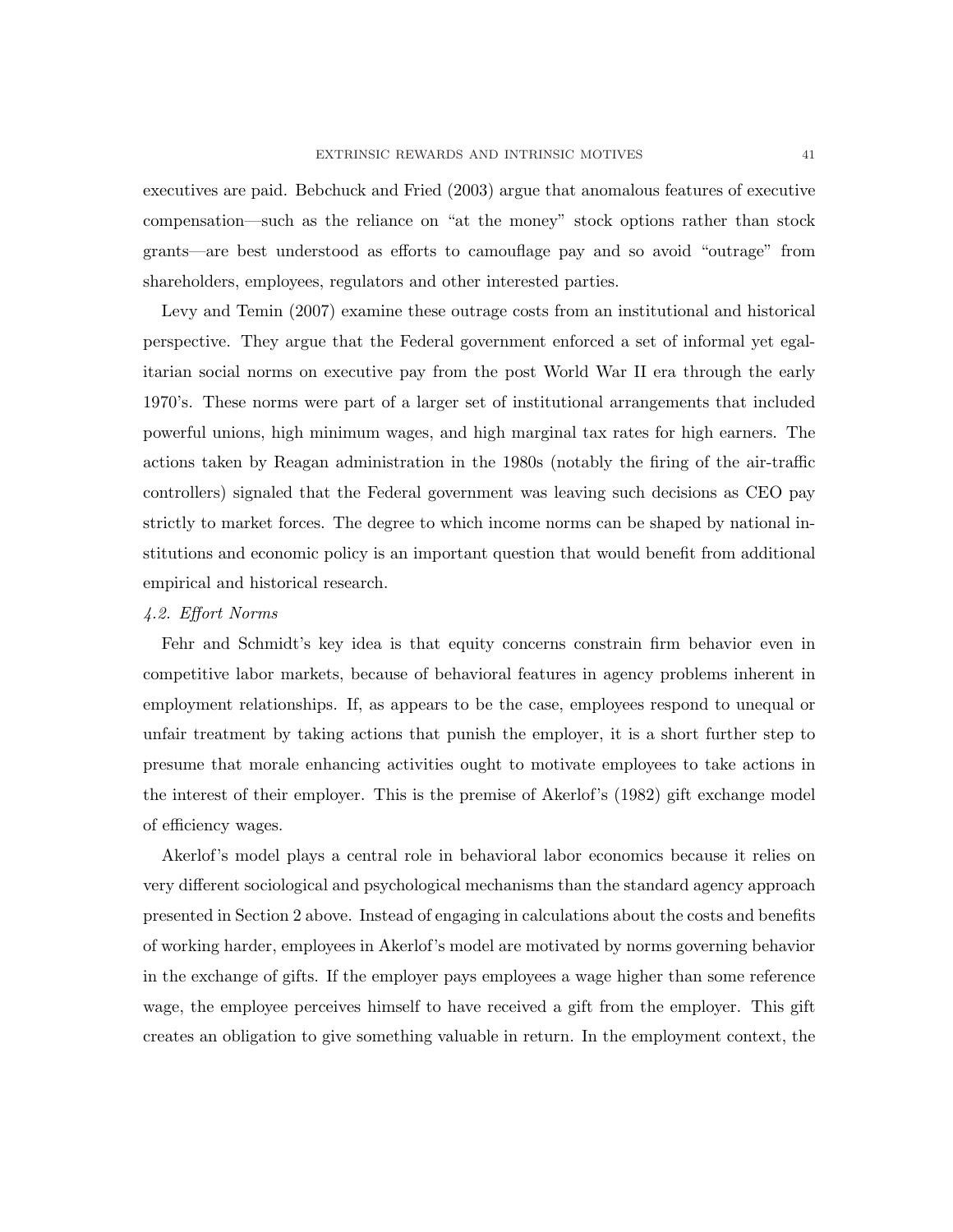obvious way to reciprocate is to provide the firm with more than the minimally acceptable level of work effort and attention.

Akerlof's approach to the problem of agency rests critically on the concept of effort norms, i.e., on the idea that individuals are motivated to provide effort in ways that enable them to conform to their self image or social identity. Decent people, so the reasoning might go, return kindness with kindness and so, wishing to preserve the self image of decency, the employee responds to a high wage by returning the favor in the form of high effort to the employer.<sup>34</sup>

Experimental investigations suggest that reciprocity of the sort identified in Akerlof can survive in competitive environments. For example, Fehr, *et al.* (1998) report results from a laboratory experiment in which sellers have the opportunity to select quality levels above the minimum level enforceable by buyers. In treatments where sellers have the opportunity to do so, they reciprocate high prices with high quality levels. Anticipating this behavior, buyers profit by offering high prices far in excess of the seller's reservation prices. In treatments where sellers do not have the opportunity to reciprocate, buyers offer lower prices.

If employee effort responds to the perceived "fairness" of wage offers, then policy makers must pay special attention to policies that might shift perceptions of the "fairness" of a wage offer. Policy may be especially likely to affect fairness if individuals care about employer intentions as well as outcomes. A wage of  $X$  in the absence of a minimum wage might be perceived to be quite fair because employers could have offered a good deal less but choose not to. If, on the other hand, the minimum wage was set to be  $X$ , then the employer might have to offer a wage above  $X$  to demonstrate good intentions.

In an important paper, Falk, Fehr and Zehnder (2006) investigate whether minimum wage laws influence the perceived fairness of wage offers. They set up an experimental labor market in which individual employees (students paid to participate in the experiment) have to decide whether or not to accept a job offered by a firm. Contrary to the conventional selfinterest model, but consistent with a fairness-concerns model, individuals had reservation

<sup>34</sup>This idea is modeled in an insightful way in an important paper by Rabin (1993). Charness and Rabin (2002) provide a clear statement of the ideas, and give reference to further literature. They also give compelling evidence from laboratory experiments on reciprocity. For a discussion of additional experimental evidence, see the chapter by Kuhn and Charness in this Handbook.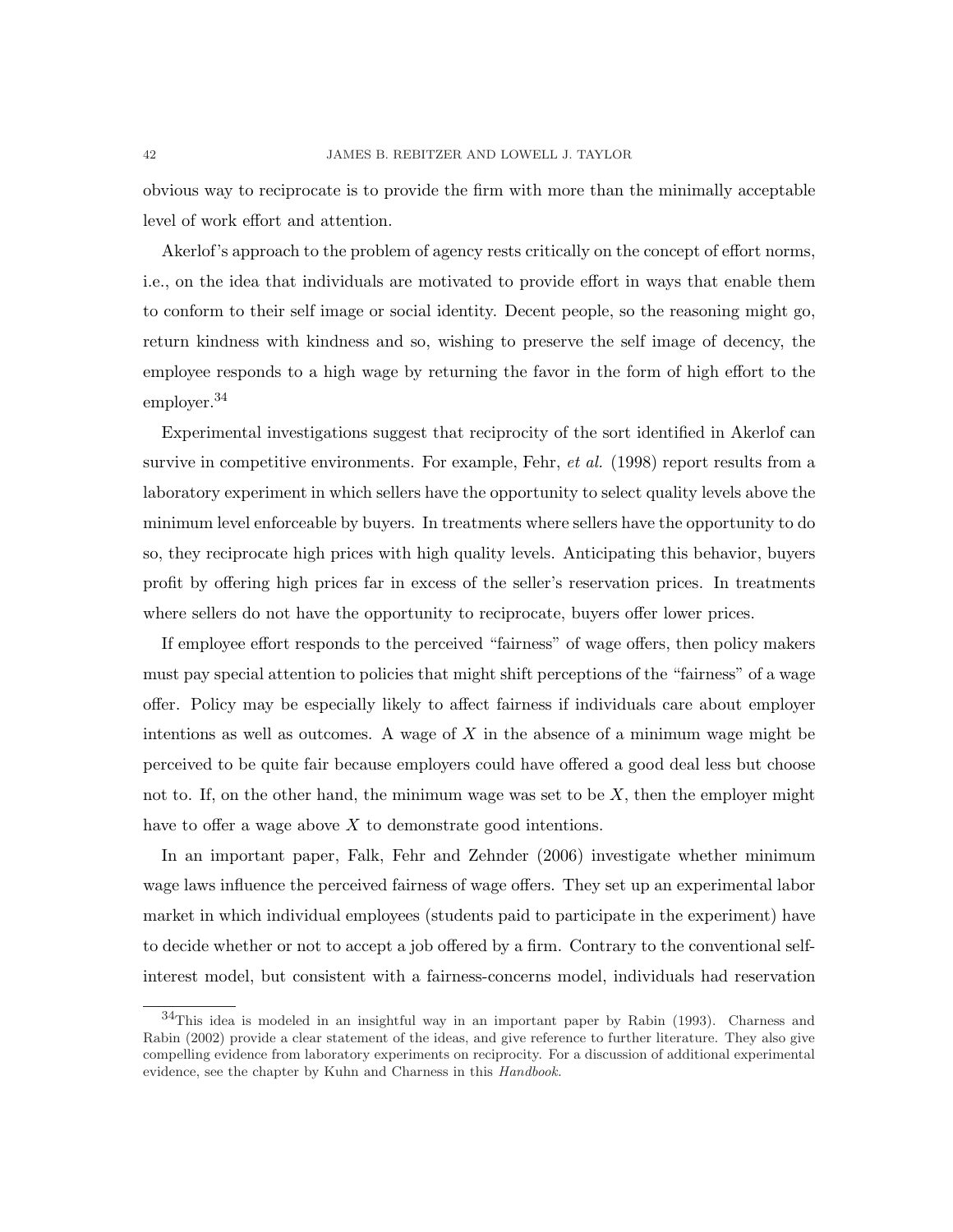# EXTRINSIC REWARDS AND INTRINSIC MOTIVES 43

wages significantly above zero. There was also considerable heterogeneity in reservation wages, giving individual firms an upwardly sloping supply curve for labor. Introducing a minimum wage in this labor market had the effect of increasing individual reservation wages considerably—a result consistent with the hypothesis that the perceived intentions of the firm matter in determining fairness. Surprisingly, there appeared to be hysteresis in the effect of minimum wage laws on reservation wages: subjects exposed to the laws after participating in labor markets with no minimum wage laws increased their reservation wages, but subjects who first participated in labor markets with minimum wages did not revise reservation wages downwards when the laws were removed. These results, if they hold outside the laboratory, have implications that extend far beyond the issue of minimum wage laws. Labor market regulations that influence employer scope of action must take into account how these regulations are likely to affect employee perceptions of employer intentions. More provocatively, the hysteresis result also raises the possibility that regulators might not be able to "undo" the effects of policy simply by reversing previous decisions.

In strong form, well-functioning norms can have considerable social value. They can serve to reduce the problems created by agency in many contexts, including employment relationships within firms.

Given their considerable economic value, it is important to understand the social processes that generate and sustain socially valuable effort norms. In a path-breaking economic analysis, Frank (1988) emphasizes the role of emotions in resolving the "commitment problem," i.e., the problem of eliciting a commitment to constructive cooperation. He argues that rational calculation is often not sufficient to sustain cooperation because by the time the misbehavior occurs, the benefit of punishing the bad actor has often already passed. Emotions, in contrast, can be the foundation of much more powerful sanctions because the commitment to follow through on the action is rooted in the primitive reward structure of the brain. Thus, "cross me and you'll never work in this town again" is a weak deterrent when uttered by a rational calculator who may decide after the fact that it is not worth the effort to punish the double-crosser. It is a strong deterrent, however, when uttered by someone who gets visceral satisfaction in carrying out his threat regardless of the cost to himself.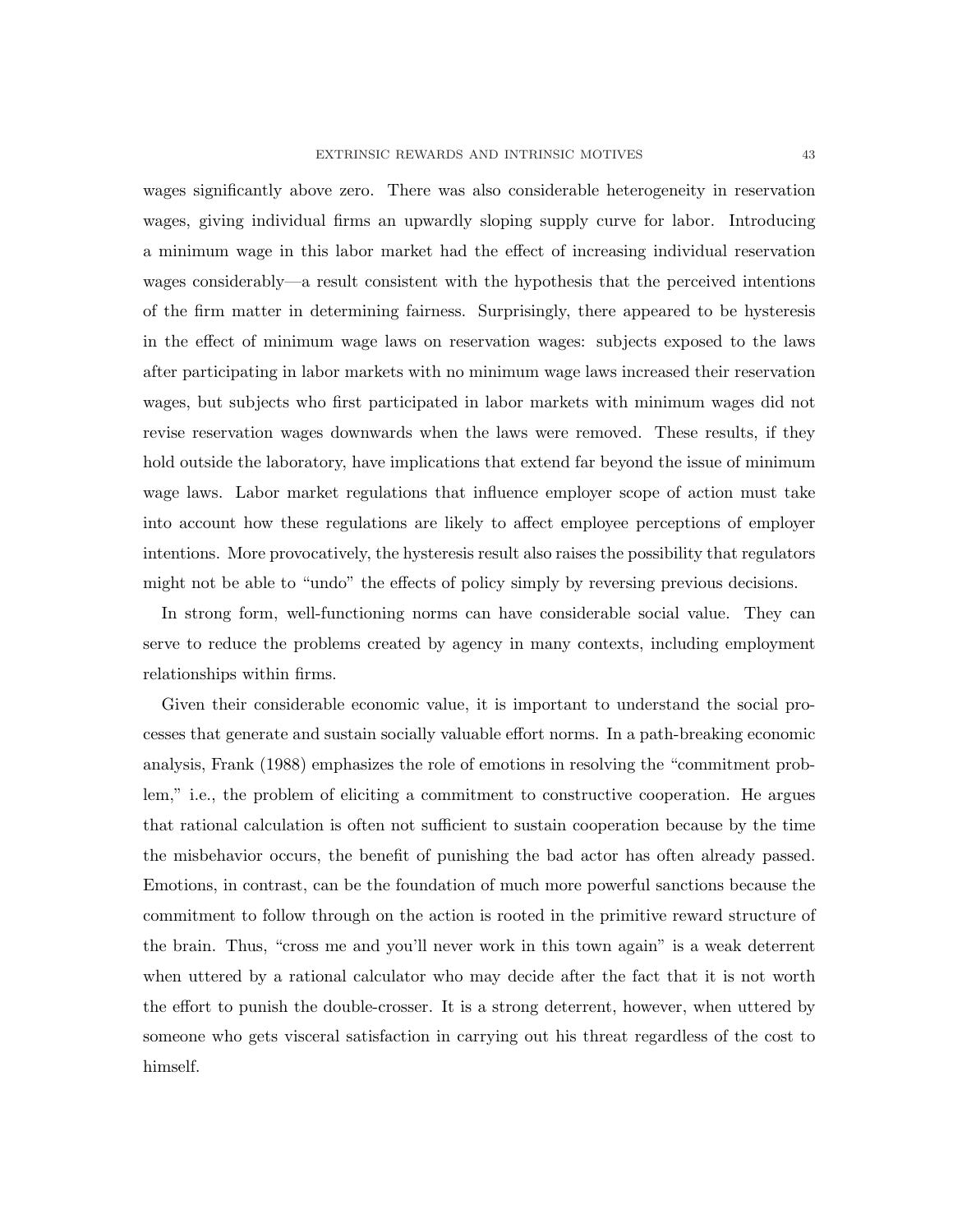#### 44 JAMES B. REBITZER AND LOWELL J. TAYLOR

From a psychological perspective, emotions emerge from a genetically determined neurological reward system. The triggers of this reward system, however, are shaped by an intense and costly socialization process that trains individuals to have a "conscience," i.e., to feel strong emotions when they lie, cheat or otherwise disappoint others' expectations. Evolutionary considerations led Frank to expect that these efforts at socialization will not be entirely successful. Society will be composed of a mixture of types: opportunists who take advantage of chances to free ride and reciprocators who will devote resources to monitoring the behavior of their counterparties and cooperate so long as they perceive others doing the same.<sup>35</sup>

The idea that populations contain a mixture of opportunists and reciprocators is supported by experiments involving public good contribution games. Fehr and Gaetcher (2000) study such games and contrast two treatments. In the "no punishment" treatment, anonymous individuals are randomly allocated to groups of four and are given the opportunity to make contributions towards a public good. Payoffs are such that the dominant strategy is to make no contributions towards the public good. In the "punishment" treatment a second stage is added which gives each individual the opportunity to punish others by subtracting from their payout. Punishing poor contributors is costly, however, and no one interested in maximizing their monetary payoff will choose to punish after the damage is done.<sup>36</sup> For this reason one would expect the dominant strategy to be one of "no contribution" in both punishment and no-punishment treatments. This prediction is confirmed in the "no punishment" game: average contributions converge to almost complete free-riding. In contrast, in games with the option to punish in the second stage, individuals do make substantial

<sup>35</sup>In a population entirely composed of cooperators there will be little reason to devote resources to monitoring the actions of others. This is an environment in which opportunists will thrive. Conversely, in an environment with many opportunists, cooperators will enjoy an advantage so long as they devote resources to monitoring their counterparts. Evolutionarily stable equilibria will therefore involve a mix of opportunists and cooperators with the latter spending resources seeking to weed out or punish the former. See, e.g., Gintis, et al. (2003).

<sup>36</sup>The fact that some individuals will punish opportunists even when it is not in their direct material interest suggests that punishment is supported by psychological reward mechanisms rather than rational calculation. Consistent with this view, recent brain imaging studies taken during an economic experiment involving trust and retaliation suggest that punishment of individuals who violate trust activates a brain region, the Caudate, that is involved in actions motivated by anticipated rewards (de Quervain, et al., 2004). High Caudate activation likely reflects the anticipated satisfaction from punishing defectors.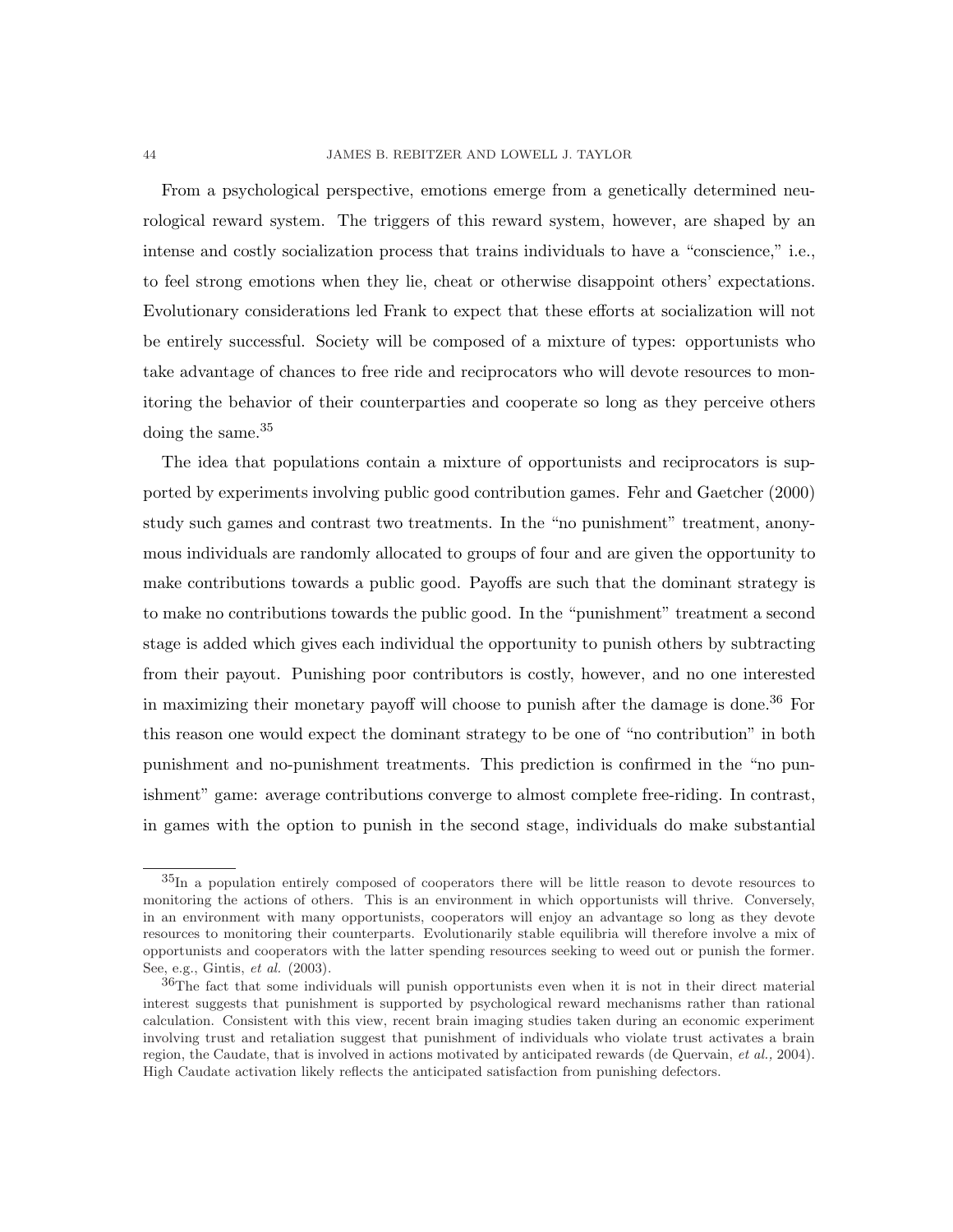contributions to the public good and these contributions do not fall over time. Consistent with our effort norms model, subjects are more heavily punished the more his or her contribution falls below the average contribution of other group members. Individuals also exhibit heterogeneous tendencies to free-ride and punish. Depending on the definition, the authors estimate that between 20 and 53 percent of subjects in their study were free riders. Heterogeneity in the tendency to behave opportunistically has important implications for labor markets and personnel practices that we explore further in Section 5.

Emotions can support pro-social behavior in ways other than sustaining irrationally high levels of retaliation against defectors. Ekman (2001), for example, argues that emotional states can be read from the facial expressions of individuals. It follows from this that lying and other opportunistic activities that can elicit strong emotions are harder to sustain during face to face interactions. Valley, et al. (1998) investigate this hypothesis in a bargaining experiment which requires negotiators to elicit private information about the true value of an underlying asset when the incentives in the experiment do not support revealing this information truthfully. The study finds that face to face negotiations are more likely to reach mutually beneficial solutions than negotiations conducted over the phone or in writing.

The feelings of guilt and shame that support truth telling and honesty are similar to the emotions that support effort norms, and these emotions are generally thought to be strengthened by physical proximity and face to face interactions (Sally, 2002). A nice laboratory experiment by Falk and Ichino (2006) provides evidence along these lines. In particular, in that study the authors observed "peer effects" in which subjects who would otherwise have provided low effort were motivated to increase effort when physically paired with high-productivity workers.<sup>37</sup>

In a remarkable study of cashiers at a national supermarket chain, Mas and Moretti (2008) find that substituting a worker with below average productivity for a worker with above average productivity is associated with a 1 percent increase in the effort of other workers on the same shift. Low productivity workers are especially responsive to the composition of their co-workers and this peer effect occurs only for low productivity workers who are

<sup>37</sup>On net, Falk and Ichino estimate a positive impact on output due to these peer effects similar to estimate of peer effects on absenteeism behavior found in Ichino and Maggi's (2000) study of workers in different branches of a large Italian bank.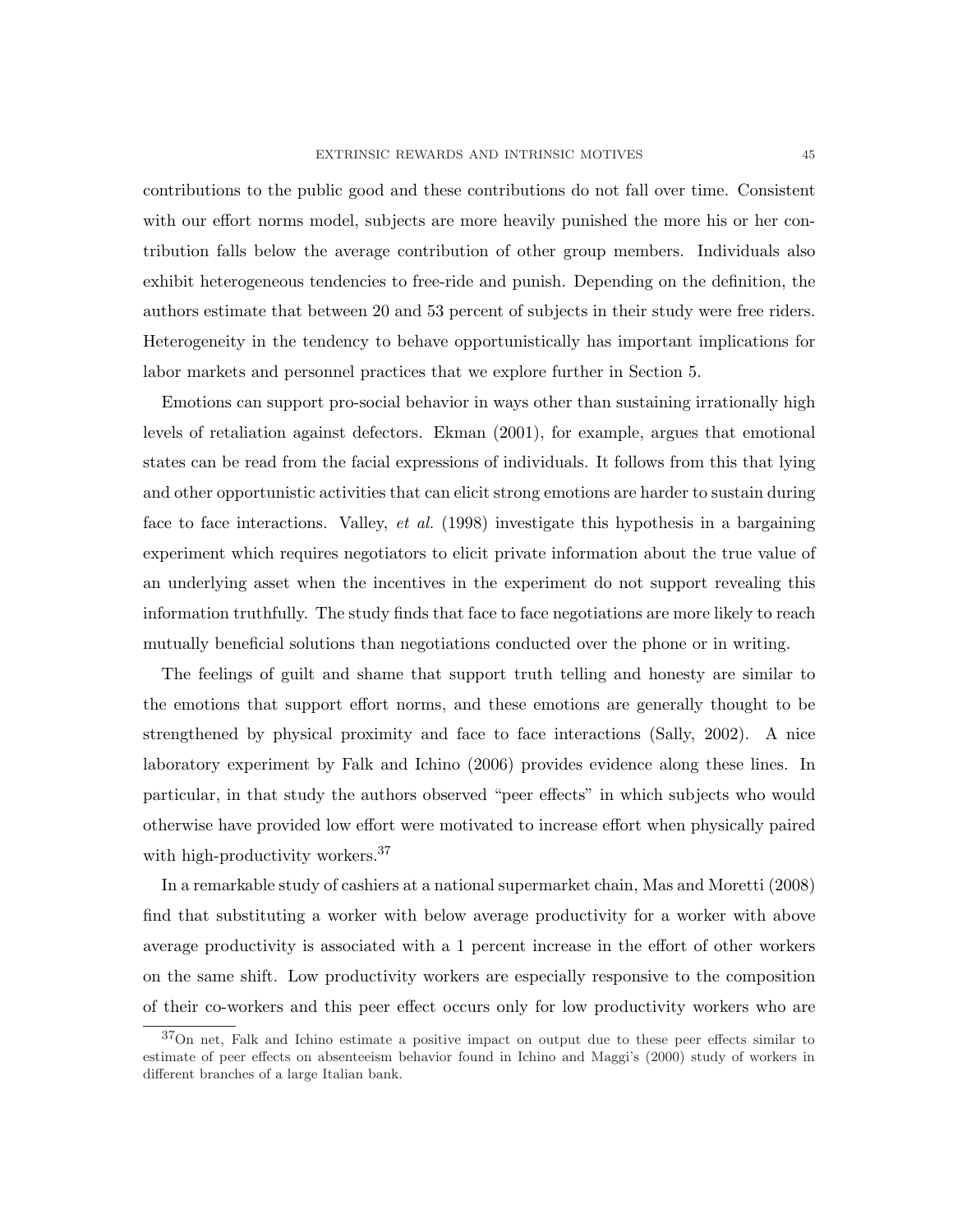in the line of vision of the high productivity workers. The effect of high output peers on the productivity of others declines with distance and with the frequency of interaction as measured by the degree to which shifts overlap.

If effort norms indeed require close proximity and frequent interactions within a work group, it is natural to ask whether these motives can operate in large organizations. Very little empirical work has focused on this important issue.<sup>38</sup>

Effort norms clearly matter within organizations and work groups, and may have important implications for broader labor markets as well. In the gift exchange model, as first set out by Akerlof (1982), the "gift" that results in the optimal reciprocal responses from agents is a wage that exceeds the market-clearing wage. The consequence is equilibrium unemployment (see also Akerlof and Yellen, 1990). If some firms and industries find it important to use gift exchange as a motivating tool, and others do not, then the gift exchange model can be used to explain "dual labor markets," i.e., to help understand cross-firm and cross-industry wage variation.

As Akerlof and Yellen (1985) and Akerlof, Dickens and Perry (2000) argue, the gift exchange logic—that worker performance depends on a firm's current wage relative to a reference wage and to the unemployment rate—can be a building block for macroeconomic models. In Akerlof, et al. (2000), for instance, a reference wage model is combined with an assumption that some principals adopt "near rational" wage setting rules whereby they ignore the effect of inflation on reference wages when inflation rates are sufficiently low. The consequence is a long-run Phillips curve with the property that a modest rate of inflation

<sup>38</sup>A nice exception is Knez and Simester (2001). This case study of Continental Airlines finds evidence of the apparent success a firm-wide incentive scheme that paid out a modest sum of money to almost all employees if the airline's aggregate on-time departure statistics cleared a certain threshold. The authors argue that effort norms, enforced by the relatively small and homogeneous ramp and ground crews at each airport, could and did augment the low-powered financial incentives inherent in the bonus plan.

An important question concerns the extent to which norms can persist in cross-functional work groups where the social distance between members of the group might be high. Such work groups—composed of employees with widely different levels of income, status and education—play an important role in the health care system (e.g., in teams that include surgeons and high school educated technicians working together to improve processes). The failure of effort norms and peer pressure to operate in these settings likely contributes to inefficiencies in our health care system (as described, e.g., in Cebul, et al., 2008, and other papers referenced therein).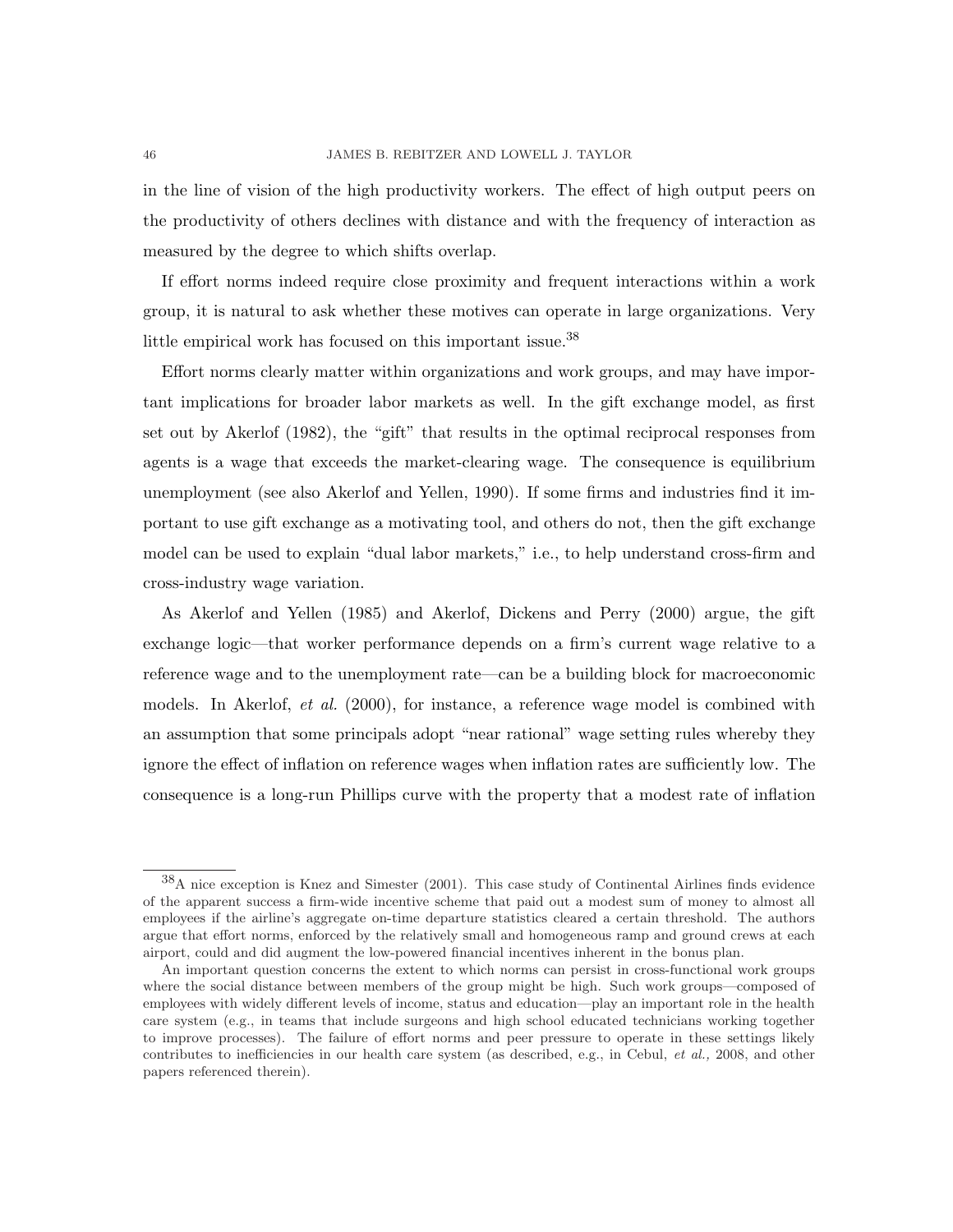(approximately 3% in their calibration) is associated with a lower unemployment rate than is either 0 inflation or high inflation.<sup>39</sup>

### 4.3. Professional Norms

In professions such as law and medicine, the principal agent problem takes on a special importance. Professionals are in theory the agents of their clients, but professionals enjoy advantages of education, credentials, status and specialized knowledge that make their clients especially vulnerable to exploitation. In order to protect clients from abuse, professions go to great lengths to inculcate norms of professional conduct. This makes professions an especially important venue for analyzing the effect of norms.

In our analysis of physician incentives in a managed care organization with Martin Gaynor (Gaynor, Rebitzer and Taylor, 2004), we develop a simple model of professional norms that we adapt here. The model follows the approach used throughout this essay: we modify the agent's utility function, in this instance to include physicians' regard for their patients. We posit, in particular, that the socialization of physicians causes them to experience disutility when they adopt a practice style that delivers medical services that are less than the level that the patient would select for themselves (if they were as well informed as the physician). Think of this level of services,  $m_B$ , as the level (measured here in dollars) that results when the physician incorporates a patient's own preferences into his utility function.

We write the utility of a physician treating  $i = 1, \ldots, n$  patients as a function of income earned, w, the deviation of medical services,  $m_i$  from the ideal level:

(29) 
$$
w + \sum_{i=1}^{n} \mu_i d(m_i - m_B^i),
$$

where  $d()$  is a convex function that achieves a maximum when  $m<sub>i</sub>$  is equal to a subjective "best" levels of care,  $m_B^i$ , and the  $\mu_i$  parameters indicate the weight the physician places on each patient's well-being. Thus physician utility is increasing in both income and services provided when they adopt a practice style with  $m_i \, < \, m_B^i$ . In a fee-for-service environment where insurers don't try to "manage" the care physicians provide, one would expect physicians to deliver care at or close to  $m_B^i$ .

 $39$ See also Bewley's (2000) comments on the paper, in which he argues that internal wage comparisons within the firm's wage structure can be a key force in shaping macroeconomic outcomes.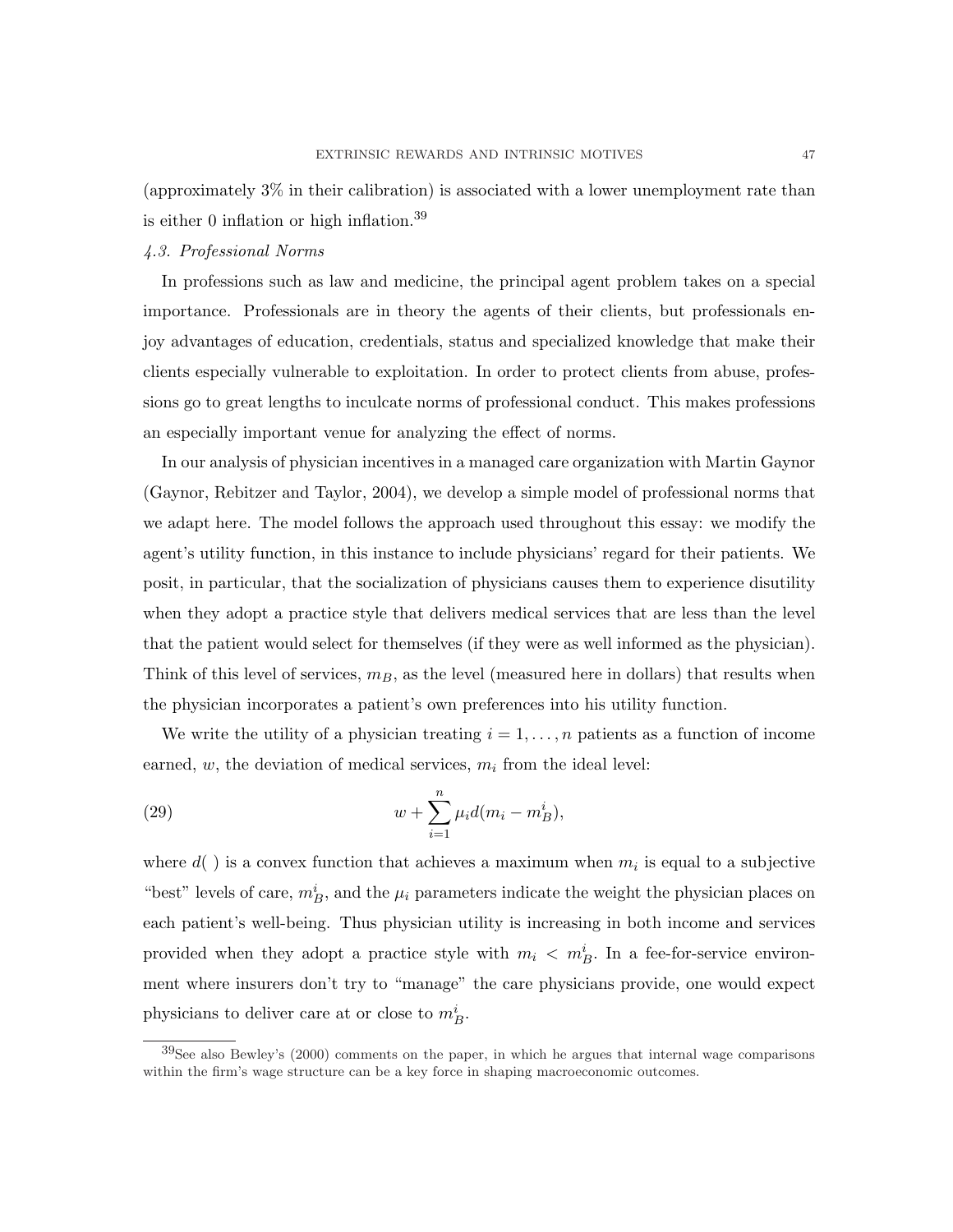Managed care organizations, such as Health Maintenance Organizations (HMOs), often try to influence physician practice styles through the use of financial incentives. The managed care organization we studied, for example, adopted a simple incentive strategy designed to restrict utilization without substantially harming patients: the principal (HMO) offered agents (physicians) a bonus b if total annual medical expenditures fell below a target  $\bar{m}$ . The probability that a physician's expenditures on behalf of patients fell below this threshold depended of course on the decisions made on behalf of each patient and also random factors. The probability of earning the bonus, given expenditures  $m_i$  and target  $\bar{m}$ , is given by the c.d.f.  $F(\bar{m} - \sum m_i)$ .

Giving the physician responsibility for the allocation of resources across a panel of patients in this way makes sense when physicians have practice norms of the sort characterize in (29). We can illustrate the idea easily with the case in which disutility is  $d(m_i - m_B^i) =$  $-\frac{1}{2}$  $\frac{1}{2}(m_i - m_B^i)^2$ . In this case the physician's best response to a policy, b and  $\bar{m}$  is found by maximizing

(30) 
$$
bF(\bar{m} - \sum m_i) - \frac{\mu_i}{2}(m_i - m_B^i)^2.
$$

This leads to the best response function for the treatment of each patient  $(i = 1, \ldots, n)$ :

(31) 
$$
\hat{m}_i(b) = m_i^B - \frac{b}{\mu_i} f(\bar{m} - \sum m_i).
$$

The extrinsic reward induces the physician to conserve resources on behalf of the HMO, and if  $\mu_i$  is the same across all patients, say  $\mu$  (i.e., there is no favoritism), the physician does so in a sensible way.<sup>40</sup> Also, it is easy to confirm that if the second order condition holds, an increase in the bonus induces the physician to reduce expenditures on patients,

(32) 
$$
\hat{m}'_i(b) = \frac{f(\bar{m} - \sum m_i)}{b f'(\bar{m} - \sum m_i) - \mu_i} < 0.
$$

From (31) and (32) we can see that the intrinsic value the physician places on patients (represented by  $\mu_i$ ) governs the level of expenditures chosen for patients, as well as the power of the extrinsic incentive to alter chosen expenditures.

In our empirical analysis of internal records in an HMO (Gaynor, Rebitzer, and Taylor, 2004), we found results consistent with the prediction in (32); increased incentive intensity

 $^{40}$ Indeed, the outcome is potentially efficient.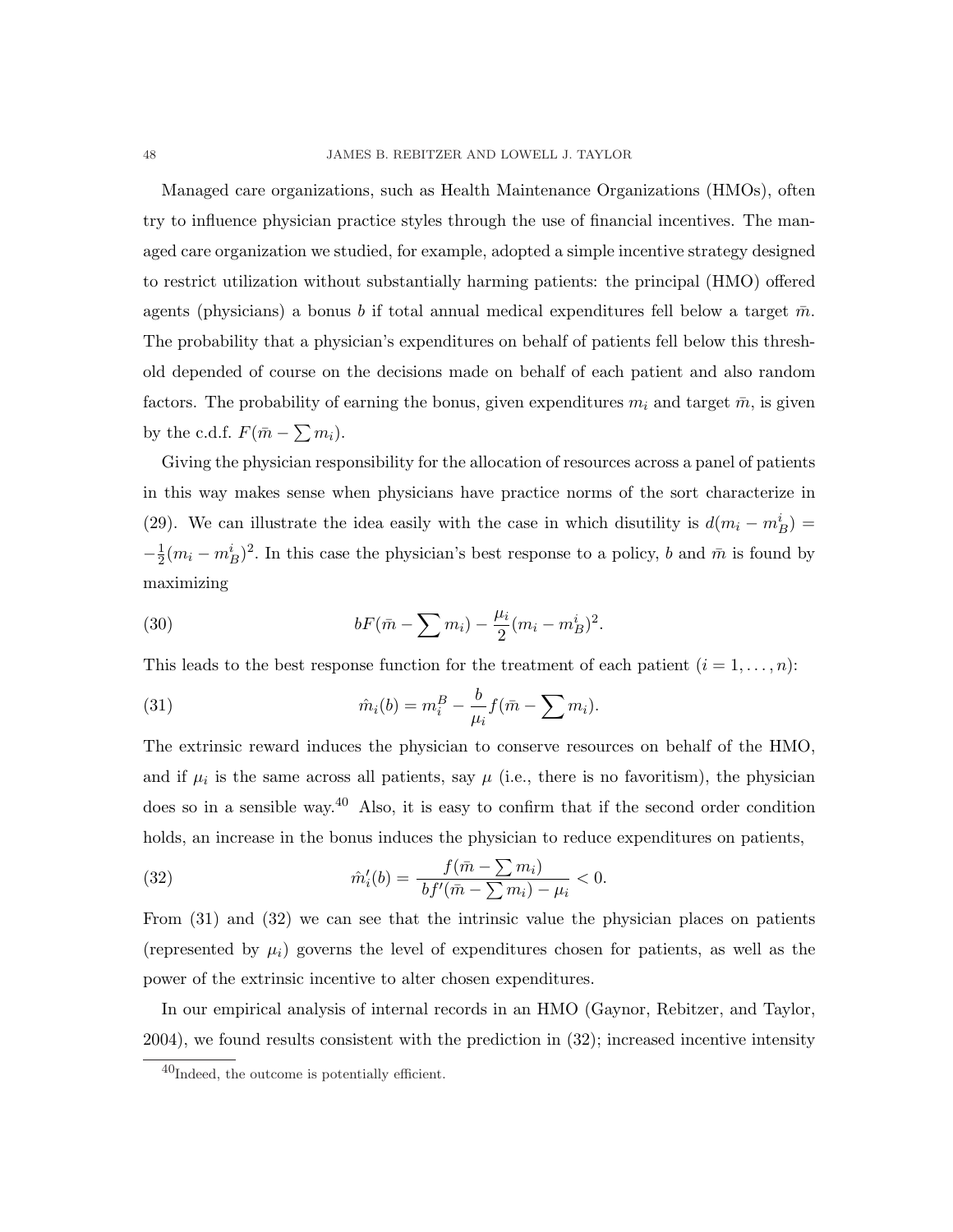led physicians to reduce expenditures on patients. We also found that physicians cut costs most for outpatient and elective procedures, but not at all for inpatient procedures. Consistent with the model, this suggests that physicians cut costs most where the consequences for patient welfare were lowest.

Two obvious implications of this treatment of professional norms and incentives merit mention. First, patients are not necessarily harmed by incentives that impose constraints on physician actions. Indeed, it is clearly in the interests of patients for their physicians to allocate resources in a reasonable way, because ultimately patients pay for misallocation through higher insurance premiums. Second, physician practice norms of the sort specified above serve to protect patients from potential abuses introduced by cost-containment incentives, especially if the internalization of patient utility is allocated evenly across patients.

Given the pivotal role of professional norms in protecting clients, it is important that attention be paid to the ways in which these norms are established and how they might be undermined. A key example of the latter phenomenon is professional "conflict of interest." In health care, drug companies famously used gifts and aggressive marketing to influence the prescribing activities of physicians (Avorn, 2004). Conflicts of interest arise in other contexts as well. For example, Jackson (2008) observes that in many financial services markets (including the market for health insurance), brokers who represent one side of the transaction are paid by the other side. These arrangements clearly threaten the ability of brokers to represent the interests of their clients.

Economists have devoted relatively little attention to understanding why practices that create such obvious conflicts of interest persist in markets where principals greatly depend on the independent judgement of professionals. An important exception is a provocative set of articles, Dana and Lowenstein (2003) and Moore and Loewenstein (2004), which argue that even small gifts can trigger a norm of reciprocity that introduces largely unconscious biases into professional judgements.<sup>41</sup> The fact that these biases are unconscious prevents them from inducing the negative feelings that otherwise cause professionals to conform to norms of acceptable behavior. Laboratory experiments suggest that clients who rely on professional

 $^{41}$ For evidence that judgements of professionals (and others) can be shaped by unconscious but self-serving biases, see Babcock and Loewenstein (1997) and references therein.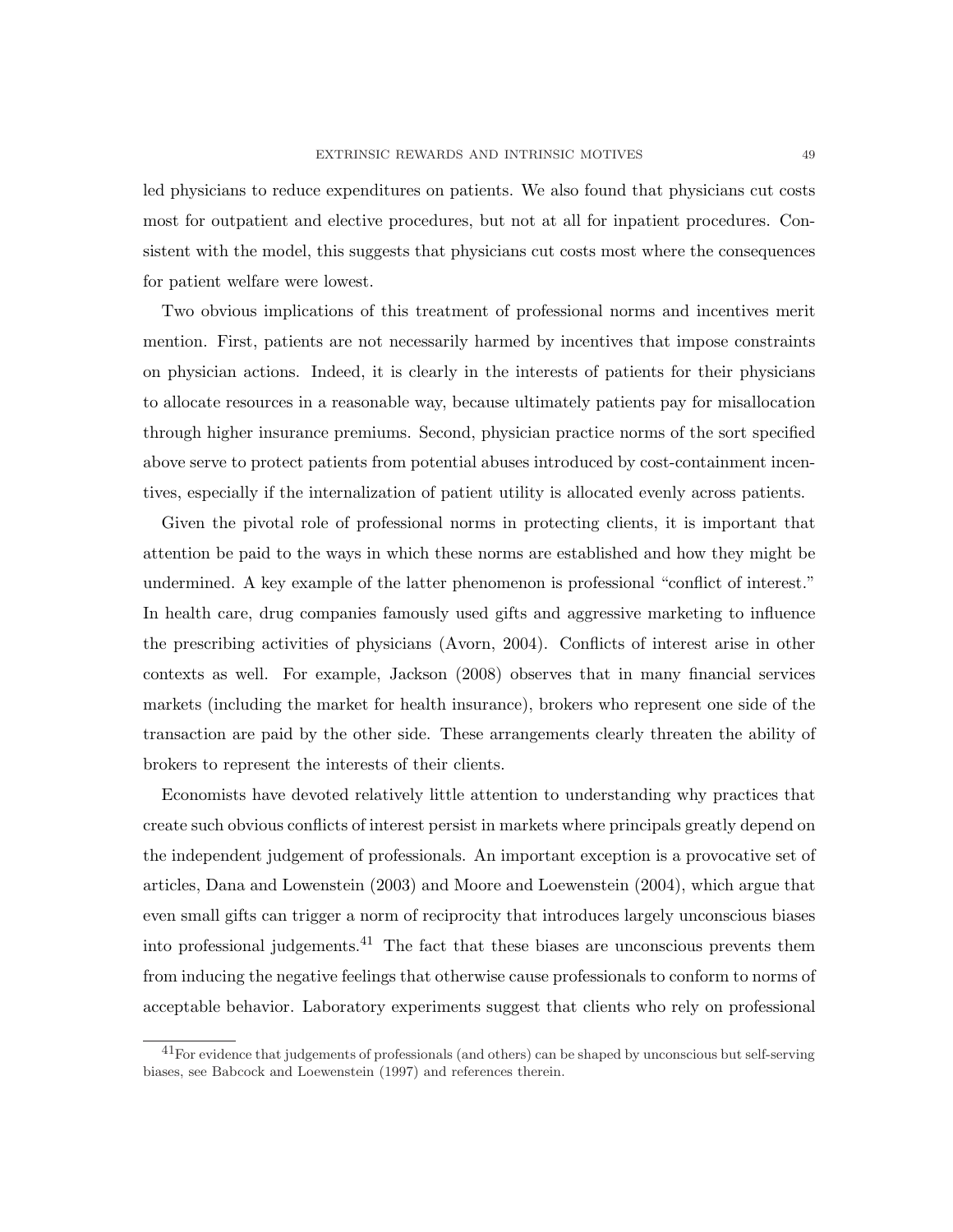judgements do not adequately adjust their interpretation of professional advice even when they are informed that their agents might be biased. Although the evidence for this view of conflict of interest is far from definitive, the implications for the successful resolution of principal agent models in professional settings are both profound and unsettling.<sup>42</sup>

## 4.4. Identity

Our discussion of professional norms focused on the idea that physicians might experience disutility—perhaps profound feelings of discomfort or anxiety—if they deviate from proscribed behaviors with respect to their clients or patients. This approach to economic sociology is discussed at length in the work of Akerlof and Kranton (2000, 2005) on "identity." Here is the key idea:

The term identity is used to describe a person's social category—a person is a man or a woman, a black or a white, a manager or a worker. The term identity is also used to describe a person's self-image. It captures how people feel about themselves, as well as how those feeling depend upon their actions. In a model of utility, then, a person's identity describes gains and losses in utility from behavior that conforms or departs from the norms for particular social categories in particular situations.

This concept of utility is a break with traditional economics, where utility functions are not situation-dependent, but fixed. In our conception, utility functions can change, because norms of appropriate and inappropriate behavior differ across space and time. Indeed, norms are taught—by parents, teachers, professors, priests, to name just a few. Psychologists say that people can internalize norms; the norms become their own and guide their behavior (Akerlof and Kranton, 2005).

The idea that "category" and "situation" can be fundamental elements in preferences enormously expands the range of principal agent models. For instance, to the extent that identity can be manipulated within an organization, identity-based incentives might substitute for extrinsic rewards.<sup>43</sup> Just as families and religious communities undertake important and costly investments to ensure that their children internalize a set of values and practices consistent with passing on the family or group's social identity, so organizations might make

 $^{42}$ Another largely neglected theme in the economics of professional norms is whether these norms are strengthened or weakened by market competition. Cooper and Rebitzer (2006) argue that competition between HMOs for patients and providers actually magnifies the importance of physician practice norms, and limits the willingness of managed care organizations to control costs via incentive contracts.

<sup>&</sup>lt;sup>43</sup>For example, practices at West Point are designed to "inculcate non-economic motives in the cadets so that they have the same goals as the U.S. Army" (Akerlof and Kranton, 2005), and firm or workgroup loyalty can be found more generally in many organizations.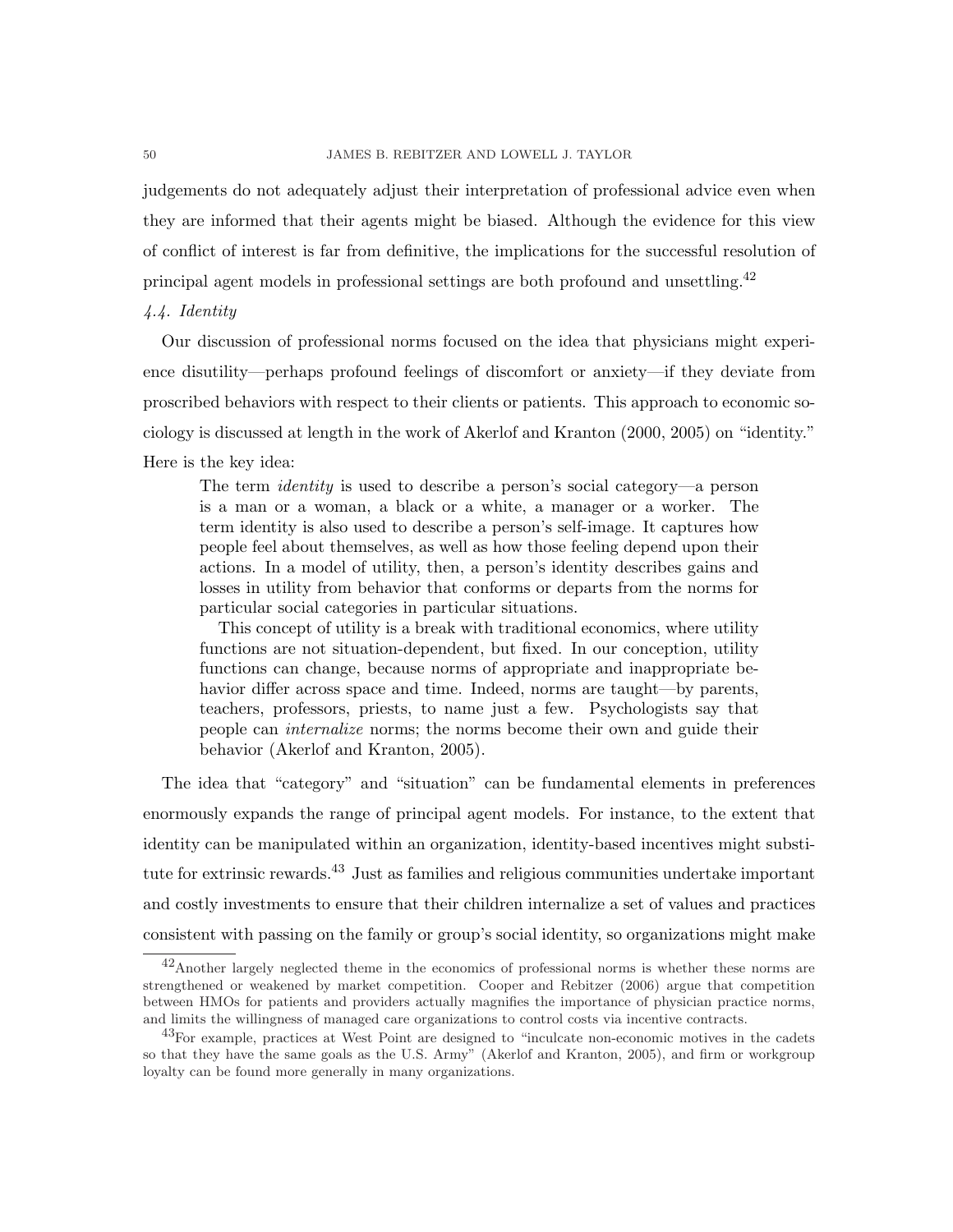investments in practices that persuade employees to adopt goals of the organization, and so mitigate agency problems. These investments are likely to be greatest where financial rewards are most costly to the organization, e.g., when performance measures are especially noisy and where high effort (or high effort at peak times) is critical to the organization's success. Investment in identity incentives will also be greatest where inculcating identity is cheap, and it is reasonable to suppose that imparting identity is cheapest when agents are young and/or when highly motivated individuals self-select into the organization—an issue to which we return in Section 5.

The great virtue of identity models is that they are highly flexible and therefore able to account for behavior that is anomalous from the perspective of simple agency models. This virtue is a curse, however, when it comes to generating falsifiable hypotheses for testing identity models themselves. One way around this problem might be to focus on a particular relevant social category and seek to understand key norms that can be studied systematically and characterized in a parsimonious way.

A template for this latter approach can be found in a series of careful and nuanced investigations of psychological factors that generate gender differences in economic behaviors. For example, work by Babcock and her co-authors, demonstrates a profound gender-based difference in the inclination to initiate negotiation; "women don't ask."<sup>44</sup> A simple and clear demonstration emerges in an experimental study in which subjects are asked to complete a simple task, and are then put in a position in which there is ambiguity with regard to the payment. In a typical experiment, subjects were told in advance that the payment would be between three and ten dollars. Then, at the conclusion of the session, the experimenter says, "Here's three dollars. Is three dollars okay?" Eight times as many men as women asked for more money in this experiment. Even in a variant of the experiment in which the experimenter provides cues to signal the social acceptability of negotiation (e.g., with a prompt, "the exact payment is negotiable"), far more men than women take up the opportunity (Small, Gelfand, Babcock, and Bettman, 2007).

<sup>44</sup>Babcock and Laschever (2003) provide an engaging and wide-ranging discussion. The authors present real-world evidence about women's general disinclination to ask, and they include observations about the implications for gender inequality.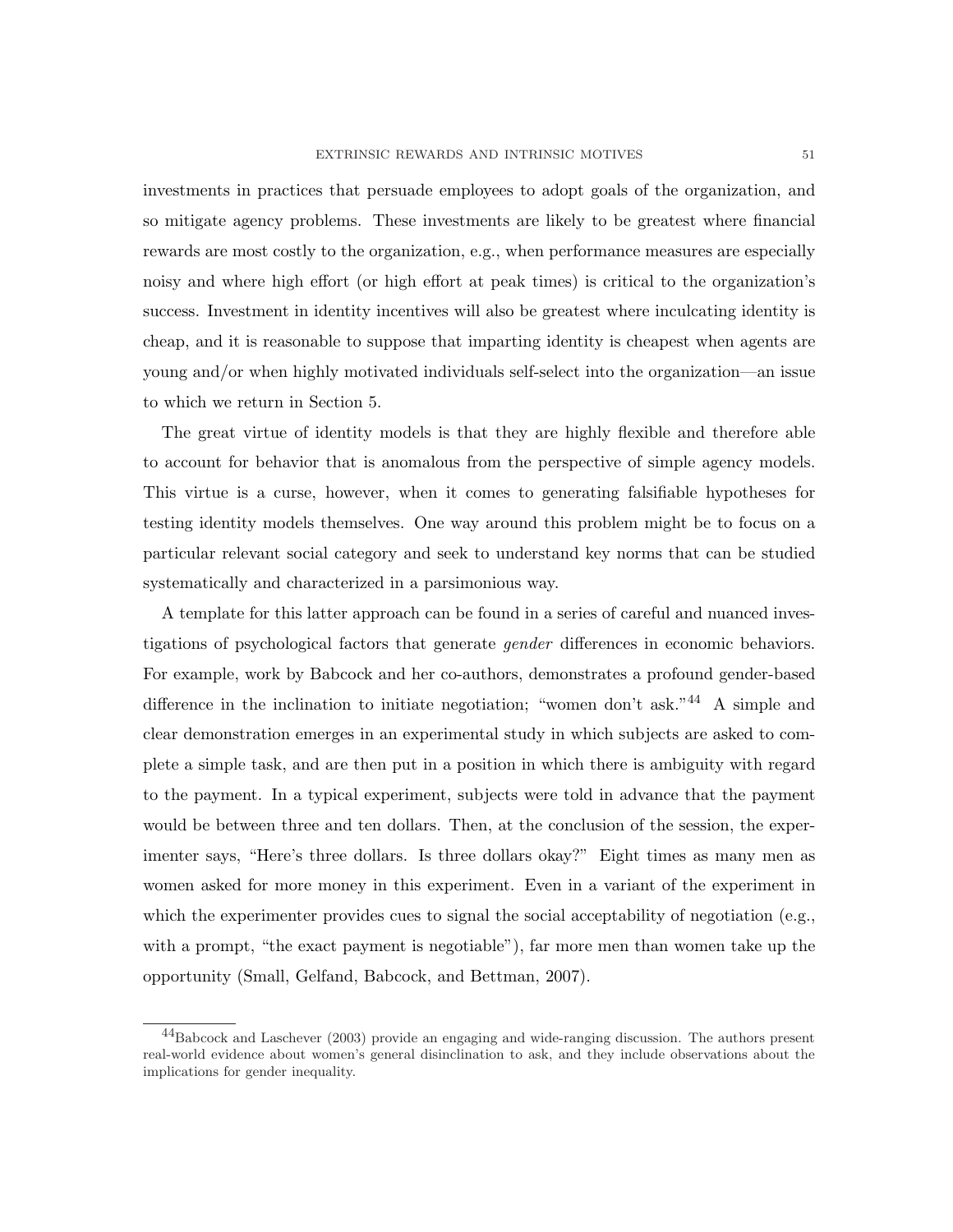In laboratory and field experiments, this disinclination by women to "ask" affects outcomes in negotiated settlements, leading women to do less well than men. Importantly, though, when a woman advocates on behalf of *someone else*, she is typically more successful than when she negotiates for herself, and indeed is generally more effective than men in this capacity (Bowles, Babcock, and McGinn, 2006). Part of the reluctance to "ask," it appears, comes from a desire to avoid self promotion.

Along these same lines, Gneezy, Niederle, and Rustichini (2003) find that women respond differently than men to tournament style incentives when these contests involve both men and women. When paid by piece rate or when competing in single sex tournaments, women's performance is similar to those of men. Niederle and Vesterlund (2007) provide experimental evidence that in comparison to men, women generally shy away from incentives schemes that involve tournament competition.

Gender identity, in short, matters in economically important ways. It is tempting to assert that female identity includes a component that guides women to shy away from competition with men and to reject self promotion. However, it is important to understand that this might not be the whole story, or even the most important part of the story, when using identity to explain gender differences in behavior. There is considerable evidence in psychology that a "kinder, gentler image" is expected of women (to use the expression in Rudman and Glick's 1999 article on the topic). Women who violate that norm by engaging in self promotion face the potential of backlash, which can entail psychological and material costs (as when a woman is bypassed for promotion because she is seen as "inappropriately assertive"). Thus, even a woman who feels no particular disinclination for self promotion might find it in her self interest to adopt the expected "kinder, gentler" norm (Bowles, Babcock, and Lai,  $2006$ ).<sup>45</sup>

<sup>45</sup>The point here is that individuals are not passive carriers of their social identities and, as Akerlof and Kranton note, there are many instances in which identities are supported by sometimes severe social sanctions meted out to those whose behavior deviates from proscribed behaviors.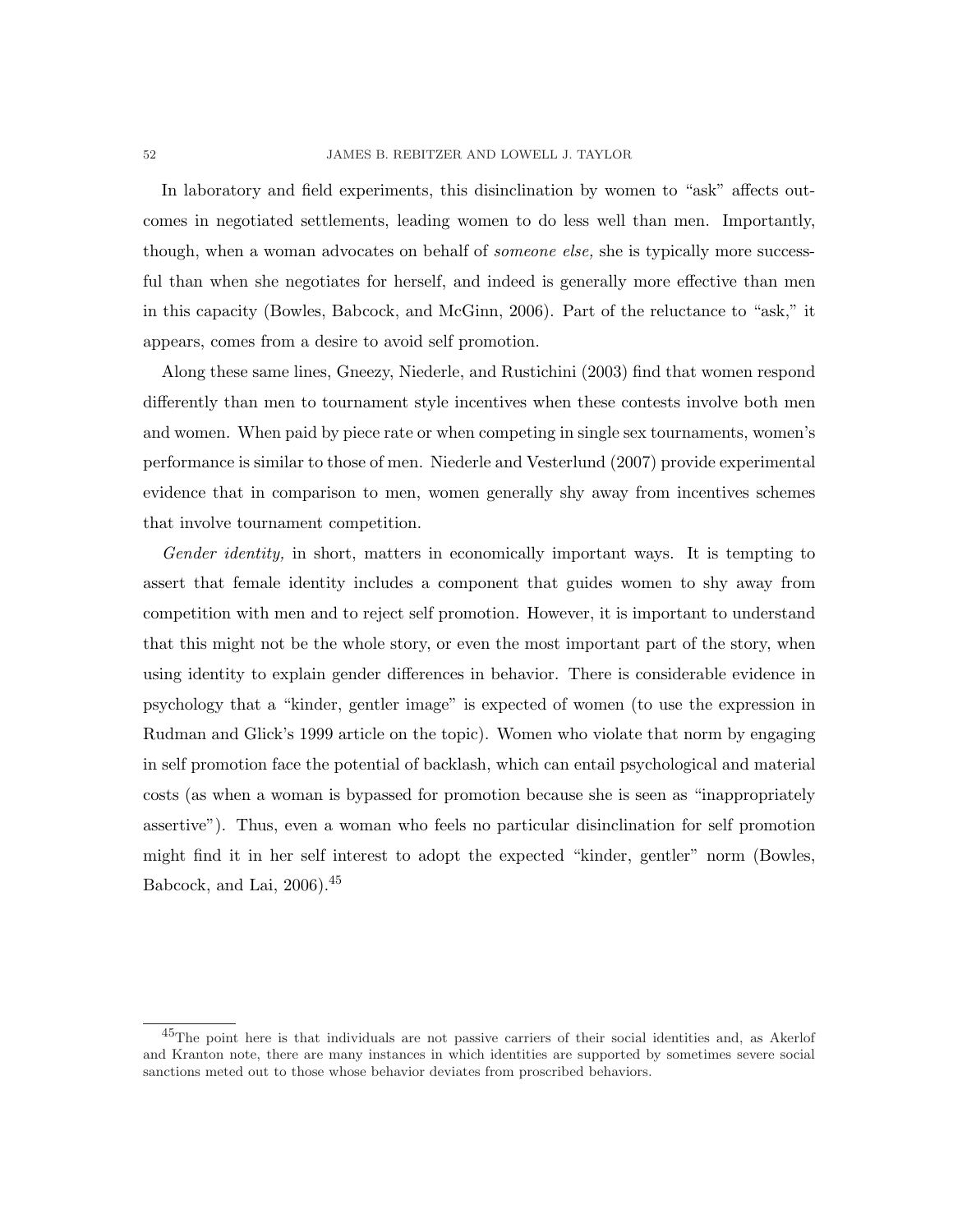Standard agency models, discussed in Sections 2 and 3, do have implications for gender in labor markets.<sup>46</sup> The recent work by Babcock, Niederlie, Vesterlund, and their coauthors, discussed above, adds a new and promising perspective for understanding the role of gender in organizations and labor markets. Babcock and Lashever (2003) provide extensive evidence that women's reluctance to ask often includes an unwillingness to negotiate their own salaries. It follows logically that in labor markets in which there is rent sharing, this psychological phenomenon contributes to male-female wage and income gaps. On the other hand, the title to Neiderle and Vesterlund's 2007 paper—"Do Women Shy Away from Competition? Do Men Compete Too Much?"—suggests an important point: Cooperation, and the willingness to work hard on the behalf of others, are valuable traits, which should receive positive value in the labor markets. An important research agenda going forward is the incorporation of new findings on gender from psychology and behavioral economics into models of organizations and labor market equilibrium for the purpose of investigating these very issues.<sup>47</sup>

There are certainly other important identity categories that deserve attention from behavioral economists who study organizations and labor markets. *Ethnicity* and *sexual ori*entation are additional identity categories that are important in many contexts, including, quite possibly, the labor market.<sup>48</sup> Berman's (2000) economic analysis of ultra-orthodox

<sup>46</sup>For example, as Bulow and Summers (1984) note, if women generally have lower labor market attachment than men (perhaps because they are more likely to withdraw from the market for bearing and raising children or elder care), efficiency wages will be less effective in motivating women than in motivating men. This leads to an equilibrium in which a higher proportion of women than men will end up in the "secondary sector." As a second example, long-hours work norms that emerge in rat race models, such as those of Landers, Rebitzer, and Taylor (1996) might be particularly disadvantageous to women. See Landers, Rebitzer, and Taylor (1997) for a discussion of this latter issue.

 $^{47}$ In this essay we focus on the effect of gender identity on agency problems, but gender identity is also likely to be very important for understanding female labor supply. In an intriguing and ingenious study, Fernandez, Fogli, and Olivetti (2004), find that married women are more likely to work outside of the home if they are married to a man whose mother worked outside the home. A causal link is established by the use IV estimation, with cross-State variation in male World War II mobilization rates as the instrument.

 $^{48}$ In the broad social sphere, Bisin and Verdier's (2000) analysis of *ethnic* identity and intermarriage makes a strong prediction that if families value homogamous matches (matches between men and women in the same ethnic group), minority families will make greater investments in identity-preserving activities than majority families, because there is a greater chance that their children will enter heterogamous matches. In a field study of one workplace, Bandiera, Barankay, and Rasul (2009) document workplace favoritism based on nationality (presumably because of social connections between those who share language and national origin) that is costly to the firm. As for *sexual orientation*, it seems possible that when gay individuals take the (possibly very costly) break from powerful expectations to adopt a heterosexual identity and norm,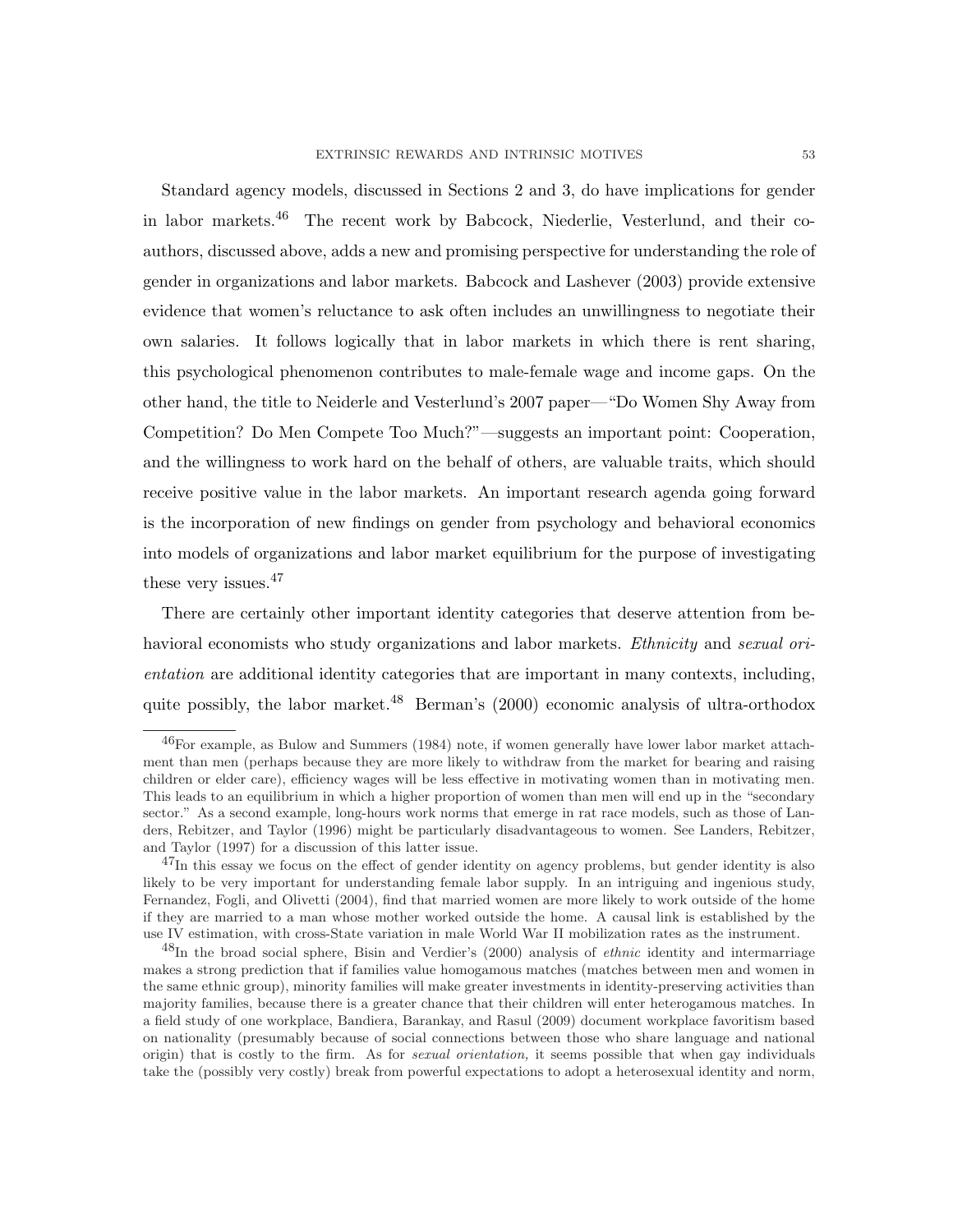Jewish groups indicates a strong behavioral impact of *religious identity*, which induces many Israeli ultra-orthodox men to engage in fulltime yeshiva study into their early 40s, thereby impoverishing themselves and their families.

# 4.5. Miscommunication and Race

Another identity category of indisputable importance is race. There is little theoretical work in economics that explores the role of race in organizational form and compensation practices. A very important exception is Lang's (1986) "language theory" of statistical discrimination, which focuses squarely on agency and performance within organizations. The starting point of Lang's analysis is the observation that misunderstanding and misinterpretation are common workplace problems. Lang draws on a wide body of literature in psychology and linguistics to argue that these problems are exacerbated when managers and workers are from different "cultural" or "linguistic" groups.<sup>49</sup>

Following Lang's lead, Ritter and Taylor (forthcoming) consider a labor market in which there is potential for race-based workplace misunderstandings. Their focus is the possibility that this force contributes to black-white gaps in unemployment. The model of unemployment is the agency-based efficiency wage model outlined in Section 2.2.3.

Suppose that most supervisors in the U.S. are white (perhaps because capital is disproportionately in the hands of whites in the U.S.), and that these managers are more successful evaluating the performance of white employees than black employees. Now recall that in the efficiency wage model set out above,  $\sigma$  (the standard deviation of the noise) reflects the precision with which managers evaluate workers. The logic of Lang's arguments leads to the conclusion that  $\sigma$  is relatively higher when white managers evaluate black workers. If so, the unemployment rate will be higher for blacks than for whites.

this reduces costs for deviation from traditional norms along other dimensions, such as occupational choice. Along these lines, Black, et al. (2000) show that during the Korean War era (1950–1954), military service rates were 12 times higher for lesbian women than other women, and Black, Sanders, and Taylor (2007) show that lesbian college graduates sort into traditionally male majors at substantially higher rates than other women. We know of no work in economics that explores implications for organizations and labor markets.

 $^{49}$ See also the excellent discussion by Cornell and Welch (1996). The idea that minority individuals might be more difficult to assess than non-minority workers is of course also at the root of the classic work on statistical discrimination. (See, e.g., Arrow, 1998, for references to earlier literature, and a thoughtful discussion.) Austen-Smith and Fryer (2005) provide an additional important perspective.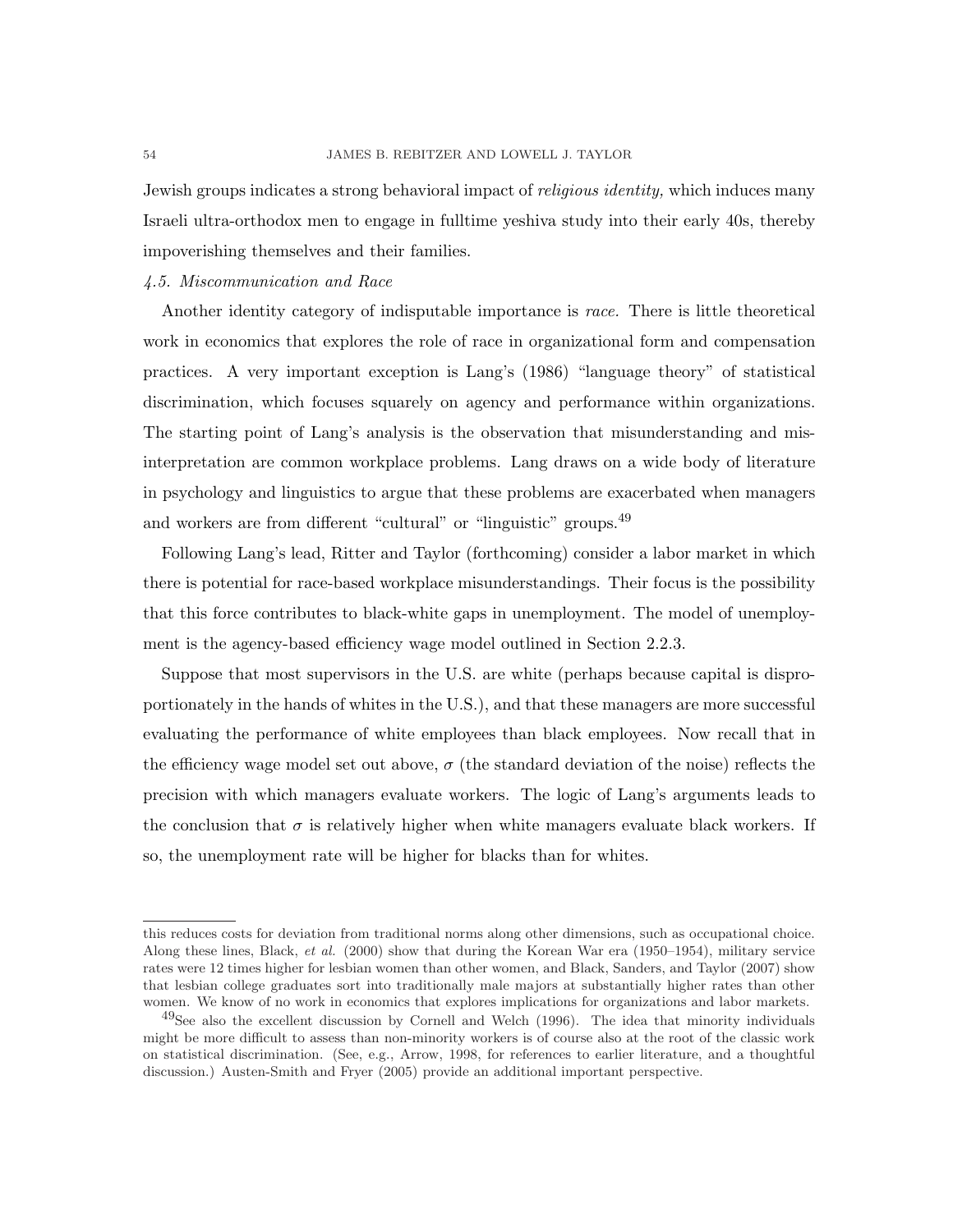To see the logic of the Ritter-Taylor result, recall, from (23), that in an economy with homogenous workers, an efficiency wage strategy of worker motivation leads to the following relationship between the equilibrium wage  $(w^E)$  and unemployment rate  $(u^E)$ :

(33) 
$$
w^{E} = e^* + \frac{1}{\phi(z^*)} \left(\rho + \frac{F^*}{u^E}\right) \sigma.
$$

Now suppose that black and white workers are equally productive and thus in equilibrium must be paid the same wage. Suppose also that, as discussed in the last paragraph, there is more noise in the evaluation of black workers than white workers:  $\sigma^B > \sigma^W$ . Then the following must hold in equilibrium:

(34) 
$$
e^* + \frac{1}{\phi(z^*)} \left( \rho + \frac{F^*}{u^B} \right) \sigma^B = e^* + \frac{1}{\phi(z^*)} \left( \rho + \frac{F^*}{u^W} \right) \sigma^W,
$$

where  $u^B$  is the unemployment rate for black workers and  $u^W$  is the unemployment rate for white individuals. Clearly,  $u^B > u^W$ . We therefore have a potential explanation for racial differences in unemployment rates.

This model is thus consistent with evidence, such as Neal's (2006), that among men, blackwhite gaps in the *wage* are small when one conditions on a measurement of human capital taken when the men were youths (the AFQT), but black-white gaps in unemployment are large. Ritter and Taylor (forthcoming) show that black-white unemployment gaps persist when one conditions on the AFQT, and that unemployment rates are highest for black men who attended high schools in which other students were mostly black. Under the assumption that these men are most likely to find on-the-job interactions with their boss difficult, this evidence is consistent with the model of racial differences in unemployment we have just outlined.<sup>50</sup>

The "miscommunication model of unemployment" outlined above calls attention to a general point that pertains broadly in models of behavioral agency: If the efficient resolution to agency problems is economically important, than labor markets will tend to reward

 $50Gr<sub>0</sub>$  (2009) provides another piece of evidence consistent with the idea that impediments to blackwhite interactions spill over into the labor market. Even when he controls for skill and family background, blacks with speech patterns that sound distinctively black (according to anonymous listeners) are found to be relatively less successful in the labor market.

Even so, the miscommunication story we have outlined is likely a modest part of the profound racial divide in the U.S., as indicated by the black-white gap in unemployment and labor force participation, as well as many other economic and social dimensions.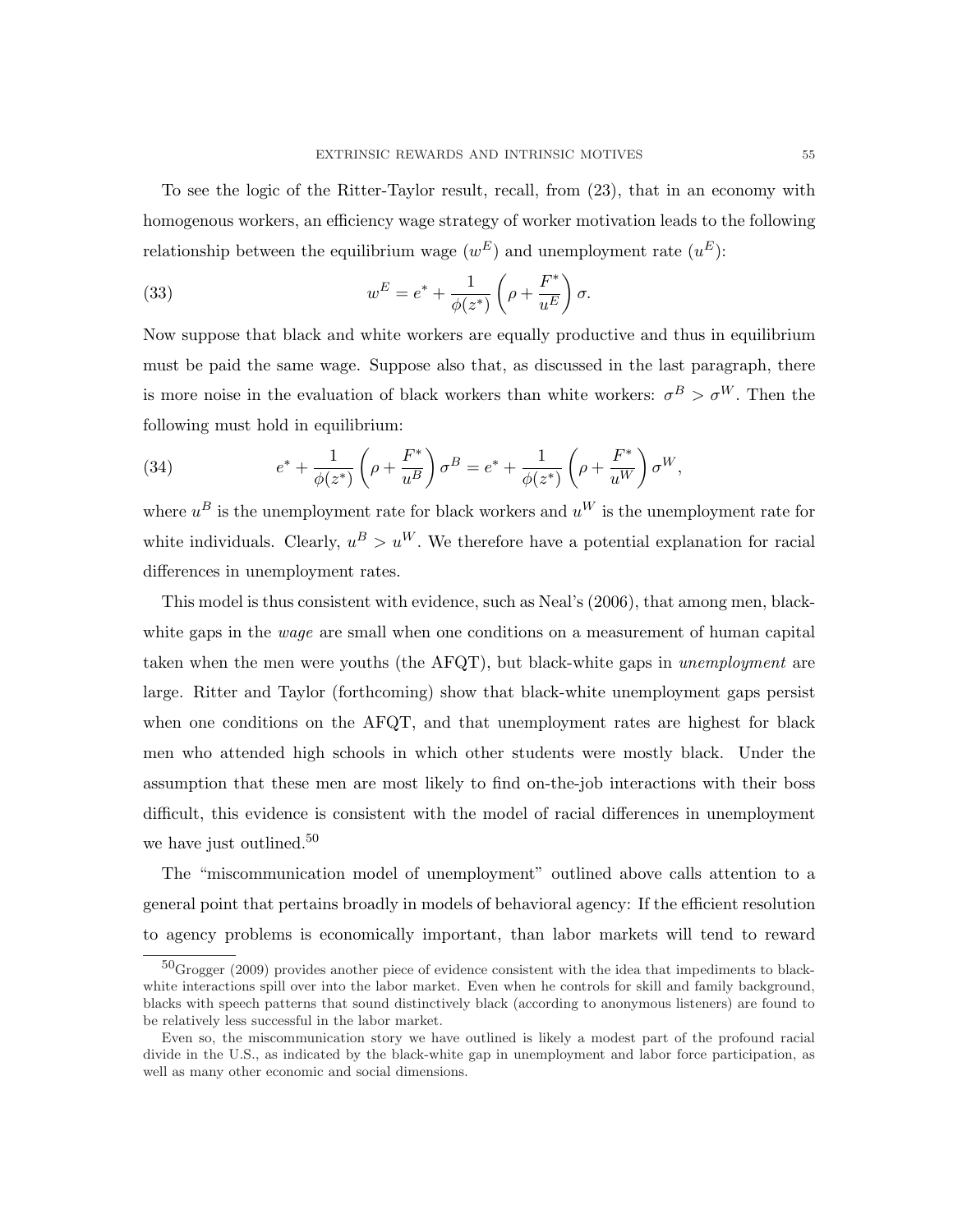individuals who possess scarce preferences and traits that enhance the effectiveness of firms' strategies to evaluate, monitor, and provide incentives. Bowles, Gintis and Osborne (2001) offer a creative assessment of the labor market returns to such incentive-enhancing traits traits that might include include a low rate of time preference, an intense sense of shame at being without work, perseverance, identification with work goals, and the psychological predisposition to see personal initiative and self determination as important relative to external luck or fate (i.e., to have "internal control" rather than "external control" on Rotter's "locus of control").

Bowles, et al. (2001) offer an overview of empirical evidence that wages are correlated with measures of some such traits. For example, people with a high degree of internal control earn higher wages.<sup>51</sup> Of course, correlation does not establish causality, and the Rotter measure may simply stand in for on-the-job productivity. Still, the authors persuasively argue that incentive-enhancing traits can matter for labor market outcomes, and may be important for understanding the large amount of unexplained variation typically observed in estimated wage regressions.

A number of recent theoretical papers in behavioral economics explore the implications of heterogeneity in agent traits along some key dimension (identification with the task, degree to which the agent is pro-social, etc.). In Section 5 below we discuss several of these papers. In each case the distribution of traits as taken to be exogenous—a reasonable approach given the goals in each paper. But, of course, in the broader scheme, many of these key traits are shaped by individuals' home and school environments. This latter point is developed in the seminal work of Bowles and Gintis (1977), who argue that if the education system is to be successful in preparing students for the labor market, the objective function ought to include the development of both cognitive skills and incentive-enhancing behaviors.

## 5. Dual-Purpose Incentives: Can Pay Destroy Intrinsic Motivation?

In Section 3 we discussed dual-purpose incentives as they arise in conventional models of extrinsic rewards, noting that they arise in many contexts, including the use of compensation

<sup>51</sup>Similarly, Ritter and Taylor (forthcoming) use the Rotter measure as a control in one of their unemployment regressions, finding that men with high internal control (measured when they are young) have lower subsequent unemployment. (The same is not true of women, though.)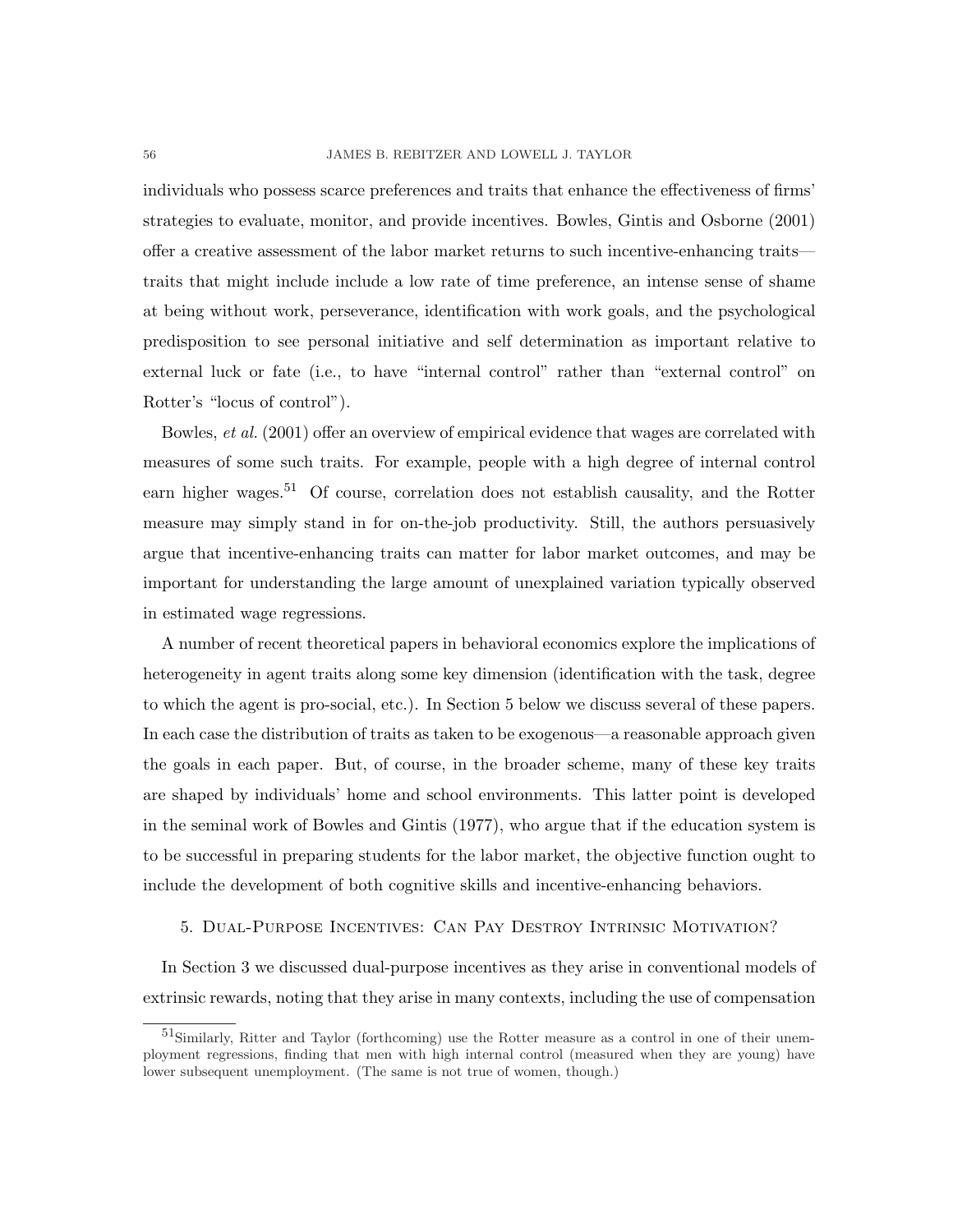practices to signal some otherwise-unobserved characteristic of the firm, to avoid adverse selection of workers along some otherwise-unobserved characteristic, and to deal with multitasking. We return in this section to the study of incentives that must do "double duty," but now the second role concerns intrinsic motives.

### 5.1. Pay and Selection on Dedication

To set the stage, we begin with an extremely simple model in which increasing pay induces adverse selection along an important dimension—dedication to the job. Our case considers a group of workers who are qualified for a particular occupation that for many is a "calling" or "vocation." There are many examples of this sort of dedication: religious ministry, policy advocacy, nursing, early childhood education, public-interest law, etc. The "calling" in this case is a potentially important form of intrinsic motivation. In this section we take a vocational inclination to be an unobserved feature of preferences. In subsequent sections, however, we allow for the possibility that the intensity of an agent's "calling" might be reinforced or eroded by the behavior of the principal or peers.

Specifically, we consider the model set up by Heyes (2005) and analyzed further by one of us (Taylor, 2007). The analysis, which uses the market for nurses as the focus of discussion, begins with simple behavioral assumptions. There are  $L$  qualified nurses, each of whom falls into two categories: (i) A proportion of these nurses,  $1 - \pi$ , view nursing as simply a job. These individuals receive utility equal to their wage,  $w$ , and they produce value  $q_L$  on the job. (ii) The remaining proportion,  $\pi$ , is comprised of nurses who view work as a "vocation." They provide higher-quality nursing along an unobservable dimension,  $q_H > q_L$ . They also find their work fulfilling, and thus earn money metric utility  $m$  beyond the earned wage  $w$ .

Each individual has a reservation wage r which is drawn from a log concave p.d.f.,  $f(r)$ , that has a corresponding c.d.f.,  $F(r)$ . The function  $f( )$  is assumed to be the same for both types of worker. Thus, at wage  $w$ , the quantity of nursing labor supplied is

(35) 
$$
\tilde{L}(w) = [\pi F(w+m) + (1-\pi)F(w)]L,
$$

and the average quality is of nursing care is

(36) 
$$
\tilde{q}(w) = \theta q_H + (1 - \theta) q_L,
$$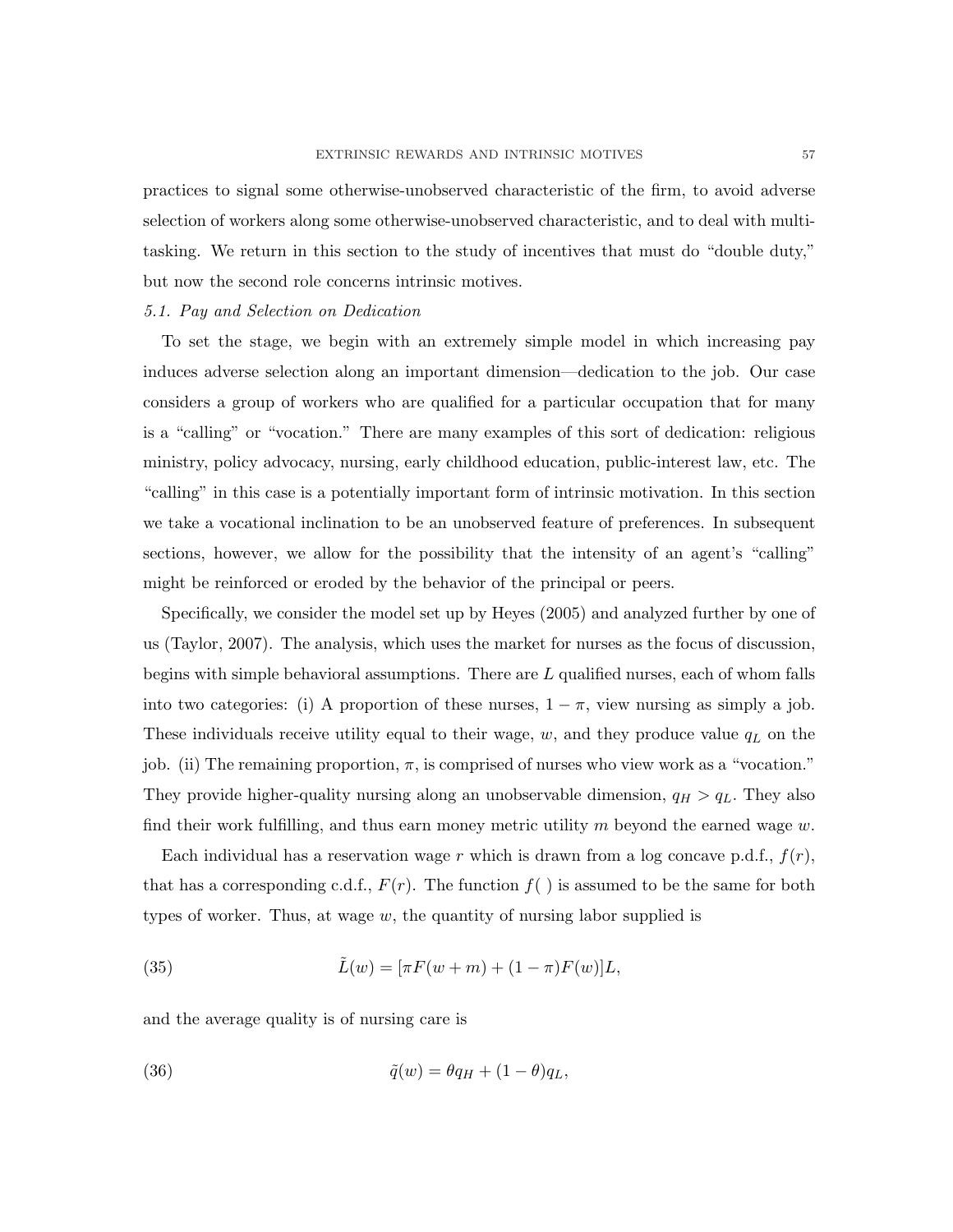where  $\theta$  is the proportion of employed nurses for whom nursing is a vocation, i.e.,

(37) 
$$
\theta = \frac{\pi F(w+m)}{\pi F(w+m) + (1-\pi)F(w)}.
$$

Heyes' key insight is that this latter proportion is declining in the wage.<sup>52</sup> Thus, the higher the wage, the lower will be the quality of services provided.

Consider an employer acting in isolation, e.g., a monopsonistic National Health Service (NHS), that hires nurses. (In different markets one could think of the Roman Catholic church setting wages for priests or nuns, or Habitat for Humanity setting wages for professional builders who take part-time positions constructing affordable housing.) Heyes shows that an employer who understands the adverse selection properties of high wages will set the wage to be lower than would otherwise be chosen. Thus, an NHS that maximizes surplus generated by nurses will operate with an apparent "shortage" of nursing, in the sense that the expected net value of product will be positive for the marginal nurse.

It is possible indeed that the principal will be driven to a corner solution, with pay set to zero. Thus, Habitat for Humanity has the well-known policy of using unpaid volunteers for many key tasks. Organization that seek to remedy injustice in the legal system often rely on pro bono attorney services. Historically, many religious workers take a "vow of poverty," accepting compensation at near-subsistence levels. The idea, of course, is that the lower the pay, the higher will be the dedication level of individuals willing to adopt the vocation.

Taylor (2007) extends Heyes' analysis to show that a monopsonist that seeks to maximize surplus generated by workers will always set the wage *lower* than the socially efficient level. The reason is that the monopsonist fails to take account of the surplus generated to those individuals who view their work as a vocation. Because wages are too low, too few vocationally-oriented workers end up in an occupation in which they create the greatest social value.

On the other hand, a parallel analysis in Taylor (2007) shows that if the labor market is perfectly competitive, the equilibrium wage will be inefficiently high. To see how this happens, notice that under the assumption that all workers must be paid the same wage, a

<sup>&</sup>lt;sup>52</sup> To see that point, take the derivative of  $\theta$  with respect to w. The derivative has the same sign as  $\frac{F(w+m)}{f(w+m)} - \frac{F(w)}{f(w)}$ , which is negative for a log concave function.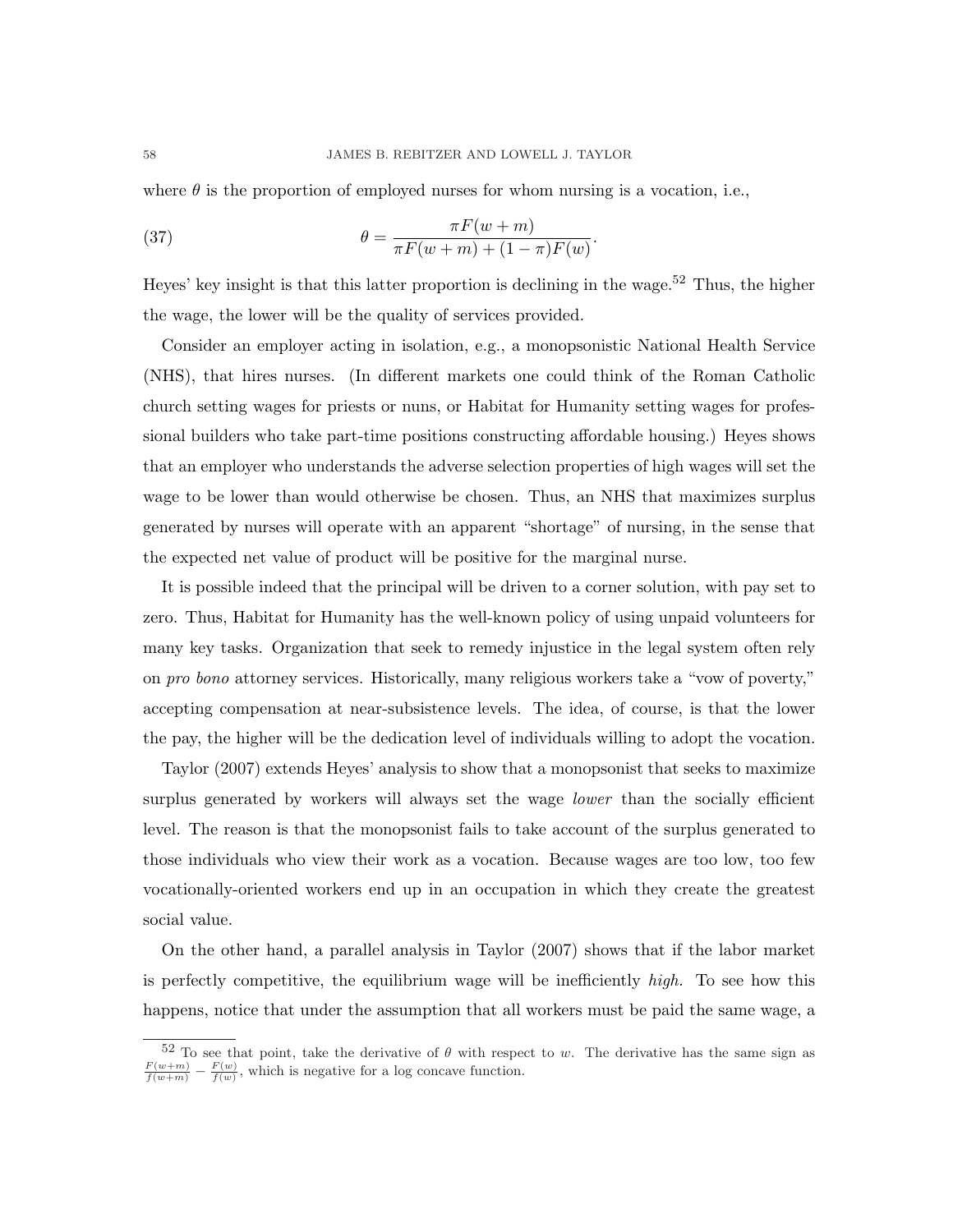social planner would want to maximize

(38) 
$$
\pi \left[ (q_H + m) F(w_H + m) + \int_{w_H + m}^{\bar{r}} r f(r) dr \right] + (1 - \pi) \left[ q_L F(w_L) + \int_{w_L}^{\bar{r}} r f(r) dr \right],
$$

where r is taken to be the value of the worker in some other capacity (with  $\bar{r}$  being the highest value in the distribution). Maximization of (38) leads to the wage being set to be the weighted sum,

(39) 
$$
w^* = \hat{\theta}q_H + (1 - \hat{\theta})q_L, \text{ with } \hat{\theta} = \left[\frac{\pi f(w+m)}{\pi f(w+m) + (1 - \pi)f(w)}\right].
$$

Next notice that in a competitive market the wage instead will equal average productivity,

(40) 
$$
w^{c} = \tilde{\theta}q_{H} + (1 - \tilde{\theta})q_{L}, \text{ with } \tilde{\theta} = \left[\frac{\pi F(w+m)}{\pi F(w+m) + (1 - \pi)F(w)}\right]
$$

Using the property of log concavity given in footnote 52, we can compare wages in (39) and (40), finding that  $w^c > w^*$ . The problem with the competitive market is that each firm makes hiring decisions on the basis of average market productivity. A social planner would instead make decisions on the basis of the productivity of the marginal worker, i.e., would take account of the fact that as the wage increases in the market, the productivity of the marginal worker declines.

This simple model serves as a first illustration of an important point that reappears throughout this section of our essay: Pay policies can affect intrinsic motivation, often in surprising ways. Here, high pay *reduces* intrinsic motivation in a workforce in a particularly transparent way. Low-pay environments attract workers for whom the job is a vocation workers who have an intrinsic inclination to provide high-quality service. The higher the pay, the greater will be the proportion of workers for whom the job is simply a job, i.e., workers who will provide lower-quality service.

A particularly interesting feature of this simple behavioral model is that markets can lead to wages being either too high or too low relative to an efficient benchmark, depending on the market's structure. To see the logic of this point, consider this question: "If you were a falsely convicted death-row inmate, would you rather be in a State in which you must rely on an organization that reviews cases using *pro bono* attorney services, or in a State that purchases legal services on the competitive market?" In the State that relies on

.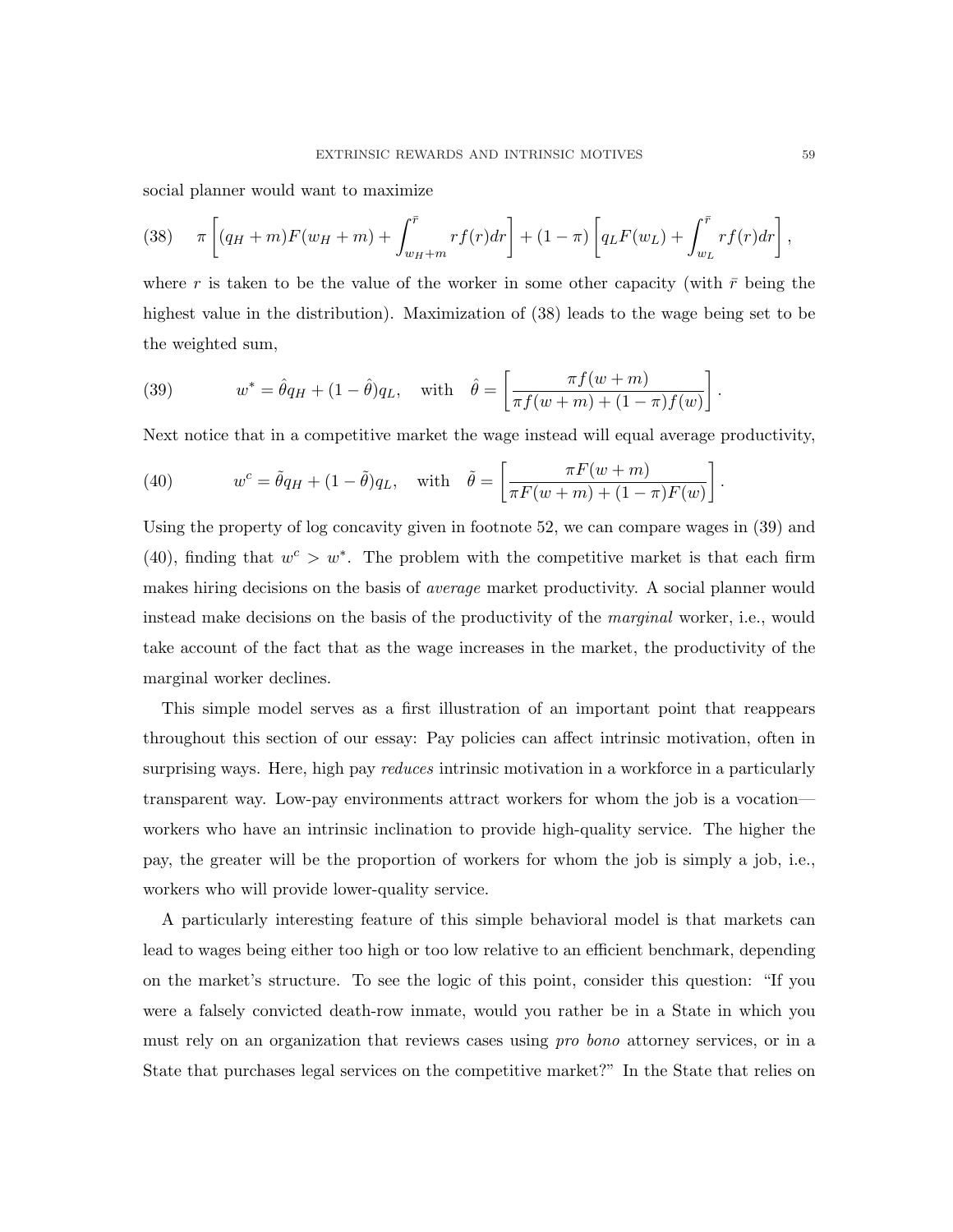pro bono services, attorneys who work on death-penalty cases will be highly dedicated to justice, and will provide excellent legal aid, but that aid will be in short supply. In contrast, in a State that purchases legal services for death-row inmates, access to attorneys may be more extensive, but those attorneys will have a lower expected level of dedication. Our model shows that in the State that relies on *pro bono* attorneys, the wage is too low and the quality level too high relative to the efficient benchmark. But in the State that uses the competitive market, the wage is too high and the quality too low. Theory alone does not identify the socially preferred second-best outcome.

Recently, a number of papers have examined models in which agents differ in their level of intrinsic motivation. Delfgaauw and Dur (2007), for example, have a wage posting model in which a monopsonist faces the same tension discussed above: the higher the posted wage, the higher the probability of filling a vacancy, but the lower the expected motivation level of workers who apply. In their model, workers have private information about their utility—information which they may wish to signal to or conceal from an employer. Besley and Ghatak (2005) and Delfgaauw and Dur (2008) study public sector employment under the assumption that some agents have a "public service motivation" that takes the form of intrinsic value derived from making a contribution to one's organization.<sup>53</sup>

The model we have examined in this section omits, obviously, several relevant issues that merit further consideration. For instance, the set-up abstracts from the core problem of agency; workers are simply assumed to supply effort on the basis of their internal intrinsic values. Second, workers are assumed to be steadfast; motivation is not affected by the actions of those around them. Thus, a worker who is inclined to provide high quality service is not de-motivated when she is surrounded by others who provide low quality service. In short, the analysis abstracts from "social preferences" of the sort discussed in Section 4. Third, the model does not take account of the possibility that a worker's motivation can be affected by attributions the agent might place on the intentions of the principal. It is

 $53$ See also Prendergast (2007), who sets out a model in which there is variation in the degree to which agents care about the outcome of some action they might take, as when bureaucrats vary in the extent to which they have altruism and empathy for individuals they are serving. One example he develops concerns social workers hired to determine eligibility for public assistance programs. While a "client-serving ethic" is important for this occupation generally, that same trait may be an impediment for the bureaucratic task at hand.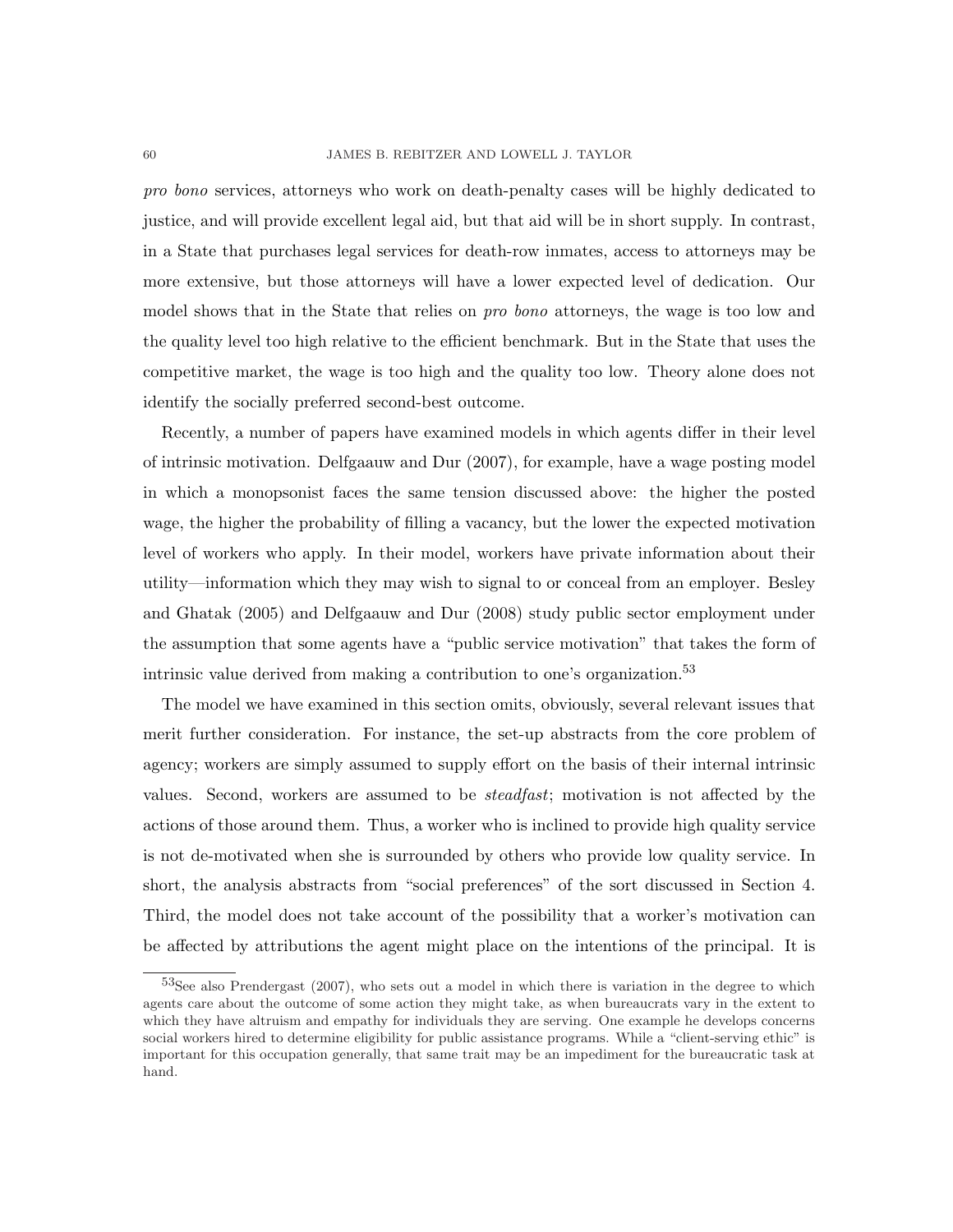easy to see that such attributions might be germane, though, in the case of the "service motivations" we have been discussing.<sup>54</sup> Finally, the set-up does not allow for the possibility that a worker's intrinsic motivation  $(m \text{ in the model above})$  can be reinforced or undermined by pay policies. We turn next to models that take up such issues.

# 5.2. Social Preferences, Conformism, and the Principal's Use of Extrinsic Rewards

Recent work by Sliwka (2007) considers the question of agency in a model that draws on a "social preference framework," i.e., allows for agents' motivation to be shaped in part on the behavior of those around them. As in the model set out in the last section, there is heterogeneity in worker motivation, and an agent's motivational inclinations are initially hidden to the principal and to other agents. There are two types of "steadfast" agents. One type is "strictly selfish;" these are agents who care only about their own payoff. Agents of the second type are "fair" in the sense that they care about the wellbeing of others; specifically, for these agents, utility is increasing in the principal's payoff. The key innovation is to assume that there is yet a third group, "conformists," whose inclination toward fairness depends the values of those around them. To keep matters simple, Sliwka assumes that when a conformist learns what agent type is in the majority, the conformist behaves like the majority-type agent.

In this set-up, a principal who understands that most of his steadfast workers are fair, might be able to use compensation policies as a credible signal to "conformists." In turn, if conformists believe that others around them are "fair" they behave like fair agents.

To see how this works, we set up a simple example similar to that developed by Sliwka. In our example, the principal first posts a policy that specifies wage as a function of effort (which is assumed to be observable ex post),  $w(e)$ . An agent's best response to the announced policy depends, of course, on his preferences over effort and money, and those preferences in turn vary by type. In particular,  $\overline{a}$ 

(41) utility = 
$$
\begin{cases} w(e) - \frac{e^2}{2} & \text{for a steadyfast selfish agent, and} \\ w(e) - \frac{e^2}{2} + \mu \pi & \text{for a steadyfast fair agent,} \end{cases}
$$

 $54$ For example, when an organization hires motivated agents to pursue some jointly-shared social goal, agents must believe that they indeed are advancing that goal. Presumably, religiously-oriented individuals will be demoralized if they discover that are working for a corrupt church. See, e.g., Besley and Ghatak (2005) for a discussion along these lines.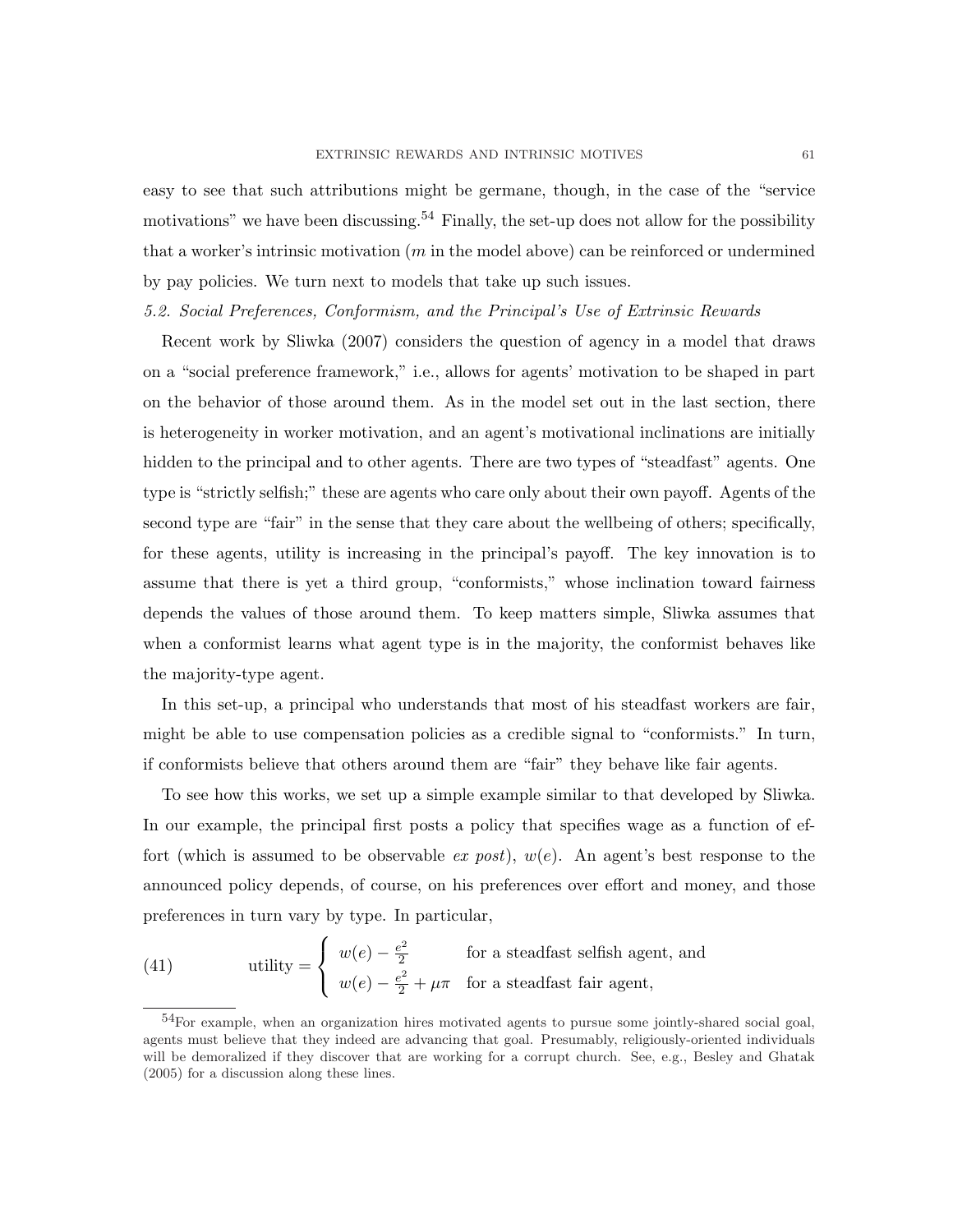where  $\mu$  reflects a fair agent's level of identification with the principal's objective (with  $0 < \mu < 1$ ).

We assume that the principal sets compensation to have a fixed component and a "bonus" that is a linear function of effort,  $w(e) = w_0 + \beta e$ . Given that types are unobserved, the principal's posted wage-bonus policy applies to all agents. It is easy to see that for an announced compensation policy, best responses are  $\overline{a}$ 

(42) 
$$
\hat{e}(\beta) = \begin{cases} \beta & \text{for a steadyfast selfish agent, and} \\ (1 - \mu)\beta + \mu & \text{for a steadyfast fair agent.} \end{cases}
$$

With this in mind, consider a profit-maximizing principal who earns surplus

$$
\pi = e - w(e)
$$

for a given agent. Given the best responses in (42), it is clear that effort is increasing in the incentive intensity;  $\hat{e}'(\beta) > 0$  for both types of steadfast agent. Sufficiently high effortcontingent bonuses would seem to be in order.<sup>55</sup> Remarkably, it might nonetheless be in the principal's best interest instead to set  $\beta$  equal to 0 and increase the baseline wage, i.e., to rely solely on low-powered incentives.

The key is the emergence of a separating equilibrium in which conformists become convinced that most steadfast agents are fair. It is assumed that the firm has private information about the proportion of steadfast agents who belong to each type, which for simplicity is taken to have a low value or a high value. It is a matter of simple algebra to confirm that there are parameter values for which the following holds: If the firm has a *low* number of fair agents, it pays a high bonus,  $\beta > 0$ , and a low wage. If the firm has a *high* number of fair agents, it pays no bonus,  $\beta = 0$ , and a relatively higher wage, i.e., it uses low-powered incentives. Here low-powered incentives serve as a credible signal, so conformists follow suit and behave like fair agents. This makes sense, because a principal who has a high fraction of steadfast fair agents will incur a smaller loss than a principal with a low fraction of fair agents when it sets the bonus to 0. A willingness by the principal to raise the fixed wage

<sup>&</sup>lt;sup>55</sup>With perfect information, the bonus would be  $\beta_S = \frac{1}{2}$  for a selfish agent and  $\beta_F = \frac{1}{2} - \frac{\mu}{2(1-\mu)} < \beta_S$  for a fair agent. Ideally, the principal prefers a larger bonus for a selfish agent, but will want to have a positive bonus for fair agents as well as long as  $\mu < \frac{1}{2}$ . Notice also that fair agents have "intrinsic motives;" they provide effort even when the bonus is 0.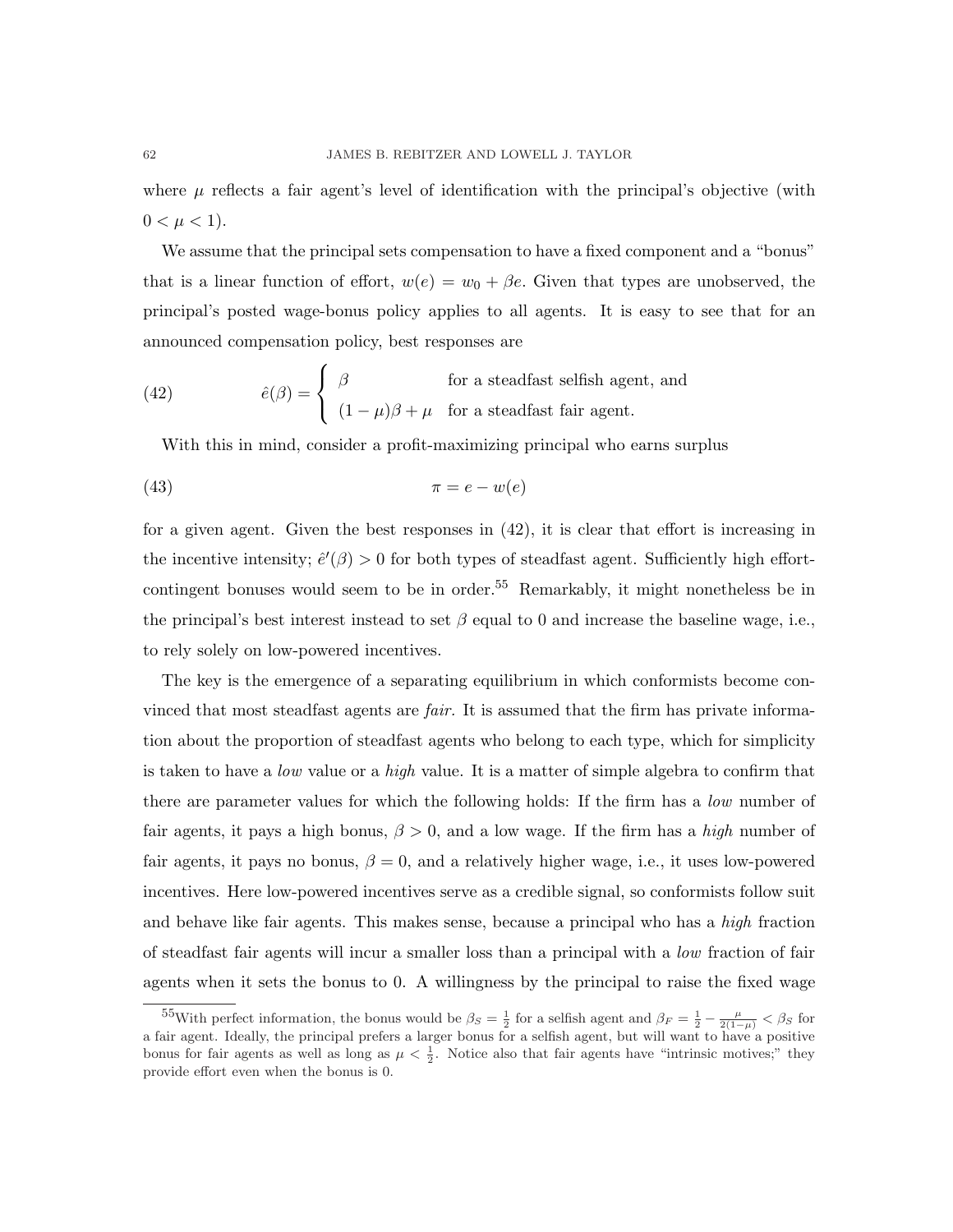further strengthens the signal. Conformists, in response to this credible signal, behave like fair agents. Profit for this firm is higher than if it used higher-powered incentives.

The operating logic of the model is like the Taylor-Ritter model discussed in Section 3.1, in which the firm uses compensation policy to signal hidden information about itself (i.e., the firm's financial fitness). In that model, low-powered incentives signal relatively good financial fitness, which allows the firm increased profitability.<sup>56</sup> Here, the principal's hidden information is the mix of worker type. There is a cost to low-powered incentives, of course, as effort is set by all agents to be less than first-best. But the low-powered incentive persuades some workers—the "conformists"—to behave in an altruistic fashion, when they would otherwise have not.

Sliwka interprets his model as generating "trust as a signal of a social norm." In Silwka's setting, the principal observes effort and can, if he chooses, condition rewards on effort. By setting no explicit incentives, the principal expresses trust in his workers. This trust directs a social norm. Some workers are more generous in their efforts than they would have been if they perceived a different norm.

The most intriguing possibility in the Sliwka's model is that *monetary incentives crowd* out intrinsic motivation. If a firm moves from a "high trust" low-powered incentive scheme to a "low trust" high-powered incentive scheme, the firm shifts the norm and undermines the intrinsic portion of worker's motivation (the "social component" in the utility of a worker who would otherwise behave as a "fair agent"). Sliwka develops his theory further by looking at employee self-selection into firms. Here again, low-powered incentives can serve to attract workers with high intrinsic motives (fair agents), which serves to reinforce the positive work norms that influence those who conform to others.

The key behavioral underpinning of the Sliwka model is the observation that many people seem to want to conform to those around them. As we have noted, there is considerable evidence about the key component of this story—that many people are influenced by *norms*. For example, some individuals feel bad about a particular action only in situations in which

<sup>56</sup>Similar logic pertains in Spier's (1992) model, in which a principal knows more about the profitability and riskiness of a project than does an agent, and in Allen and Gale (1992), in which a supplier has superior information about his ability to distort a signal of production costs.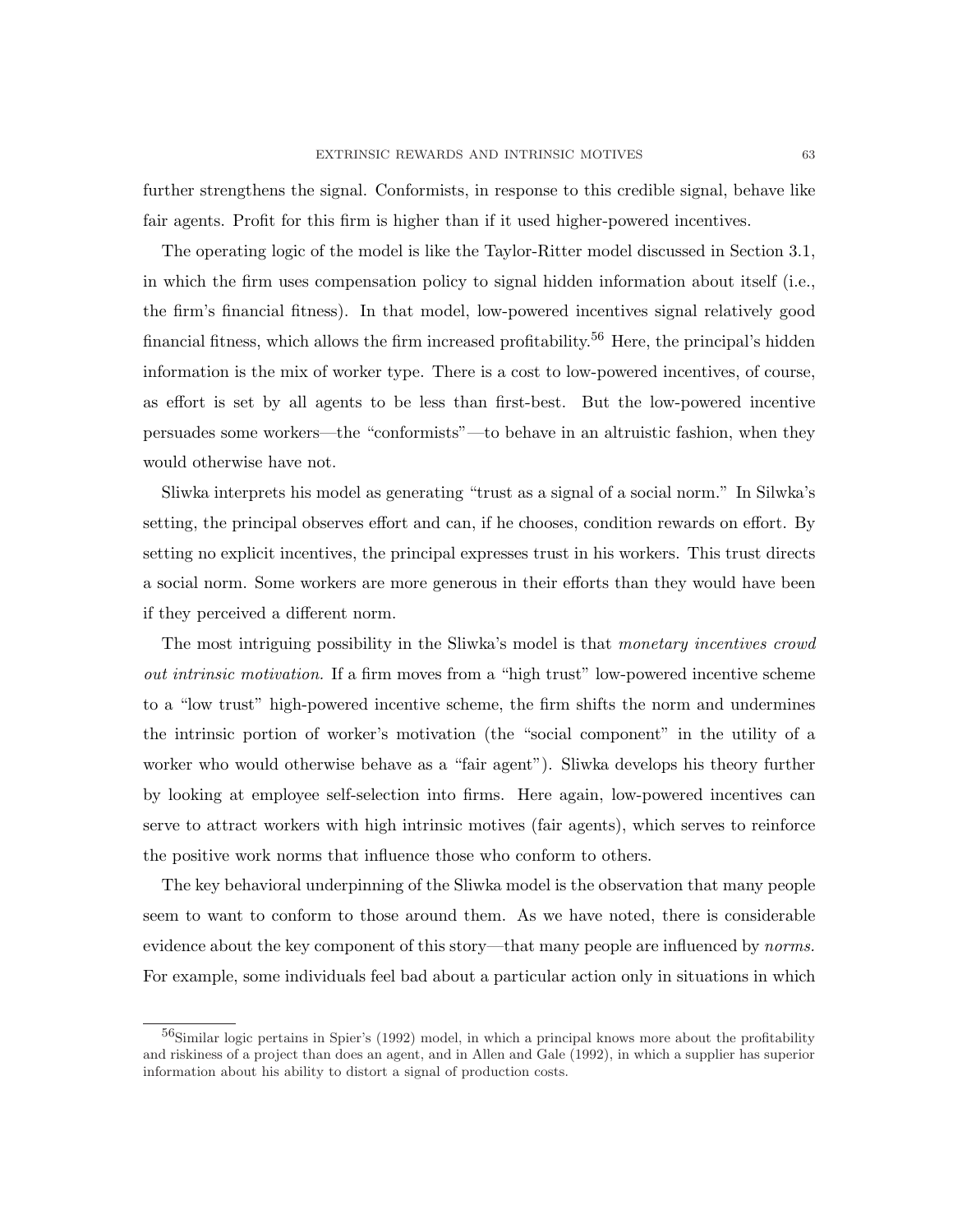they think others would experience remorse for that same action.<sup>57</sup> In previous sections of this paper, we cited empirical work supportive of the social forces that create norms, e.g., studies by Ichino and Maggi (2000), in which worker absenteeism in an Italian bank was affected by the absenteeism of those around them, and Mas and Moretti (2009), in which effort by supermarket checkout workers was affected by other similar workers in their sightline. Yet another study, by Bandiera, Barankay, and Rasul (2009), shows that the productivity of farm workers is affected by the productivity of friends on the job. Jackson and Bruegmann (2009) document peer learning for teachers, which might be read as providing additional evidence on conformity to norms. Of course, considerably more empirical work will be required to know if conformism plays a sufficiently strong role to generate in real-world organizations the crowding out of intrinsic motivation predicted by the Sliwka model.

#### 5.3. Extrinsic Incentives when Agents Value the Principal's Esteem

Ellingsen and Johannesson (2008) present a model that, like Sliwka's, relies on social preferences. Also, like Sliwka's, their model opens up the possibility that extrinsic incentives can undermine valuable intrinsic motivations.

The key innovation in the Ellingsen-Johannesson model is the postulate that human motivation is often rooted in *social esteem*—the desire to be well regarded by others. In this conception, an agent reasons as follows: "I wish for others to hold a high opinion of me. While I cannot know with certainty what others think of me, I do have beliefs about what others think, and these beliefs about others' opinions are an important source of pleasure or discomfort." The identity of the audience that the agent wishes to impress plays a key role in this model, and the agent might well have multiple audiences. For example, a college professor might care about opinions of her students, her dean, other professors in her department, and/or colleagues in the profession more generally. She desires the respect of the intended audience $(s)$ , i.e., gains utility if she believes that others think highly of her.

<sup>&</sup>lt;sup>57</sup>There is a great deal of empirical work across disciplines on norms. One particularly evocative story is told by Fisman and Miguel (2007): When United Nations diplomats in New York were given immunity for parking violations, violations were much higher among diplomats from countries that have high levels of corruption than from countries that have low levels of corruption. This suggests a powerful role for cultural norms. At a theoretical level, work by Bernheim (1994) is important. Fischer and Huddart (2008) discusses the role of endogenous social norms on organizational design.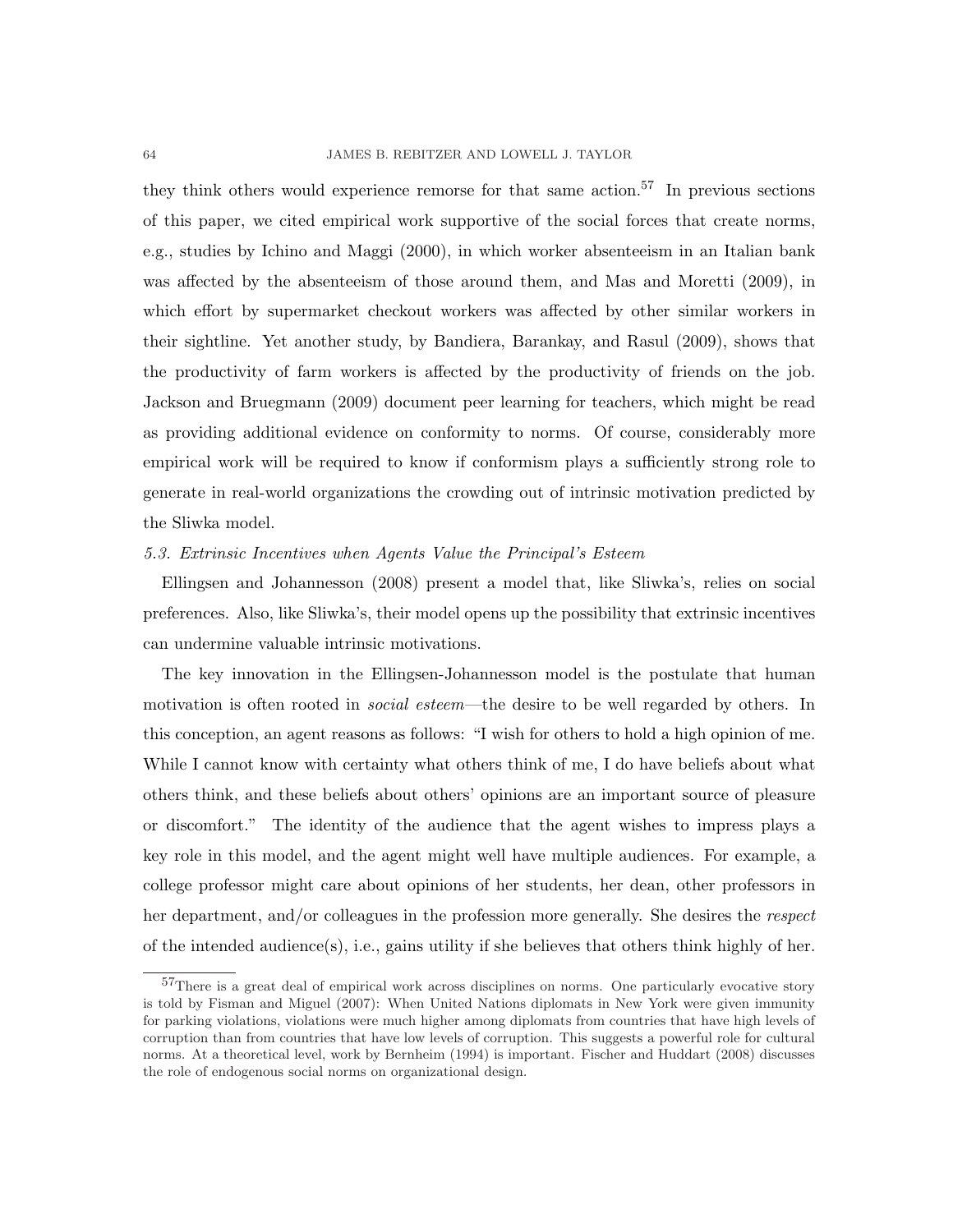Ellingsen and Johannesson focus on the case in which the relevant audience to an agent is the principal.<sup>58</sup> To simplify use of personal pronouns, we let the principal be male and the agent be female. In the model, then, the agent's utility depends on the "respect" she earns from the principal, which is defined to be *her beliefs about his beliefs about her*.

A simple example shows how the desire to earn respect can affect an agent's effort decisions.<sup>59</sup> Suppose there are two types of agent, "talented" and "untalented," and type is not initially observable to the principal. An agent hired by a principal is paid an agreed-upon wage w, and then chooses any effort level she likes,  $e \geq 0$ . We suppose that her utility is the sum of three components: (1) compensation w, (2) the cost of effort, which is  $-c_1e$  for a talented worker and  $-c_2e$  for an untalented worker, with  $c_2 > c_1 > 0$ , and (3) "respect" of the principal, which has value  $rp(e)$ , where r is a positive constant and  $p(e)$  is the agent's subjective probabilistic assessment of the principal's belief that the agent is talented. In sum,

(44) utility = 
$$
\begin{cases} w - c_1 e + r p(e) & \text{for a talented agent, and} \\ w - c_2 e + r p(e) & \text{for an untalented agent.} \end{cases}
$$

 $\overline{a}$ 

Now, given (44), an untalented agent is clearly better off supplying effort 0 than supply effort greater than  $\frac{r}{c_2}$ , even if the higher effort level would "earn maximum respect" (i.e., would induce the principal to believe with probability 1 that the agent is talented). So we have a separating equilibrium satisfying the Intuitive Criterion if a *talented* agent supplies effort  $\frac{r}{c_2}$ , which is just high enough so that the *untalented* agent will decline to mimic.<sup>60</sup>

In this example, a talented agent provides positive effort. She is not motivated by her own material wellbeing, as she would be in a standard principal agent model. Nor is she motivated by an innate desire to see the principal's wellbeing improve, as with the other-regarding preferences assumed in the Sliwka model (or other such models discussed in

<sup>58</sup>Kandel and Lazear's (1992) important work on peer pressure, in contrast, focuses on the case in which an agent values the regard of co-workers.

 $^{59}\mathrm{The}$  example set out here follows Ellingsen and Johannesson (2007).

 $60$ For such an equilibrium to exist, we need for the difference between  $c_2$  and  $c_1$  to be large enough to support separate actions by the two types. Suppose it is common knowledge that proportion  $\pi$  of agents are talented. If all agents were to supply  $e = 0$ , agents would earn respect  $r\pi$ . But in such a proposed equilibrium, it would be worth it to a maverick talented agent to play  $e = \frac{r}{c_2}$ , and thereby earn respect r, only if  $r - c_1 \frac{r}{c_2} > \pi r$ , which boils down to  $(1 - \pi)c_2 > c_1$ .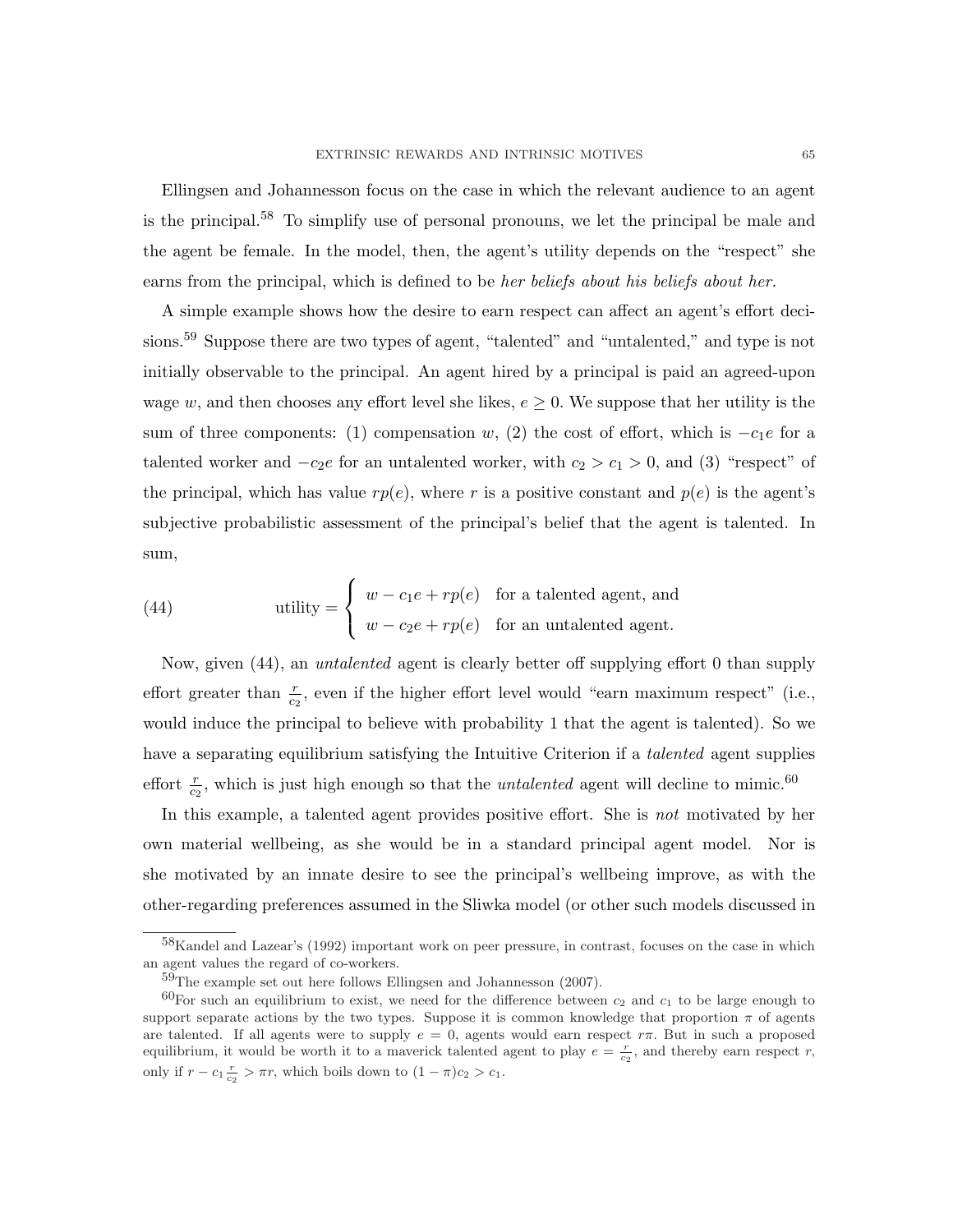Section 4). She provides effort because by so doing she can be confident that the principal holds a high opinion of her. Put another way, she is motivated by *social esteem*—the desire to earn respect.

With this basic logic in place, we can set out the The Ellingsen-Johannesson model of principal-agent interaction. The model is built around three components. First, agents and principals hold social preferences. They care about their own material wellbeing as well as well as the material wellbeing of others. Second, there is unobserved heterogeneity in the extent to which agents and principals value others' wellbeing. In particular there are two types on people, who vary in the extent to which they are pro-social. Third, and most distinctively, both the agent and the principal are motivated by *social esteem*, so the agent cares about what the principal thinks about her, and the principal cares about what the agent thinks of him. Both want to be thought of as pro-social by the other. Moreover, the agent's concern about the principal's opinion is highest if she thinks highly of him, i.e., believes it is likely that he is highly pro-social. Similarly, the principal places greater weight on the agent's opinion if he believes that she is highly pro-social.

With these assumptions in place, Ellingsen and Johannesson examine the equilibrium of a game in which the principal takes an initial action (e.g., makes a wage offer, or makes a decision about how much discretion to allow the agent in her work), and then the agent takes an action which affects both her material wellbeing and the principal's wellbeing. As in the simpler example in the preceding paragraphs, there is a set of parameters on preferences and the distribution of types such that a separating equilibrium emerges that satisfies the Intuitive Criterion. In that equilibrium a pro-social principal can take a credible action that signals that he is pro-social, and, if she is sufficiently pro-social, the agent responds with an action that benefits the principal. The key driving behavioral force is that a pro-social agent wishes to be highly regarded by a pro-social principal. Having learned that the principal is pro-social, the agent takes a pro-social action herself as a means of securing the knowledge that the principal believes her to indeed be a pro-social individual.

Figure 2 provides a nice illustration of the behavior predicted in this model. The game presented is the two player sequential "trust game" of McCabe, Rigdon, and Smith (2003):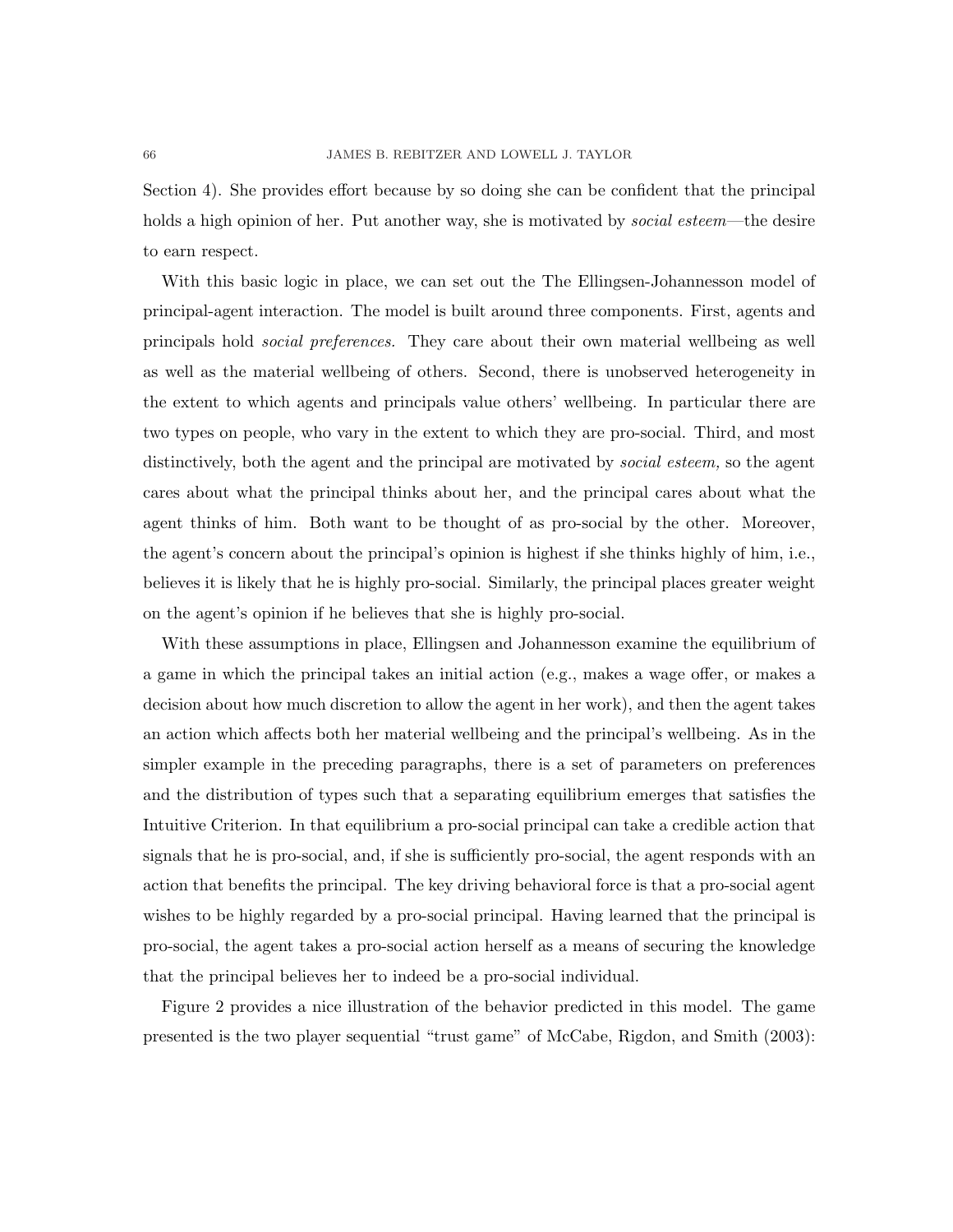In Case 1, the first player (the principal) can choose "not trust" (NT), which leads to payoffs (20, 20) for the principal and agent respectively, or "trust" (T), which accords discretion to the agent. If the the principal plays  $T$ , the agent can reward the trust  $(R)$ , giving payoffs  $(25, 25)$  or not  $(N)$ , giving payoffs  $(15, 30)$ . With conventional preferences, the subgame perfect equilibrium is clearly "not trust." However, in the McCabe-Rigdon-Smith experiments, many principals chose T, and most agents responded by rewarding such trust by playing R.

In Case 2, the principal has no choice but to play T. In contrast to Case 1, here most agents responded by playing N. Thus, the intentionality of the principal's trust appears to matter for the agent's response.

The Ellingsen-Johannesson model provides a rationale for these observed outcomes in the trust game. Start with Case 1. There are parameters in the model such that two key conditions are met. First, the principal will play T only if he is sufficiently pro-social, i.e., only if he cares sufficiently about the wellbeing of the agent. Second, a pro-social agent, having received a credible signal that the principal is pro-social, cares sufficiently about the respect of the principal that she in turn takes the action R, confirming that she is pro-social.

In contrast, in Case 2 the principal has no opportunity to signal that he is pro-social. In turn, the agent cares less about his respect, and so she plays N.

Ellingsen and Johannesson (2008) show, using similar logic, that their model predicts behavior consistent with Falk and Kosfeld's (2006) experimental evidence on the hidden "cost of control" in a principal agent game. In the Falk-Kosfeld game, agents are given an endowment of 120 and can transfer  $x \le 120$  to the principal, who in turn receives payoff  $2x$ , thus resulting in payoffs  $(2x, 120-x)$ . The important twist is that in some conditions of the game, there is a first stage in which the principal can play "control" by imposing a minimum transfer (e.g., a transfer of 10) from the the agent to the principal, or can choose instead to "trust." Agents motivated solely by material gain would always play the minimum available  $x$ , and knowing this, the principal would always "control" to the maximum extent allowed. But, in fact, consistent with the Ellingsen-Johannesson set-up, many principals sent a signal of being pro-social themselves by choosing "trust" when they are allowed to do so, and in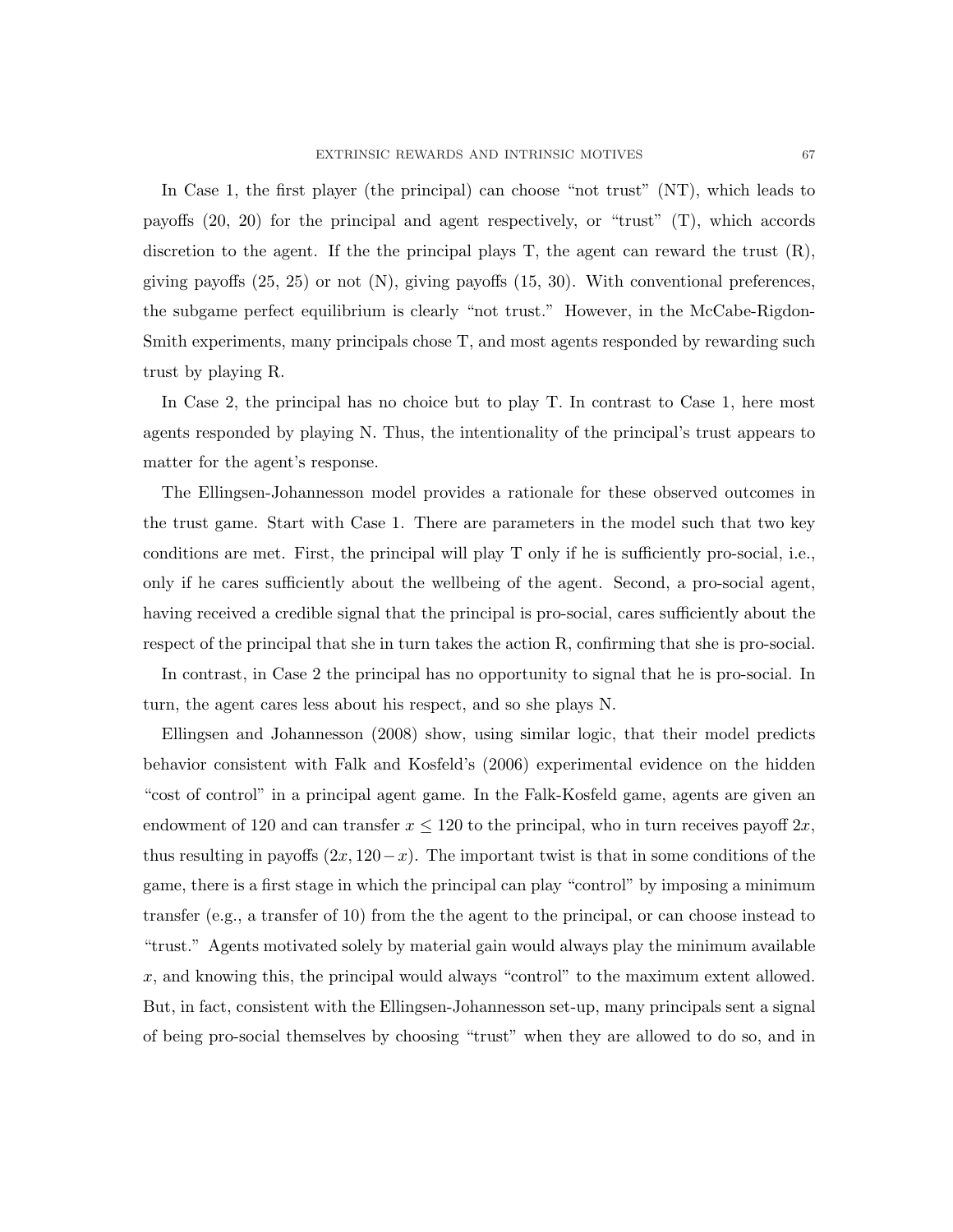such cases many agents responded with larger values of  $x$  that if the principal had played "control."

One nice way to see the distinctive contribution of the "esteem model" is to view it in the context of Akerlof's (1982) concept of gift exchange. Recall that in Akerlof's model (discussed above in Section 4.2), an agent's best response to a sufficiently generous "gift" by the principal is to reciprocate by providing high effort. The agent's motivation to do so is captured in a clear, but stripped down fashion—with a utility function in which the agent experiences disutility only when her effort level exceeds a psychologically determined threshold (the effort "norm"). Ellingsen and Johnnesson take an additional step, positing an explicitly specified behavioral mechanism ("esteem") that drives this motivation. This approach, the authors show, allows them to predict gift exchange behavior. But there are two advantages to the Ellingsen-Johannesson model:

First, the model gives a clear way of understanding the role of a principal's *intentions* in shaping agents' responses. This is important, given experimental evidence (such as Charness, 2004) that intentionality is important to understanding gift exchange.

Second, the model provides a rigorous way of approaching an important and underappreciated aspect of principal agent problems as they apply in the workplace—the delegation of decision rights. Essentially, the delegation of consequential actions to agents plays the role of a "gift" here, and provides the agent with the opportunity to earn the respect of the principal. In contrast, highly intrusive job design diminishes intrinsic motivation.

These ideas are potentially valuable for understanding otherwise-inexplicable practices within organizations. For example, charitable organizations like Habitat for Humanity often rely on volunteers who receive little on no pay, and then delegate key decisions to these same individuals. By providing low pay, we have suggested (in Section 5.1 above), the organization is less likely to attract opportunists. The the "esteem model" shows the important advantages to relinquishing bureaucratic control. A second example is the widespread use of "psychological contracts" (Rousseau, 1995) in which contracting parties find it advantageous to leave many elements unspecified, relying instead on mutual goodwill.

Conversely, the esteem model indicates why high pay and clearly delineated direction might be required in other circumstances. This can happen when the desire for esteem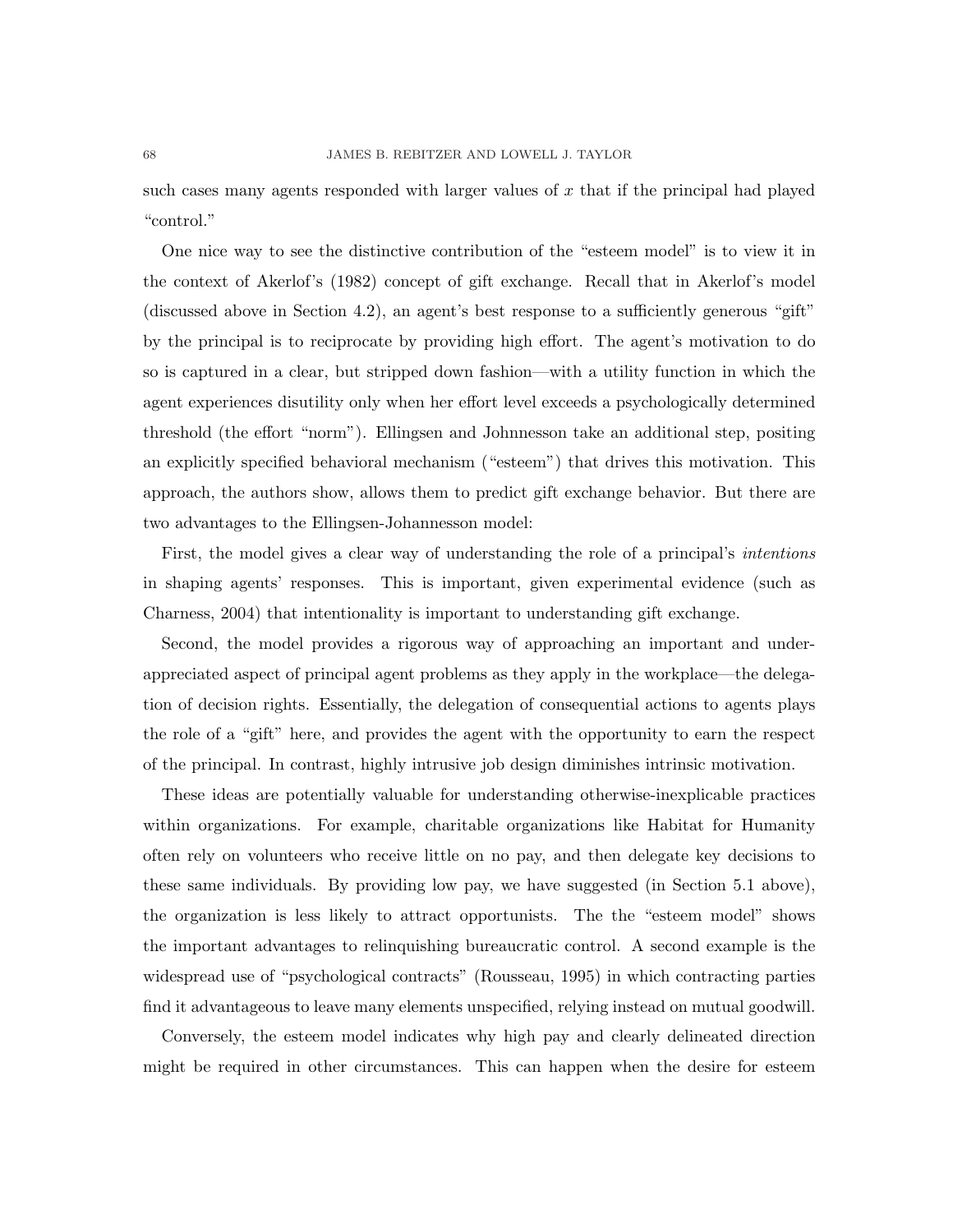leads agents to have intrinsic motivation that works at cross purposes to the principal. For example, very strong financial incentives might be required to induce a physician to cut costs if the physician values the esteem of her patients more than the esteem of her boss (e.g., the managed care organization she works for). $61$ 

### 5.4. Extrinsic Rewards and Reputation

The Ellingsen-Johannesson model we have just discussed is one of a number of recent papers that focus on the interaction of pro-social motivation and reputation or esteem. This literature starts with the observation that people undertake altruistic and reciprocal actions (in the workplace and elsewhere), but recognizes that such behavior is often difficult to rationalize solely by other-regrading preferences. The degree to which people undertake pro-social behavior often depends on the social context and economic environment, and is driven in part by the desire to be highly regarded by others.

An important contribution to this literature is the recent work of Bénabou and Tirole (2006). Among the remarkable insights of this paper is a clear demonstration that extrinsic rewards can undermine intrinsic motivation when people care about reputation.

Consider the following anecdote: One of us has a particularly personable colleague who was asked by the dean to accept a somewhat onerous task—advising masters students—that would have high value to his colleagues. In exchange, the dean offered a \$2000 bonus. The professor replied that it was certainly not worth taking on the task for \$2000, but that he would be willing to do the job for free!

To demonstrate how the Bénabou and Tirole approach explains the behavior of this public-spirited professor, we set up a simplified case of their more general model. We suppose that a principal asks agents to undertake a pro-social activity by providing effort

 $61$ Quite possibly, carefully constructed models of esteem formation can make predictions about the interaction between organizational design and society's class structure. Esteem motives, after all, break down if the principal is not a member of the audience, i.e., the class of individuals whose respect the agent values. Thus, if female identity is formed in a way that leads women to especially value the esteem of men, male bosses would have a distinct advantage over female bosses when supervising women. Bosses in high positions in racial hierarchies, ethnic hierarchies, or other socially determine hierarchies would be similarly advantaged.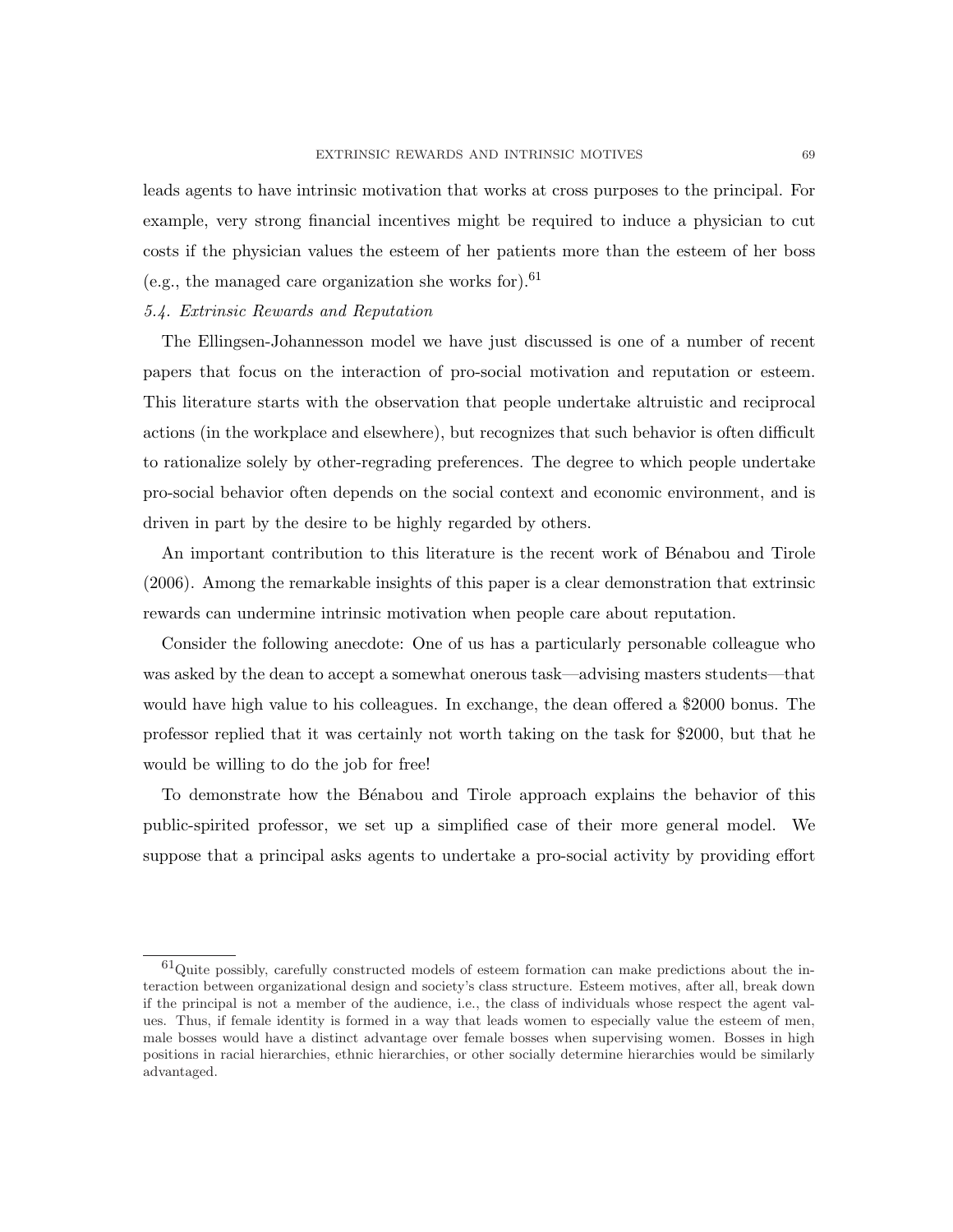$e = 1$ . The agent can decline, instead providing  $e = 0$ . The agent's effort choice is observable by all, including members of an audience who's opinion matters to the agent.<sup>62</sup>

The agent's effort decision is assumed to affect his utility via four channels, which for simplicity are taken to be additive: (1) The agent is other-regarding, and so earns direct utility,  $v_e$ , from providing effort e; (2) he stands to earn a material reward in the form of a bonus of  $b \geq 0$ , which provides utility  $v_m b e$  (where  $v_m$  is the marginal utility of money); (3) he faces an effort cost of ce; and, most distinctively, (4) he stands to gain from the reputation-enhancing effect of his effort choice.

Central to the Bénabou-Tirole model are the following two assumptions, which drive development of "reputation." First, people differ in the extent to which they have otherregarding inclinations, and in the extent to which they value money. So each individual's set of preference parameters,  $v_e$  and  $v_m$ , is drawn from a known distribution.<sup>63</sup> An agent's preference type can be thought of as his or her "identity." Second, reputation is taken to be other's views of one's own identity. This reputation is increasing in the degree to which one is seen as having concern for others (having a high value of  $v_e$ ) and decreasing in the degree to which he is seen as materialistic (having a high value of  $v_m$ ).<sup>64</sup> Thus, reputation is taken to be  $R(e, b) = \mu_e E[v_e|e, b] - \mu_w E[v_m|e, b]$ , where  $\mu_e$  and  $\mu_w$  are weights that reflect the degree of image-consciousness (and are taken to be common knowledge constants here).

To summarize,

(45) utility = 
$$
\begin{cases} v_e + v_m b - c + R(1, b) & \text{if } e = 1 \text{ and} \\ R(0, b) & \text{if } e = 0. \end{cases}
$$

So our agent provides effort if

(46) 
$$
v_e + v_m b + [R(1, b) - R(0, b)] > c.
$$

 $62$ To simply matters, suppose that the agent is already in the principal's employ and is now being asked to undertake a task that was not originally part of the job (as in the example of the public-spirited professor). It would be a worthwhile task to apply the Bénabou-Tirole model in a labor market generally (which would require attention to participation constraints, and to the way in which an announced compensation policy might affect selection into a firm).

 $63$ To keep things simple here, we suppose that the parameters are independent.

 $64$ Concern for others ("kindness") and moderation in materialistic pursuit ("temperance") are but two of the seven virtues. By leaving the other five virtues unstudied, perhaps Bénabou and Tirole signal "patience" (leaving them for future work) and "humility" (deference to other behavioral economists who wish to study those virtues).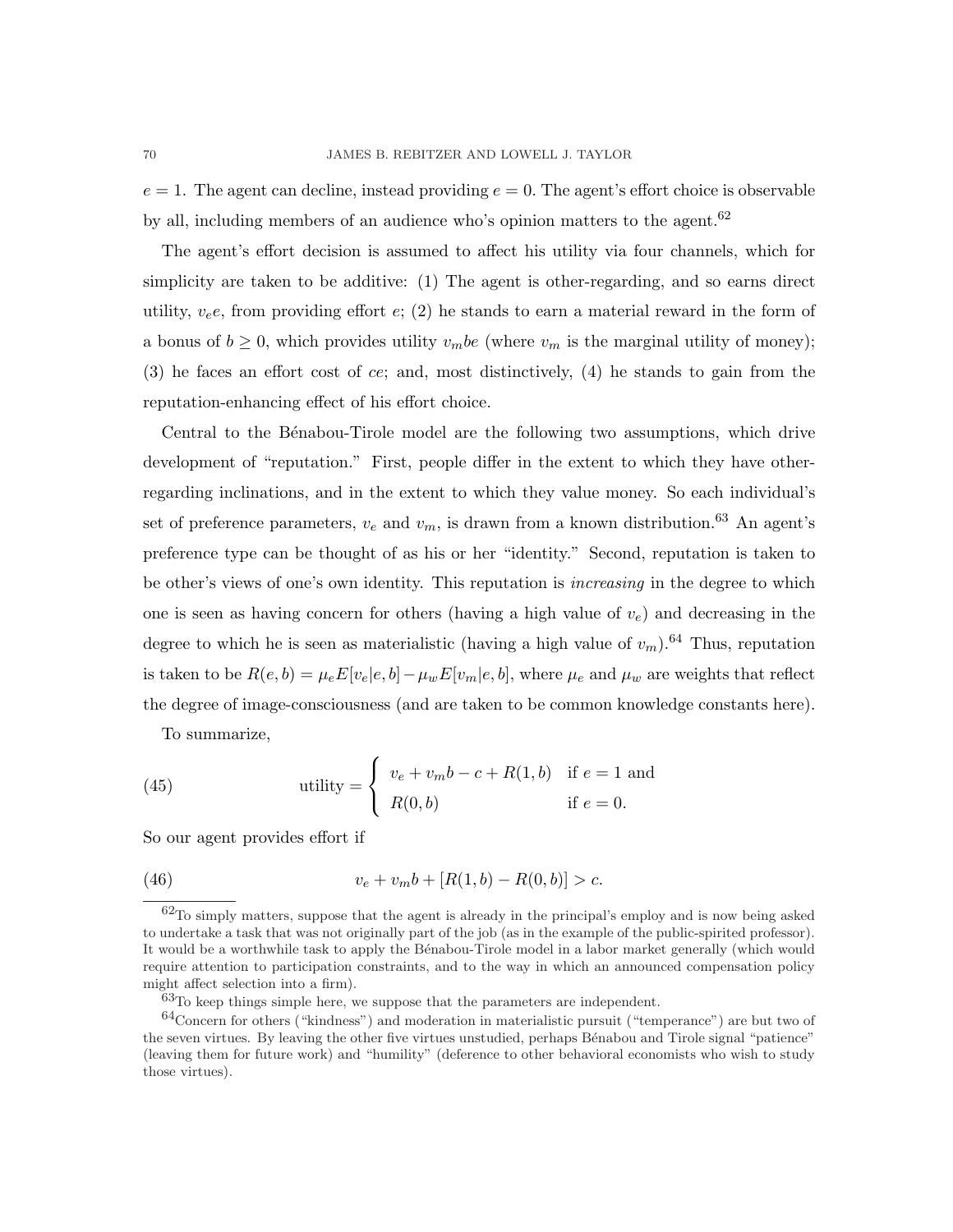The three terms on the left-hand side of (46) are, respectively, the agent's intrinsic, extrinsic, and reputational motivations. Effort is provided when the sum of these motivations exceeds the cost of providing effort.

What makes matters interesting here is that the reputation the agent earns depends on the level of the bonus  $b$  chosen by the principal. To see this point, consider first the effort decision if the principal chooses  $b = 0$ , so that motivation is strictly intrinsic and reputational. Then the agent provides effort only if his "concern for others" exceeds the cut-off  $\hat{v}_e$ , where

(47) 
$$
\hat{v}_e \equiv c - [R(1,0) - R(0,0)].
$$

Such highly pro-social identity types lie to the right of the vertical "No Bonus" line in Figure 3. Notice that in this situation the agent's audience can draw an informative inference about the agent's  $v_e$  (i.e., can infer if the agent is in an other-regarding pool to the right of  $\hat{v}_e$  or narcissistic pool to the left of  $\hat{v}_e$ ) simply by observing the effort level, but can learn nothing about his materialism  $v_m$ .

Now suppose that the principal provides a bonus b. For the moment, ignore any impact on reputation. The bonus has no effect on an agent with  $v_m = 0$ , of course, but for all other agents (those with  $v_m > 0$ ) the bonus is motivating. Agents now provide effort if they have an identity that lies to the right of the negatively sloped line marked "Positive Bonus  $(b > 0)$ , Unadjusted for Reputation." Absent reputational effects, an extrinsic reward expands the pool of agents providing effort.

However, this is not the end of the story. Inspection of Figure 3 makes it is clear that the average level of  $v_e$  (concern for others) has declined in the pool of agents providing effort and also in the pool of agents not providing effort. It is similarly clear that the average level of  $v_m$  (greed) has risen for the pool of those providing effort and declined for the pool not providing effort. So the overall effect on reputation is ambiguous. The most interesting possibility is that the effect of the bonus is to drag down overall reputation for those providing effort. This is demotivating. In Figure 3 this is illustrated by the parallel shift to the right in the sloped line dividing those who provide effort and those who do not, with  $\tilde{v}_e$  now giving the value of  $v_e$  that separates the two pools for individuals along the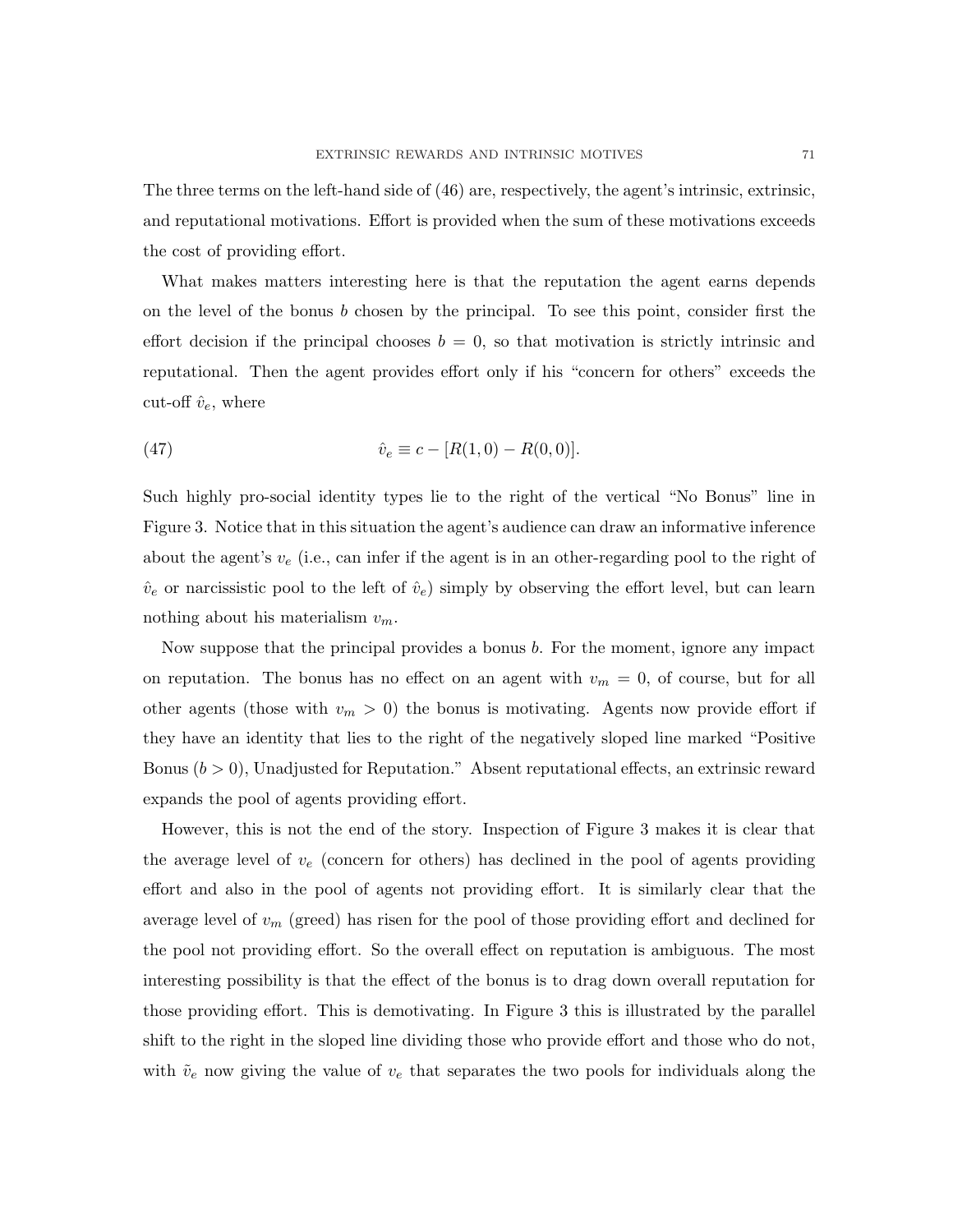horizontal axis (i.e., for individuals with  $v_m = 0$ ). On net, effects of the bonus are twofold: Some identity types—those in Area A of Figure 3—switch behavior to providing effort. Others—those in Area B—are induced to switch from effort provision to not providing effort. Overall, an extrinsic reward can increase or decrease effort, depending on the distribution of identity types.

The public-spirited professor in our anecdote is apparently an individual with an identity of the sort represented by Area B. Such a person has a relatively high concern for others and a relatively low level of greed. By offering a bonus for the task, the dean deprived the professor of the opportunity for the professor to demonstrate his public spiritedness.

In short, in the Bénabou-Tirole model, extrinsic rewards can spoil the reputational value pro-social action, thereby crowding out intrinsic motivation. The logic of the model is one of "signal extraction." People take pro-social actions in part to signal one's own identity to others. Extrinsic rewards, even very small extrinsic rewards, can serve to increase the noise-to-signal ratio of such actions.<sup>65</sup>

One of the most interesting ideas in the Bénabou and Tirole model appears when the authors reinterpret the "reputational" terms in (46) to instead be the reinforcement of one's own self image. The idea is described as follows:

When making a decisions affecting others' welfare, an individual will often engage in a self-assessment: "How important is it for me to contribute to the public good? How much do I care about money? What are my real values?" Later on, however, this information may no longer be perfectly "accessible" in memory—in fact, there will often be strong incentives to recall it in a selfserving way. Actions, by contrast, are much easier to remember than their underlying motives, making it rational to define oneself partly through one's past choices: "I am the kind of person who behaves in this way" (Bénabou and Tirole, 2006).

Thus, the public-spirited professor might have found the offer of a \$2000 bonus to be demotivating even if his colleagues were unaware of the bonus. Accepting the task without pay, in this conception, served to reinforce his identity; the professor can look at himself in

 $^{65}$ Indeed, in more general versions of their model, Bénabou and Tirole show that extrinsic rewards can reverse the sign of the signal! Armed with this logic, the authors establish interesting and surprising insights around the use of non-monetary motivators as *praise* and *shame*. They show, for example, that the excessive use of praise can backfire if pro-social behavior "becomes suspected of being motivated by appearances." They also study the equilibrium development of social norms.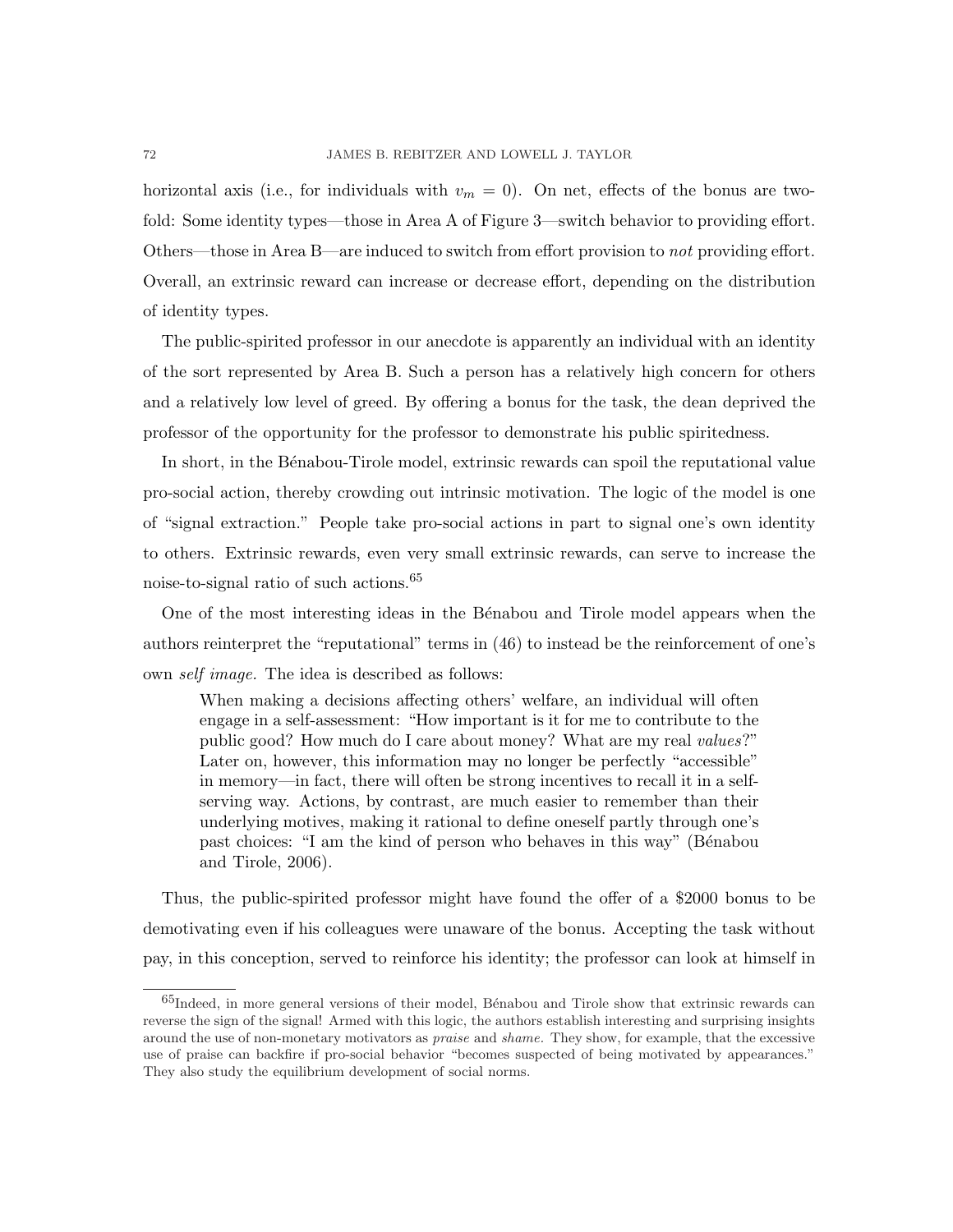the mirror and argue convincingly, "I must be a pro-social person. Otherwise I wouldn't have taken on this task with no pay."<sup>66</sup>

The striking prediction that extrinsic rewards can crowd out desired behaviors does have empirical support. One widely cited example in economics is work by Gneezy and Rustichini (2000b) showing that the imposition of a monetary penalty for late child pick-up at a daycare center increased the likelihood of late pick-up. B´enabou and Tirole's reputation/self-respect model strikes us as applicable here. When there was no explicit monetary penalty for ontime pick-up, parents were presumably motivated by genuine concern for daycare center workers and by a desire to project to others (or to oneself) character traits of *responsibility* or concern for others. The imposition of a monetary penalty of course increased the inclination for on-time pick-up among those parents with a materialistic orientation and a low level of concern for others. This very fact led parents more generally to no longer view on-time pick-up as a reliable signal of kind and responsible identity, and so reduced the strength of those motivating forces. Similar arguments apply to Gneezy and Rustichini's (2000b) demonstration that extrinsic incentives reduced effort by school children collecting donations for a charitable organization.<sup>67</sup>

Evidence of a potentially important form of crowding out is also found also in Frey and Oberholzer-Gee's (1997) analysis of public reaction to the siting a nuclear waste facility in one's community. Their paper indicates that the provision of substantial compensation to residents of a host community reduces willingness to accept such a facility. The reputation/self-respect model might speak to these results, but it is quite possible that mechanisms described in Bénabou and Tirole (2003) are more germane. In that paper the authors set up a problem in which a principal seeks to motivate an agent to take a desired action in an environment in which the principal has better information than does the agent about some crucial aspect of the task—for example, the cost the agent will incur if she undertakes the task, the personal satisfaction she will experience if the task is completed

 $^{66}$ Bénabou and Tirole (2006) note that the key idea—"that individuals take their actions as diagnostic of their preferences"—is found in psychology in Bem's (1972) self-perception theory and is related to the Festinger and Carlsmith's (1959) theory of cognitive dissonance.

<sup>67</sup>Frey and Jegen (2001) provide further reference to the literature, and discuss crowding effects from an economic perspective.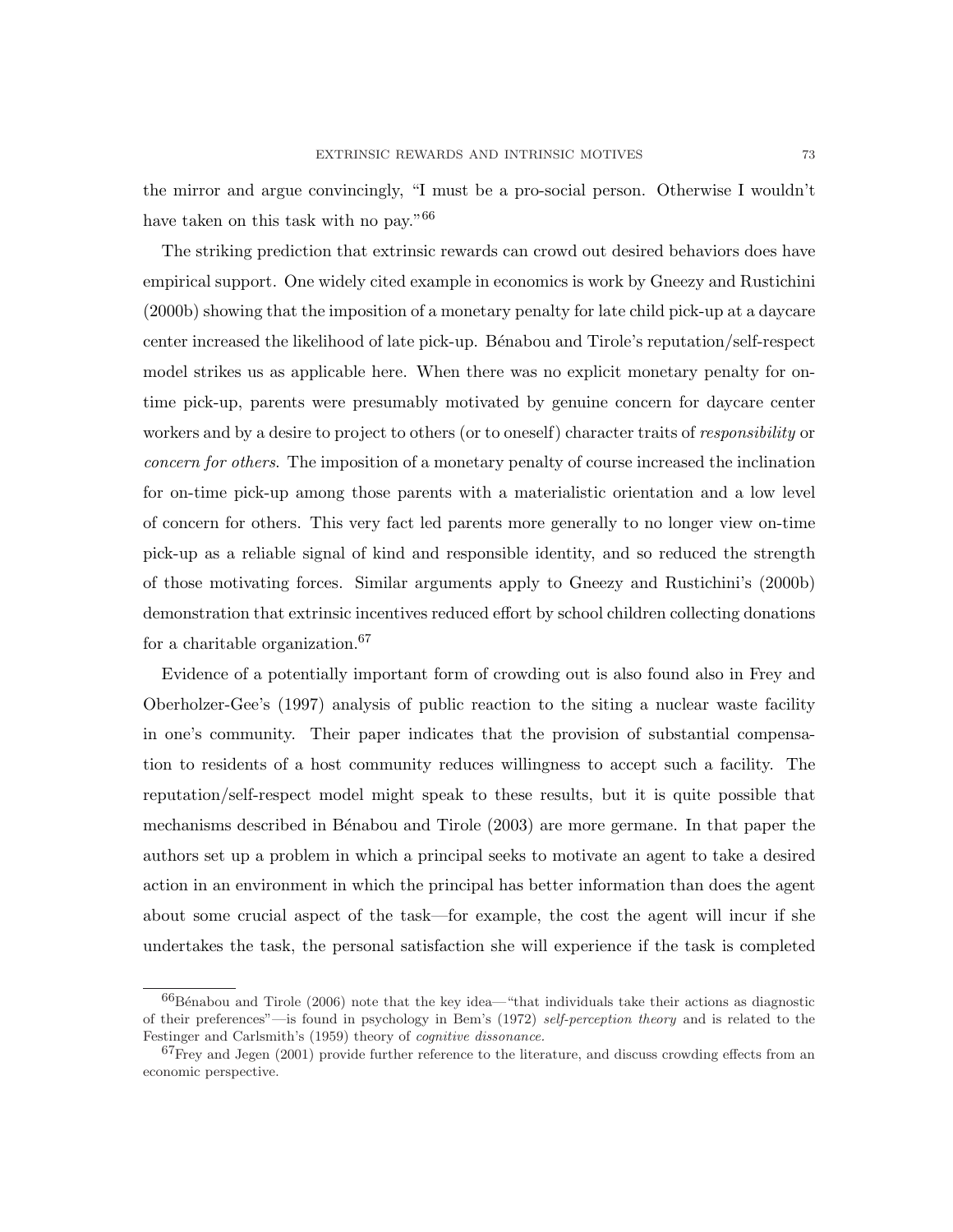successfully, or the likelihood that the agent will indeed successful at the task. In this setting, the offer of a substantial monetary reward for some action can signal "bad news" to the agent about one of the elements of the action. Thus, if residents of a potential host community are asked to site a nuclear waste facility and are offered substantial compensation for doing so, that compensation might be seen as "bad news" about the eventual consequences of the facility.

The two papers we highlight in this section of our paper, Bénabou and Tirole (2003 and 2006), are but two of a number of recent contributions in behavioral economics that might form solid building blocks for a new generation of behavioral principal agency models.<sup>68</sup> The challenge going forward is to place the psychological subtleties introduced in these new economic models into workable (and testable) theories of firm organization and labor markets. It is important to have carefully constructed, psychologically correct models in behavioral economics, but important also to work forward to understand the implications of these models for the allocation of resources in markets and in society broadly.<sup>69</sup>

## 5.5. A Concluding Puzzle

The economic approach to agency places a primary emphasis on the use of material incentives (pay, promotion, etc.) as devices to resolve principal agent problems. The economic literature offers a rich and varied set of evidence in support of the critical efficacy and importance of material incentives. The theoretical literature reinforces these empirical findings. There are many situations in which firms eschew high-powered incentives, but for the most part this is the result of incentives having a powerful effect on behaviors. It is possible, as we have seen, to construct models where extrinsic rewards undermine intrinsic motives, but these models appear largely as elaborations and qualifications of the fundamental message:

<sup>68</sup>Among the many other potentially relevant examples are the models of social image in Bernheim and Severinov (2003) and Andreoni and Bernheim (2009). The Bernheim-Severinov model is designed to explain the common practice of equal division of bequests. The model posits that children care about the extent to which they are loved relative to other siblings, and then studies bequests as a mechanism by which parents can signal love. Equilibrium behavior tends to pool at equal bequest division. Similar logic might explain the frequent organizational practice of equality in treatment (pay, work conditions, etc.) of workers who might differ quite widely in productivity. Andreoni and Bernheim's refinement of these ideas might serve as a valuable microfoundation for studying the role of fairness (e.g., Fehr and Schmidt, 1999) in principal agent relationships.

 $^{69}$ The beautiful work of Akerlof and his co-authors—in papers on the economic implications of reciprocal motives, cognitive dissonance, social distance and identity—provides a template in this regard.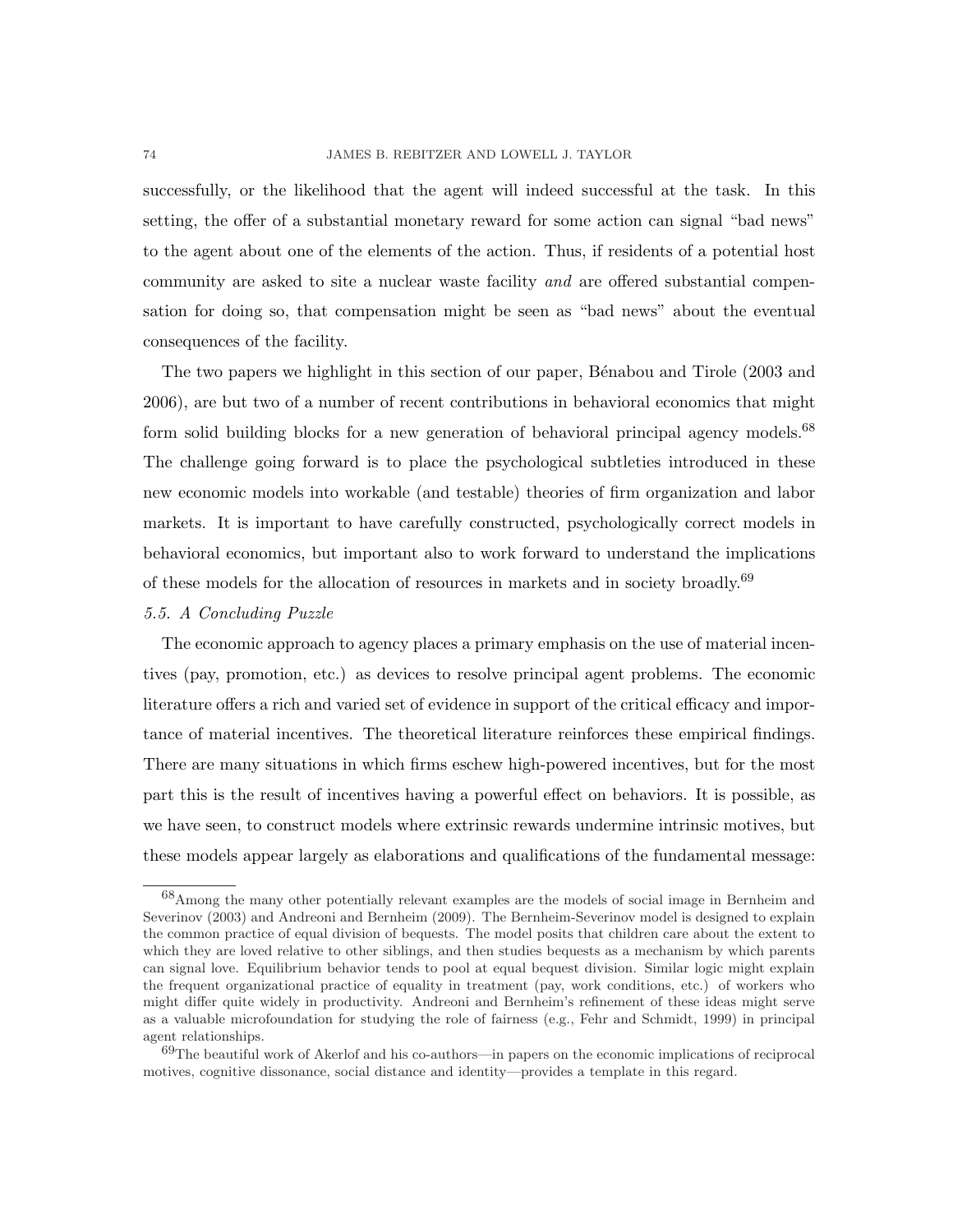well designed extrinsic rewards are crucial to the resolution of fundamental and ubiquitous agency problems.

Things are quite different in the field of psychology. Here there has accumulated a vast amount of evidence that extrinsic rewards actually undermine intrinsic motives.<sup>70</sup> What explains the difference?

One important part of the explanation is a cross-disciplinary difference in the definition of intrinsic motives. Psychologists typically view as extrinsic any sort of action undertaken for instrumental reasons. Thus many of the pro-social and other regarding preferences we discuss in Sections 4 and 5 would be regarded as part of an extrinsic reward system in the psychology literature.<sup>71</sup>

Economics is concerned with the efficient use of society's material resources. In societies characterized by specialization and a sophisticated division of labor, almost all economic activity involves some degree of instrumental motives. Thus by defining the notion of intrinsic rewards so narrowly, psychologist's have restricted their attention to a very small subset of economically relevant behaviors.

The focus, as peculiar is it might appear from an economist's perspective, makes perfectly good sense from the perspective of psychology. After all, psychology is concerned with understanding the reward structures that drive human behavior. Why then should psychology privilege economically relevant motives?

 $^{70}$ Important theoretical constructs include Lepper, Greene, and Nisbett's (1973) overjustification theory and Deci and Ryan's (1985) self-determination theory. A large number of carefully constructed experiments provide evidence favoring these theories, including many that demonstrate crowding out of intrinsic motivation (e.g., Deci, Koestner, and Ryan, 1999).

<sup>&</sup>lt;sup>71</sup>For instance, in Ryan and Deci's (2000) taxonomy, *intrinsic motivation* is reserved for "the doing of an activity for its inherent satisfactions rather than for some separable consequences." Extrinsic motivation, on the other hand, "pertains whenever an activity is done in order to attain some separable outcome." Such extrinsic motivation includes "external regulation" with a material reward or punishment, but also includes "introjection," which focuses on approval from others or from oneself, and also, remarkably, "integrated regulation," which occurs when an agent comes to assimilate the external driver as an internal driver. To quote Ryan and Deci (2000), "The more one internalizes the reasons for an action and assimilates them to the self, the more one's extrinsically motivated actions become self-determined. Integrated forms of motivation share many qualities with intrinsic motivation, being both autonomous and unconflicted. However, they are still extrinsic because behavior motivated by integrated regulation is done for its presumed instrumental value with respect to some outcome that is separate from the behavior, even though it is volitional and valued by the self."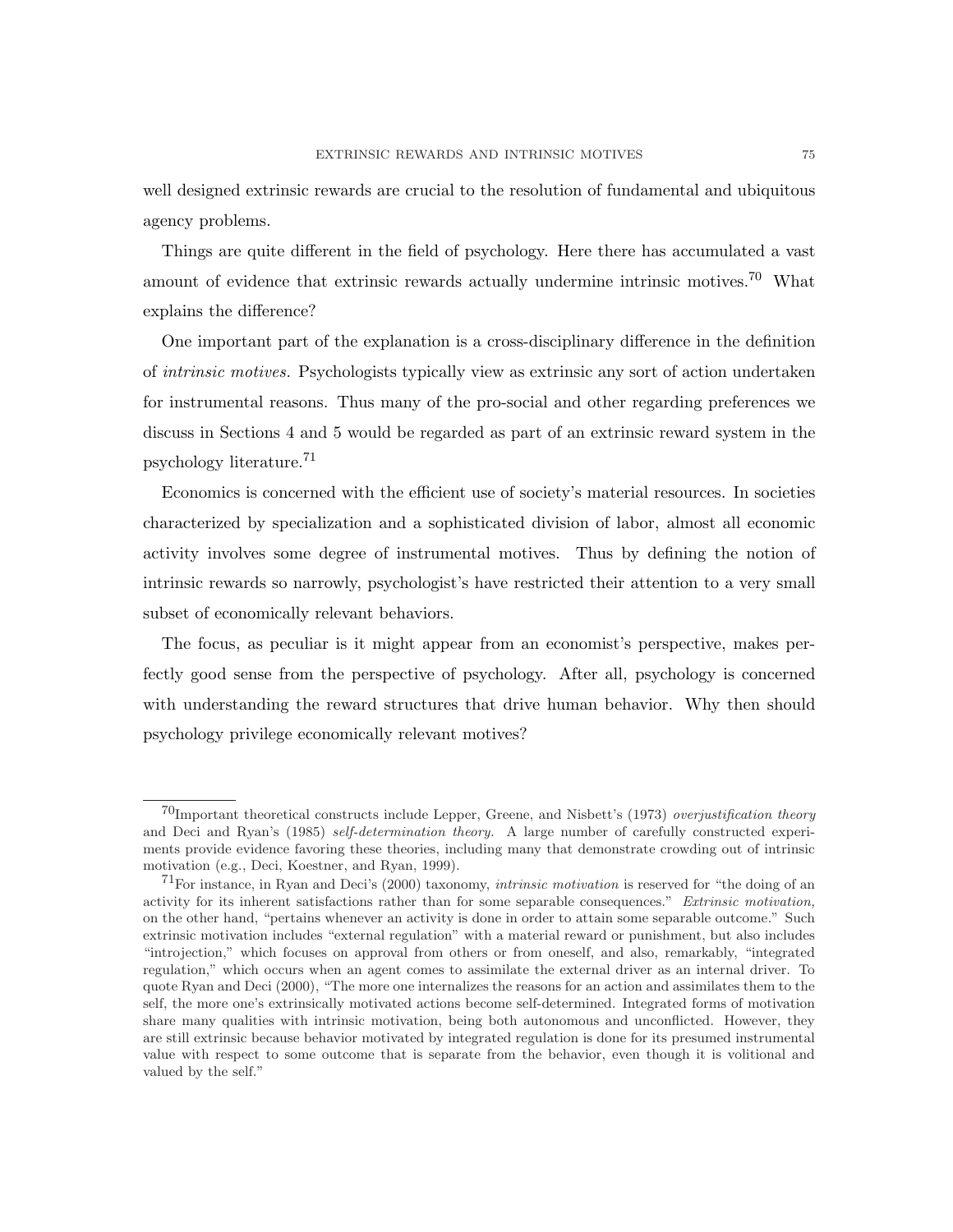There is another important difference in the ways that psychology and economics analyze extrinsic and intrinsic motivation: the handling of autonomy. Deci, Ryan, and other psychologists argue that feelings of autonomy and competence are fundamental to human happiness. To the extent that they cause people to become accustomed to responding to rewards rather than their own intrinsic drive for self-realization, extrinsic rewards undermine a fundamental determinant of psychological wellbeing.<sup>72</sup>

Positive economics, in contrast, conceives of autonomy simply as a means for achieving some productive end. For example, in standard principal agent models, high levels of autonomy are warranted when an agent has better information than does the principal about the consequences of actions, and can be rewarded on the basis of the value created by selecting the best action from a choice set. Even in Ellingsen and Johannesson's esteem model, autonomy awarded by the principal serves the instrumental purpose of allowing the agent to signal valuable information to the principal. Economists have only begun to explore the interesting and provocative possibility that autonomy has value in and of itself and that the use of targeted extrinsic rewards (in the psychological sense) undermines an individual's feeling of autonomy and competence.<sup>73</sup>

## 6. Conclusions

Our purpose in writing this chapter is to assess the contribution of behavioral economic ideas to the study of agency in employment relationships. In Section 2 we introduce the basic logic of standard agency models and in Section 3 we discuss the complications that arise when incentives must serve "double duty" as is the case where firms have to worry about adverse selection or multi-tasking. In Section 4 we introduce the core behavioral idea of "other regarding preferences" and consider effects on agency relationships of various

 $^{72}$ Deci and Ryan's theory of self-determination theory, for example, emphasizes the innate psychological needs for a sense of competence and autonomy. The authors suggest that "interpersonal events and structures (e.g., rewards, communications, feedback) that conduce toward feelings of competence during action can enhance intrinsic motivation for that action because they allow satisfaction of the basic psychological need for competence. Accordingly, for example, optimal challenges, effectance promoting feedback, and freedom from demeaning evaluations are all predicted to facilitate intrinsic motivation" (Ryan and Deci, 2000).

 $^{73}$ See, e.g., Benz and Frey's (2008) research on the value of independence and Dur and Glazer's (2008a) work on the desire by workers for impact.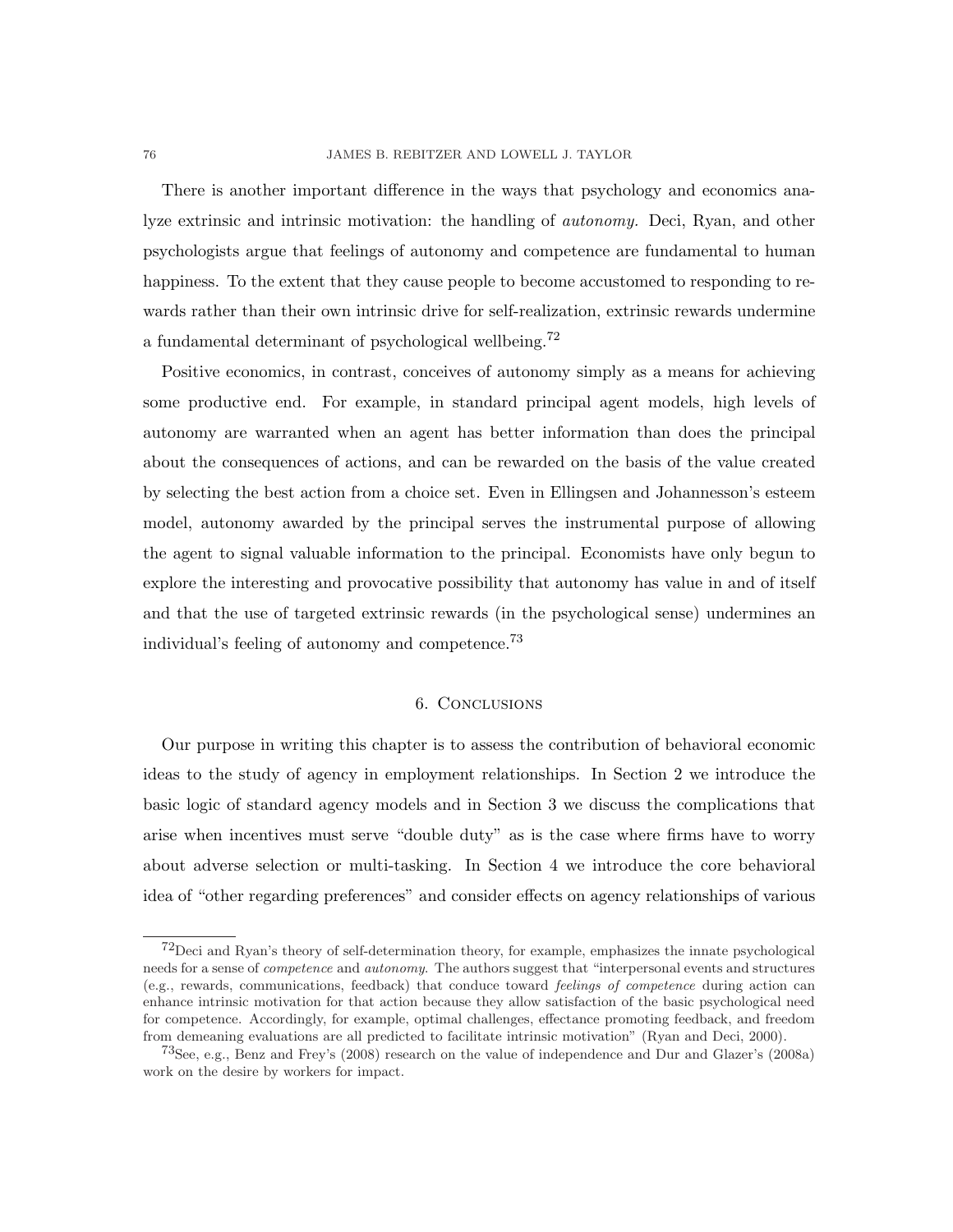manifestations of these preferences—equity considerations, effort norms, norms of professional practice and identity. In Section 5 we return to the theme of double duty incentives, and consider the possibility that incentives have the two-fold effect of motivating desired behaviors while also reinforcing (or undermining) intrinsic motives.

The narrow focus of our paper has caused us to give short shrift to many important contributions that behavioral economics has made to our discipline. We say relatively little about such important behavioral economic topics as prospect theory, hyperbolic discounting, mental accounting, status-quo biases and default rules, cognitive dissonance, or bounded rationality. Perhaps more noteworthy than the behavioral issues we have left out of this essay are the standard methodological approaches that we have kept in. Our intention has been to remain theoretically grounded and methodologically conservative. In each section of the paper we represent purposive behavior by analyzing equilibrium behaviors that emerge when individual agents maximize a utility function subject to participation constraints and the constraints imposed by incentive and monitoring systems. Also, consistent with standard economic analysis, we are careful to consider the ways in which equilibrium outcomes are shaped by market competition and by the selection of agents into employment relationships.

Even with this deliberately conservative approach, we find that the introduction of behavioral features into agency models leads to novel and important results: Inequity aversion among agents leads to lower powered incentives than would otherwise be the case, but this effect can be undone in certain competitive environments. Effort norms and "gift exchange" can support high effort levels even when monitoring and incentives are problematic, but reliance on effort norms requires that principals be exquisitely attuned to the ways in which their actions influence employee morale. Professional norms can have the effect of protecting consumers from exploitation by professionals and this effect can be reinforced by properly designed incentives. The protective value of these norms can, however, be undermined by self-serving biases that distort the judgement of professionals in unconscious ways. Identity matters for the resolution of agency problems within employment relationships and can help explain important empirical anomalies in labor markets. High powered extrinsic incentives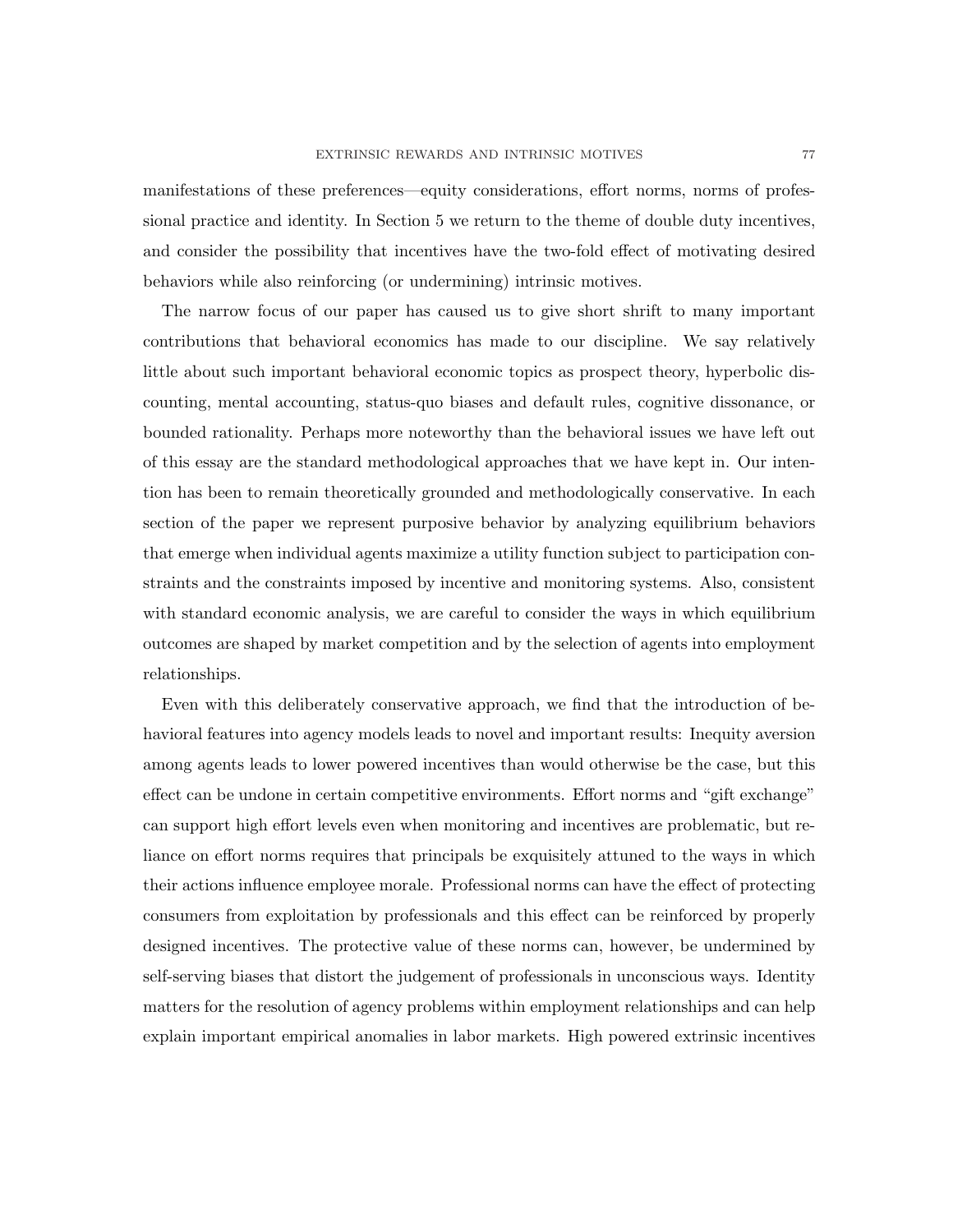can have a corrosive effect on the motivation of employees, especially when the employees work in "mission driven" or "caring" organizations or when preferences or identity are endogenously shaped by the incentives to which employees are exposed.

The application of behavioral economics to agency in employment relationships is a relatively new area of research. It is worthwhile then to speculate on what might be especially promising areas for future research. We highlight four such areas:

First, given the pivotal importance of professional norms for well functioning markets in health care and financial services, we think it would be useful to investigate more thoroughly the behavioral foundations of conflicts of interest. Very little is known about the ways these conflicts shape the psychology of decision making, and having a clearer understanding of this issue may be quite important for designing efficient and effective regulatory policies.

Second, models of identity have a great deal of appeal, because families, schools, and firms appear to devote enormous resources to shaping and refining the identity of their participants. As currently specified, however, models of identity are so flexible that they may not generate falsifiable conclusions. A satisfactory understanding of the economics of identity will therefore require either a more structured modeling approach or, more likely, the accumulation of additional sociological and psychological data on the nature of identity so that the parameters of the models can be empirically constrained.

Third, much more needs to be learned about the relationship between public policy and income and effort norms. Are Levy and Temin, for example, correct in their assertion that changes in Federal government policy in the 1980's shifted the tolerance for income inequality throughout the labor market? Are Akerlof, Dickens and Perry correct that the effectiveness of monetary policy is determined by the workings of reciprocity and gift exchange in the workplace? At present we do not have definitive answers to these questions.

Finally, although the theory is new and the evidence not yet conclusive, we are intrigued by the notion that extrinsic rewards can undermine intrinsic motives. In health care, corporate governance, education, and other important settings, standard models typically prescribe some sort of of "pay for performance" for resolving agency issues. This prescription must be greatly modified if we can identify people and contexts where high powered financial incentives undermine employee motives to do the right thing.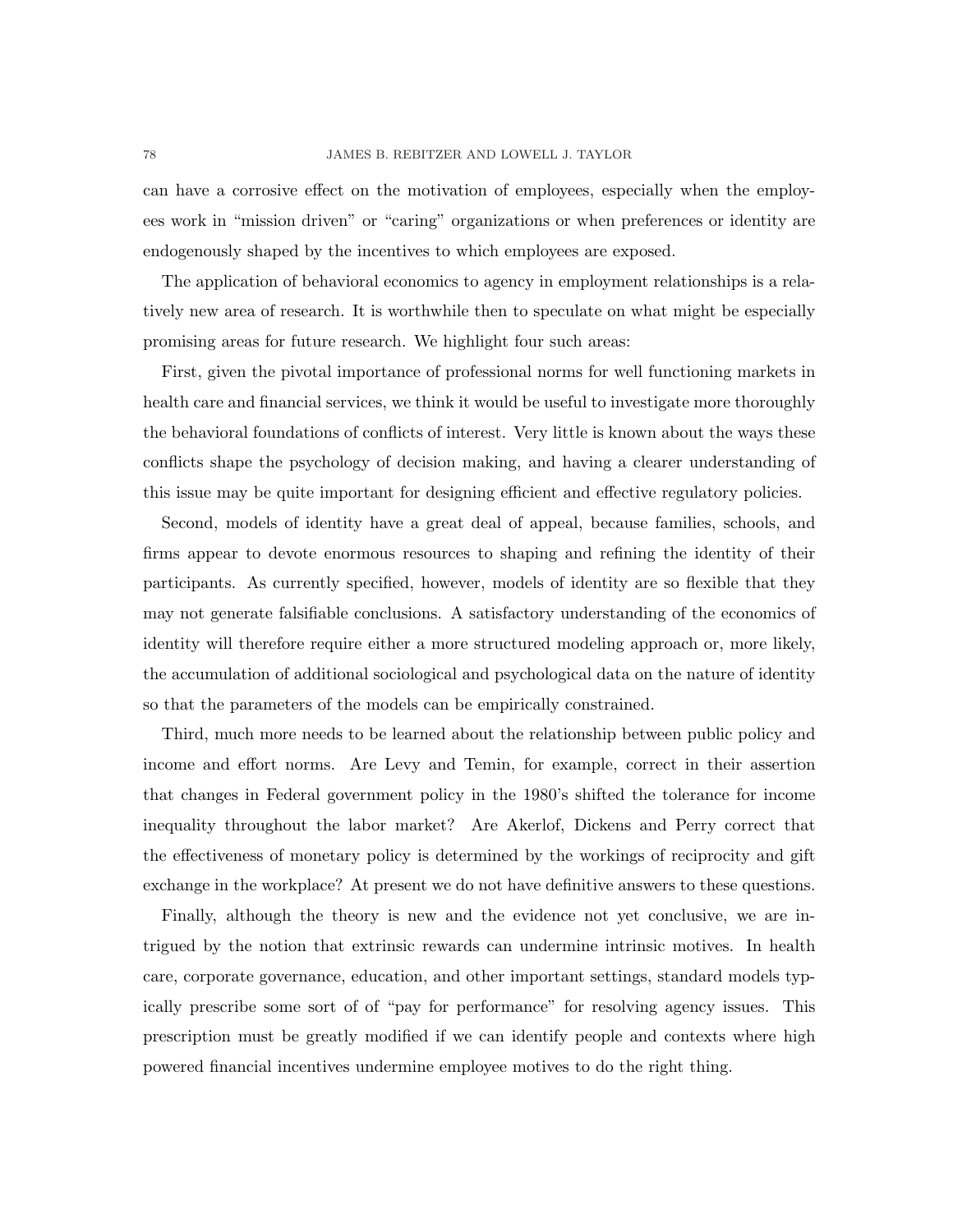Clearly, there is much more to discover about the behavioral economics of agency in employment relationships.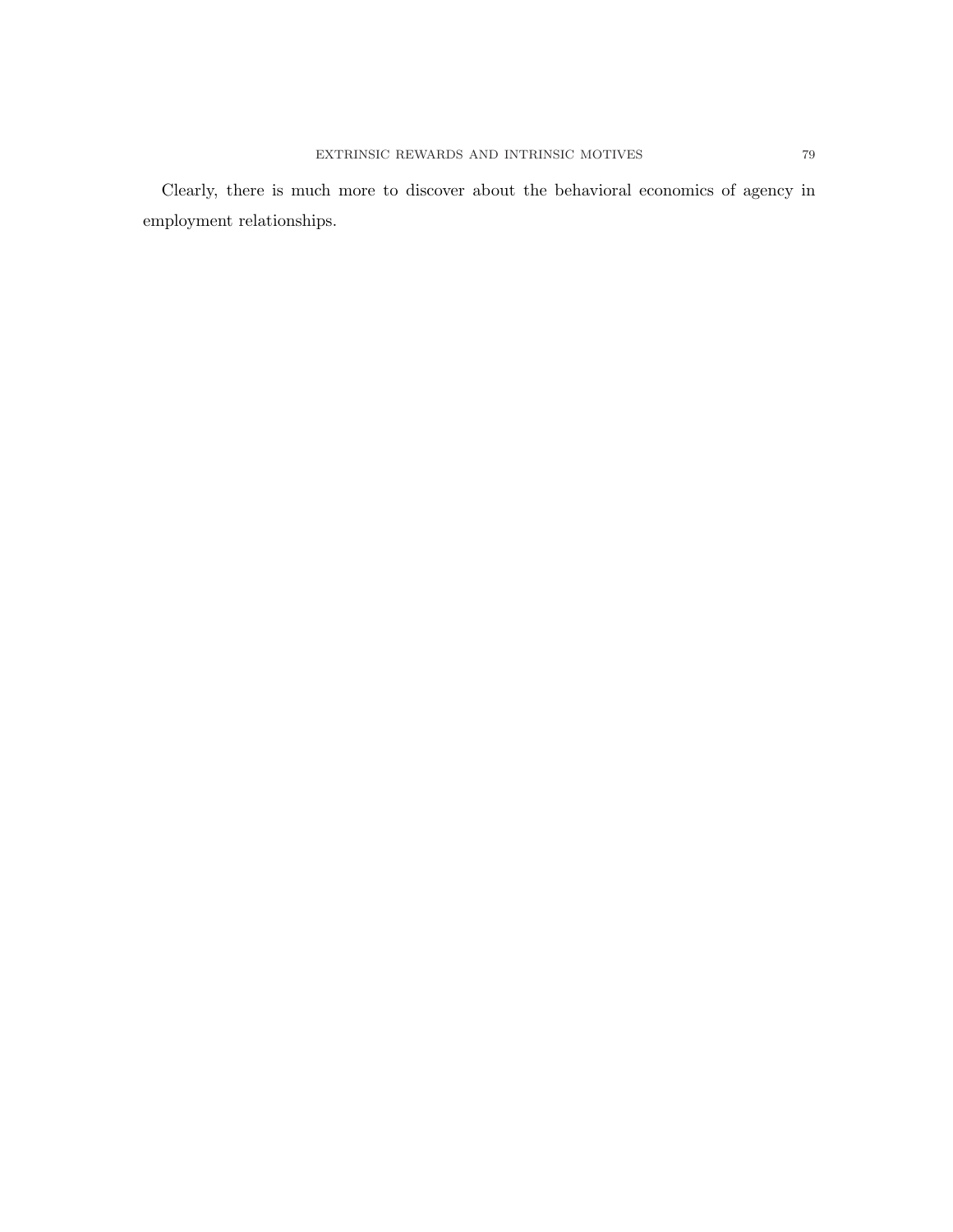## **REFERENCES**

- Acemoglu, Daron, Michael Kremer, and Atif Mian (2008), "Incentives in Markets, Firms, and Governments," Journal of Law, Economics, and Organization, 24(2): 273-306.
- Akerlof, George A. (1976), "The Economics of Caste and of the Rat Race and Other Woeful Tales," Quarterly Journal of Economics, 90(4): 599-617.
- Akerlof, George A. (1982), "Labor Contracts as Partial Gift Exchange," Quarterly Journal of Economics, 97(4): 543-569.
- Akerlof, George A. (1984), "Gift Exchange and Efficiency-Wage Theory: Four Views," American Economic Review, 74(2): 79-83.
- Akerlof, George A. and William T. Dickens (1982), "The Economic Consequences of Cognitive Dissonance," American Economic Review, 72(3): 307-319.
- Akerlof, George A., William T. Dickens, and George L. Perry (2000), "Near-Rational Wage and Price Setting and the Long-Run Phillips Curve," Brookings Papers on Economic Activity,  $2000(1)$ : 1-44.
- Akerlof, George A. and Rachel Kranton (2000), "Economics and Identity," Quarterly Journal of Economics, 115(3): 715-53.
- Akerlof, George A. and Rachel Kranton (2005), "Identity and the Economics of Organizations," Journal of Economic Perspectives, 19(1): 9-32.
- Akerlof, George A. and Janet L. Yellen (1985), "A Near-Rational Model of the Business Cycle, with Wage and Price Inertia," Quarterly Journal of Economics, 100(5): 823-838.
- Akerlof, George A. and Janet L. Yellen (1990), "The Fair Wage-Effort Hypothesis and Unemployment," Quarterly Journal of Economics, 105(2): 255-283.
- Allen, Franklin and Douglas Gale (1992), "Measurement Distortion and Missing Contingencies in Optimal Contracts," Economic Theory, 2(1): 1-26.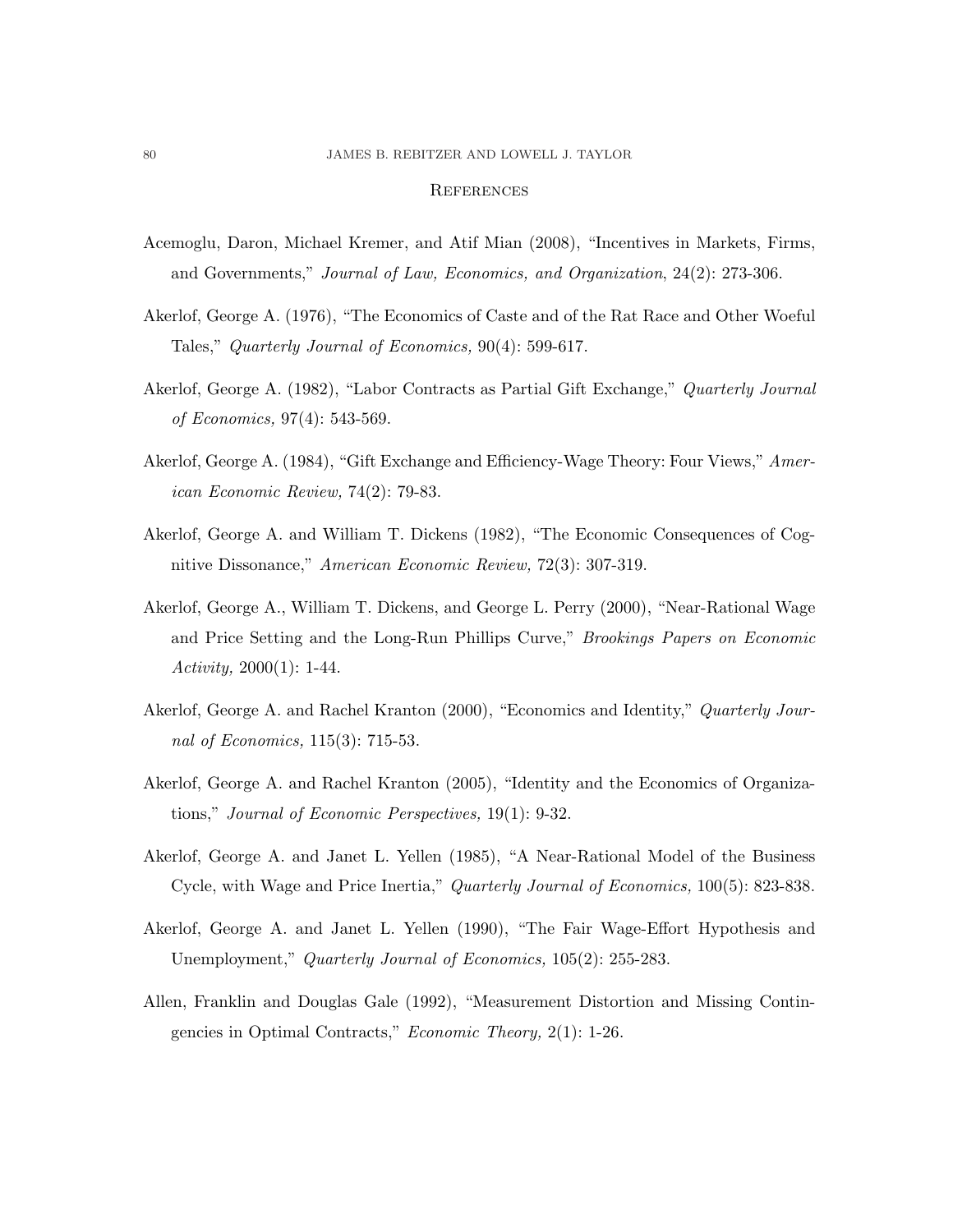- Allgulin, Magnus and Tore Ellingsen (2002), "Monitoring and Pay," Journal of Labor Economics, 20(2 part 1): 201-216.
- Andreoni, James and B. Douglas Bernheim (2009), "Soial Image and the 50-50 Norm: A theoretical and Experimental Analysis of Audience Effect," Econometrica, 77(5): 1607- 1636.
- Andreoni, James, William Harbaugh and Lise Vesterlund (2003), "The Carrot or the Stick: Rewards, Punishments, and Cooperation," American Economic Review, 93(3): 893-902.
- Arlen, Jennifer and MacLeod, W. Bentley (2005), "Torts, Expertise, and Authority: Liability of Physicians and Managed Care Organizations," RAND Journal of Economics, 36(3): 494-519.
- Arrow, Kenneth J. (1998), "What Has Economics to Say about Racial Discrimination?" Journal of Economic Perspectives, 12(2): 91-100.
- Austen-Smith, David and Roland G. Fryer, Jr. (2005), "An Economic Analysis of 'Acting White,"' Quarterly Journal of Economics, 120(2): 551-83.
- Avorn, Jerry (2004), Powerful Medicines: The Benefits, Risks and Costs of Prescription Drugs. New York: Alfred A. Knopf.
- Babcock, Linda and Sara Laschever (2003), Women Don't Ask: Negotiation and the Gender Divide. Princeton and Oxford: Princeton University Press.
- Babcock, Linda and George Loewenstein (1997), "Explaining Bargaining Impasse: The Role of Self-Serving Biases," Journal of Economic Perspectives, 11(1): 109-26.
- Babcock, Linda, George Loewenstein, Samuel Issacharoff and Colin Camerer (1995), "Biased Judgments of Fairness in Bargaining," American Economic Review, 85(5): 1337-43.
- Babcock, Linda, Xianghong Wang, and George Loewenstein (1996), "Choosing the Wrong Pond: Social Comparisons in Negotiations That Reflect a Self-Serving Bias," Quarterly Journal of Economics, 111(1): 1-19.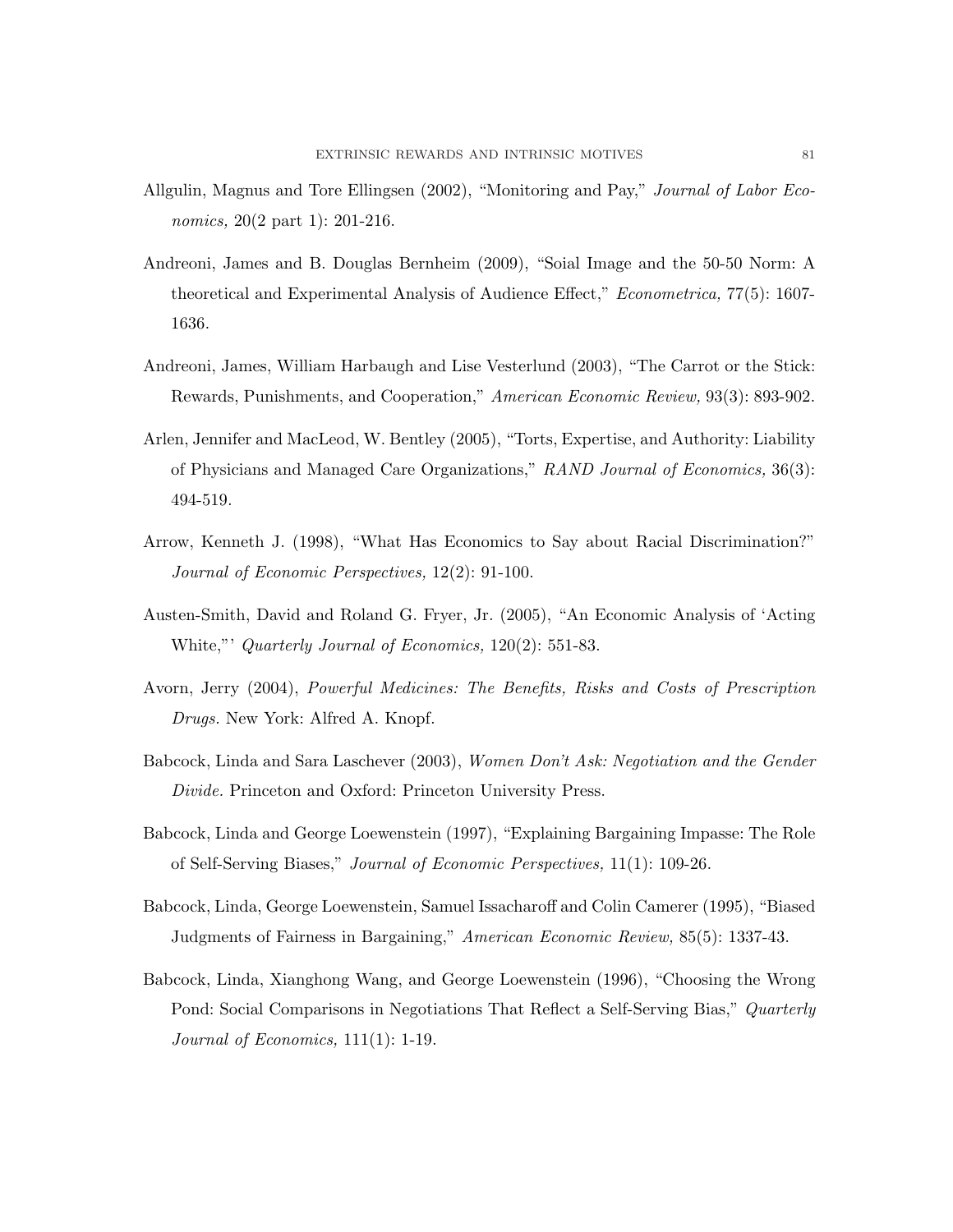- Bandiera, Oriana, Iwan Barankay, and Imran Rasul (2005), "Social Preferences and the Response to Incentives: Evidence from Personnel Data," Quarterly Journal of Economics, 120(3): 917-962
- Bandiera, Oriana, Iwan Barankay, and Imran Rasul (2007), "Incentives for Managers and Inequality Among Workers: Evidence From a Firm-Level Experiment," Quarterly Journal of Economics, 122(2): 729-773
- Bandiera, Oriana, Iwan Barankay, and Imran Rasul (2009), "Social Connections and Incentives in the Workplace: Evidence from Personnel Data," CEPR Discussion Paper.
- Bebchuk, Lucian and Jesse M. Fried (2003), "Executive Compensation as an Agency Problem," Journal of Economic Perspectives, 17(3): 71-92.
- Bebchuk, Lucian and Yaniv Grinstein (2005), "The Growth of Executive Pay," Oxford Review of Economic Policy, 21(2): 283-303.
- Becker, Gary, S. (1957), The Economics of Discrimination, Chicago: University of Chicago Press.
- Becker, Gary S. (1981), A Treatise on the Family, NBER Books.
- Bem, Daryl J. (1972), "Self-Perception Theory," in Leonard Berkowitz, ed., Advances in Experimental Social Psychology, Vol. 6. New York: Academic Press.
- Bernheim, B. Douglas (1994), "A Theory of Conformity," Journal of Political Economy, 102(5): 841-877.
- Bernheim, B. Douglas, and Sergei Severinov (2003), "Bequests as Signals: An Explanation for the Equal Division Puzzle," Journal of Political Economy, 111(4): 733-764.
- Bénabou, Roland, and Jean Tirole (2002), "Self-Confidence and Personal Motivation," Quarterly Journal of Economics, 117(3): 871-915.
- Bénabou, Roland, and Jean Tirole (2003), "Intrinsic and Extrinsic Motivation," Review of Economic Studies, 70(3): 489-520.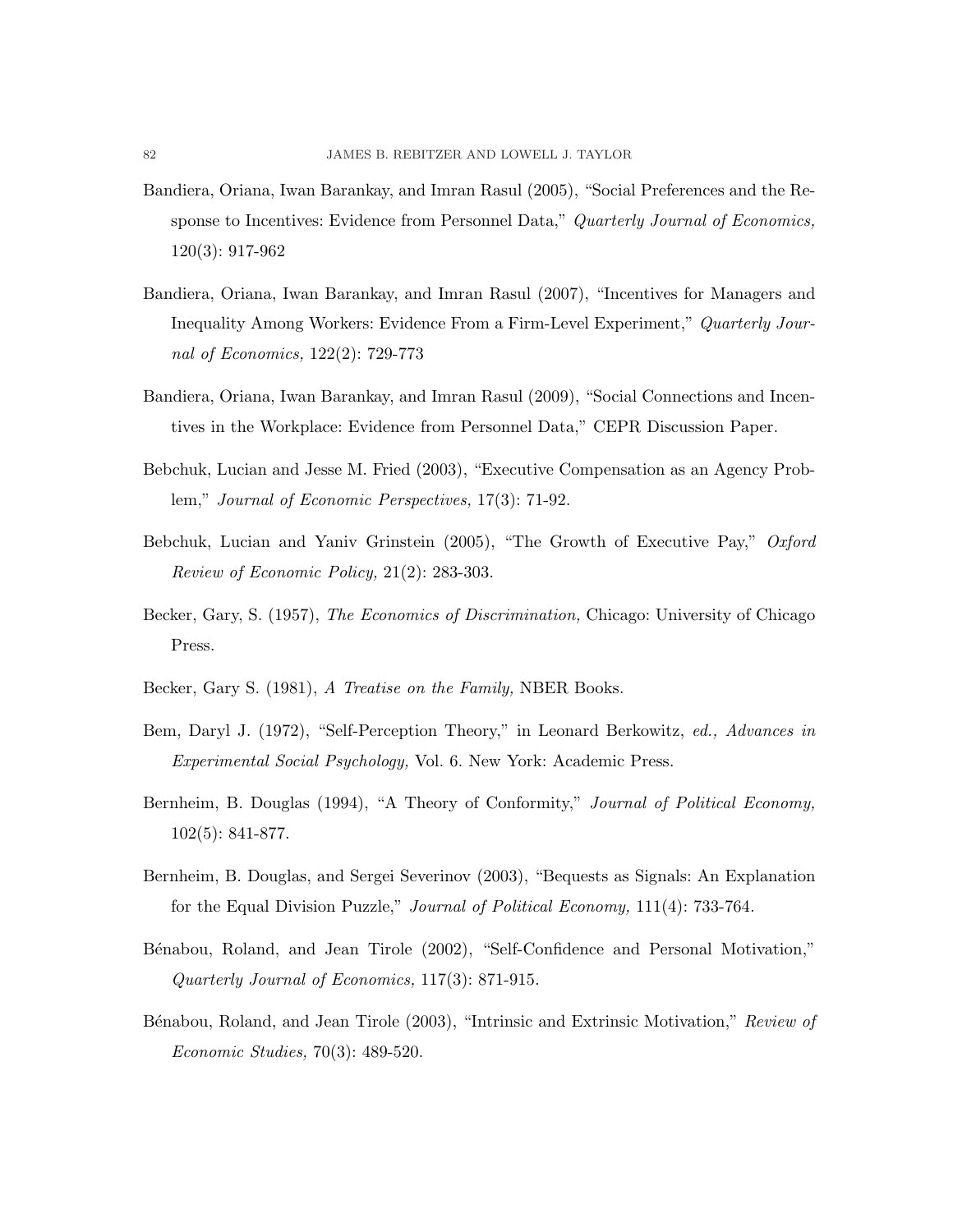- Bénabou, Roland, and Jean Tirole (2006), "Incentives and Prosocial Behavior," American Economic Review, 96(5): 1652-1678.
- Benz, Matthias and Bruno S. Frey (2008), "Being Independent is a Great Thing: Subjective Evaluations of Self-Employment and Hierarchy," Economica, 75: 362-383.
- Berman, Eli (2000), "Sect, Subsidy, and Sacrifice: An Economist's View of Ultra-Orthodox Jews," Quarterly Journal of Economics, 115(3): 905-953.
- Bertrand, Marianne, and Sendhil Mullainathan (2001), "Are CEOS Rewarded for Luck? The Ones without Principals Are," Quarterly Journal of Economics, 116(3): 901-932.
- Besley, Timothy and Maitreesh Ghatak (2005), "Competition and Incentives with Motivated Agents," American Economic Review, 95(3): 616-36.
- Bewley, Truman F. (1999), Why Wages Don't Fall During a Recession, Cambridge, MA: Harvard University Press.
- Bewley, Truman F. (2000), "Comments and Discussion," Brookings Papers on Economic Activity,  $2000(1)$ : 45-50.
- Bisin, Alberto and Thierry Verdier (2000), "'Beyond the Melting Pot': Cultural Transmission, Marriage, and the Evolution of Ethnic and Religious Traits," Quarterly Journal of Economics, 115(3): 955-88.
- Black, Dan A. Gary Gates, Seth Sanders, and Lowell J. Taylor (2000), "Demographics of the Gay and Lesbian Population in the United States: Evidence from Available Systematic Evidence," Demography, 37(2): 139-54.
- Black, Dan A. Seth Sanders, and Lowell J. Taylor (2007), "The Economics of Lesbian and Gay Families," Journal of Economic Perspectives, 21(2): 53-70.
- Bowles, Hannah Riley, Linda Babcock, and Lei Lai (2006), "Social Incentives for Gender Differences in the Propensity to Initiate Negotiations: Sometimes it Does Hurt to Ask," Organizational Behavior and Human Decision Processes, 103(1): 84-103.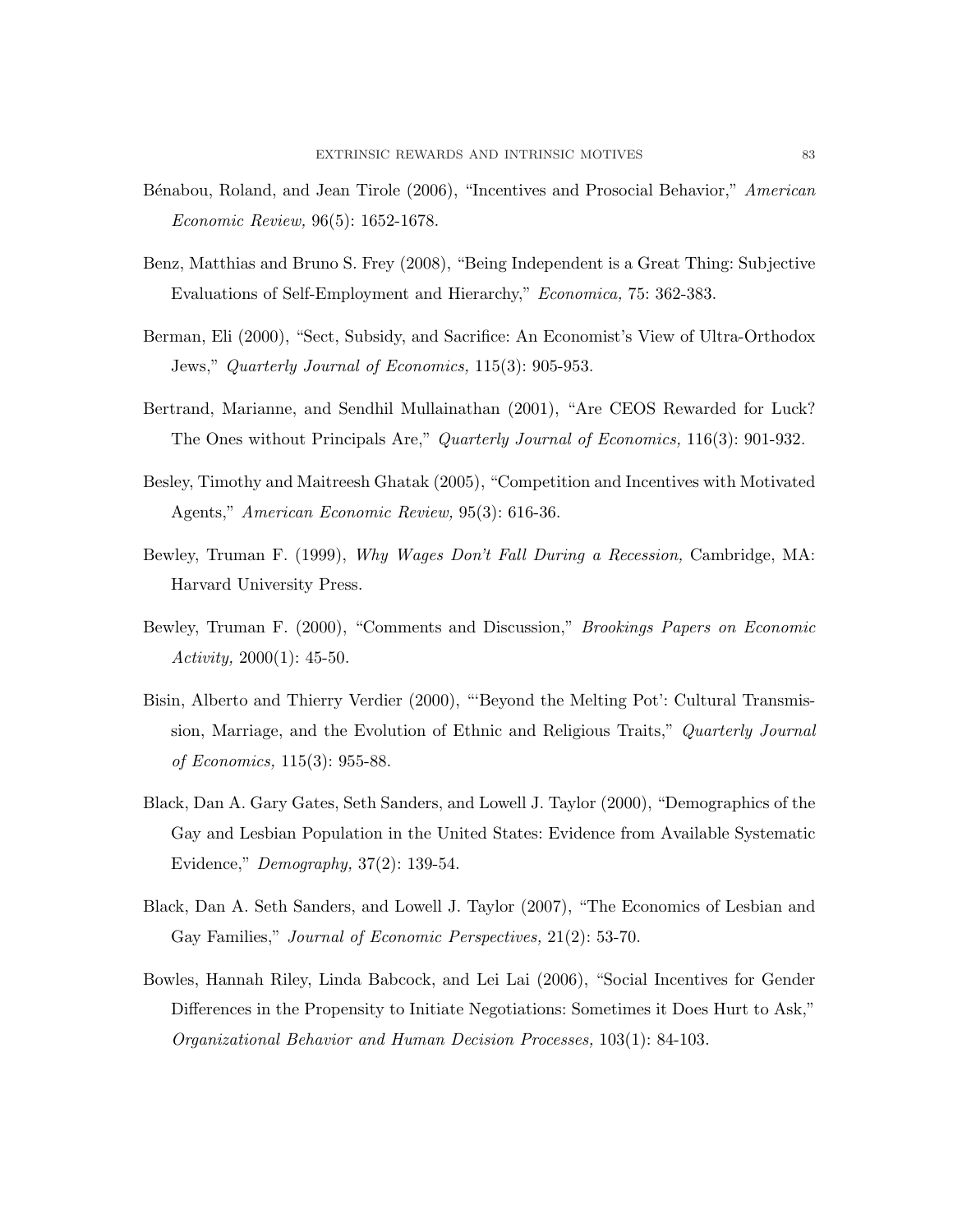- Bowles, Hannah Riley, Linda Babcock, and Kthleen L. McGinn (2005), "Constraints and Triggers: Situational Mechanics of Gender in Negotiation," Journal of Personality and Social Psychology, 89(6): 951-65.
- Bowles, Samuel (1985), "The Production Process in a Competitive Economy: Walrasian, Neo-Hobbesian, and Marxian Models," American Economic Review, 75(1): 16-36.
- Bowles, Samuel and Herbert Gintis, (1977), Schooling in Capitalist America: Educational Reform and the Contradictions of Economic Life. New York: Basic Books.
- Bowles, Samuel and Herbert Gintis (1986), Democracy and Capitalism: Property, Community and the Contradictions of Modern Social Thought. New York: Basic Books.
- Bowles, Samuel, Herbert Gintis, and Melissa Osborne (2001), "The Determinants of Earnings: A Behavior Approach," Journal of Economic Literature, 39(4): 1137-1176.
- Brown, Charles and James Medoff (1989), "The Employer Size-Wage Effect," Journal of Political Economy, 97(5): 1027-1059.
- Bulow, Jeremy I., and Lawrence H. Summers (1986), "A Theory of Dual Labor Markets with Application to Industrial Policy, Discrimination, and Keynesian Unemployment," Journal of Labor Economics, 4(3): 376-414.
- Burdett, Kenneth and Dale T. Mortensen (1998), "Wage Differentials, Employer Size, and Unemployment," International Economic Review, 39(2): 257-273.
- Cain, Daylian M., George Loewenstein, and Don A. Moore (2005), "The Dirt on Coming Clean: Perverse Effects of Disclosing Conflicts of Interest," Journal of Legal Studies, 34(1): 1-25.
- Camerer, Colin, Linda Babcock, George Loewenstein, and Richard Thaler (1997), "Labor Supply of New York City Cabdrivers: One Day At A Time," Quarterly Journal of Economics, 112(2): 407-41.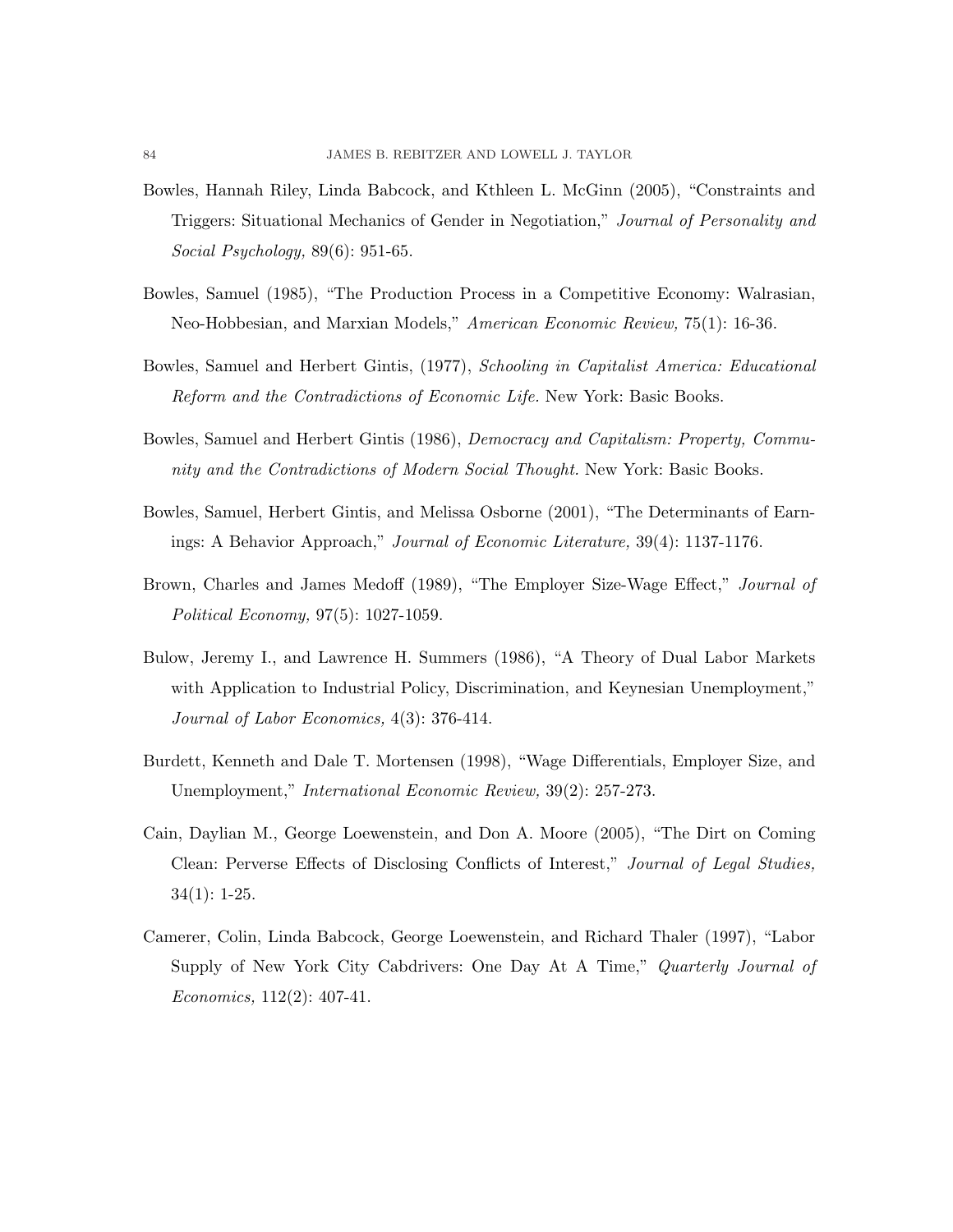- Camerer, Colin, and George Loewenstein (2004), "Behavioral Economics: Past, Present, Future," in Colin Camerer, George Loewenstein, and Matthew Rabin, eds., Advances in Behavioral Economics, Princeton, NJ: Princeton University Press.
- Cappelli, Peter and Keith Chauvin (1991), "An Interplant Test of the Efficiency Wage Hypothesis," Quarterly Journal of Economics, 106(3): 769-787.
- Cebul, Randall, Ray Herschman, James Rebitzer, Lowell Taylor and Mark Votruba (2008), "Organizational Fragmentation in the U.S. Health Care System," Journal of Economic Perspectives, 22(4).
- Charness, Gary (2004), "Attribution and Reciprocity in an Experimental Labor Market," Journal of Labor Economics, 22(3), 665-688.
- Charness, Gary and Martin Dufwenberg (2006), "Promises and Partnership," Econometrica, 74(6), 1579-1601.
- Charness, Gary and Peter Kuhn (2010), "Lab Labor: What Can Labor Economists Learn from the Lab?" this volume.
- Charness, Gary and Matthew Rabin (2002), "Understanding Social Preferences with Simple Tests," Quarterly Journal of Economics, 117(3): 817-69.
- Cho, In-Koo and David M. Kreps (1987), "Signaling Games and Stable Equilibria," Quarterly Journal of Economics, 102(2), 179-221.
- Coase, Ronald H. (1937), "The Nature of the Firm," Economica, 4(16): 386-405.
- Cooper, David J. and Rebitzer, James B. (2006), "Managed Care and Physician Incentives: The Effects of Competition on the Cost and Quality of Care," B.E. Journals in Economic Analysis and Policy: Contributions to Economic Analysis and Policy, 5(1): 1-30.
- Cornell, Bradford and Ivo Welch (1996), "Culture, Information, and Screening Discrimination," Journal of Political Economy, 104(3): 542-71.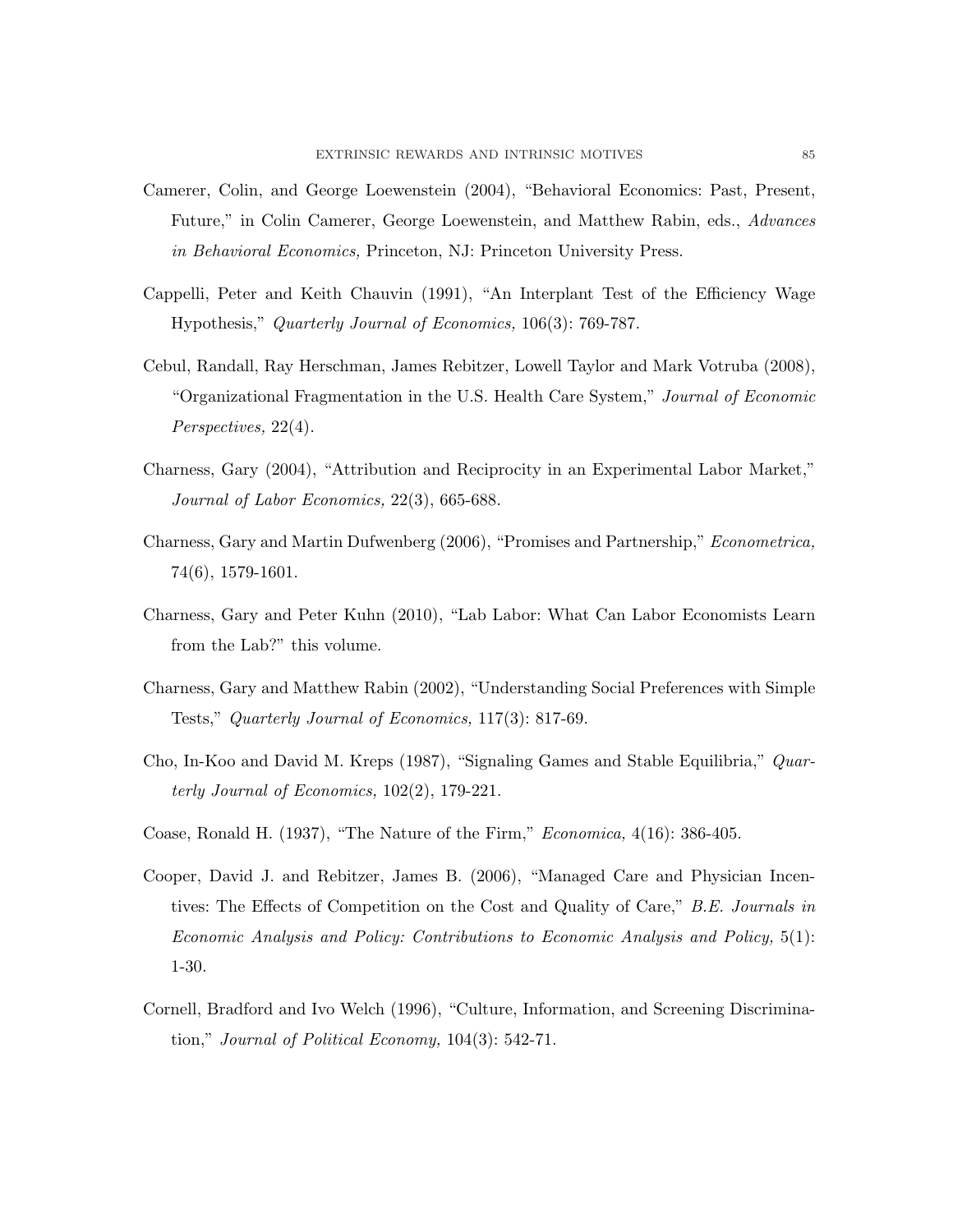- Courty, Pascal and Gerald Marschke (2004), "An Empirical Investigation of Gaming Responses to Explicit Performance Incentives," Journal of Labor Economics, 22(1): 23-56.
- Dana, Jason and George Loewenstein (2003), "A Social Science Perspective on Gifts to Physicians from Industry," Journal of the American Medical Association, 290(2): 252- 55.
- Deci, Edward L., Richard Koestner, and Richard M. Ryan (1999), "A Meta-Analytic Review of Experiments Examining the Effects of Extrinsic Rewards on Intrinsic Motivation," Psychological Bulletin, 125(6): 627-668.
- Deci, Edward L., and Richard M. Ryan (1985), Intrinsic Motivation and Self-Determination in Human Behavior. New York: Plenum Press.
- Delfgaauw, Josse and Robert Dur (2007), "Signaling and Screening of Worker Motivation," Journal of Economic Behavior and Organization, 62: 605-24.
- Delfgaauw, Josse and Robert Dur (2008), "Incentives and Workers' Motivation in the Public Sector," Economic Journal, 118: 171-91.
- DellaVigna, Stefano (2009), "Psychology and Economics: Evidence from the Field," Journal of Economic Literature, 47(2): 315-72.
- deQuervain, Dominique J. F., et al. (2004), "The Neural Basis of Altruistic Punishment," Science, 305(5688): 1254-58.
- Dur, Robert and Amihai Glazer (2008a), "The Desire for Impact," Journal of Economic Psychology, 29(3): 285-300.
- Dur, Robert and Amihai Glazer (2008b), "Optimal Contracts When a Worker Envies His Boss," Journal of Law, Economics, and Organization 24(1): 120-137.
- Ekman, Paul (2001), Telling Lies: Clues to Deceit in the Marketplace, Politics, and Marriage, 3rd ed. New York City: W. W. Norton and Company.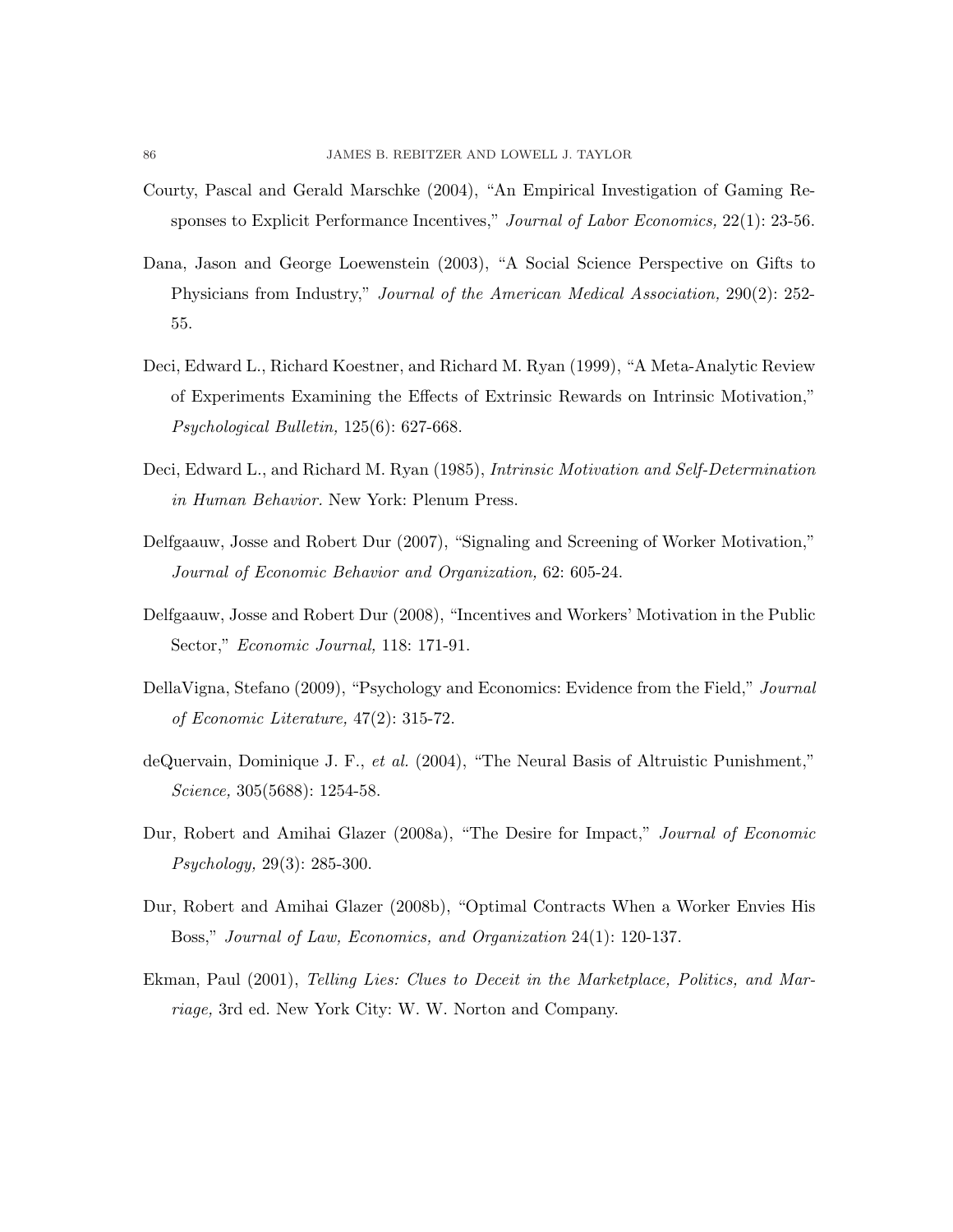- Ellingsen, Tore and Magnus Johannesson (2007), "Paying Respect," Journal of Economic Perspective, 21(4), 135-49.
- Ellingsen, Tore and Magnus Johannesson (2008), "Pride and Prejudice: The Human Side of Incentive Theory," American Economic Review, 98(3): 990-1008.
- Encinosa, William E., III, Martin Gaynor, and James B. Rebitzer (2007), "The Sociology of Groups and the Economics of Incentives: Theory and Evidence on Compensation Systems," Journal of Economic Behavior and Organization, 62(2): 187-214.
- Fairlie, Robert and William Sundstrom (1999), "The Emergence, Persistence, and Recent Widening of the Racial Unemployment Gap," Industrial and Labor Relations Review, 52(2): 252-70.
- Falk, Armin, Ernst Fehr, and Christian Zehnder (2006), "Fairness Perceptions and Reservation Wages—The Behavioral Effects of Minimum Wage Laws," Quarterly Journal of Economics, 121(4): 1347-81.
- Falk, Armin and Andrea Ichino (2006), "Clean Evidence on Peer Effects," Journal of Labor Economics, 24(1): 39-57.
- Falk, Armin and Michael Kosfeld (2006), "The Hidden Costs of Control," American Economic Review, 96(5): 1611-1630.
- Farber, Henry S. (2005), "Is Tomorrow Another Day? The Labor Supply of New York City Cabdrivers," Journal of Political Economy, 113(1): 46-82.
- Farber, Henry S. (2008), "Reference-Dependent Preferences and Labor Supply: The Case of New York City Taxi Drivers," American Economic Review, 98(3): 1069-82.
- Fehr, Ernst, Martin Brown, and Christian Zehnder (2009), "On Reputation: A Microfoundation of Contract Enforcement and Price Rigidity," Economic Journal, 199: 333-53.
- Fehr, Ernst, and John A. List (2004), "The Hidden Costs and Returns of Incentives—Trust and Trustworthiness Among CEOs," Journal of the European Economic Association, 2(5): 743-771.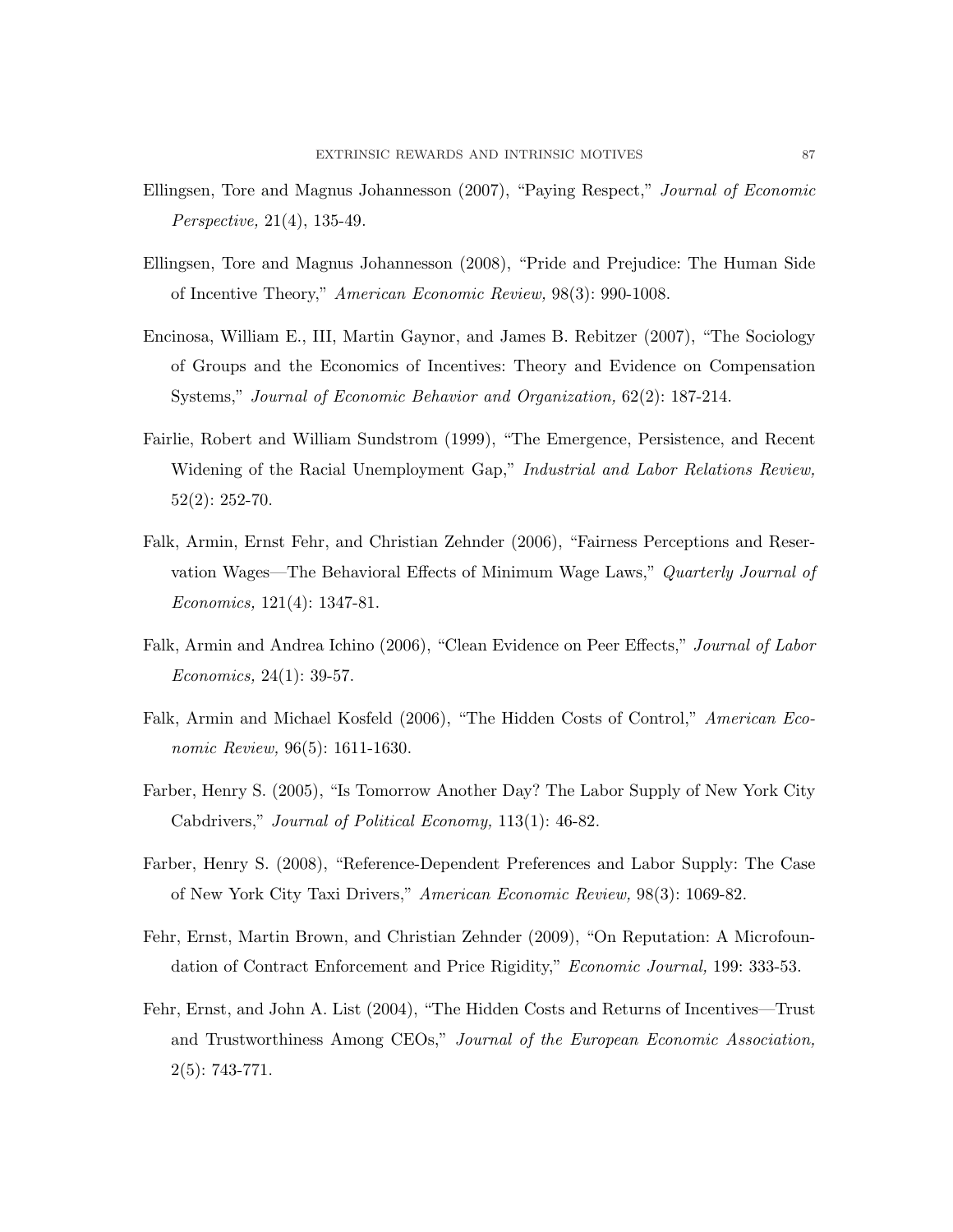- Fehr, Ernst and Simon Gaetchter (2000), "Cooperation and Punishment in Public Goods Experiments," American Economic Review, 90(4).
- Fehr, Ernst and Klaus M. Schmidt (1999), "A Theory of Fairness, Competition, and Cooperation," Quarterly Journal of Economics, 114(3): 817-68.
- Fehr, Ernst and Lorenz Goette (2007), "Do Workers Work More if Wages Are High? Evidence from a Randomized Field Experiment," American Economic Review, 97(1): 298- 317.
- Fehr, Ernst, Georg Kirchsteiger, Aron Riedl (1998), "Gift Exchange and Reciprocity in Competitive Experimental Markets," European Economic Review, 42(1): 1-34.
- Fernandez, Raquel, Alessandra Fogli, and Claudia Olivetti (2004), "Mothers and Sons: Preference Formation and Female Labor Force Dynamics," Quarterly Journal of Economics, 119(4): 1249-99.
- Festinger, Leon and James Carlsmith (1959), "Cognitive Consequences of force Compliance," Journal of Personality and Social Psychology, 58(2): 203-210.
- Fischbacher, Uris, Christina M. Fong, and Ernst Fehr (2009), "Fairness, Errors and the Power of Competition," Journal of Economic Behavior and Organization, 72(1): 527- 545.
- Fischer and Huddart (2008), "Optimal Contracting with Endogenous Social," American Economic Review, 98(4): 1459-75.
- Fisman, Raymond and Edward Miguel (2007), "Corruption, Norms, and Legal Enforcement: Evidence from Diplomatic Parking Tickets," Journal of Political Economy, 115(6): 1020- 48.
- Frank, Robert H. (1984), "Are Workers Paid their Marginal Products?" American Economic Review, 74(4): 549-71.
- Frank, Robert H. (1985), Choosing the Right Pond: Human Behavior and the Quest for Status. New York: Oxford University Press.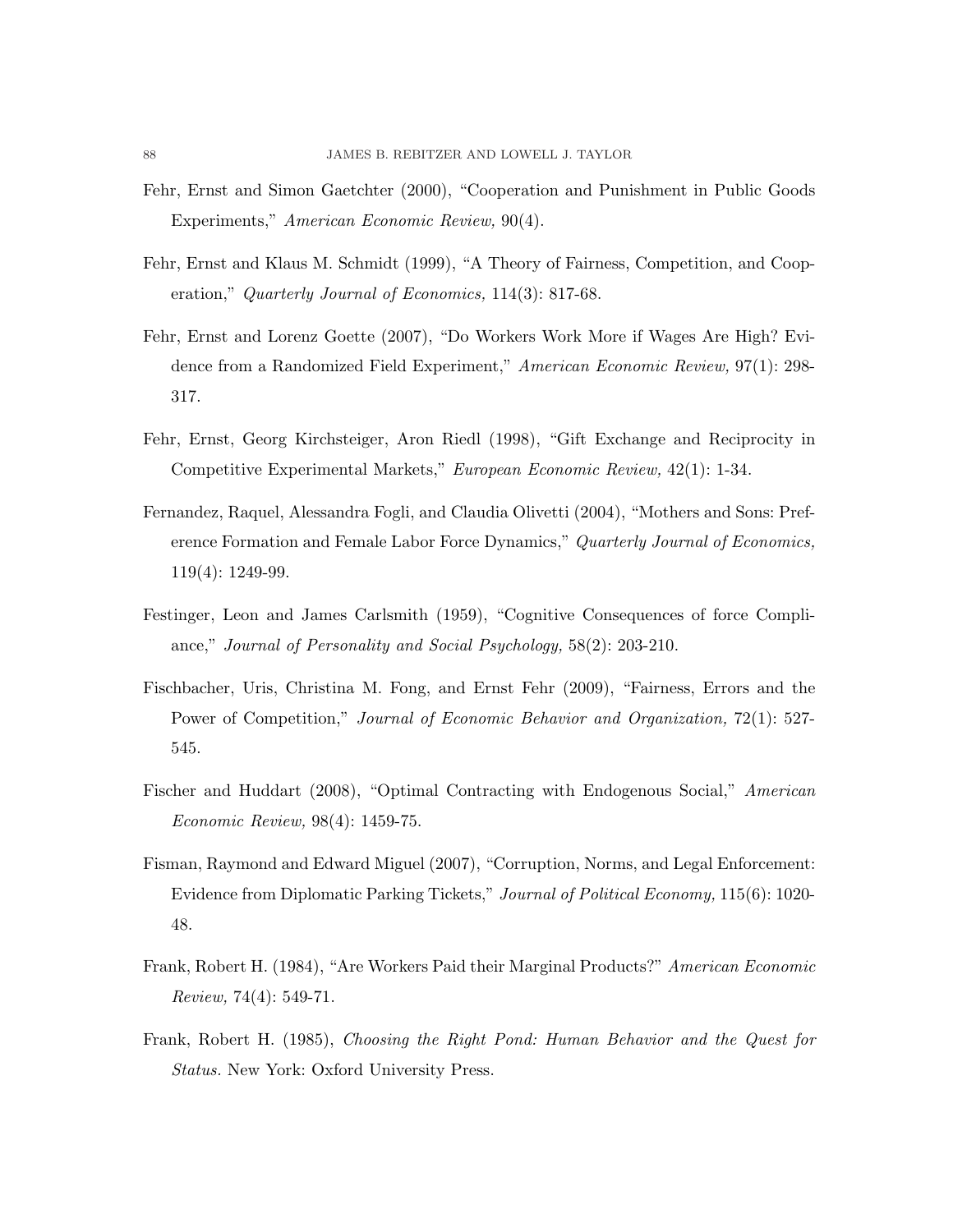- Frank, Robert H. (1988), Passions Within Reason: The Strategic Role of the Emotions. New York City: W. W. Norton and Company.
- Frey, Bruno S. (1997), Not Just for the Money: An Economic Theory of Personal Motivation. Cheltenham: Edward Elgar.
- Frey, Bruno S. and Reto Jegen (2001), "Motivation Crowding Theory," Journal of Economic Surveys, 15(5): 589-611.
- Frey, Bruno S. and Felix Oberholzer-Gee (1997), "The Cost of Price Incentives: An Empirical Analysis of Motivation Crowding-Out," American Economic Review, 87(4), 746-755.
- Gayle, George-Levi, and Robert A. Miller (2009), "Has Moral Hazard Become a More Important Factor in Managerial Compensation?" American Economic Review, 99(5): 1740-1769.
- Gaynor, Martin, James Rebitzer, and Lowell J. Taylor (2004), "Physician Incentives in Health Maintenance Organizations," Journal of Political Economy, 112(4).
- Genesove, David and Christopher Mayer (2001), "Loss Aversion and Seller Behavior: Evidence from the Housing Market," Quarterly Journal of Economics, 116(4): 1233-60.
- Gibbons, Robert (1998), "Incentives in Organizations," *Journal of Economic Perspectives*, 12(4): 115-32.
- Gibbons, Robert and Michael Waldman (1999), "A Theory of Wage and Promotion Dynamics Inside Firms," Quarterly Journal of Economics, 114(4): 1321-1358.
- Gicheva, Dora (2009), "Working Long Hours and Career Wage Growth," Working Paper, Yale University.
- Gintis, Herbert, Samuel Bowles, Robert Boyd and Ernst Fehr (2003), "Explaining Altruistic Behavior in Humans," Evolution and Human Behavior, 24(3): 153-72.
- Gneezy, Uri, and John A. List (2006), "Putting Behavioral Economics to Work: Field Evidence of Gift Exchange," Econometrica, 74(5): 1365-84.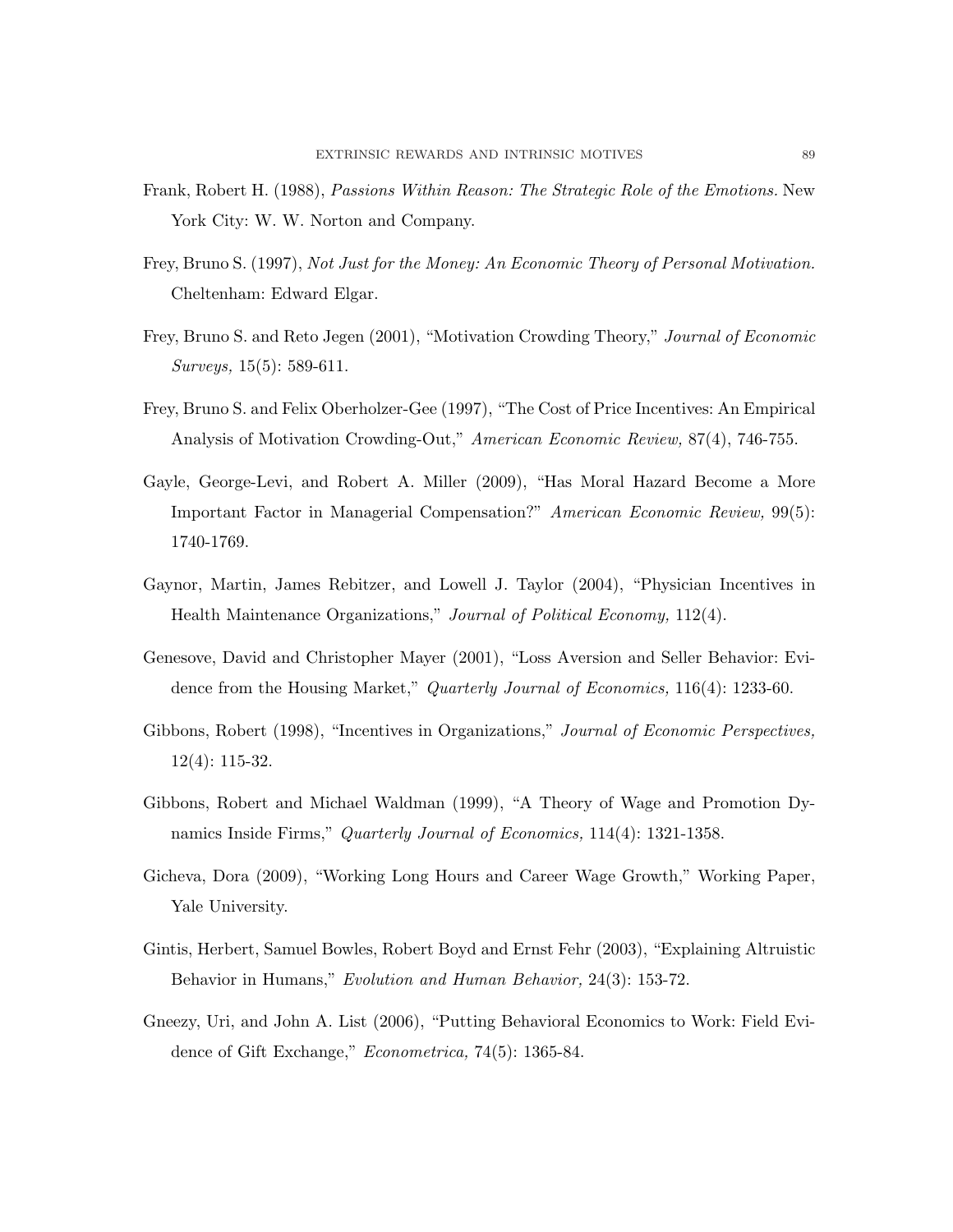- Gneezy, Uri, Niederle, Muriel, and Rustichini, Aldo (2003), "Performance in Competitive Environments: Gender Differences," Quarterly Journal of Economics, 118(3): 1049-74.
- Gneezy, Uri, and Aldo Rustichini (2000a), "A Fine is a Price," Journal of Legal Studies,  $29(1): 1-17.$
- Gneezy, Uri, and Aldo Rustichini (2000b), "Pay Enough or Don't Pay at All," *Quarterly* Journal of Economics, 115(3): 791-810.
- Grossman, Sanford J. and Oliver D. Hart (1986), "The Costs and Benefits of Ownership: A Theory of Vertical and Lateral Integration," Journal of Political Economy, 94(4), 691-719.
- Groves, Theodore, Yongmiao Hong, John McMillan, and Barry Naughton (1994), "Autonomy and Incentives in Chinese State Enterprises," Quarterly Journal of Economics, 109(1): 183-209.
- Groves, Theodore, Yongmiao Hong, John McMillan and Barry Naughton (1995), "China's Evolving Managerial Labor Market," Journal of Political Economy, 103(4): 873-92.
- Hall, Brian, and Thomas Knox (2004), "Underwater Options and the Dynamics of Executive Pay-to-Performance Sensitivities," Journal of Accounting Research, 42(2): 365-412.
- Hall, Brian and Jeffrey Liebman (1998), "Are CEOS Really Paid Like Bureaucrats?" Quarterly Journal of Economics, 113(3): 653-91.
- Hall, Brian J. and Kevin J. Murphy (2003), "The Trouble with Stock Options ," The Journal of Economic Perspectives, 17(3): 49-70.
- Heron, Randall and Erik Lie (2009), "What Fraction of Stock Option Grants to Top Executives Have Been Backdated or Manipulated?" Management Science, 55(4): 513-525.
- Heyes, Anthony (2007), "The Economics of Vocation or Why is a Badly Paid Nurse a Good Nurse?" Journal of Health Economics, 24, 561-569.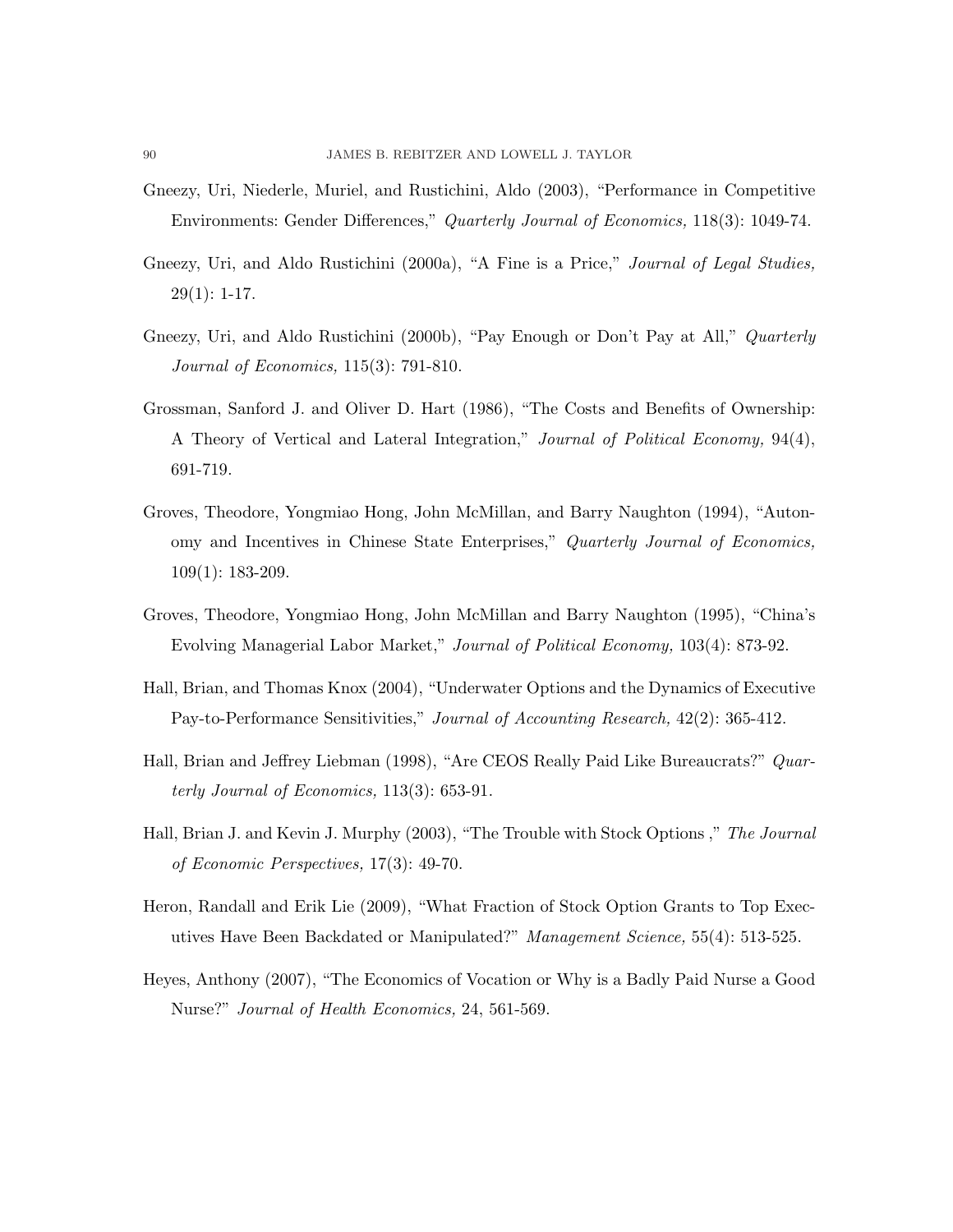- Holmström, Bengt (1979), "Moral Hazard and Observability," Bell Journal of Economics, 10(1), 74-91.
- Holmström, Bengt (1999), "Managerial Incentive Problems: A Dynamic Perspective," Review of Economic Studies, 66(1): 169-82.
- Holmström, Bengt and Paul Milgrom (1991), "Multitask Principal-Agent Analyses: Incentive Contracts, Asset Ownership, and Job Design," Journal of Law, Economics, and Organization, 7, Special Issue (Papers from the Conference on the New Science of Organization): 24-52.
- Holmström, Bengt and Paul Milgrom (1994), "The Firm as an Incentive System," American Economic Review, 84(4), 972-991.
- Hornstein, Andreas, Per Krusell, and Giovanni Violante (2007), "Frictional Wage Dispersion in Search Models: A Quantitative Assessment," NBER Working Paper.
- Ichino, Andrea, and Giovanni Maggi (2000), "Work Environment and Individual Background: Explaining Regional Shirking Differentials in a Large Italian Firm," Quarterly Journal of Economics, 115(3): 1057-90.
- Jackson, Howell E. (2008), "The Trilateral Dilemma in Financial Regulation," in Anna Maria Lusardi, ed., Improving the Effectiveness of Financial Education and Savings Programs. Chicago: University of Chicago Press.
- Jackson, Kirabo C. and Elias Bruegmann (2009), "Teaching Students and Teaching Each Other: The Importance of Peer Learning for Teachers," Manuscript.
- Jacob, Brian A. (2005), "Accountability, Incentives and Behavior: the Impact of High-Stakes Testing in the Chicago Public Schools," Journal of Public Economics Volume 89(5-6), 761-796.
- Jacob, Brian A. and Steven D. Levitt (2003), "Rotten Apples: An Investigation of The Prevalence and Predictors of Teacher Cheating," Quarterly Journal of Economics, 118(3), 843-877.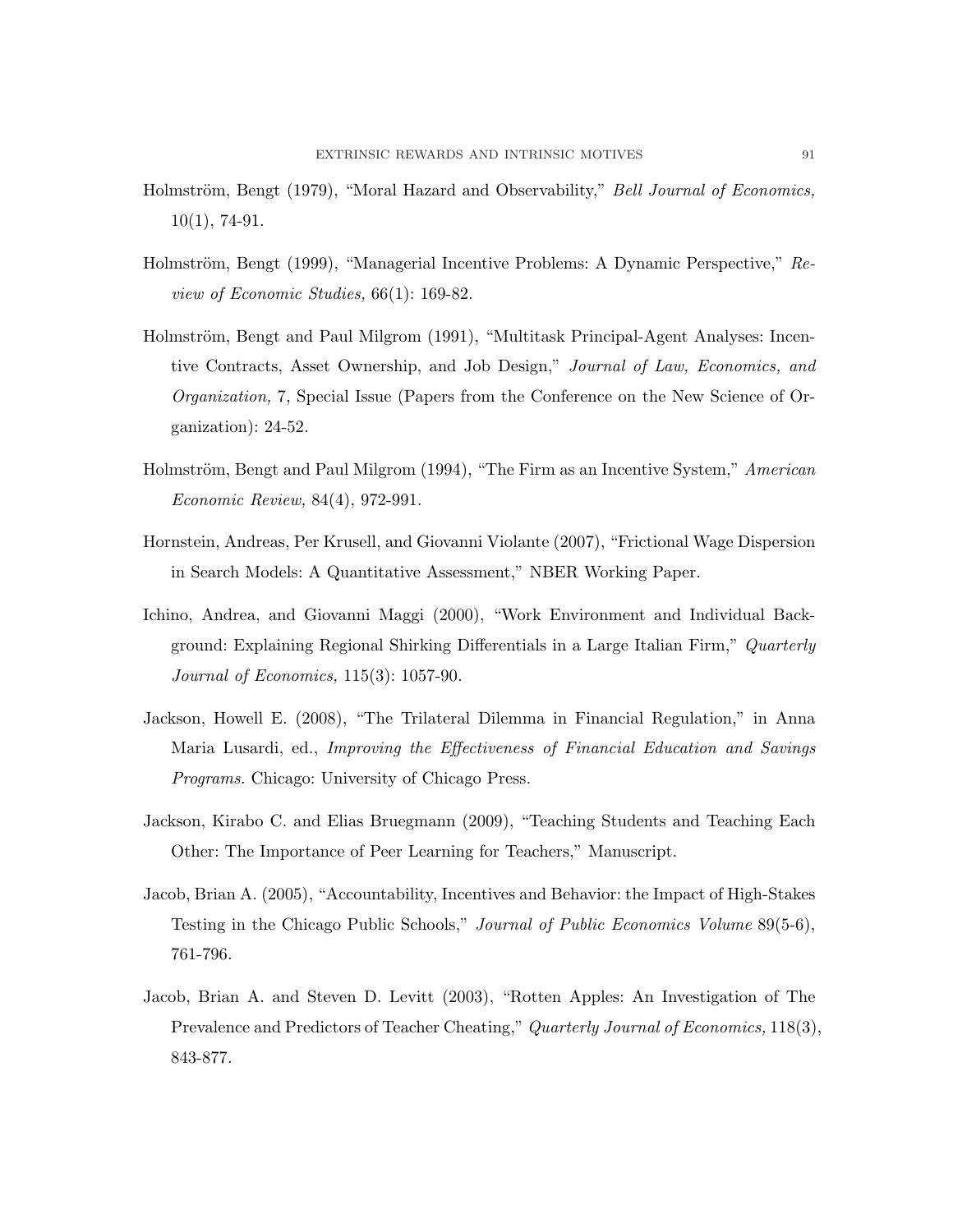- Jensen, Michael, and Kevin J. Murphy (1990), "Performance Pay and Top-Management Incentives," Journal of Political Economy, 98: 225-64.
- Kahn, Lawrence M. and Peter D. Sherer (1999), "Contingent Pay and Managerial Performance," Industrial and Labor Relations Review, 43(3): 107S-120S.
- Kandel, Eugene and Edward P. Lazear (1992), "Peer Pressure and Partnerships," Journal of Political Economy, 100(4): 801-17.
- Knez, Marc and Simester, Duncan (2001), "Firm-Wide Incentives and Mutual Monitoring at Continental Airlines," Journal of Labor Economics, 19(4): 743-72.
- Krueger, Alan B. and Alexandre Mas (2004), "Strikes, Scabs, and Tread Separations: Labor Strife and the Production of Defective Bridgestone/Firestone Tires," Journal of Political Economy, 112(2): 253-89.
- Krueger, Alan B. and Lawrence H. Summers (1988), "Efficiency Wages and the Inter-Industry Wage Structure," Econometrica, 56(2): 259-293.
- Landers, Renee, James Rebitzer, and Lowell J. Taylor (1996), "Rat Race Redux: Adverse Selection in the Determination of Work Hours in Law Firms," American Economic Review, 86(3).
- Landers, Renee, James Rebitzer, and Lowell J. Taylor (1997), "Work Norms in Professional Labor Markets," in Francine Blau and Ronald Ehrenberg, eds., Gender and Family Issues in the Workplace. New York: Russell Sage Press.
- Lang, Kevin (1986), "A Language Theory of Discrimination," Quarterly Journal of Economics, 101: 363-82.
- Lazear, Edward P. (1989), "Pay Equality and Industrial Politics," Journal of Political Econ $omy, 97(3): 561-80.$
- Lazear, Edward P. (1998), Personnel Economics for Managers. New York: John Wiley and Sons.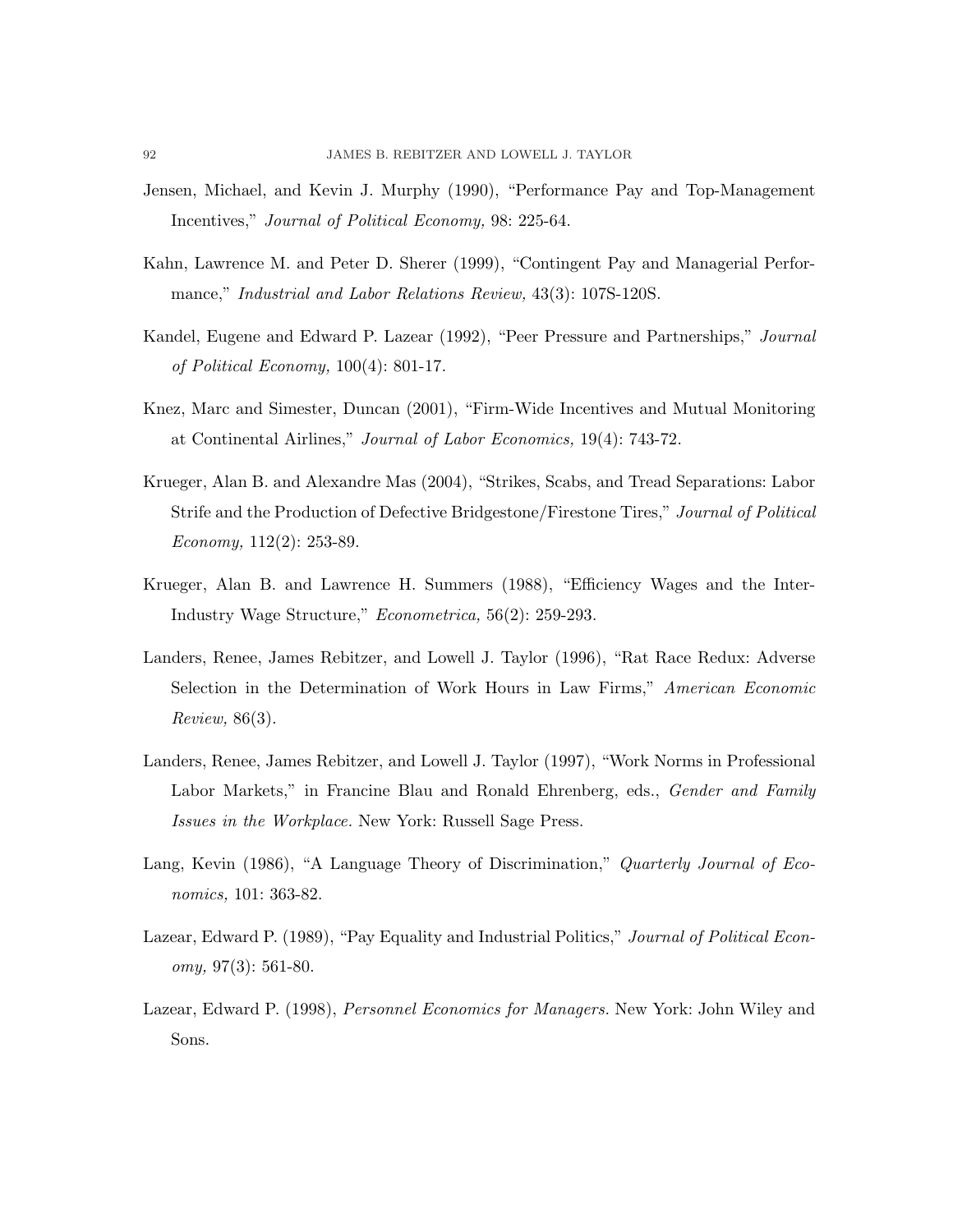- Lazear, Edward P. (1999), "Culture and Language," Journal of Political Economics, 107(6, part 2): S95-S126.
- Lazear, Edward P. (2000), "Performance Pay and Productivity," American Economic Review, 90(5): 1346-1361.
- Lazear, Edward P. and Sherwin Rosen (1981), "Rank-Order Tournaments as Optimum Labor Contracts," Journal of Political Economy, 89(5): 841-64.
- Lepper, Mark R., David Greene, and Richard Nisbett (1973), "Undermining Children's Intrinsic Interest with Extrinsic Reward: A Test of the 'Overjustification' Hypothesis," Journal of Personality and Social Psychology, 28(1): 129-137.
- Levine, David I. (1991), "Just-Cause Employment Policies in the Presence of Worker Adverse Selection," Journal of Labor Economics, 9(3): 294-305.
- Levy, Frank and Peter Temin (2007) "Inequality and Institutions in 20th Century America," NBER Working Paper.
- MacLeod, W. Bentley and James Malcomson (1989), "Implicit Contracts, Incentive Compatibility, and Involuntary Unemployment," Econometrica, 57: 447-80.
- Malcomson, James M. (1984), "Work Incentives, Hierarchy, and Internal Labor Markets," Journal of Political Economy, 92(3): 486-507.
- Malcomson, James M. (1999), "Individual Employment Contracts," in Orley Ashenfelter and David Card, eds., Handbook of Labor Economics, volume 3, number 3.
- Mas, Alexandre (2006), "Pay, Reference Points, and Police Performance," Quarterly Journal of Economics, 121(3): 783-821.
- Mas, Alexandre (2008), "Labour Unrest and the Quality of Production: Evidence from the Construction Equipment Resale Market," Review of Economic Studies, 75(1): 229-58.
- Mas, Alexandre and Enrico Moretti (2009), "Peers at Work," American Economic Review, 99(1): 112-45.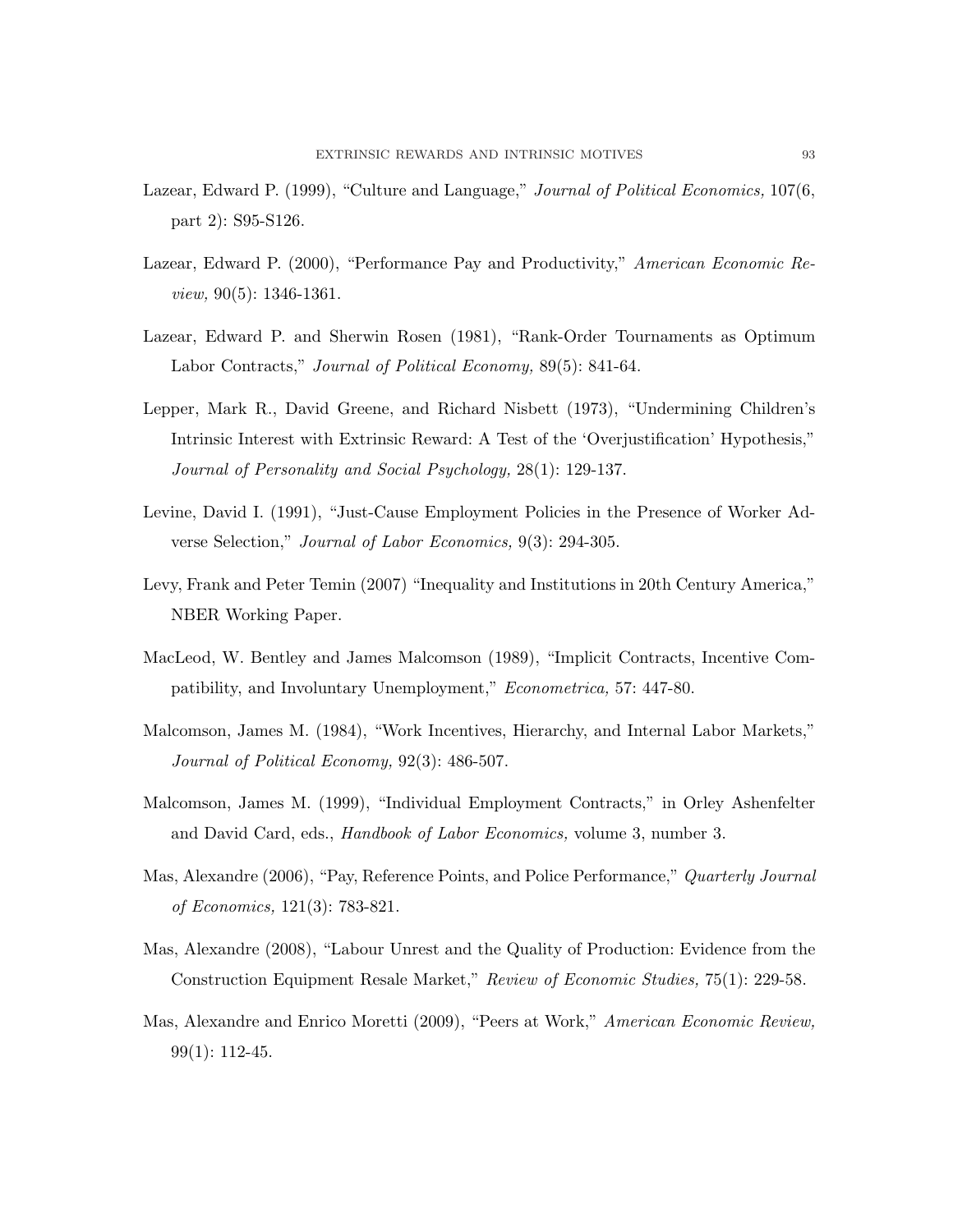- McCabe, Kevin A., Mary L. Rigdon, and Vernon L. Smith (2003), "Positive Reciprocity and Intentions in Trust Games," Journal of Economic Behavior and Organization, 52(2): 267-275.
- McMillan, John, John Whalley and Lijing Zhu (1989), "The Impact of China's Economic Reforms on Agricultural Productivity Growth," Journal of Political Economy, 97(4): 781-807.
- Moore, Don A. and George Loewenstein (2004), "Self-Interest, Automaticity, and the Psychology of Conflict of Interest," Social Justice Research, 17(2): 189-202.
- Nagin, Daniel, James Rebitzer, Seth Sanders, and Lowell Taylor (2002), "Monitoring and Motivation: An Analysis of a Field Experiment" American Economic Review, 92(4).
- Neal, Derek (2006), "Why Has Black-White Convergence Stopped?" Handbook of the Economics of Education, vol. 1, edited by Eric Hanushek and Finis Welch. Amsterdam: Elsevier.
- Niederle, Muriel and Lise Vesterlund (2007), "Do Women Shy Away from Competition? Do Men Compete Too Much?" Quarterly Journal of Economics, 122(3), 1067-1101.
- Oyer, Paul (1998), "The Fiscal Year Ends and Nonlinear Incentive Contracts: The Effect on Business Seasonality," Quarterly Journal of Economics, 113(1), 14985.
- Oyer, Paul and Scott Shaefer (2010), "Personnel Economics: Hiring and Incentives," this handbook.
- Prendergast, Canice (1999), "The Provision of Incentives in Firms," Journal of Economic Literature, 37(1): 7-63.
- Prendergast, Canice (2007), "The Motivation and Bias of Bureaucrats," American Economic Review, 97(1): 180-96.
- Prendergast, Canice and Robert H. Topel (1996), "Favoritism in Organizations," Journal of Political Economy, 104(5): 958-78.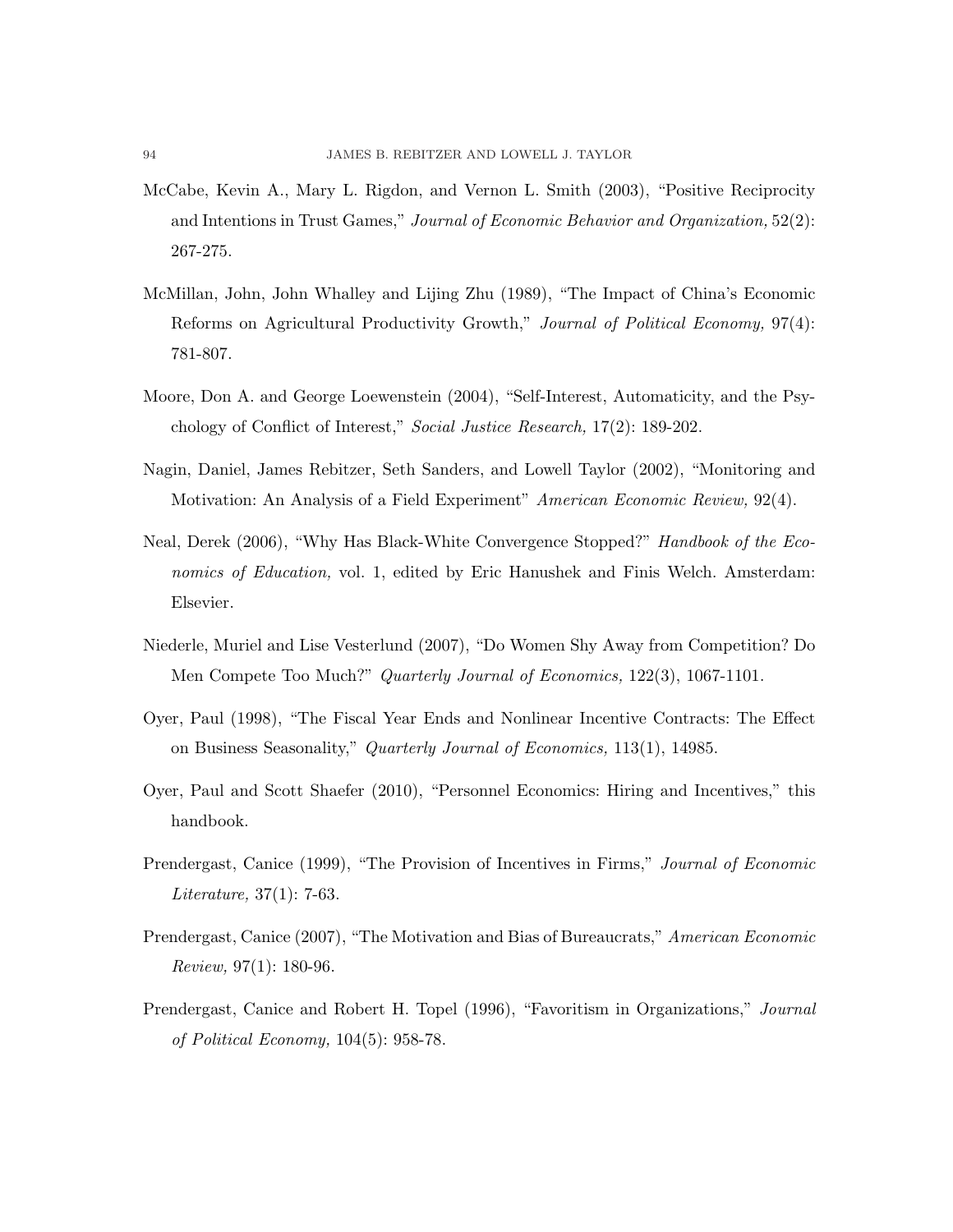- Rabin, Matthew (1993), "Incorporating Fairness into Game Theory and Economics," American Economic Review, 83: 1281-1302.
- Rabin, Matthew and Richard H. Thaler (2001), "Anomalies: Risk Aversion," Journal of Economic Perspectives, 15(1): 13.
- Rebitzer, James B. (1995), "Job Safety and Contract Workers in the Petrochemical Industry," Industrial Relations, 34(1): 40-57.
- Rebitzer, James B., and Lowell J. Taylor (1991), "A Model of Dual Labor Markets When Product Demand is Uncertain," Quarterly Journal of Economics, 106(4): 1373-1383.
- Rebitzer, James B., and Lowell J. Taylor (1995a), "Efficiency Wages and Employment Rents: The Employer Size Wage Effect in the Job Market for Lawyers," Journal of Labor Economics, 13(4): 678-708.
- Rebitzer, James B., and Lowell J. Taylor (1995b), "Do Labor Markets Provide Enough Short-Hour Jobs? An Analysis of Work Hours and Work Incentives," Economic Inquiry, 33(2): 257-273.
- Rebitzer, James B., and Lowell J. Taylor (1995c), "The Consequences of Minimum Wage Laws: Some New Theoretical Ideas," Journal of Public Economics, 56(2): 245-255.
- Ritter, Joseph A., and Lowell J. Taylor (1994), "Workers as Creditors: Efficiency Wages and Performance Bonds," American Economic Review, 84(3): 694-704.
- Ritter, Joseph A., and Lowell J. Taylor (forthcoming), "Racial Disparity in Unemployment," Review of Economics and Statistics.
- Ritter, Joseph A., and Lowell J. Taylor (2009), "Low-Powered Incentives and the Motivation of Critical Workers," manuscript.
- Rousseau, Denise M. (1995), Psychological Contracts in Organizations: Understanding Written and Unwritten Agreements, Thousand Oaks: Sage Publications.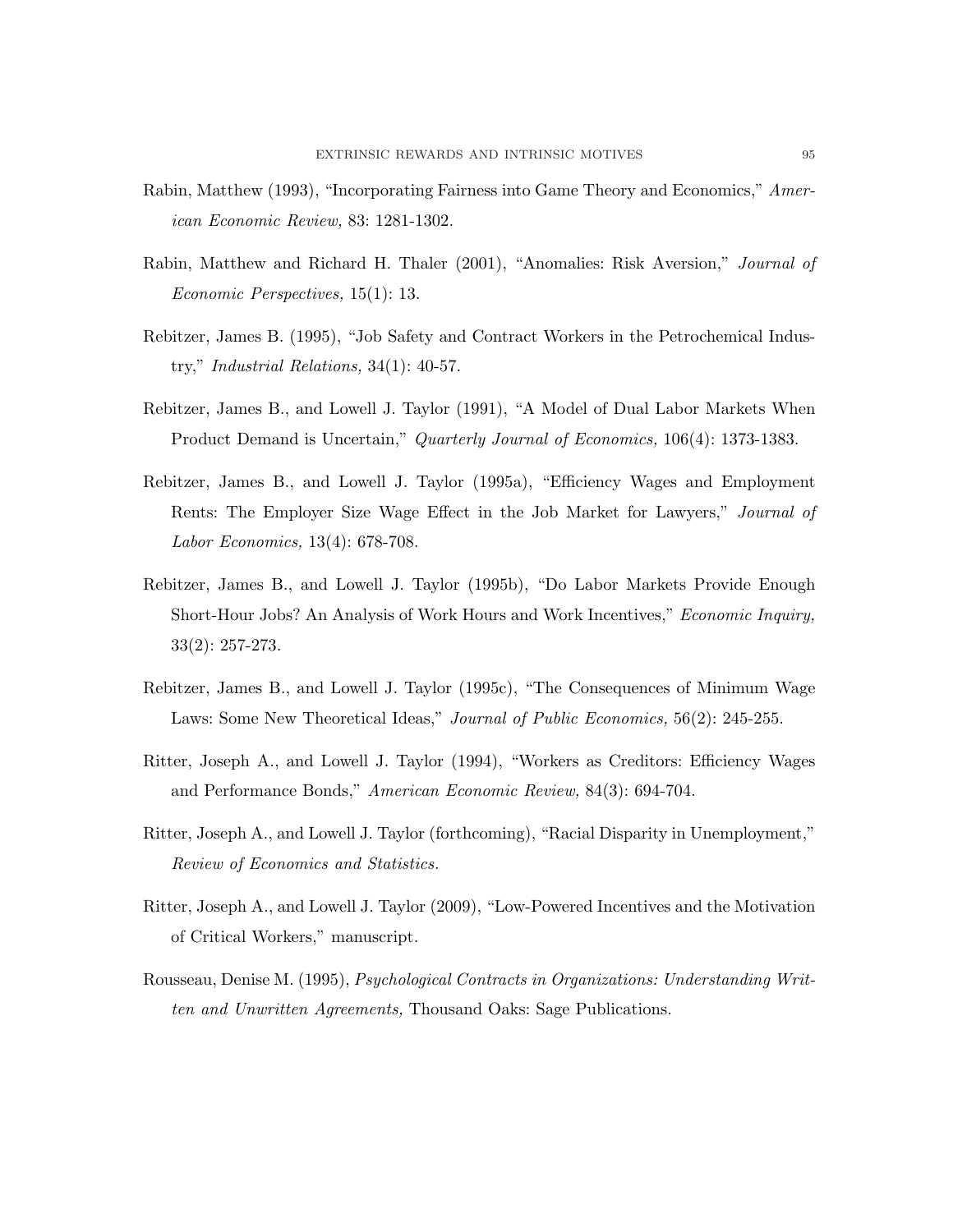- : Rudman, P. and L.A. Glick (1999), "Feminized Management and Backlash toward Agentic Women: The Hidden Costs to Women of a Kinder, Gentler Image of Middle Managers, Journal of Personality and Social Psychology, 77(5): 1004-1010.
- Ryan, Richard M., and Edward L. Deci (2000), "Intrinsic and Extrinsic Motivations: Classic Definitions and New Directions," Contemporary Education Psychology, 25(1): 54-67.
- Sally, David (2002), "Two Economic Applications of Sympathy," Journal of Law, Economics, and Organization, 18(2): 455-87.
- Shapiro, Carl and Joseph Stiglitz (1984), "Involuntary Unemployment as a Worker Discipline Device," American Economic Review, 74(3): 433-44.
- Simon, Herbert A. (1951), "A Formal Theory of the Employment Relationship," Economet $rica, 19(3), 293-305.$
- Sliwka, Dirk (2007), "Trust as a Signal of a Social Norm and the Hidden Costs of Incentive Schemes," American Economic Review, 97(3): 999-1012.
- Small, Deborah, Michele Gelfand, Linda Babcock, and Hilary Gettman (2007), "Who Goes to the Bargaining Table? The Influence of Gender and Framing on the Initiation of Negotiation," Journal of Personality and Social Psychology, 93(4): 600-13.
- Spier Kathryn E. (1992), "Incomplete Contracts and Signalling," RAND Journal of Economics, 23(3) 432-43.
- Stevenson, Betsy and Justin Wolfers (2008), "Economic Growth and Subjective Well-Being: Reassessing the Easterlin Paradox," Brookings Papers on Economic Activity.
- Taylor, Lowell J. (2007), "Optimal Wages in the Market for Nurses: An Analysis Based on Heyes' Model," Journal of Health Economics, 26(5), 1027-30.
- Thaler, Richard H. and Cass R. Sunstein (2008), Nudge: Improving Decisions About Health, Wealth, and Happiness. Yale University Press.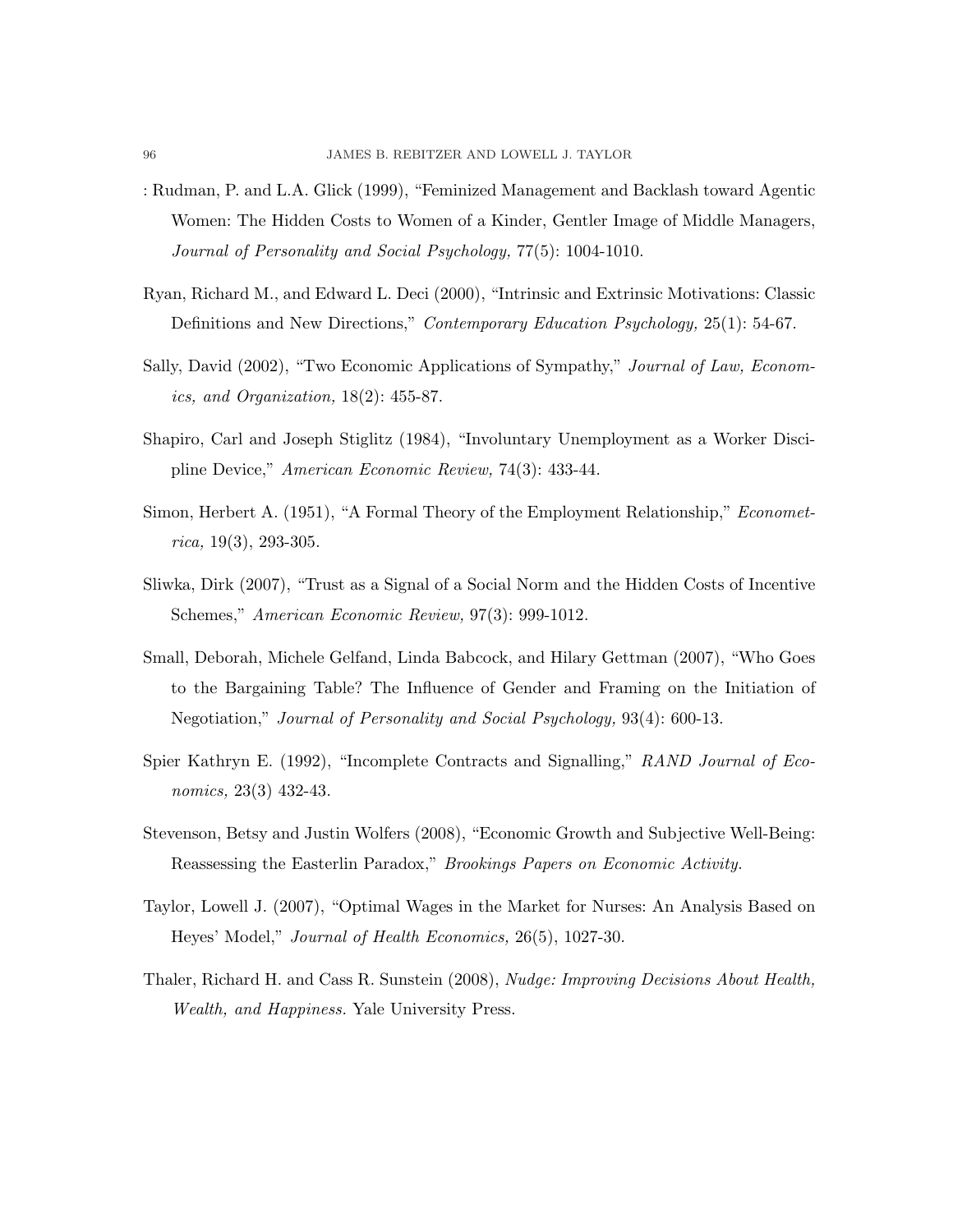- Williamson, Oliver E. (1985), The Economic Institutions of Capitalism. New York: Free Press.
- Valley, Kathleen L., Joseph Moag, and Max H. Bazerman (1998), "'A Matter of Trust:' Effects of Communication on the Efficiency and Distribution of Outcomes," Journal of Economic Behavior and Organization, 34(2): 211-38.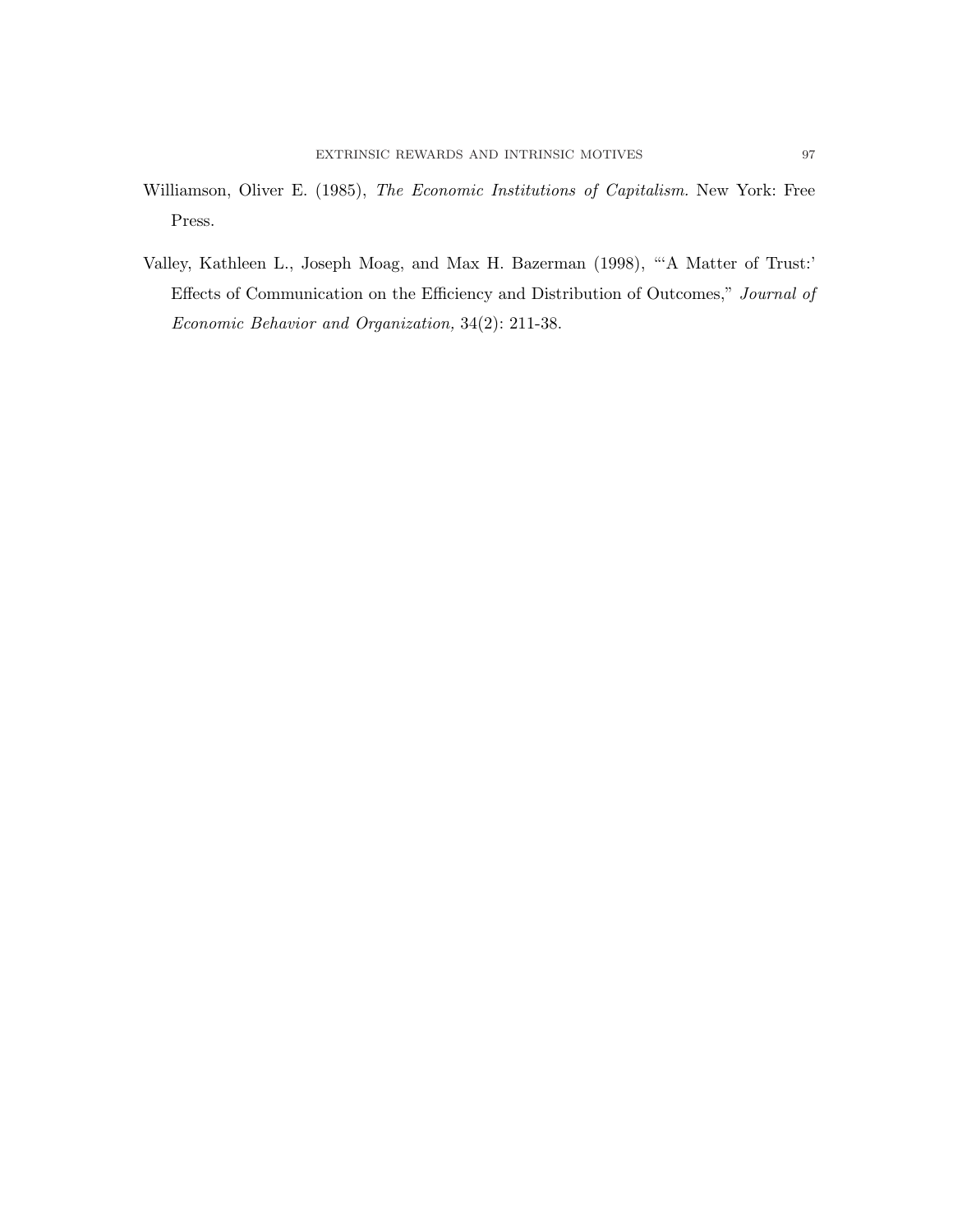

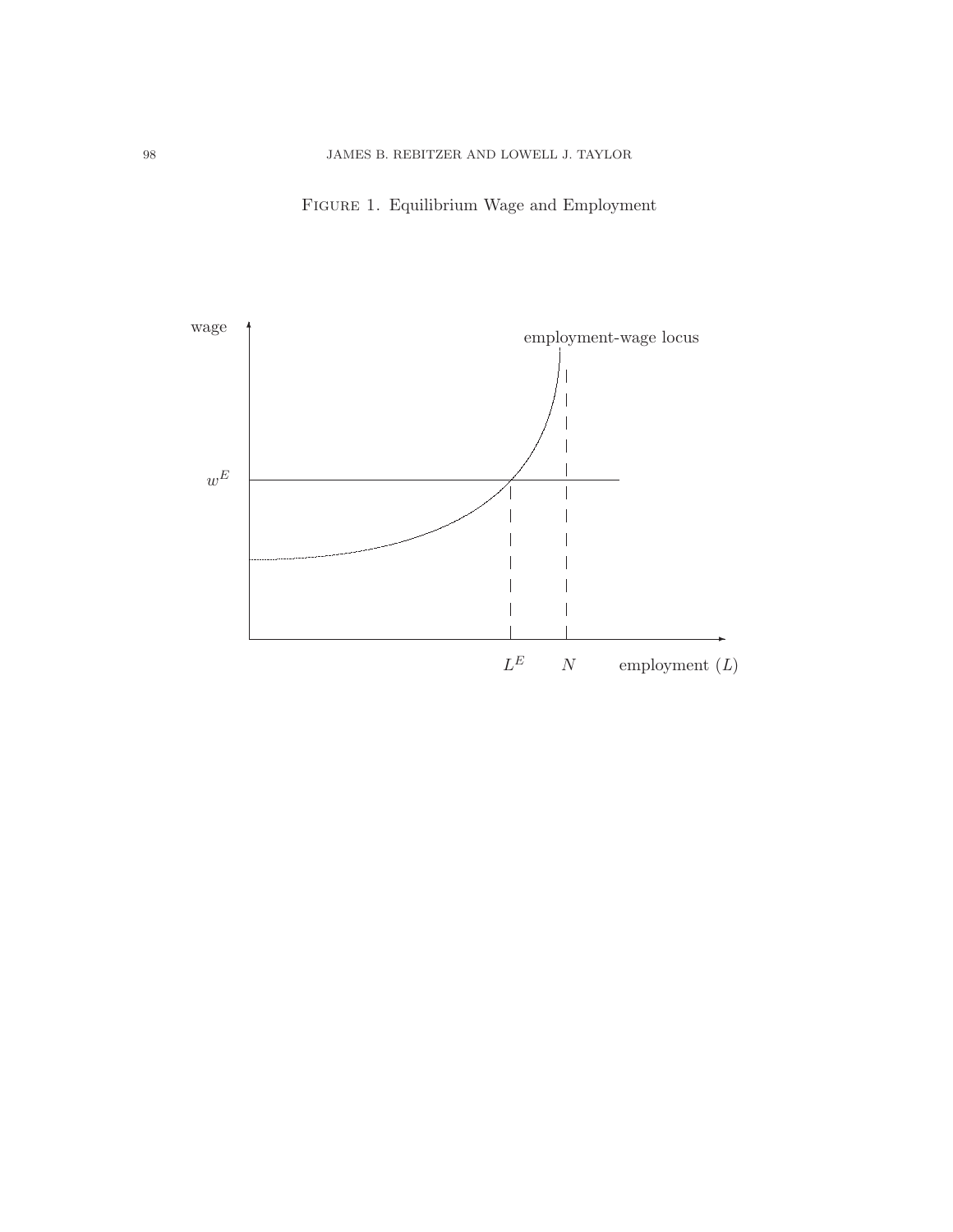

Figure 2. A Principal Agent Game of Trust





Case 2. Principal Must Play "Trust"